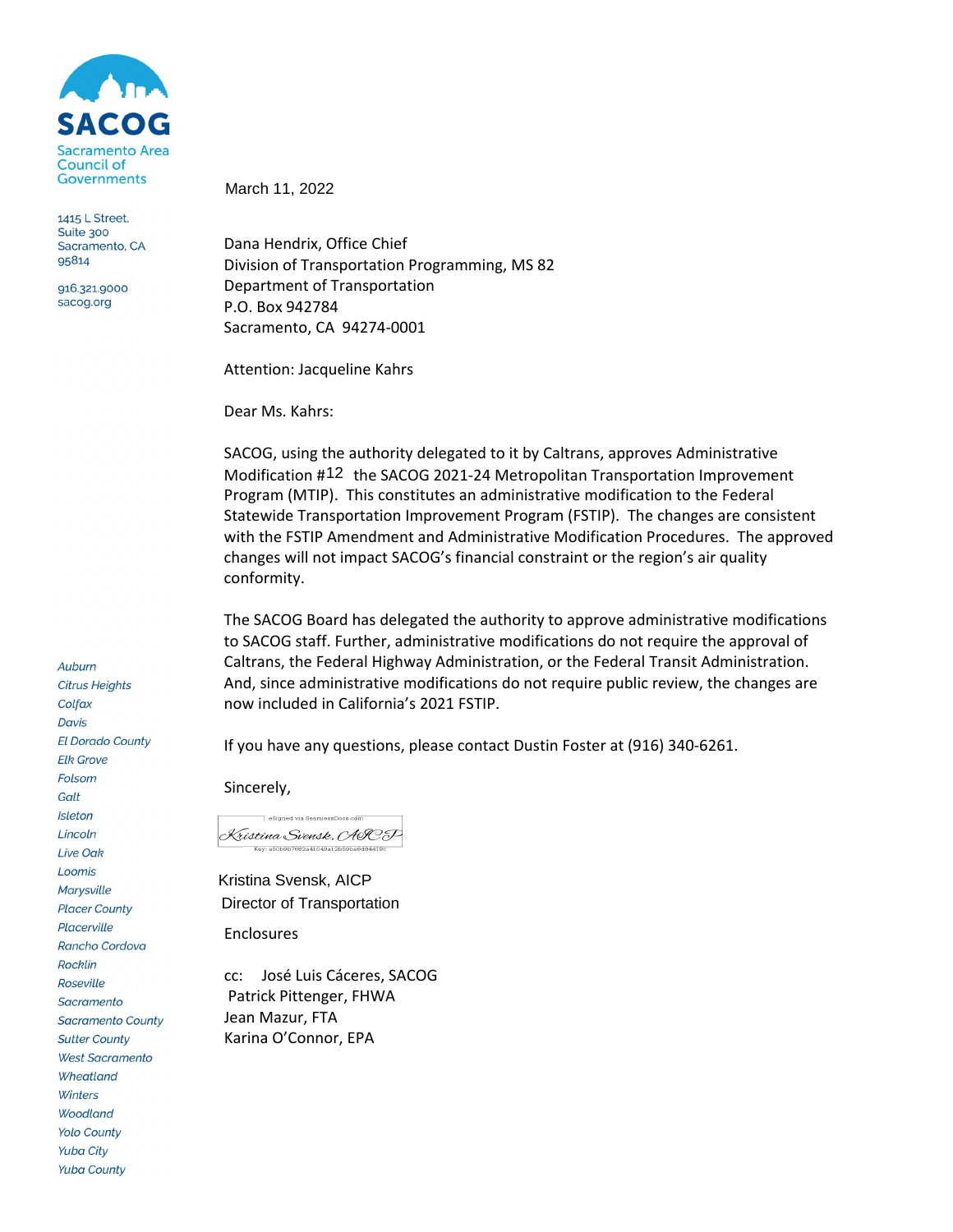

# **Administrative Modification #12 to the 2021-24 MTIP**

# **Index of Sections**

| Section 1: | Summary of Changes                                                                   |
|------------|--------------------------------------------------------------------------------------|
| Section 2: | Individually Listed Projects and Grouped Project Listings (with Detailed<br>Back-up) |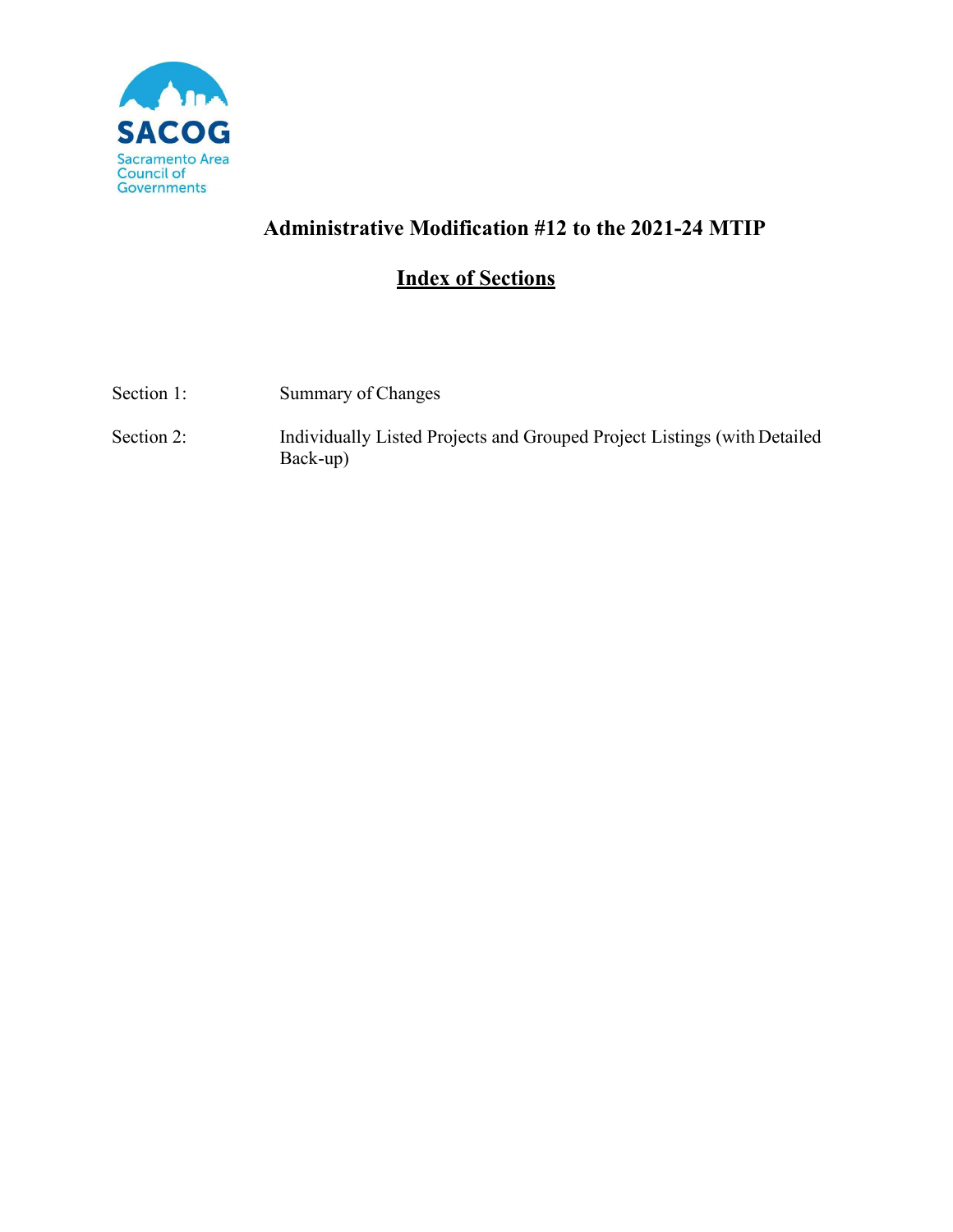#### Administrative Modification #12 to the 2021-24 MTIP Section 1: Summary of Changes

|                 |                      |                                                                                |                      | Cost                |                    |        |                                                                  |                         |
|-----------------|----------------------|--------------------------------------------------------------------------------|----------------------|---------------------|--------------------|--------|------------------------------------------------------------------|-------------------------|
|                 |                      |                                                                                |                      |                     |                    | Pct    |                                                                  | Project                 |
| ID              | <b>Lead Agency</b>   | Title                                                                          | <b>Cost Previous</b> | <b>Cost Revised</b> | <b>Cost Change</b> | Change | <b>Sponsor Comments</b>                                          | Index                   |
|                 |                      |                                                                                |                      |                     |                    |        |                                                                  |                         |
|                 | City of              |                                                                                |                      |                     |                    |        | Revise to reflect ATP time extension for CON to 12/31/2022. - CF |                         |
| SAC25051        | Sacramento           | <b>Broadway Complete Street Phase I</b>                                        | \$4,414,000          | \$4,414,000         | \$0                |        | 0% 2/14/2022                                                     | $\mathbf{1}$            |
|                 |                      |                                                                                |                      |                     |                    |        | Delay funds to 2023. Davis received a time extension to          |                         |
| YOL17140        | <b>City of Davis</b> | I-80/Richards Interchange                                                      | \$17,042,084         | \$17,042,084        | \$0                |        | 0% 12/31/2022. -JL 1/14/2022                                     | $\overline{\mathbf{2}}$ |
|                 |                      |                                                                                |                      |                     |                    |        |                                                                  |                         |
|                 |                      |                                                                                |                      |                     |                    |        |                                                                  |                         |
|                 |                      | <b>Grouped Projects for Bridge</b>                                             |                      |                     |                    |        |                                                                  |                         |
| Group34         |                      | <b>Rehabilitation and Reconstruction -</b><br><b>SHOPP Program</b>             | \$1,084,461,400      | \$1,088,931,400     | \$4,470,000        | 0%     |                                                                  | 3                       |
|                 |                      |                                                                                |                      |                     |                    |        |                                                                  |                         |
|                 |                      |                                                                                |                      |                     |                    |        |                                                                  |                         |
|                 |                      | Sub-Project of Group34 - SR 99/160                                             |                      |                     |                    |        |                                                                  |                         |
| <b>CAL20508</b> | Caltrans D3          | Scour Mitigation for Four (4) Bridges                                          | \$26,792,000         | \$26,792,000        | \$0                |        | 0% Project completed 12/22/21. jd 1/26/22                        | $\overline{4}$          |
|                 |                      |                                                                                |                      |                     |                    |        |                                                                  |                         |
|                 |                      | Sub-Project of Group34 - Sacramento                                            |                      |                     |                    |        |                                                                  |                         |
| CAL20471        | Caltrans D3          | Seismic Retrofit on Various Bridges                                            | \$38,681,000         | \$38,681,000        | \$0                |        | 0% Project completed 2/10/2022. SW 2/18/2022                     | 5                       |
|                 |                      |                                                                                |                      |                     |                    |        |                                                                  |                         |
| CAL21381        | Caltrans D3          | Sub-Project of Group34 - Bridge Deck<br><b>Preservation - Various Counties</b> | \$0                  | \$4,470,000         | \$4,470,000        |        | N/A New project programmed at Oct 2021 CTC. jd 2/3/22            | 6                       |
|                 |                      |                                                                                |                      |                     |                    |        |                                                                  |                         |
|                 |                      |                                                                                |                      |                     |                    |        |                                                                  |                         |
|                 |                      | <b>Grouped Projects for Safety</b>                                             |                      |                     |                    |        |                                                                  |                         |
| Group19         |                      | <b>Improvements - SHOPP Collision</b><br><b>Reduction Program</b>              | \$304,985,000        | \$304,985,000       | \$0                | 0%     |                                                                  |                         |
|                 |                      |                                                                                |                      |                     |                    |        |                                                                  |                         |
|                 |                      |                                                                                |                      |                     |                    |        |                                                                  |                         |
|                 |                      | Sub-Project of Group19 - Placer                                                |                      |                     |                    |        |                                                                  |                         |
| CAL20783        | Caltrans D3          | <b>County MBGR Upgrade</b>                                                     | \$3,750,000          | \$3,750,000         | \$0                |        | 0% Project completed 12/20/21. jd 1/26/22                        | 8                       |
|                 |                      |                                                                                |                      |                     |                    |        |                                                                  |                         |
|                 |                      |                                                                                |                      |                     |                    |        |                                                                  |                         |
| CAL20779        | Caltrans D3          | Sub-Project of Group19 - Yolo US 50<br>and I-80 Guardrail Upgrade              | \$3,529,000          | \$3,529,000         | \$0                |        | 0% Project completed 12/13/21. jd 1/26/22                        | 9                       |
|                 |                      |                                                                                |                      |                     |                    |        |                                                                  |                         |
|                 |                      | <b>Grouped Projects for Safety</b>                                             |                      |                     |                    |        |                                                                  |                         |
|                 |                      | <b>Improvements - SHOPP Mobility</b>                                           |                      |                     |                    |        |                                                                  |                         |
| Group06         |                      | Program                                                                        | \$170,003,000        | \$180,485,000       | \$10,482,000       | 6%     |                                                                  | 10                      |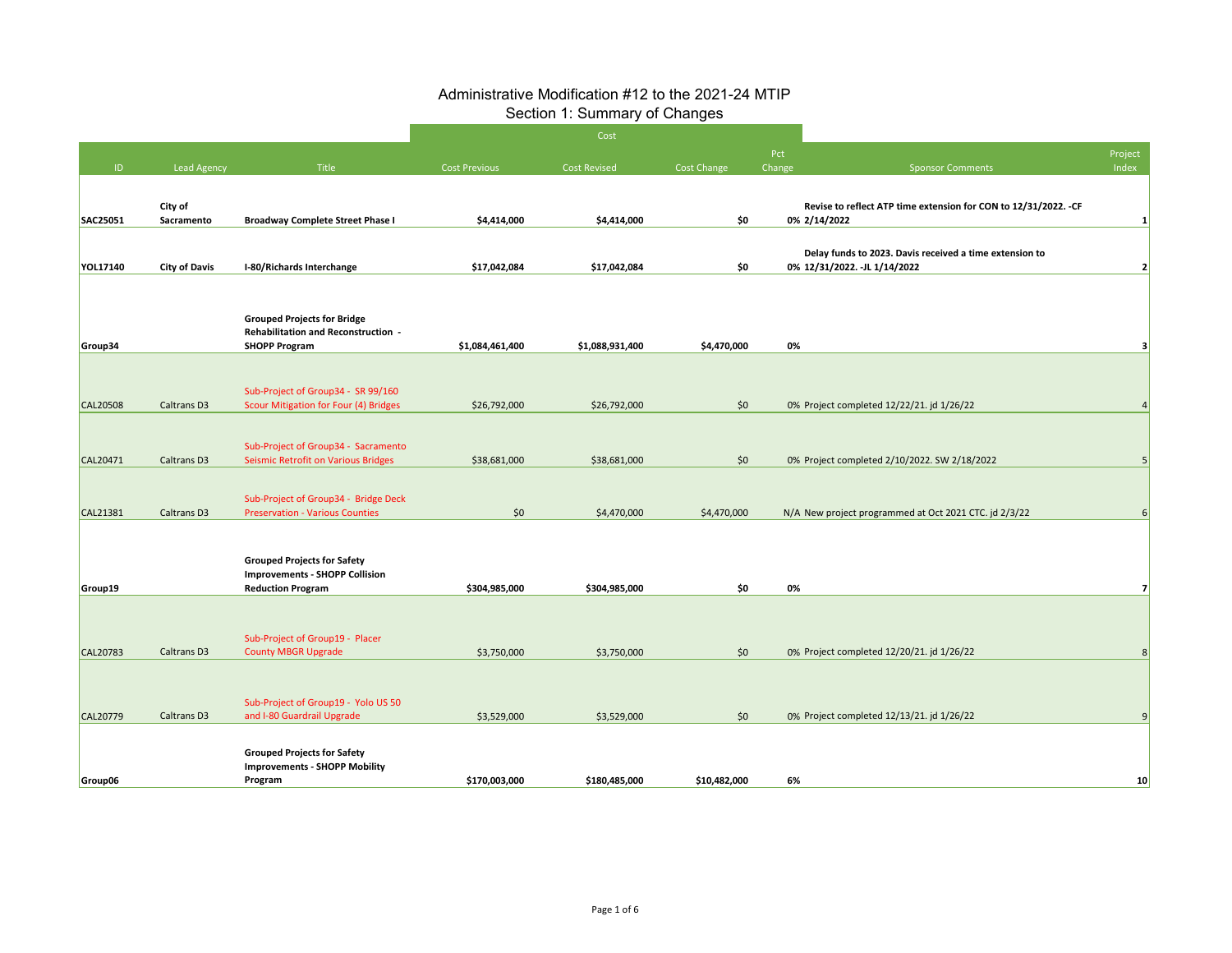|                 |                              |                                                                          |                      | Cost          |              |               |                                                                                                                               |                  |
|-----------------|------------------------------|--------------------------------------------------------------------------|----------------------|---------------|--------------|---------------|-------------------------------------------------------------------------------------------------------------------------------|------------------|
| ID.             | <b>Lead Agency</b>           | <b>Title</b>                                                             | <b>Cost Previous</b> | Cost Revised  | Cost Change  | Pct<br>Change | <b>Sponsor Comments</b>                                                                                                       | Project<br>Index |
|                 |                              |                                                                          |                      |               |              |               |                                                                                                                               |                  |
|                 |                              |                                                                          |                      |               |              |               | Update Construction (Sup/Cap) funding. Increased from \$10.3m to                                                              |                  |
|                 |                              | Sub-Project of Group06 - SR 99 & SR                                      |                      |               |              |               | \$20.782m. Supp Funds Request approved at Jan 2022 CTC. jd                                                                    |                  |
| <b>CAL20762</b> | Caltrans D3                  | 51 Fiber Optics                                                          | \$12,150,000         | \$22,632,000  | \$10,482,000 |               | 86% 1/13/2022                                                                                                                 | 11               |
|                 |                              |                                                                          |                      |               |              |               |                                                                                                                               |                  |
| <b>CAL20758</b> | Caltrans D3                  | Sub-Project of Group06 - Loop<br><b>Detectors</b>                        | \$1,629,000          | \$1,629,000   | \$0          |               | 0% Project complete 12/23/21. jd 1/26/22                                                                                      | 12               |
|                 |                              |                                                                          |                      |               |              |               |                                                                                                                               |                  |
|                 |                              |                                                                          |                      |               |              |               |                                                                                                                               |                  |
| CAL20760        | Caltrans D3                  | Sub-Project of Group06 - Pla/Sac/Yol<br><b>Repair Field Elements</b>     | \$2,344,000          | \$2,344,000   | \$0          |               | 0% Project complete 12/23/21. jd 1/26/22                                                                                      | 13               |
|                 |                              |                                                                          |                      |               |              |               |                                                                                                                               |                  |
|                 |                              | <b>Grouped Projects for Bridge</b>                                       |                      |               |              |               |                                                                                                                               |                  |
|                 |                              | <b>Rehabilitation and Reconstruction -</b>                               |                      |               |              |               |                                                                                                                               |                  |
| Group23         |                              | <b>HBP Program</b>                                                       | \$454,396,744        | \$454,328,744 | (568,000)    | 0%            |                                                                                                                               | 14               |
|                 |                              | Sub-Project of Group23 - Newtown                                         |                      |               |              |               |                                                                                                                               |                  |
|                 |                              | Rd/South Fork Weber Creek - Bridge                                       |                      |               |              |               | Revise per HBP list. Project was incorrectly programmed in Admin                                                              |                  |
| ELD19322        | El Dorado County Rehab       |                                                                          | \$5,869,000          | \$5,869,000   | \$0          |               | 0% Mod #11. Move funds from ROW to PE. -JL 3/1/22                                                                             | 15               |
|                 |                              |                                                                          |                      |               |              |               |                                                                                                                               |                  |
|                 |                              | Sub-Project of Group23 - Oak Hill<br><b>Rd/Squaw Hollow Creek Bridge</b> |                      |               |              |               |                                                                                                                               |                  |
| ELD19355        | El Dorado County Replacement |                                                                          | \$6,987,650          | \$6,919,650   | ( \$68,000)  |               | -1% Amend per 10/29/2021 HBP list. -DF 2/25/2022                                                                              | 16               |
|                 |                              |                                                                          |                      |               |              |               |                                                                                                                               |                  |
|                 |                              | <b>Grouped Projects for Safety</b>                                       |                      |               |              |               |                                                                                                                               |                  |
| Group09         |                              | Improvements                                                             | \$185,633,519        | \$197,751,537 | \$12,118,018 | 7%            |                                                                                                                               | 17               |
|                 |                              |                                                                          |                      |               |              |               | Corrected construction fund amount to \$5,382,000 CMAQ to match                                                               |                  |
|                 |                              |                                                                          |                      |               |              |               | 2021 Regional Funding Program. - CF 1/24/2022 This corrects an<br>error from Admin Mod #11. SACOG agreed to re-program \$443K |                  |
|                 | City of                      | Sub-Project of Group09 - Broadway                                        |                      |               |              |               | CMAQ for CON in Phase 2 (SAC25256) to PE for Phase 3 (SAC25311),                                                              |                  |
| SAC25256        | Sacramento                   | <b>Complete Street Phase 2</b>                                           | \$11,211,000         | \$10,768,000  | (5443,000)   |               | -4% but did not subtract that amount from SAC25256. -DF 3/8/22                                                                | 18               |
|                 |                              |                                                                          |                      |               |              |               |                                                                                                                               |                  |
|                 |                              |                                                                          |                      |               |              |               | Program \$5,102,000 per 2021 Regional Funding Program<br>(Transformative) to deliver the multi-modal and safety components    |                  |
|                 | City of                      | Sub-Project of Group09 - Florin Road                                     |                      |               |              |               | of the project. The pavement rehabilitation portion will be delivered                                                         |                  |
| SAC25304        | Sacramento                   | <b>Vision Zero</b>                                                       | \$0                  | \$12,561,018  | \$12,561,018 |               | N/A with LPP and RMRA funds. CF 11/2/2021                                                                                     | 19               |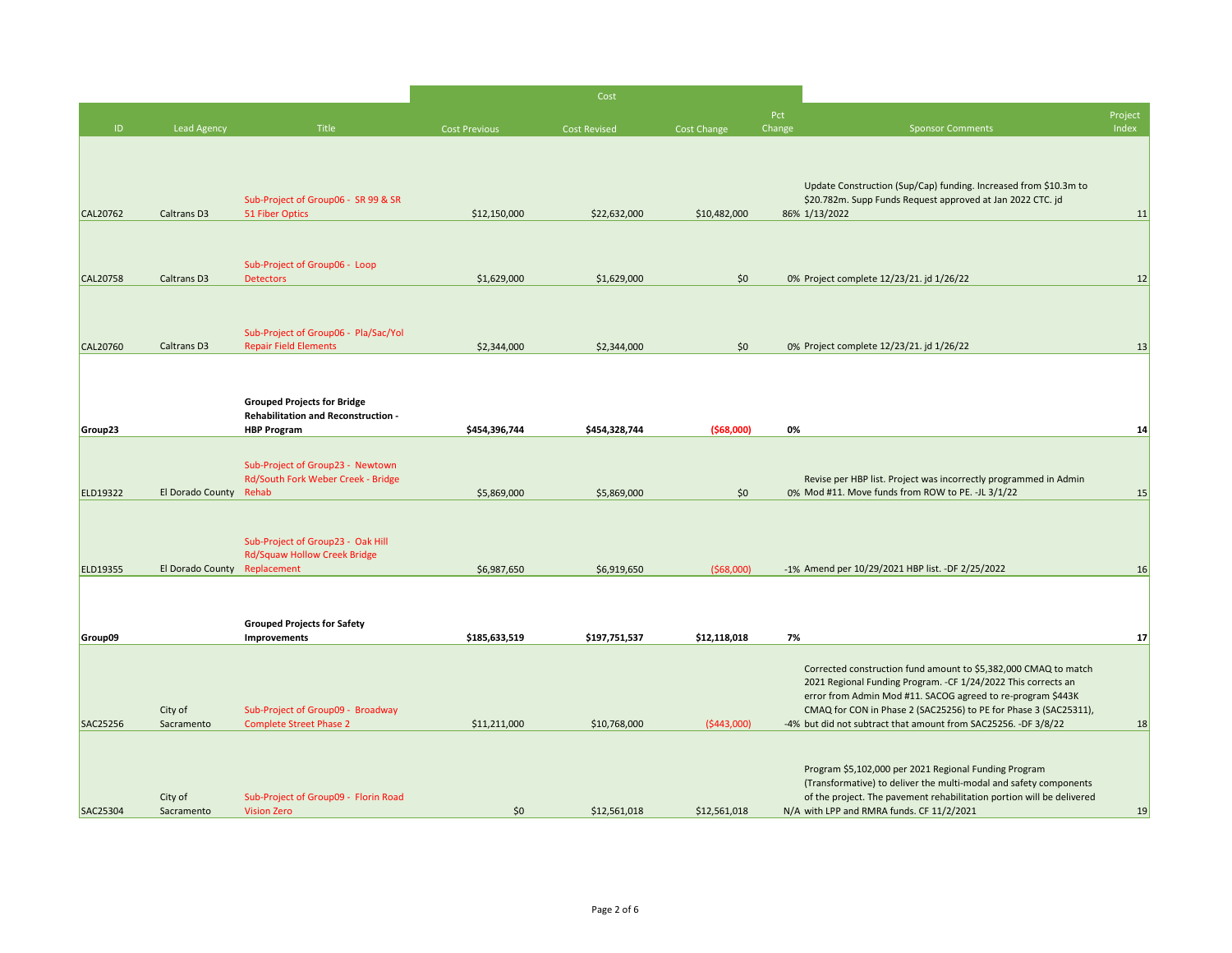|                 |                                 |                                                                               |                      | Cost                |                |               |                                                                                                                                                                                                 |                  |
|-----------------|---------------------------------|-------------------------------------------------------------------------------|----------------------|---------------------|----------------|---------------|-------------------------------------------------------------------------------------------------------------------------------------------------------------------------------------------------|------------------|
| ID              | <b>Lead Agency</b>              | Title                                                                         | <b>Cost Previous</b> | <b>Cost Revised</b> | Cost Change    | Pct<br>Change | <b>Sponsor Comments</b>                                                                                                                                                                         | Project<br>Index |
|                 |                                 |                                                                               |                      |                     |                |               |                                                                                                                                                                                                 |                  |
|                 |                                 | <b>Grouped Projects for Safety</b>                                            |                      |                     |                |               |                                                                                                                                                                                                 |                  |
| Group27         |                                 | <b>Improvements - HSIP Program</b>                                            | \$71,197,117         | \$71,197,117        | \$0            | 0%            |                                                                                                                                                                                                 | 20               |
|                 |                                 |                                                                               |                      |                     |                |               |                                                                                                                                                                                                 |                  |
| <b>PLA25778</b> | Placer County                   | Sub-Project of Group27 - Foresthill<br>Rd. Safety                             | \$2,540,900          | \$2,540,900         | \$0            |               | Revise funding between fiscal years. RFA for RSTP submitted early<br>0% January 2022. -JL 1/18/2022                                                                                             | 21               |
|                 |                                 |                                                                               |                      |                     |                |               |                                                                                                                                                                                                 |                  |
|                 |                                 |                                                                               |                      |                     |                |               |                                                                                                                                                                                                 |                  |
| Group04         |                                 | <b>Grouped Projects for Pavement</b><br>resurfacing and/or rehabilitation     | \$173,001,843        | \$168,028,327       | ( \$4,973,516) | $-3%$         |                                                                                                                                                                                                 | 22               |
|                 |                                 |                                                                               |                      |                     |                |               |                                                                                                                                                                                                 |                  |
|                 |                                 |                                                                               |                      |                     |                |               | Transfer project savings of \$558,810 reprogrammed RSTP funds from<br>Street Resurfacing (PLA25646), a completed project not in the<br>current MTIP, to Joiner Parkway Repaving Project Phase 2 |                  |
|                 |                                 |                                                                               |                      |                     |                |               | (PLA25668) in FFY 2022 CON phase, and reduce local match to                                                                                                                                     |                  |
| <b>PLA25668</b> | City of Lincoln                 | Sub-Project of Group04 - Joiner<br>Parkway Repaving Project Phase 2           | \$1,861,654          | \$2,220,464         | \$358,810      |               | \$250k. PCTPA Board approved fund transfer in Dec 2021. ~AC<br>19% 1/13/2022, DF, JLC 2/25/2022                                                                                                 | 23               |
|                 |                                 |                                                                               |                      |                     |                |               |                                                                                                                                                                                                 |                  |
|                 |                                 |                                                                               |                      |                     |                |               |                                                                                                                                                                                                 |                  |
| SAC25298        | City of Rancho<br>Cordova       | Sub-Project of Group04 - Mather<br><b>Field Road Rehabilitation Project</b>   | \$4,478,000          | \$4,478,000         | \$0            |               | Revise between fiscal years based on delivery schedule. RFA<br>0% submitted around early January 2022. -JL 1/18/22                                                                              | 24               |
|                 |                                 |                                                                               |                      |                     |                |               |                                                                                                                                                                                                 |                  |
|                 |                                 | Sub-Project of Group04 - West                                                 |                      |                     |                |               |                                                                                                                                                                                                 |                  |
|                 | City of West                    | Capitol Ave & Jefferson Blvd<br>Rehabilitation & Complete Streets &           |                      |                     |                |               |                                                                                                                                                                                                 |                  |
| YOL19383        | Sacramento                      | Safety                                                                        | \$12,277,734         | \$14,908,408        | \$2,630,674    |               | 21% Additional local funds added in FFY 2022. - GP 2/23/22                                                                                                                                      | 25               |
|                 |                                 |                                                                               |                      |                     |                |               | Delete duplicate project programmed in error. Matmor is already<br>programmed under YOL19532 with 100% local funds. (YOL19532 was                                                               |                  |
|                 |                                 | Sub-Project of Group04 - Matmor Rd.<br>& E. Gum Ave. Complete Streets         |                      |                     |                |               | part of a fund consolidation.) Delete STIP funds and return to<br>SACOG. Remove from 2022 RTIP submittal. The \$5,000,000 returns                                                               |                  |
| YOL19540        | City of Woodland Rehabilitation |                                                                               | \$7,963,000          | \$0                 | (57,963,000)   |               | -100% to SACOG programming capacity in STIP. -JL 2/25/2022                                                                                                                                      | 26               |
|                 |                                 |                                                                               |                      |                     |                |               |                                                                                                                                                                                                 |                  |
| Group28         |                                 | Grouped Projects for Bicycle and<br>pedestrian facilities                     | \$376,426,813        | \$388,860,610       | \$12,433,797   | 3%            |                                                                                                                                                                                                 | 27               |
|                 |                                 |                                                                               |                      |                     |                |               |                                                                                                                                                                                                 |                  |
|                 |                                 |                                                                               |                      |                     |                |               | Reduce 2021 CMAQ funds to \$2,834,980 per finance letter. ~ AC                                                                                                                                  |                  |
|                 |                                 | Sub-Project of Group28 - Lincoln<br><b>Boulevard Streetscape Improvements</b> |                      |                     |                |               | 2/22/22 Per December 2021 PCTPA board, de-obligate \$766K CMAQ<br>from this project to be re-obligated in a future amendment per                                                                |                  |
| <b>PLA25645</b> | City of Lincoln                 | Project Phase 3                                                               | \$3,856,228          | \$3,079,980         | (5776, 248)    |               | -20% PCTPA management and approval. -DF 3/8/22                                                                                                                                                  | 28               |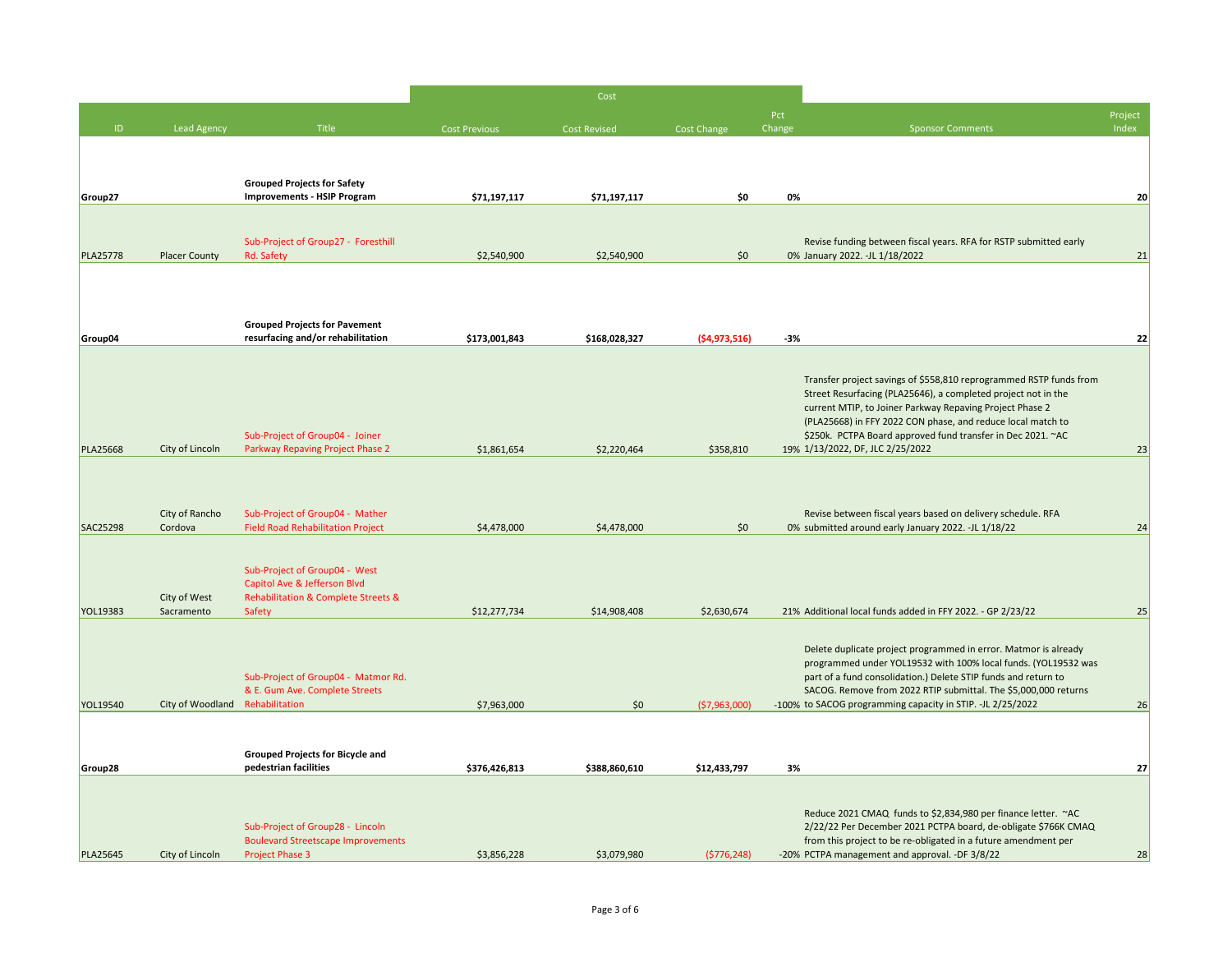|          |                            |                                                                           |                      | Cost                |             |               |                                                                                                                                             |                  |
|----------|----------------------------|---------------------------------------------------------------------------|----------------------|---------------------|-------------|---------------|---------------------------------------------------------------------------------------------------------------------------------------------|------------------|
| ID       | <b>Lead Agency</b>         | Title                                                                     | <b>Cost Previous</b> | <b>Cost Revised</b> | Cost Change | Pct<br>Change | <b>Sponsor Comments</b>                                                                                                                     | Project<br>Index |
|          |                            |                                                                           |                      |                     |             |               |                                                                                                                                             |                  |
|          |                            |                                                                           |                      |                     |             |               | Changes submitted in FY22 funding for a contract amendment, and                                                                             |                  |
| PLA19910 | City of Roseville          | Sub-Project of Group28 - Dry Creek<br><b>Greenway Trail, Phase 1</b>      | \$15,749,130         | \$19,867,108        | \$4,117,978 |               | FY23 funding for an updated construction cost estimate. - CS<br>26% 2/23/2022                                                               | 29               |
|          |                            |                                                                           |                      |                     |             |               |                                                                                                                                             |                  |
|          |                            |                                                                           |                      |                     |             |               | Increase CON cost to reflect increased costs due to hydrology, new                                                                          |                  |
|          |                            |                                                                           |                      |                     |             |               | full lighting, and new bidding climate in 2022 per Leslie and Mary.                                                                         |                  |
|          |                            |                                                                           |                      |                     |             |               | Program AC for portion of local funds and for the ATP funds. Project<br>expects to add federal funds at future date. Program AC for the ATP |                  |
|          | City of Citrus             | Sub-Project of Group28 - Electric                                         |                      |                     |             |               | funds. Sponsor intends to authorize before allocation, and convert                                                                          |                  |
| SAC25064 | Heights                    | Greenway (Class I Multi-Use Trail)                                        | \$7,015,000          | \$9,326,000         | \$2,311,000 |               | 33% AC at award. -JL 2/25/22                                                                                                                | 30               |
|          |                            |                                                                           |                      |                     |             |               |                                                                                                                                             |                  |
|          |                            | Sub-Project of Group28 - Laguna<br>Creek Inter-Regional Trail Crossing at |                      |                     |             |               | Amend to add Toll Credits inadvertently left off in Admin Mod #11. -                                                                        |                  |
| SAC25295 | City of Elk Grove          | <b>State Route 99</b>                                                     | \$8,360,000          | \$8,360,000         | \$0         |               | 0% JL 3/1/2022                                                                                                                              | 31               |
|          |                            |                                                                           |                      |                     |             |               |                                                                                                                                             |                  |
|          | City of                    | Sub-Project of Group28 - Northwood<br><b>School and Transit Access</b>    |                      |                     |             |               | Program \$2,070,000 RSTP per 2021 Regional Funding Program                                                                                  |                  |
| SAC25063 | Sacramento                 | Improvements                                                              | \$2,541,000          | \$4,611,000         | \$2,070,000 |               | 81% (M&M). - CF 1/25/2022                                                                                                                   | 32               |
|          |                            |                                                                           |                      |                     |             |               |                                                                                                                                             |                  |
|          |                            |                                                                           |                      |                     |             |               | Amend project description to clarify Phase 2 and Phase 3 project                                                                            |                  |
|          | City of                    | Sub-Project of Group28 - Two Rivers                                       |                      |                     |             |               | limits; Revise ATP funds between fiscal years to reflect correct time                                                                       |                  |
| SAC24486 | Sacramento                 | <b>Trail Phase II</b>                                                     | \$6,398,422          | \$6,398,422         | \$0         |               | 0% extension date of 10/31/2022 approved by CTC. -CF 2/22/22                                                                                | 33               |
|          |                            | Sub-Project of Group28 - H Street                                         |                      |                     |             |               |                                                                                                                                             |                  |
|          |                            | Pathway & Parking Improvements-                                           |                      |                     |             |               | Program 2021 Regional Funding Round (M&M) project. -JL 9/20/21                                                                              |                  |
| YOL19536 | City of Davis              | Phase II                                                                  | \$0                  | \$2,225,000         | \$2,225,000 |               | N/A Added emission benefits. -JL 1/13/2022                                                                                                  | 34               |
|          |                            |                                                                           |                      |                     |             |               |                                                                                                                                             |                  |
|          |                            | Sub-Project of Group28 - Washington                                       |                      |                     |             |               |                                                                                                                                             |                  |
| YOL19456 | City of West<br>Sacramento | District Gateway (River Walk North) -<br>Phase 1                          | \$3,184,506          | \$5,670,573         | \$2,486,067 |               | Corrected CDBG Fundsi n FY 2018 and CDBG funds in FY2022; Added                                                                             | 35               |
|          |                            |                                                                           |                      |                     |             |               | 78% local funds in FFY2022. -GP 2/23/22                                                                                                     |                  |
|          |                            |                                                                           |                      |                     |             |               |                                                                                                                                             |                  |
|          |                            |                                                                           |                      |                     |             |               |                                                                                                                                             |                  |
|          |                            | <b>Grouped Projects for Planning</b>                                      |                      |                     |             |               |                                                                                                                                             |                  |
| Group16  |                            | activities                                                                | \$12,382,299         | \$12,382,299        | \$0         | 0%            |                                                                                                                                             | 36               |
|          |                            |                                                                           |                      |                     |             |               |                                                                                                                                             |                  |
|          |                            | Sub-Project of Group16 - PPM                                              |                      |                     |             |               |                                                                                                                                             |                  |
| VAR56196 | SACOG                      | Sacramento, Sutter, Yolo, Yuba<br>Counties                                | \$8,796,000          | \$8,796,000         | \$0         |               | Per FHWA coordination, added note that COVID Relief Funds are<br>0% state-only funds. DF 2/3/2022                                           | 37               |
|          |                            |                                                                           |                      |                     |             |               |                                                                                                                                             |                  |
|          |                            | <b>Grouped Projects for CT Minor</b>                                      |                      |                     |             |               |                                                                                                                                             |                  |
|          |                            | Program: Safety & Shoulder<br><b>Improvements, Pavement</b>               |                      |                     |             |               |                                                                                                                                             |                  |
| Group38  |                            | rehabilitation                                                            | \$2,409,000          | \$12,114,000        | \$9,705,000 | 403%          |                                                                                                                                             | 38               |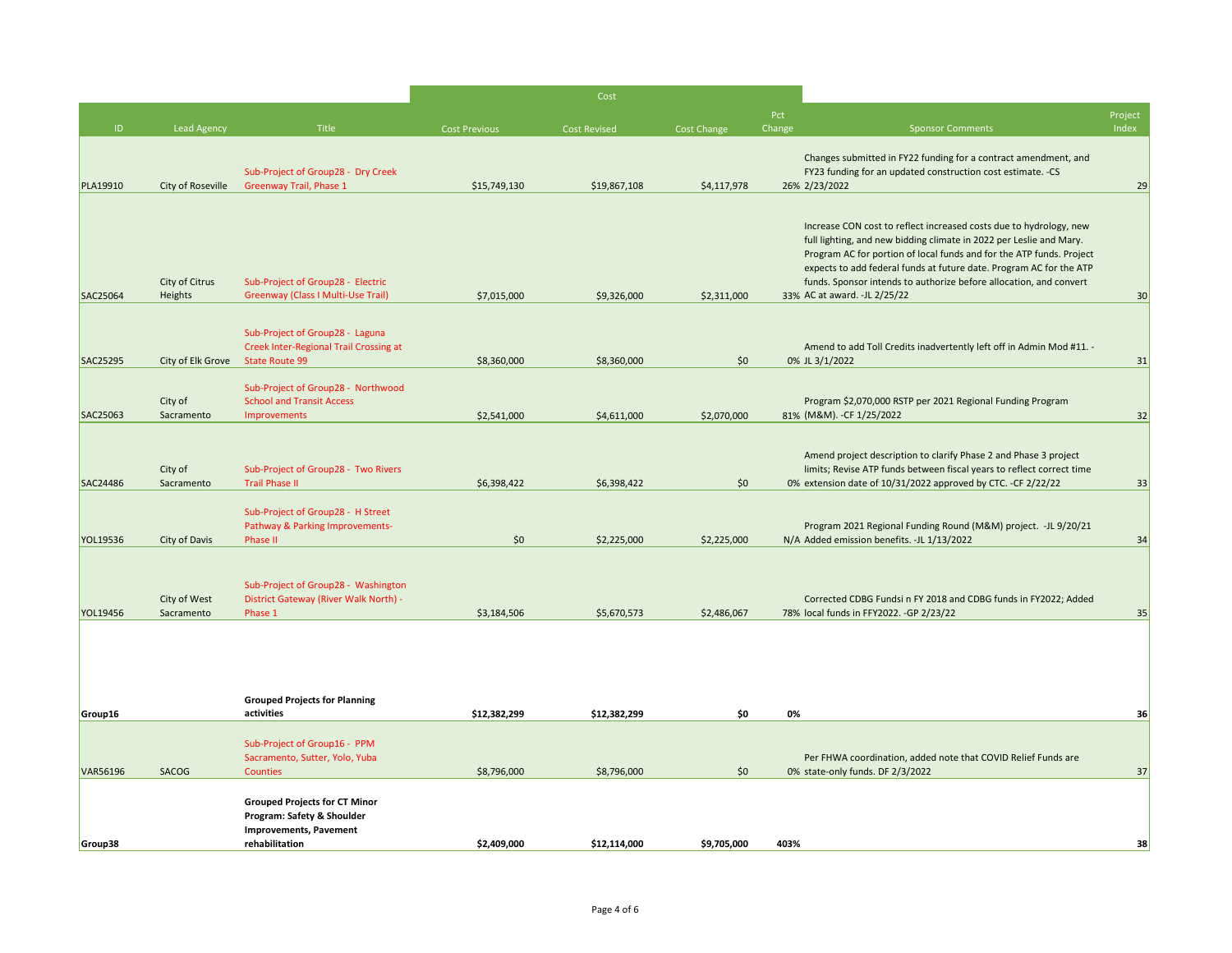|                 |                    |                                                                            |                      | Cost         |             |        |                                                                    |         |
|-----------------|--------------------|----------------------------------------------------------------------------|----------------------|--------------|-------------|--------|--------------------------------------------------------------------|---------|
| ID.             | <b>Lead Agency</b> | Title                                                                      | <b>Cost Previous</b> |              |             | Pct    |                                                                    | Project |
|                 |                    |                                                                            |                      | Cost Revised | Cost Change | Change | <b>Sponsor Comments</b>                                            | Index   |
|                 |                    |                                                                            |                      |              |             |        |                                                                    |         |
|                 |                    | Sub-Project of Group38 - El Dorado                                         |                      |              |             |        | Add new SHOPP Minor project per Caltrans 12/9/2022. -DF            |         |
| <b>CAL21382</b> | Caltrans D3        | 49 Ped/Bike Access                                                         | \$0                  | \$1,515,000  | \$1,515,000 |        | N/A 2/24/2022                                                      | 39      |
|                 |                    |                                                                            |                      |              |             |        |                                                                    |         |
|                 |                    | Sub-Project of Group38 - Placer 267                                        |                      |              |             |        | Add new SHOPP Minor project per Caltrans 12/9/2022. -DF            |         |
| CAL21385        | Caltrans D3        | Drainage                                                                   | \$0                  | \$1,910,000  | \$1,910,000 |        | N/A 2/24/2022                                                      | 40      |
|                 |                    |                                                                            |                      |              |             |        |                                                                    |         |
|                 |                    | Sub-Project of Group38 - Placer 80                                         |                      |              |             |        | Add new SHOPP Minor project per Caltrans 12/9/2022. -DF            |         |
| CAL21386        | Caltrans D3        | <b>Whitmore Maintenance Station</b>                                        | \$0                  | \$950,000    | \$950,000   |        | N/A 2/24/2022                                                      | 41      |
|                 |                    |                                                                            |                      |              |             |        |                                                                    |         |
|                 |                    | Sub-Project of Group38 - Sac 50 Exit                                       |                      |              |             |        |                                                                    |         |
| CAL21380        | Caltrans D3        | Ramps                                                                      | \$0                  | \$1,520,000  | \$1,520,000 |        | N/A Add new FY 21/22 Minor A project. jd 2/2/22                    | 42      |
|                 |                    |                                                                            |                      |              |             |        |                                                                    |         |
|                 |                    | Sub-Project of Group38 - Sacramento                                        |                      |              |             |        |                                                                    |         |
|                 |                    | 80 Madison Ave and Elkhorn Blvd                                            |                      |              |             |        | Add new SHOPP Minor project per Caltrans 12/9/2022. -DF            |         |
| CAL21383        | Caltrans D3        | <b>Ramp Meters</b>                                                         | \$0                  | \$1,125,000  | \$1,125,000 |        | N/A 2/24/2022                                                      | 43      |
|                 |                    |                                                                            |                      |              |             |        |                                                                    |         |
|                 |                    | Sub-Project of Group38 - Sacramento<br>99 Florin Road Overcrossing to 47th |                      |              |             |        | Add new SHOPP Minor project per Caltrans 12/9/2022. -DF            |         |
| CAL21384        | Caltrans D3        | Avenue Overcrossing ramp meters                                            | \$0                  | \$1,685,000  | \$1,685,000 |        | N/A 2/24/2022                                                      | 44      |
|                 |                    |                                                                            |                      |              |             |        |                                                                    |         |
|                 |                    |                                                                            |                      |              |             |        |                                                                    |         |
|                 |                    | Sub-Project of Group38 - SAC and                                           |                      |              |             |        | Add new SHOPP Minor project per Caltrans 12/9/2022. -DF            |         |
| CAL21387        | Caltrans D3        | <b>SUT Bridge Rehab</b>                                                    | \$0                  | \$1,000,000  | \$1,000,000 |        | N/A 2/24/2022                                                      | 45      |
|                 |                    |                                                                            |                      |              |             |        |                                                                    |         |
|                 |                    | <b>Grouped Projects for Intersection</b>                                   |                      |              |             |        |                                                                    |         |
| Group22         |                    | Channelization                                                             | \$59,524,010         | \$59,524,010 | \$0         | 0%     |                                                                    | 46      |
|                 |                    |                                                                            |                      |              |             |        |                                                                    |         |
|                 |                    | Sub-Project of Group22 - Washington                                        |                      |              |             |        |                                                                    |         |
| PLA25673        | City of Roseville  | <b>BI/All America City BI Roundabout</b>                                   | \$5,968,850          | \$5,968,850  | \$0         |        | 0% Advance funds to FFY 2024. RFA already submitted. -JL 1/13/2022 | 47      |
|                 |                    |                                                                            |                      |              |             |        |                                                                    |         |
|                 |                    |                                                                            |                      |              |             |        |                                                                    |         |
|                 |                    |                                                                            |                      |              |             |        |                                                                    |         |
| Group05         |                    | <b>Grouped Projects for Engineering</b>                                    | \$6,509,121          | \$9,049,121  | \$2,540,000 | 39%    |                                                                    | 48      |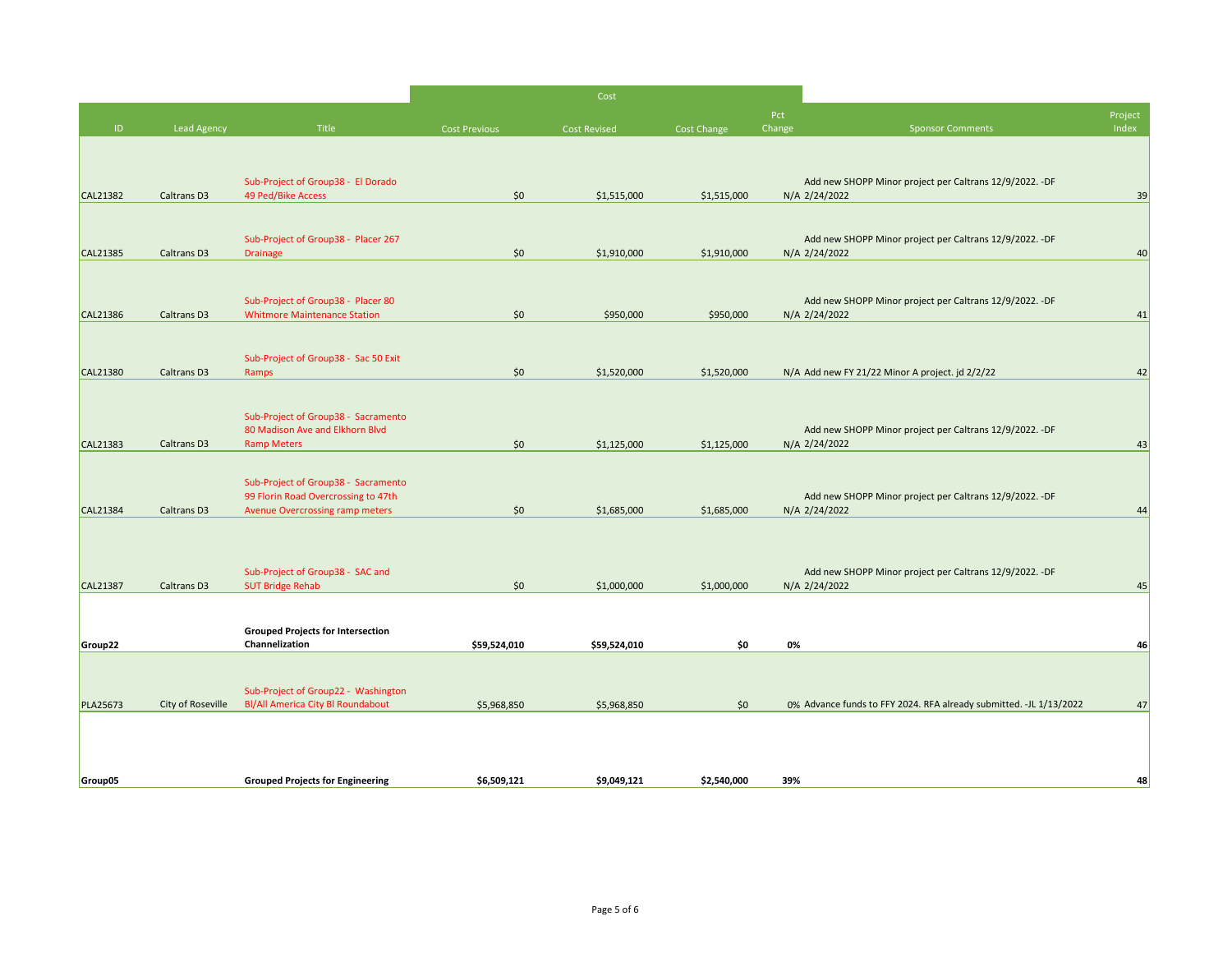|                 |                    |                                                         |                      | Cost                |                    |        |                                                                                                                                                                                                                                                                                                                                                                                                         |         |
|-----------------|--------------------|---------------------------------------------------------|----------------------|---------------------|--------------------|--------|---------------------------------------------------------------------------------------------------------------------------------------------------------------------------------------------------------------------------------------------------------------------------------------------------------------------------------------------------------------------------------------------------------|---------|
|                 |                    |                                                         |                      |                     |                    | Pct    |                                                                                                                                                                                                                                                                                                                                                                                                         | Project |
| ID.             | <b>Lead Agency</b> | Title                                                   | <b>Cost Previous</b> | <b>Cost Revised</b> | <b>Cost Change</b> | Change | <b>Sponsor Comments</b>                                                                                                                                                                                                                                                                                                                                                                                 | Index   |
| <b>CAL21378</b> | Caltrans D3        | Sub-Project of Group05 - SUT-99<br><b>Lomo Crossing</b> | \$0                  | \$2,540,000         | \$2,540,000        |        | New project programmed at January 2021 CTC (SHOPP Amendment<br>#20H-005). frf 11/16/2021 Update project with scope from preferred<br>alternative. - JD 2/25/2022 Program as PE-only while Caltrans D3<br>conducts interagency consultation to confirm the safety exemption.<br>This programming action does not indicate SACOG support for<br>N/A Caltrans D3's preferred alternative, 4B. -DF 3/1/2022 | 49      |
|                 |                    |                                                         | \$2,922,385,950      | \$2,970,613,249     | \$48,227,299       |        |                                                                                                                                                                                                                                                                                                                                                                                                         |         |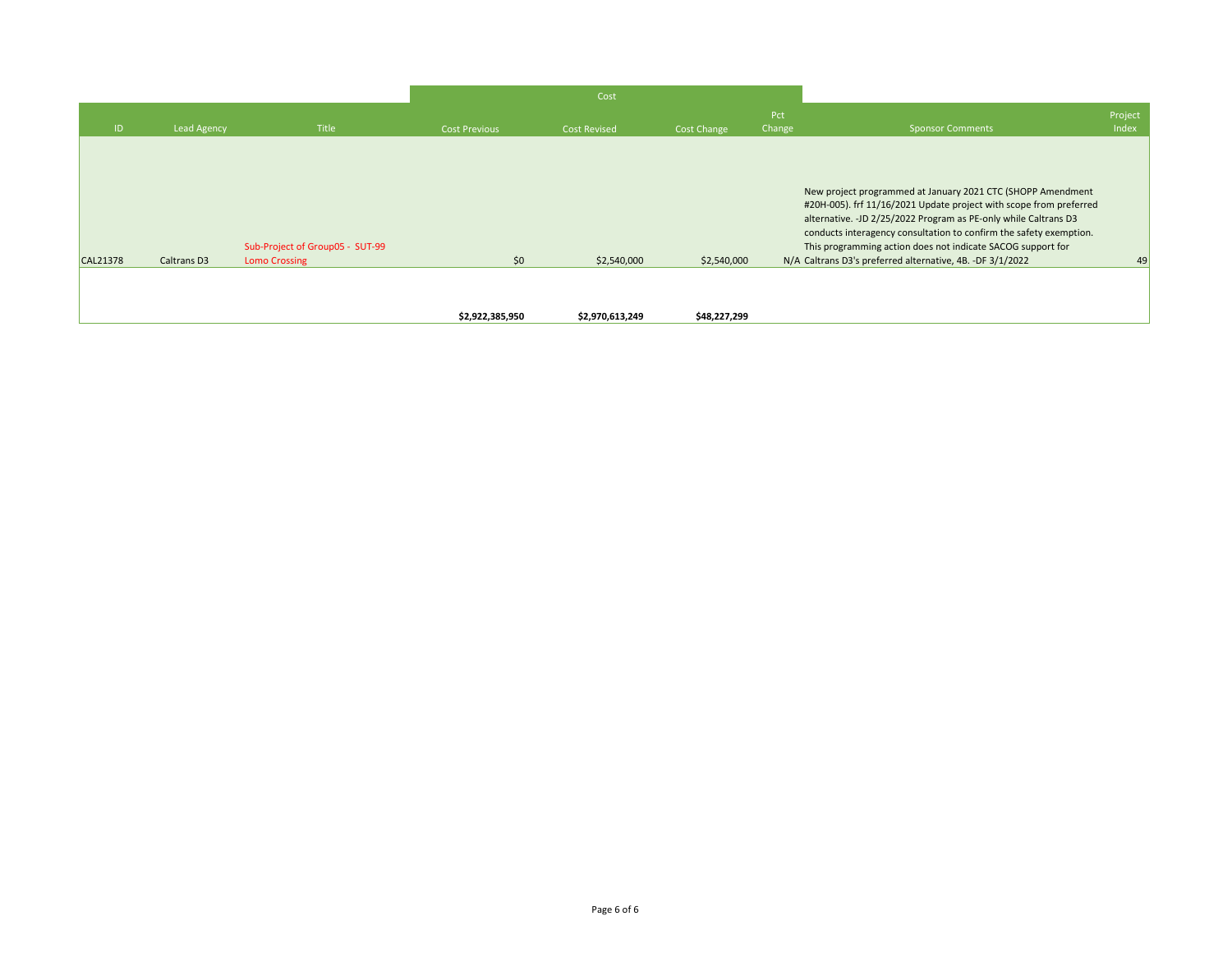| SACOG ID SAC25051                                                                                                                                                                                                                                                                                                           |                                  | <b>SAC</b>             |        | Lead Agency City of Sacramento                  |             |                     |              | Project 1 of 49      |
|-----------------------------------------------------------------------------------------------------------------------------------------------------------------------------------------------------------------------------------------------------------------------------------------------------------------------------|----------------------------------|------------------------|--------|-------------------------------------------------|-------------|---------------------|--------------|----------------------|
| Project Title<br><b>Broadway Complete Street Phase I</b>                                                                                                                                                                                                                                                                    |                                  |                        |        |                                                 |             |                     |              |                      |
| EA Number: 4H570                                                                                                                                                                                                                                                                                                            | <b>Last Revised</b>              | <b>Completion Year</b> | Fed FY | Revenue Source                                  | Engineering | Right of Way        | Construction | <b>Total Revenue</b> |
| PPNO: n/a                                                                                                                                                                                                                                                                                                                   | $21 - 12$                        | 2023                   | $21$   |                                                 | \$1,000,000 | \$0                 | \$0          | \$1,000,000          |
| <b>Project Description</b>                                                                                                                                                                                                                                                                                                  |                                  |                        | 2023   | Fed Other - Active Transportation Program (ATP) | \$0         | \$0                 | \$2,410,000  | \$2,410,000          |
| Phase I: In Sacramento, Broadway from 3rd St to                                                                                                                                                                                                                                                                             |                                  |                        | 2023   | <b>Local Agency Funds</b>                       | \$0         | \$0                 | \$1,004,000  | \$1,004,000          |
| 16th St, convert four lane arterial to two lane<br>arterial with buffered bike lanes, median<br>improvements, sidewalk improvements and<br>streetscape enhancements. Create surface street<br>(29th St.) from X St. to Hwy 99 South. PA&ED will<br>be completed for the entire 2-mile corridor, from<br>29th St. to 3rd St. |                                  |                        |        |                                                 | \$1,000,000 | \$0                 | \$3,414,000  | \$4,414,000          |
| <b>Federal Project</b>                                                                                                                                                                                                                                                                                                      | <b>Total Cost</b>                | \$4,414,000            |        |                                                 |             |                     |              |                      |
| <b>Previously Approved MTIP</b>                                                                                                                                                                                                                                                                                             |                                  |                        |        |                                                 |             |                     |              |                      |
| SACOG ID SAC25051                                                                                                                                                                                                                                                                                                           |                                  | <b>SAC</b>             |        | Lead Agency<br><b>City of Sacramento</b>        |             |                     |              |                      |
| <b>Project Title</b><br>Broadway Complete Street Phase I                                                                                                                                                                                                                                                                    |                                  |                        |        |                                                 |             |                     |              |                      |
| EA Number: 4H570                                                                                                                                                                                                                                                                                                            | <b>Last Revised</b><br>$21 - 00$ | <b>Completion Year</b> | Fed FY | <b>Revenue Source</b>                           | Engineering | <b>Right of Way</b> | Construction | <b>Total Revenue</b> |
| PPNO: n/a                                                                                                                                                                                                                                                                                                                   |                                  | 2023                   | $21$   |                                                 | \$1,000,000 | \$0                 | \$0          | \$1,000,000          |
| <b>Project Description</b>                                                                                                                                                                                                                                                                                                  |                                  |                        | 2021   | Fed Other - Active Transportation Program (ATP) | \$0         | \$0                 | \$2,410,000  | \$2,410,000          |
| Phase I: In Sacramento, Broadway from 3rd St to                                                                                                                                                                                                                                                                             |                                  |                        | 2021   | <b>Local Agency Funds</b>                       | \$0         | \$0                 | \$1,004,000  | \$1,004,000          |
| 16th St, convert four lane arterial to two lane<br>arterial with buffered bike lanes, median<br>improvements, sidewalk improvements and<br>streetscape enhancements. Create surface street<br>(29th St.) from X St. to Hwy 99 South. PA&ED will<br>be completed for the entire 2-mile corridor, from<br>29th St. to 3rd St. |                                  |                        |        |                                                 | \$1,000,000 | \$0                 | \$3,414,000  | \$4,414,000          |
| <b>Federal Project</b>                                                                                                                                                                                                                                                                                                      | <b>Total Cost</b>                | \$4,414,000            |        |                                                 |             |                     |              |                      |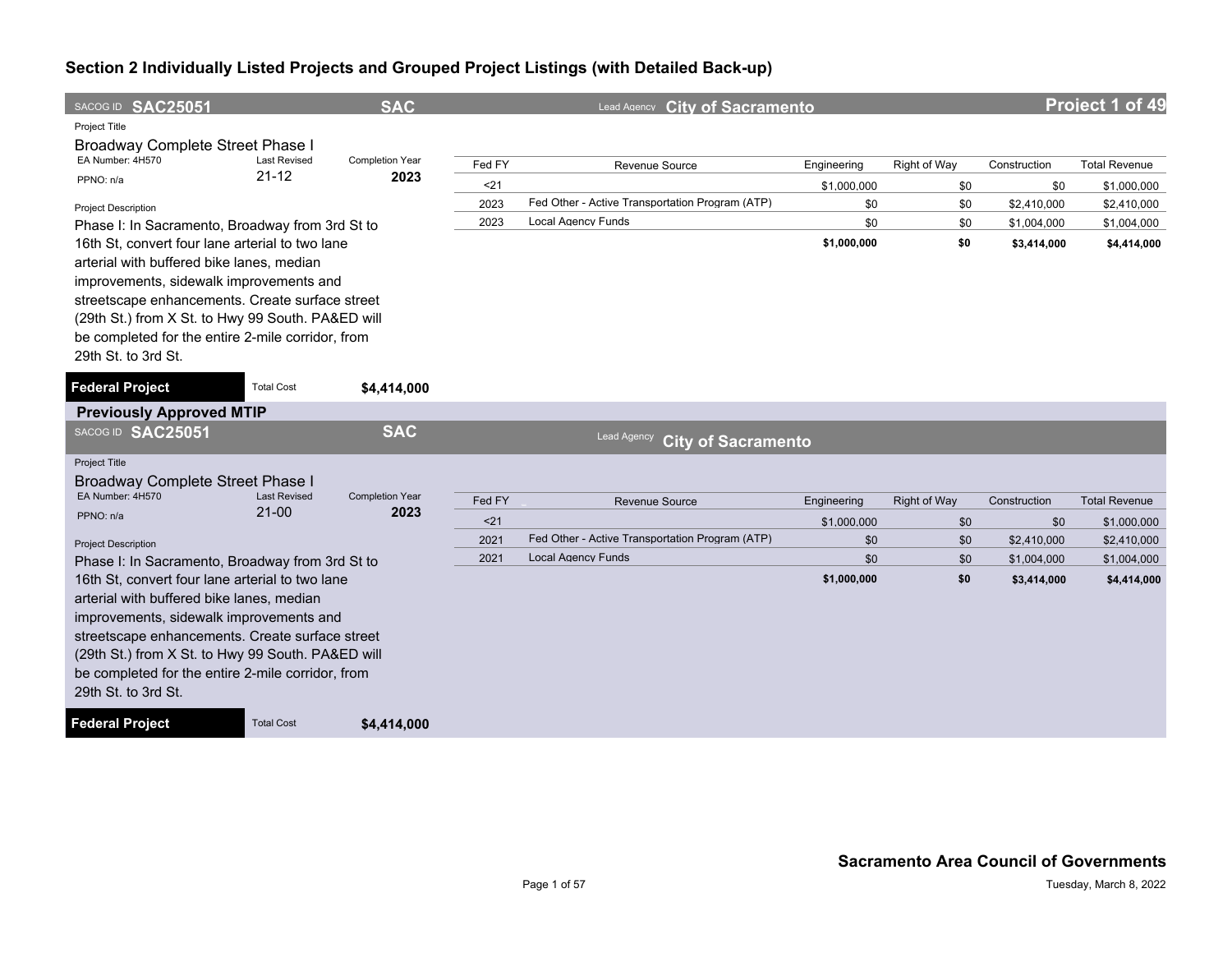| SACOG ID YOL17140                                      |                     | YOL                    |        | <b>City of Davis</b><br>Lead Agency   |             |              |              | <b>Project 2 of 49</b> |
|--------------------------------------------------------|---------------------|------------------------|--------|---------------------------------------|-------------|--------------|--------------|------------------------|
| Project Title<br>I-80/Richards Interchange             |                     |                        |        |                                       |             |              |              |                        |
| EA Number: 0H360                                       | <b>Last Revised</b> | <b>Completion Year</b> | Fed FY | Revenue Source                        | Engineering | Right of Way | Construction | <b>Total Revenue</b>   |
| FED ID: YOL17140                                       | $21 - 12$           | 2023                   | $21$   |                                       | \$1,993,351 | \$210,000    | \$0          | \$2,203,351            |
| PPNO: 1810<br><b>Project Description</b>               |                     |                        | 2023   | Congestion Mitigation and Air Quality | \$0         | \$0          | \$2,912,000  | \$2,912,000            |
| In Davis: At the I-80/Richards interchange:            |                     |                        | 2023   | Loc Funds - Local Agency Funds (AC)   | \$0         | \$0          | \$4,226,733  | \$4,226,733            |
| reconstruct the north side of Richards Blvd.           |                     |                        | 2023   | RIP - STIP AC                         | \$0         | \$0          | \$7,700,000  | \$7,700,000            |
| interchange to remove the loop on- and off-ramps       |                     |                        |        |                                       | \$1,993,351 | \$210,000    | \$14,838,733 | \$17,042,084           |
| and replace with new ramp in diamond                   |                     |                        |        |                                       |             |              |              |                        |
| configuration. Includes traffic signal installation.   |                     |                        |        |                                       |             |              |              |                        |
| Install new Class II bike lanes and a parallel Class I |                     |                        |        |                                       |             |              |              |                        |
| trail (0.5 mi of Class I and 1 mi of Class II) Toll    |                     |                        |        |                                       |             |              |              |                        |
| Credits for CON                                        |                     |                        |        |                                       |             |              |              |                        |
|                                                        |                     |                        |        |                                       |             |              |              |                        |
| Emission Benefits in kg/day: [.08] ROG, [.04]          |                     |                        |        |                                       |             |              |              |                        |
| NOx, [.01] PM 2.5                                      |                     |                        |        |                                       |             |              |              |                        |

**Federal Project** Total Cost **\$17,042,084**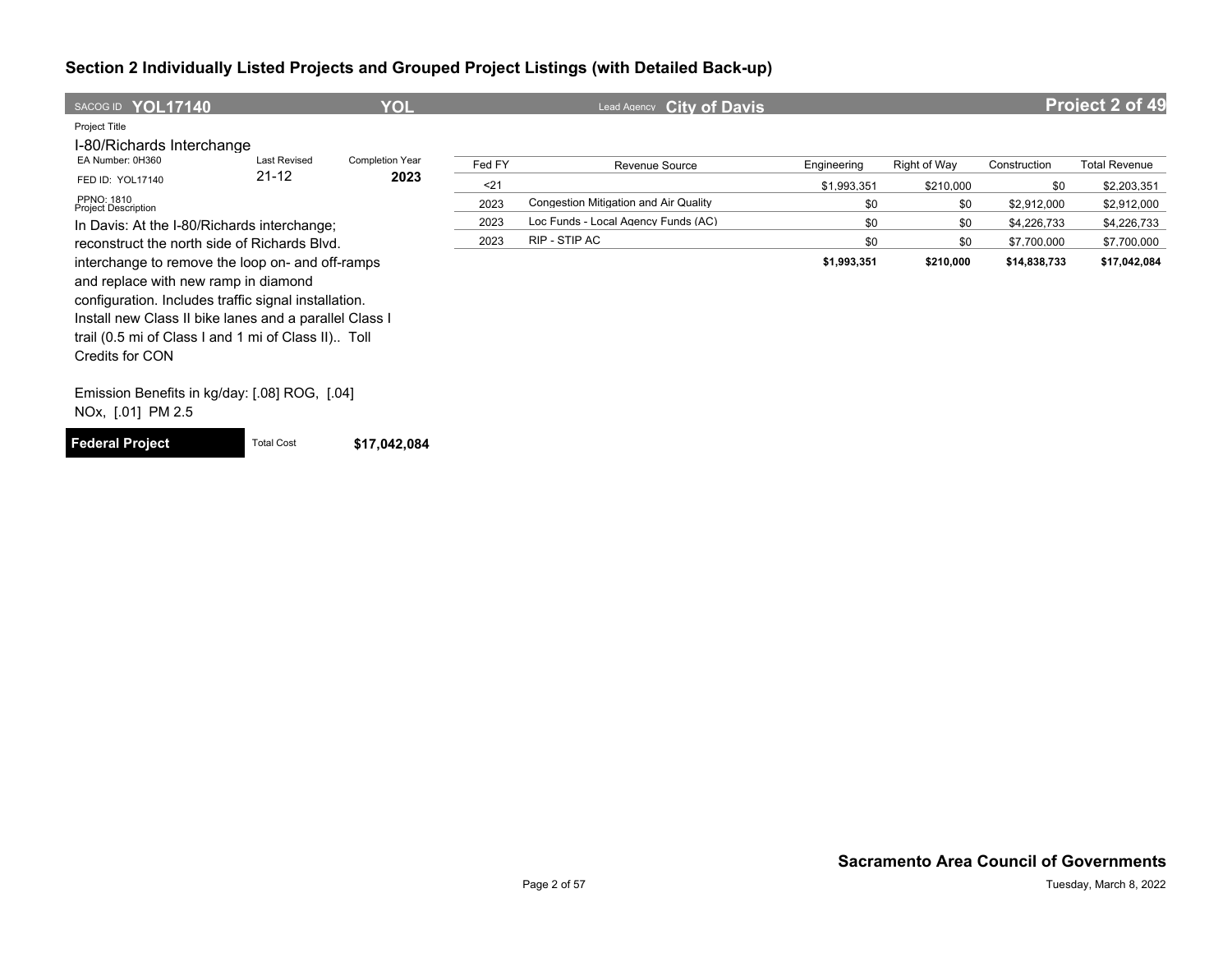**Includes 23 Projects** Total Cost **\$1,088,931,400** 

| <b>Previously Approved MTIP</b>                                                                                                                                                                                                                                                                                                                                   |                            |                               |               |                                                                                  |             |                     |              |                      |
|-------------------------------------------------------------------------------------------------------------------------------------------------------------------------------------------------------------------------------------------------------------------------------------------------------------------------------------------------------------------|----------------------------|-------------------------------|---------------|----------------------------------------------------------------------------------|-------------|---------------------|--------------|----------------------|
| SACOG ID YOL17140                                                                                                                                                                                                                                                                                                                                                 |                            | <b>YOL</b>                    |               | <b>Lead Agency</b><br><b>City of Davis</b>                                       |             |                     |              |                      |
| Project Title<br>I-80/Richards Interchange                                                                                                                                                                                                                                                                                                                        |                            |                               |               |                                                                                  |             |                     |              |                      |
| EA Number: 0H360                                                                                                                                                                                                                                                                                                                                                  | <b>Last Revised</b>        | <b>Completion Year</b>        | Fed FY        | <b>Revenue Source</b>                                                            | Engineering | <b>Right of Way</b> | Construction | <b>Total Revenue</b> |
| FED ID: YOL17140                                                                                                                                                                                                                                                                                                                                                  | $21 - 01$                  | 2023                          | $21$          |                                                                                  | \$1.993.351 | \$210,000           | \$0          | \$2,203,351          |
| <b>PPNO: 1810</b><br><b>Project Description</b>                                                                                                                                                                                                                                                                                                                   |                            |                               | 2022          | <b>Congestion Mitigation and Air Quality</b>                                     | \$0         | \$0                 | \$2,912,000  | \$2,912,000          |
| In Davis: At the I-80/Richards interchange;                                                                                                                                                                                                                                                                                                                       |                            |                               | 2022          | Loc Funds - Local Agency Funds (AC)                                              | \$0         | \$0                 | \$4,226,733  | \$4,226,733          |
| reconstruct the north side of Richards Blvd.                                                                                                                                                                                                                                                                                                                      |                            |                               | 2022          | RIP - STIP AC                                                                    | \$0         | \$0                 | \$7,700,000  | \$7,700,000          |
| interchange to remove the loop on- and off-ramps<br>and replace with new ramp in diamond<br>configuration. Includes traffic signal installation.<br>Install new Class II bike lanes and a parallel Class I<br>trail (0.5 mi of Class I and 1 mi of Class II) Toll<br><b>Credits for CON</b><br>Emission Benefits in kg/day: [.08] ROG, [.04]<br>NOx, [.01] PM 2.5 |                            |                               |               | \$1,993,351                                                                      | \$210,000   | \$14,838,733        | \$17,042,084 |                      |
| <b>Federal Project</b>                                                                                                                                                                                                                                                                                                                                            | <b>Total Cost</b>          | \$17,042,084                  |               |                                                                                  |             |                     |              |                      |
| SACOG ID Group34                                                                                                                                                                                                                                                                                                                                                  |                            |                               |               | Lead Agency                                                                      |             |                     |              | Project 3 of 49      |
| Project Title<br>Grouped Projects for Bridge Rehabilitation and Reconstruction - SHOPP Program                                                                                                                                                                                                                                                                    |                            |                               |               |                                                                                  |             |                     |              |                      |
| EA Number:                                                                                                                                                                                                                                                                                                                                                        | <b>Last Revised</b><br>n/a | <b>Completion Year</b><br>n/a | Fed FY        | Revenue Source                                                                   |             |                     |              | <b>Total Revenue</b> |
|                                                                                                                                                                                                                                                                                                                                                                   |                            |                               | 21            |                                                                                  |             |                     |              | \$511,254,400        |
| <b>Project Description</b>                                                                                                                                                                                                                                                                                                                                        |                            |                               | 2021          | SHOPP - Bridge Preservation (SHOPP AC)                                           |             |                     |              | \$62,108,000         |
| Scope: Projects are consistent with 40 CFR Part                                                                                                                                                                                                                                                                                                                   |                            |                               | 2022          | SHOPP - Bridge Preservation (SHOPP AC)                                           |             |                     |              | \$13,585,000         |
| 93.126 Exempt Tables 2 categories - Widening                                                                                                                                                                                                                                                                                                                      |                            |                               | 2023          | SHOPP - Bridge Preservation (SHOPP AC)                                           |             |                     |              | \$22,519,000         |
| narrow pavements or reconstructing bridges (no                                                                                                                                                                                                                                                                                                                    |                            |                               | >24           |                                                                                  |             |                     |              | \$479,465,000        |
| additional travel lanes).                                                                                                                                                                                                                                                                                                                                         |                            |                               |               |                                                                                  |             |                     |              | \$1,088,931,400      |
| Includes 23 Projects                                                                                                                                                                                                                                                                                                                                              | Total Cost                 | 41 088 931 400                | <b>Exempt</b> | Widening narrow pavements or reconstructing bridges (no additional travel lanes) |             |                     |              |                      |

Exempt<br>Category: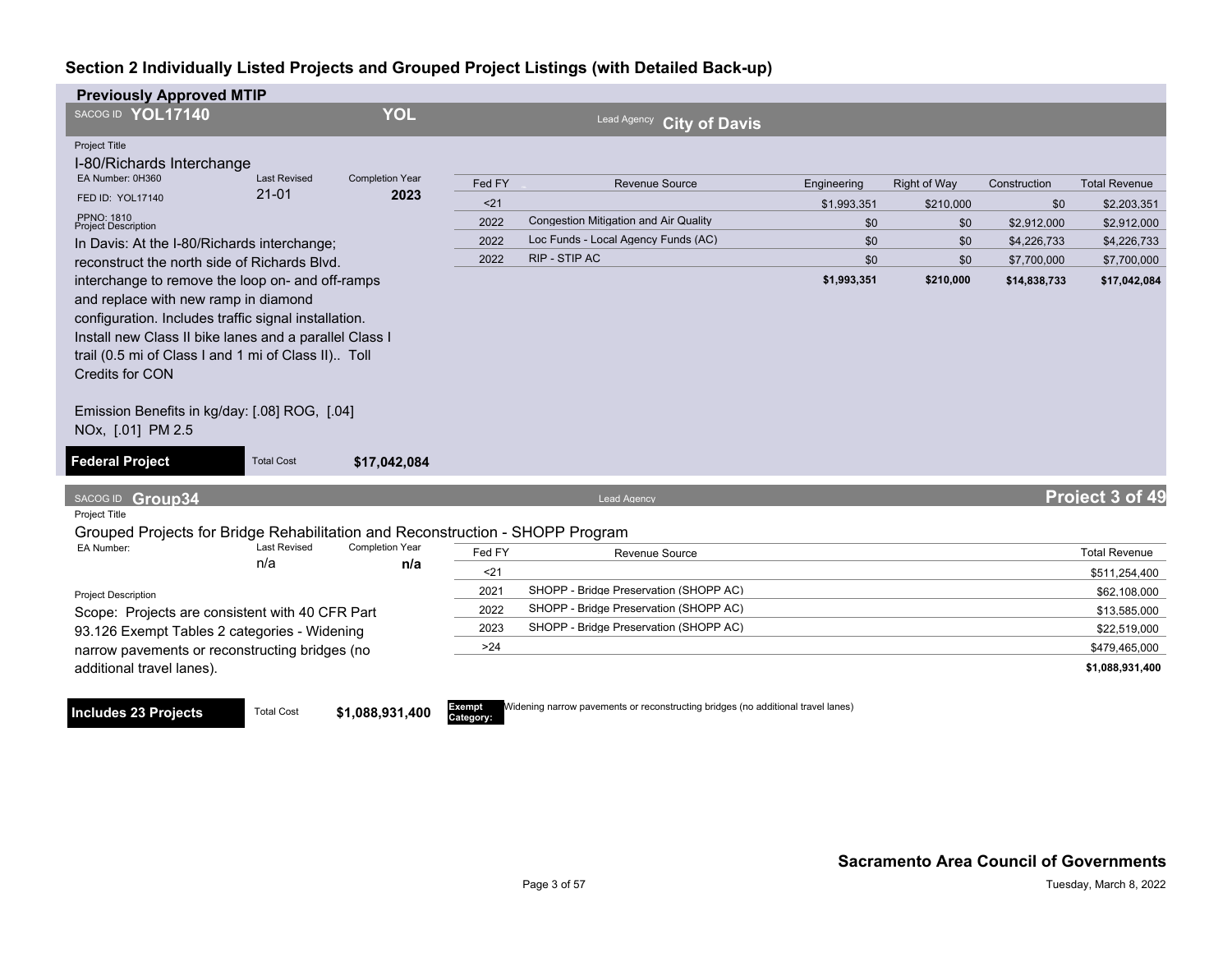| <b>Previously Approved MTIP</b>                                                                |                            |                               |                     |                                                                                  |             |                                    |              |                      |
|------------------------------------------------------------------------------------------------|----------------------------|-------------------------------|---------------------|----------------------------------------------------------------------------------|-------------|------------------------------------|--------------|----------------------|
| SACOG ID Group34                                                                               |                            |                               |                     | Lead Agency                                                                      |             |                                    |              |                      |
| Project Title<br>Grouped Projects for Bridge Rehabilitation and Reconstruction - SHOPP Program |                            |                               |                     |                                                                                  |             |                                    |              |                      |
| EA Number:                                                                                     | <b>Last Revised</b><br>n/a | <b>Completion Year</b><br>n/a | Fed FY              | <b>Revenue Source</b>                                                            |             |                                    |              | <b>Total Revenue</b> |
|                                                                                                |                            |                               | < 21                |                                                                                  |             |                                    |              | \$511,254,400        |
| <b>Project Description</b>                                                                     |                            |                               | 2021                | SHOPP - Bridge Preservation (SHOPP AC)                                           |             |                                    |              | \$62,108,000         |
| Scope: Projects are consistent with 40 CFR Part                                                |                            |                               | 2022                | SHOPP - Bridge Preservation (SHOPP AC)                                           |             |                                    |              | \$13,000,000         |
| 93.126 Exempt Tables 2 categories - Widening                                                   |                            |                               | 2023                | SHOPP - Bridge Preservation (SHOPP AC)                                           |             |                                    |              | \$18,634,000         |
| narrow pavements or reconstructing bridges (no                                                 |                            |                               | $>24$               |                                                                                  |             |                                    |              | \$479,465,000        |
| additional travel lanes).                                                                      |                            |                               |                     |                                                                                  |             |                                    |              | \$1,084,461,400      |
|                                                                                                |                            |                               |                     |                                                                                  |             |                                    |              |                      |
| <b>Includes 22 Projects</b>                                                                    | <b>Total Cost</b>          | \$1,084,461,400               | Exempt<br>Category: | Widening narrow pavements or reconstructing bridges (no additional travel lanes) |             |                                    |              |                      |
|                                                                                                |                            |                               |                     |                                                                                  |             |                                    |              |                      |
| SACOG ID CAL20508                                                                              |                            | <b>SAC</b>                    |                     | Lead Agency <b>Caltrans D3</b>                                                   |             |                                    |              | Project 4 of 49      |
| Project Title<br>Sub-Project of Group34 - SR 99/160 Scour Mitigation for Four (4) Bridges      |                            |                               |                     |                                                                                  |             |                                    |              |                      |
| EA Number: 3F540                                                                               | <b>Last Revised</b>        | Completion Year               | Fed FY              | Revenue Source                                                                   | Engineering | Right of Way                       | Construction | <b>Total Revenue</b> |
| FED ID: X067081                                                                                | $21 - 12$                  | 2021                          | $21$                |                                                                                  | \$2.872.000 | \$550.000                          | \$23,370,000 | \$26,792,000         |
| PPNO: 6916<br><b>Project Description</b>                                                       |                            |                               |                     |                                                                                  | \$2,872,000 | \$550,000                          | \$23,370,000 | \$26,792,000         |
| On SR 99, at South Lagoon Creek Bridge #24                                                     |                            |                               |                     |                                                                                  |             |                                    |              |                      |
| -0028L, Lagoon Creek Bridge #24-0045L (PM 5.0),                                                |                            |                               |                     |                                                                                  |             |                                    |              |                      |
| and North Lagoon Creek Bridge #24-0027L (PM                                                    |                            |                               |                     |                                                                                  |             |                                    |              |                      |
| 5.1); also on SR 160 at American River Bridge                                                  |                            |                               |                     |                                                                                  |             |                                    |              |                      |
| #24-0001L (PM R44.5): Scour mitigation and bridge                                              |                            |                               |                     |                                                                                  |             |                                    |              |                      |
| replacement Toll Credits for ENG                                                               |                            |                               |                     |                                                                                  |             | <b>Listed for Information Only</b> |              |                      |
|                                                                                                |                            |                               |                     |                                                                                  |             | <b>COMPLETED</b>                   |              |                      |
| Bridge Number: 24-0028L, 24-0045L, 24-0027L,<br>24-0001L                                       |                            |                               |                     |                                                                                  |             |                                    |              |                      |
| <b>Federal Project</b>                                                                         | <b>Total Cost</b>          | \$26,792,000                  | Exempt<br>Category: | Widening narrow pavements or reconstructing bridges (no additional travel lanes) |             |                                    |              |                      |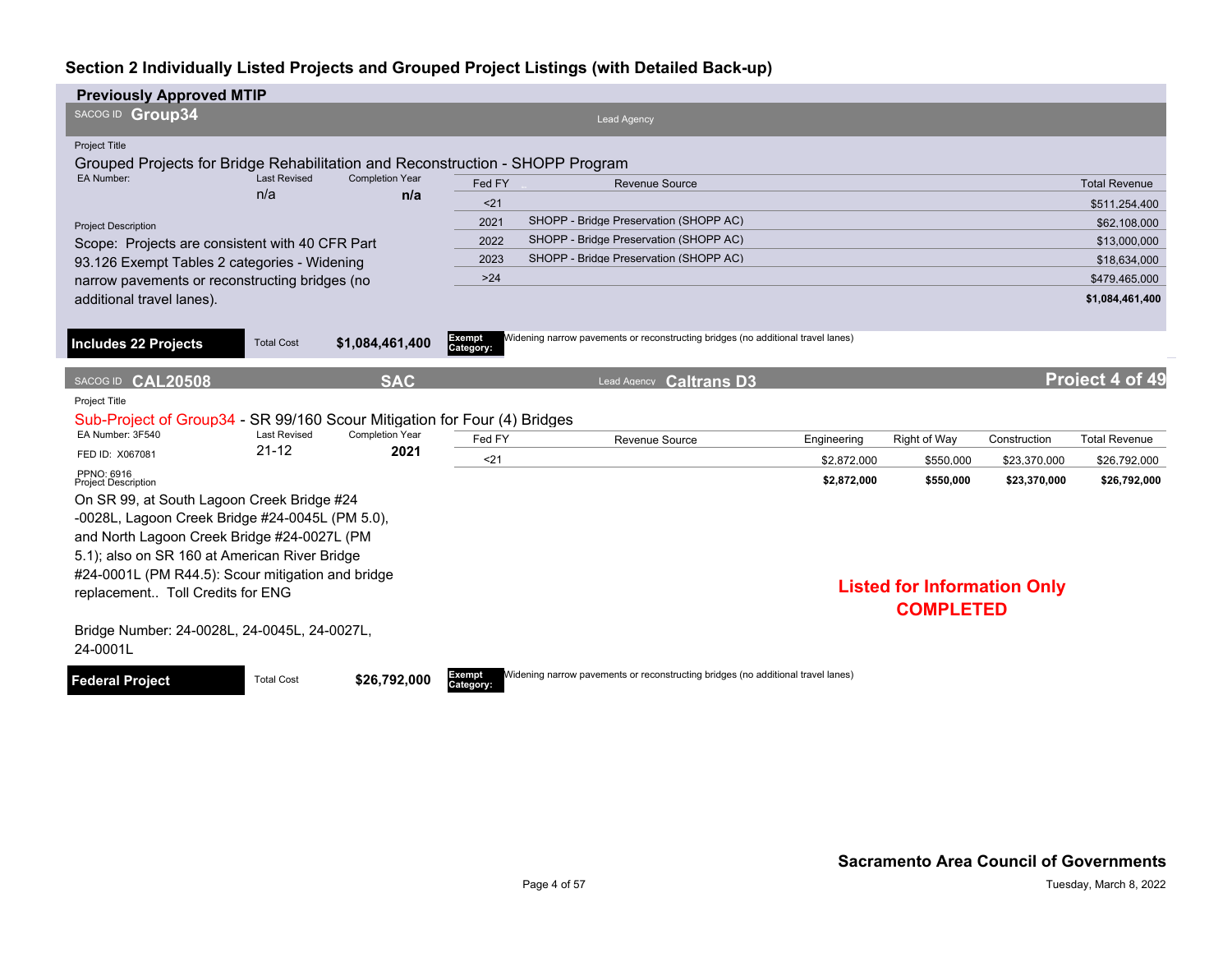| <b>Previously Approved MTIP</b>                                                                    |                                  |                                |                            |                       |                                                                                  |             |                                    |              |                      |
|----------------------------------------------------------------------------------------------------|----------------------------------|--------------------------------|----------------------------|-----------------------|----------------------------------------------------------------------------------|-------------|------------------------------------|--------------|----------------------|
| SACOG ID CAL20508                                                                                  |                                  | <b>SAC</b>                     |                            | Lead Agency           | <b>Caltrans D3</b>                                                               |             |                                    |              |                      |
| Project Title<br>Sub-Project of Group34 - SR 99/160 Scour Mitigation for Four (4) Bridges          |                                  |                                |                            |                       |                                                                                  |             |                                    |              |                      |
| EA Number: 3F540                                                                                   | <b>Last Revised</b><br>$21 - 00$ | <b>Completion Year</b>         | Fed FY                     | <b>Revenue Source</b> |                                                                                  | Engineering | <b>Right of Way</b>                | Construction | <b>Total Revenue</b> |
| FED ID: X067081                                                                                    |                                  | 2022                           | $21$                       |                       |                                                                                  | \$2.872.000 | \$550.000                          | \$23.370.000 | \$26,792,000         |
| PPNO: 6916<br><b>Project Description</b>                                                           |                                  |                                |                            |                       |                                                                                  | \$2,872,000 | \$550,000                          | \$23,370,000 | \$26,792,000         |
| On SR 99, at South Lagoon Creek Bridge #24                                                         |                                  |                                |                            |                       |                                                                                  |             |                                    |              |                      |
| -0028L, Lagoon Creek Bridge #24-0045L (PM 5.0),                                                    |                                  |                                |                            |                       |                                                                                  |             |                                    |              |                      |
| and North Lagoon Creek Bridge #24-0027L (PM                                                        |                                  |                                |                            |                       |                                                                                  |             |                                    |              |                      |
| 5.1); also on SR 160 at American River Bridge<br>#24-0001L (PM R44.5): Scour mitigation and bridge |                                  |                                |                            |                       |                                                                                  |             |                                    |              |                      |
| replacement Toll Credits for ENG                                                                   |                                  |                                |                            |                       |                                                                                  |             | <b>Listed for Information Only</b> |              |                      |
|                                                                                                    |                                  |                                |                            |                       |                                                                                  |             |                                    |              |                      |
| Bridge Number: 24-0028L, 24-0045L, 24-0027L,                                                       |                                  |                                |                            |                       |                                                                                  |             |                                    |              |                      |
| 24-0001L                                                                                           |                                  |                                |                            |                       |                                                                                  |             |                                    |              |                      |
| <b>Federal Project</b>                                                                             | <b>Total Cost</b>                | \$26,792,000                   | <b>Exempt</b>              |                       | Widening narrow pavements or reconstructing bridges (no additional travel lanes) |             |                                    |              |                      |
|                                                                                                    |                                  |                                | Category:                  |                       |                                                                                  |             |                                    |              |                      |
| SACOG ID CAL20471                                                                                  |                                  | <b>SAC</b>                     |                            |                       | Lead Agency Caltrans D3                                                          |             |                                    |              | Project 5 of 49      |
| Project Title                                                                                      |                                  |                                |                            |                       |                                                                                  |             |                                    |              |                      |
| Sub-Project of Group34 - Sacramento Seismic Retrofit on Various Bridges                            |                                  |                                |                            |                       |                                                                                  |             |                                    |              |                      |
| EA Number: 3F090                                                                                   | <b>Last Revised</b><br>$21 - 12$ | <b>Completion Year</b><br>2022 | Fed FY                     | <b>Revenue Source</b> |                                                                                  | Engineering | Right of Way                       | Construction | <b>Total Revenue</b> |
| FED ID: 000C494<br>PPNO: 5832                                                                      |                                  |                                | $21$                       |                       |                                                                                  | \$7,381,000 | \$500,000                          | \$30,800,000 | \$38,681,000         |
| <b>Project Description</b>                                                                         |                                  |                                |                            |                       |                                                                                  | \$7,381,000 | \$500,000                          | \$30,800,000 | \$38,681,000         |
| On SR 160 in the City of Sacramento, at                                                            |                                  |                                |                            |                       |                                                                                  |             |                                    |              |                      |
| Sacramento River Bridge #24-0053 (PM 20.872)                                                       |                                  |                                |                            |                       |                                                                                  |             |                                    |              |                      |
| and North Sacramento UC #24-0111L (PM<br>R45.02); also on I-5 in San Joaquin County at             |                                  |                                |                            |                       |                                                                                  |             |                                    |              |                      |
| Mokelumne River Bridge #29-0197R/L (PM 49.78):                                                     |                                  |                                |                            |                       |                                                                                  |             |                                    |              |                      |
| Seismic retrofit Toll Credits for ENG, ROW, CON                                                    |                                  |                                |                            |                       |                                                                                  |             | <b>Listed for Information Only</b> |              |                      |
|                                                                                                    |                                  |                                |                            |                       |                                                                                  |             | <b>COMPLETED</b>                   |              |                      |
| Bridge Number: 24-0053,24-0111L,29-0197R/L                                                         |                                  |                                |                            |                       |                                                                                  |             |                                    |              |                      |
| <b>Federal Project</b>                                                                             | <b>Total Cost</b>                | \$38,681,000                   | <b>Exempt</b><br>Category: |                       | Widening narrow pavements or reconstructing bridges (no additional travel lanes) |             |                                    |              |                      |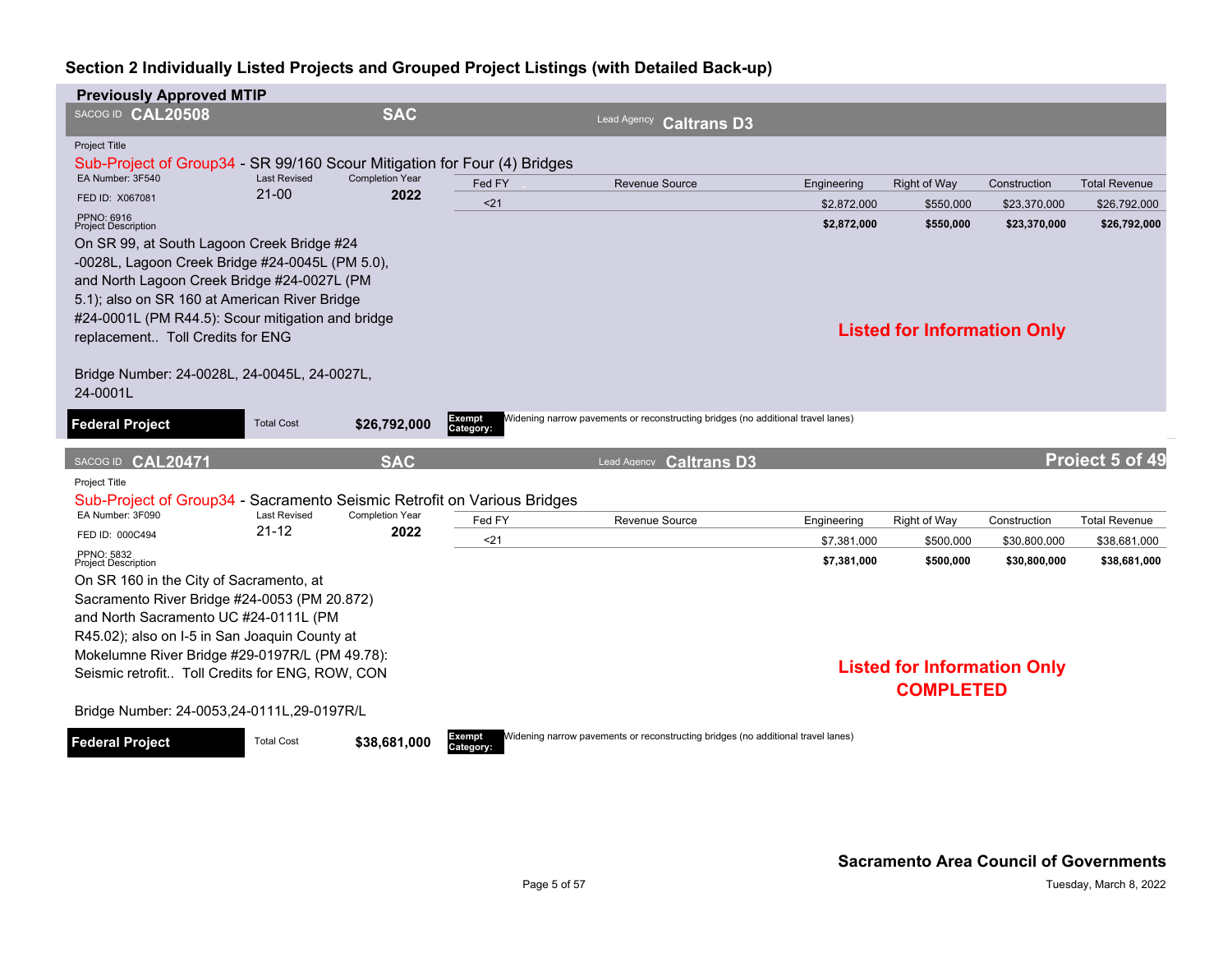| <b>Previously Approved MTIP</b>                                         |                                |                                                    |                     |                                                                                  |             |                                    |              |                      |
|-------------------------------------------------------------------------|--------------------------------|----------------------------------------------------|---------------------|----------------------------------------------------------------------------------|-------------|------------------------------------|--------------|----------------------|
| SACOG ID CAL20471                                                       |                                | <b>SAC</b>                                         |                     | Lead Agency<br><b>Caltrans D3</b>                                                |             |                                    |              |                      |
| <b>Project Title</b>                                                    |                                |                                                    |                     |                                                                                  |             |                                    |              |                      |
| Sub-Project of Group34 - Sacramento Seismic Retrofit on Various Bridges |                                |                                                    |                     |                                                                                  |             |                                    |              |                      |
| EA Number: 3F090                                                        | <b>Last Revised</b><br>$21-00$ | <b>Completion Year</b><br>2021                     | Fed FY              | Revenue Source                                                                   | Engineering | <b>Right of Way</b>                | Construction | <b>Total Revenue</b> |
| FED ID: 000C494                                                         |                                |                                                    | $21$                |                                                                                  | \$7.381.000 | \$500.000                          | \$30,800,000 | \$38,681,000         |
| PPNO: 5832<br><b>Project Description</b>                                |                                |                                                    |                     |                                                                                  | \$7,381,000 | \$500,000                          | \$30,800,000 | \$38,681,000         |
| On SR 160 in the City of Sacramento, at                                 |                                |                                                    |                     |                                                                                  |             |                                    |              |                      |
| Sacramento River Bridge #24-0053 (PM 20.872)                            |                                |                                                    |                     |                                                                                  |             |                                    |              |                      |
| and North Sacramento UC #24-0111L (PM                                   |                                |                                                    |                     |                                                                                  |             |                                    |              |                      |
| R45.02); also on I-5 in San Joaquin County at                           |                                |                                                    |                     |                                                                                  |             |                                    |              |                      |
| Mokelumne River Bridge #29-0197R/L (PM 49.78):                          |                                |                                                    |                     |                                                                                  |             |                                    |              |                      |
| Seismic retrofit Toll Credits for ENG, ROW, CON                         |                                |                                                    |                     |                                                                                  |             | <b>Listed for Information Only</b> |              |                      |
|                                                                         |                                |                                                    |                     |                                                                                  |             |                                    |              |                      |
| Bridge Number: 24-0053,24-0111L,29-0197R/L                              |                                |                                                    |                     |                                                                                  |             |                                    |              |                      |
|                                                                         | <b>Total Cost</b>              | \$38,681,000                                       | Exempt              | Widening narrow pavements or reconstructing bridges (no additional travel lanes) |             |                                    |              |                      |
| <b>Federal Project</b>                                                  |                                |                                                    | Category:           |                                                                                  |             |                                    |              |                      |
| SACOG ID CAL21381                                                       |                                | <b>VAR</b>                                         |                     | <b>Caltrans D3</b><br>Lead Agency                                                |             |                                    |              | Project 6 of 49      |
| <b>Project Title</b>                                                    |                                |                                                    |                     |                                                                                  |             |                                    |              |                      |
| Sub-Project of Group34 -                                                |                                | <b>Bridge Deck Preservation - Various Counties</b> |                     |                                                                                  |             |                                    |              |                      |
| EA Number: 2G600                                                        | <b>Last Revised</b>            | <b>Completion Year</b>                             | Fed FY              | Revenue Source                                                                   | Engineering | Right of Way                       | Construction | <b>Total Revenue</b> |
| <b>PPNO: 2442</b>                                                       | $21 - 12$                      | 2023                                               | 2022                | SHOPP - Bridge Preservation (SHOPP AC)                                           | \$555,000   | \$30,000                           | \$0          | \$585,000            |
|                                                                         |                                |                                                    | 2023                | SHOPP - Bridge Preservation (SHOPP AC)                                           | \$0         | \$5,000                            | \$3,880,000  | \$3,885,000          |
| <b>Project Description</b><br>On Route 80 in Placer County at Troy      |                                |                                                    |                     |                                                                                  | \$555,000   | \$35,000                           | \$3,880,000  | \$4,470,000          |
| Undercrossing No. 19-0106L/R (PM 68.55) and                             |                                |                                                    |                     |                                                                                  |             |                                    |              |                      |
| Kingvale Undercrossing No. 19-0107L (PM 69.23);                         |                                |                                                    |                     |                                                                                  |             |                                    |              |                      |
| also on Route 99 in Chico at Cohasset                                   |                                |                                                    |                     |                                                                                  |             |                                    |              |                      |
| Overcrossing No. 12-0168 (PM R34.3): Polyester                          |                                |                                                    |                     |                                                                                  |             |                                    |              |                      |
| concrete overlay to one bridge deck, and                                |                                |                                                    |                     |                                                                                  |             |                                    |              |                      |
| deck-on-deck replacement and bridge rail                                |                                |                                                    |                     |                                                                                  |             |                                    |              |                      |
| replacement at three bridges.                                           |                                |                                                    |                     |                                                                                  |             |                                    |              |                      |
|                                                                         |                                |                                                    |                     |                                                                                  |             |                                    |              |                      |
| <b>Federal Project</b>                                                  | <b>Total Cost</b>              | \$4,470,000                                        | Exempt<br>Category: | Widening narrow pavements or reconstructing bridges (no additional travel lanes) |             |                                    |              |                      |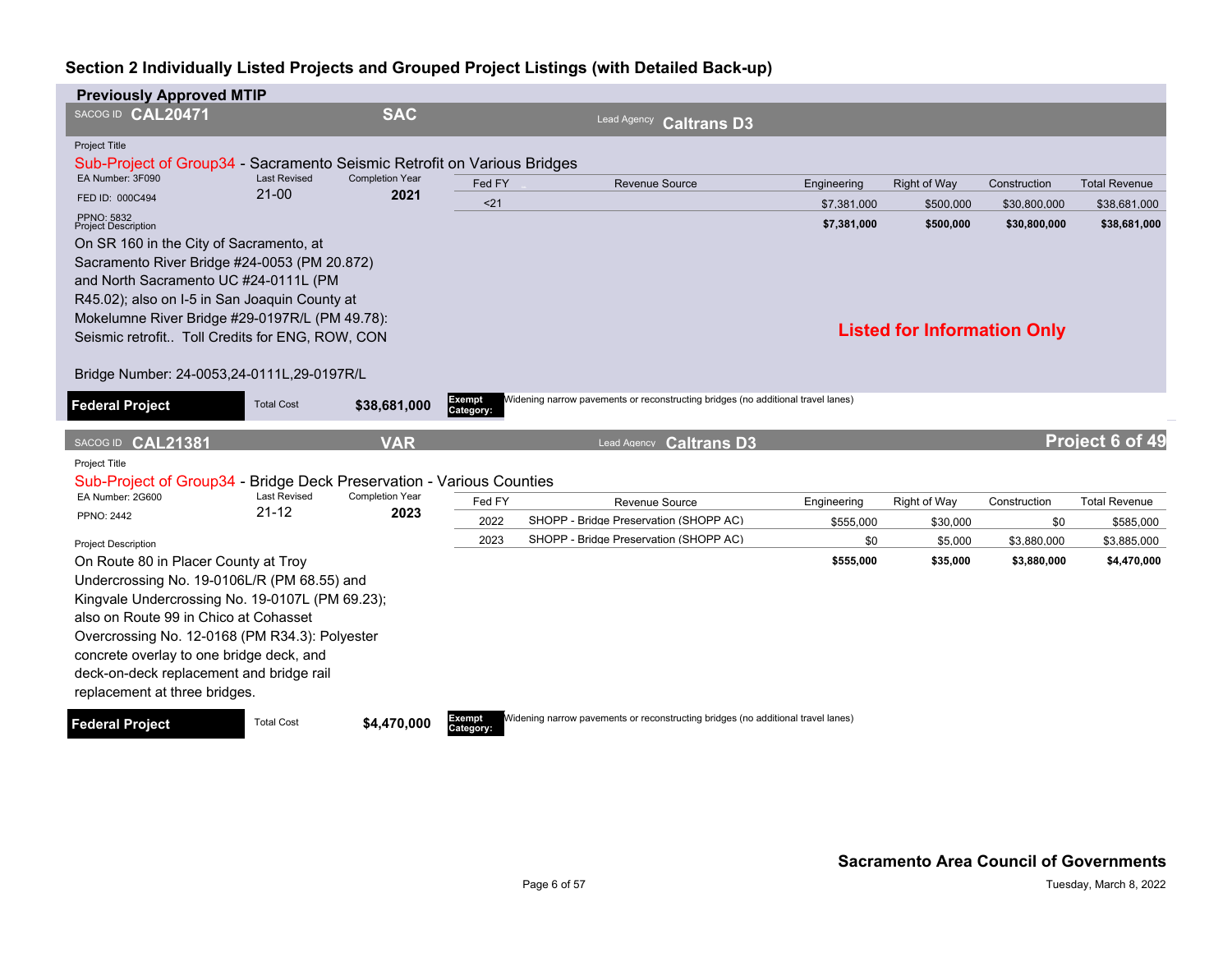| SACOG ID Group19                                                                           |                     |                        |                            | <b>Lead Agency</b>                                                            | Project 7 of 49      |
|--------------------------------------------------------------------------------------------|---------------------|------------------------|----------------------------|-------------------------------------------------------------------------------|----------------------|
| <b>Project Title</b>                                                                       |                     |                        |                            |                                                                               |                      |
| Grouped Projects for Safety Improvements - SHOPP Collision Reduction Program<br>EA Number: | <b>Last Revised</b> | <b>Completion Year</b> |                            |                                                                               |                      |
|                                                                                            | n/a                 | n/a                    | Fed FY                     | Revenue Source                                                                | <b>Total Revenue</b> |
|                                                                                            |                     |                        | $21$                       |                                                                               | \$221,827,000        |
| <b>Project Description</b>                                                                 |                     |                        | 2021                       | SHOPP - Collision Reduction (SHOPP AC)                                        | \$31,186,000         |
| Scope: Projects are consistent with 40 CFR Part                                            |                     |                        | 2022                       | SHOPP - Collision Reduction (SHOPP AC)                                        | \$48,332,000         |
| 93.126 Exempt Tables 2 and Table 3 categories -                                            |                     |                        | 2023                       | SHOPP - Collision Reduction (SHOPP AC)                                        | \$3,640,000          |
| Railroad/highway crossing, Safer non-Federal-aid                                           |                     |                        |                            |                                                                               | \$304,985,000        |
| system roads, Shoulder improvements, traffic                                               |                     |                        |                            |                                                                               |                      |
| control devices and operating assistance other                                             |                     |                        |                            |                                                                               |                      |
| than signalization projects, Intersection                                                  |                     |                        |                            |                                                                               |                      |
| signalization projects at individual intersections,                                        |                     |                        |                            |                                                                               |                      |
| Pavement marking demonstration, Truck climbing                                             |                     |                        |                            |                                                                               |                      |
| lanes outside the urbanized area, Lighting                                                 |                     |                        |                            |                                                                               |                      |
| improvements, Emergency truck pullovers                                                    |                     |                        |                            |                                                                               |                      |
|                                                                                            |                     |                        | <b>Exempt</b>              | Projects that correct, improve, or eliminate a hazardous location or feature. |                      |
| <b>Includes 24 Projects</b>                                                                | <b>Total Cost</b>   | \$304,985,000          | Category:                  |                                                                               |                      |
| <b>Previously Approved MTIP</b>                                                            |                     |                        |                            |                                                                               |                      |
| SACOG ID Group19                                                                           |                     |                        |                            | <b>Lead Agency</b>                                                            |                      |
|                                                                                            |                     |                        |                            |                                                                               |                      |
| Project Title                                                                              |                     |                        |                            |                                                                               |                      |
| Grouped Projects for Safety Improvements - SHOPP Collision Reduction Program<br>EA Number: | <b>Last Revised</b> | <b>Completion Year</b> |                            |                                                                               |                      |
|                                                                                            | n/a                 | n/a                    | Fed FY                     | <b>Revenue Source</b>                                                         | <b>Total Revenue</b> |
|                                                                                            |                     |                        | $21$                       |                                                                               | \$221,827,000        |
| <b>Project Description</b>                                                                 |                     |                        | 2021                       | SHOPP - Collision Reduction (SHOPP AC)                                        | \$31,186,000         |
| Scope: Projects are consistent with 40 CFR Part                                            |                     |                        | 2022                       | SHOPP - Collision Reduction (SHOPP AC)                                        | \$48,332,000         |
| 93.126 Exempt Tables 2 and Table 3 categories -                                            |                     |                        | 2023                       | SHOPP - Collision Reduction (SHOPP AC)                                        | \$3,640,000          |
| Railroad/highway crossing, Safer non-Federal-aid                                           |                     |                        |                            |                                                                               | \$304,985,000        |
| system roads, Shoulder improvements, traffic                                               |                     |                        |                            |                                                                               |                      |
| control devices and operating assistance other                                             |                     |                        |                            |                                                                               |                      |
| than signalization projects, Intersection                                                  |                     |                        |                            |                                                                               |                      |
| signalization projects at individual intersections,                                        |                     |                        |                            |                                                                               |                      |
| Pavement marking demonstration, Truck climbing                                             |                     |                        |                            |                                                                               |                      |
| lanes outside the urbanized area, Lighting                                                 |                     |                        |                            |                                                                               |                      |
| improvements, Emergency truck pullovers                                                    |                     |                        |                            |                                                                               |                      |
| <b>Includes 24 Projects</b>                                                                | <b>Total Cost</b>   | \$304,985,000          | <b>Exempt</b><br>Category: | Projects that correct, improve, or eliminate a hazardous location or feature. |                      |
|                                                                                            |                     |                        |                            |                                                                               |                      |
|                                                                                            |                     |                        |                            |                                                                               |                      |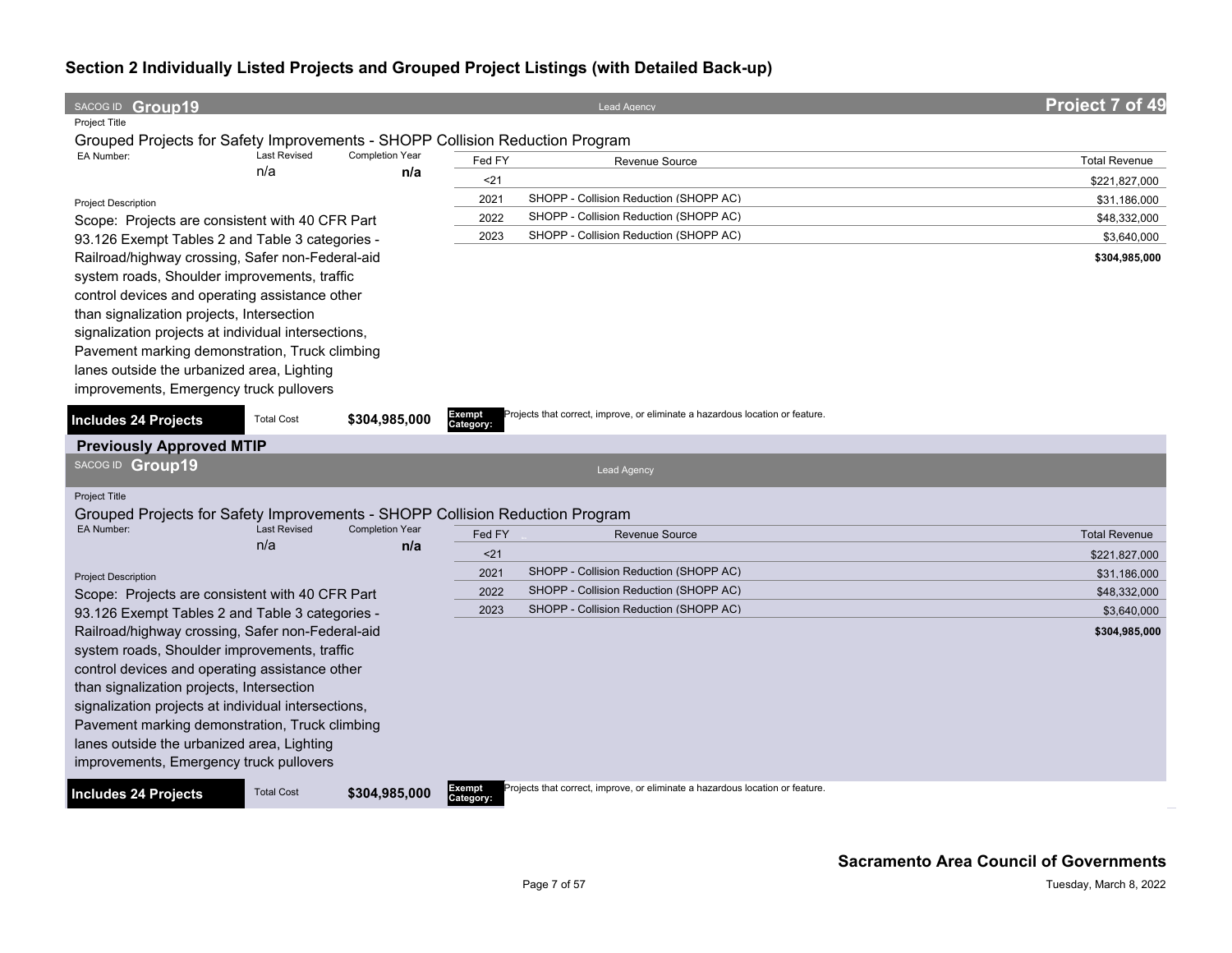| SACOG ID CAL20783                                                       |                                  | <b>PLA</b>                     |                            | <b>Caltrans D3</b><br>Lead Agency           |             |                     |              | Project 8 of 49      |
|-------------------------------------------------------------------------|----------------------------------|--------------------------------|----------------------------|---------------------------------------------|-------------|---------------------|--------------|----------------------|
| <b>Project Title</b>                                                    |                                  |                                |                            |                                             |             |                     |              |                      |
| Sub-Project of Group19 - Placer County MBGR Upgrade<br>EA Number: 0H720 | <b>Last Revised</b>              | <b>Completion Year</b>         |                            |                                             |             |                     |              |                      |
| FED ID: 0804334                                                         | $21 - 12$                        | 2021                           | Fed FY                     | Revenue Source                              | Engineering | Right of Way        | Construction | <b>Total Revenue</b> |
| PPNO: 5026                                                              |                                  |                                | $21$                       |                                             | \$480,000   | \$120,000           | \$0          | \$600,000            |
| <b>Project Description</b>                                              |                                  |                                | 2021                       | SHOPP - Collision Reduction (SHOPP AC)      | \$0         | \$0                 | \$3,150,000  | \$3,150,000          |
| On I-80 in and near various cities, at various                          |                                  |                                |                            |                                             | \$480,000   | \$120,000           | \$3,150,000  | \$3,750,000          |
| locations, from 0.3 mile west of Douglas Blvd. to                       |                                  |                                |                            |                                             |             |                     |              |                      |
| 0.2 mile east of Hampshire Rocks Undercrossing                          |                                  |                                |                            |                                             |             |                     |              |                      |
| (PM 1.6/R66.5): Upgrade guardrail to current<br>standards.              |                                  |                                |                            |                                             |             | <b>COMPLETED</b>    |              |                      |
| <b>Federal Project</b>                                                  | <b>Total Cost</b>                | \$3,750,000                    | <b>Exempt</b><br>Category: | Guardrails, median barriers, crash cushions |             |                     |              |                      |
| <b>Previously Approved MTIP</b>                                         |                                  |                                |                            |                                             |             |                     |              |                      |
| SACOG ID CAL20783                                                       |                                  | <b>PLA</b>                     |                            | <b>Lead Agency</b><br><b>Caltrans D3</b>    |             |                     |              |                      |
| <b>Project Title</b>                                                    |                                  |                                |                            |                                             |             |                     |              |                      |
| Sub-Project of Group19 - Placer County MBGR Upgrade                     |                                  |                                |                            |                                             |             |                     |              |                      |
| EA Number: 0H720                                                        | <b>Last Revised</b><br>$21 - 00$ | <b>Completion Year</b><br>2022 | Fed FY                     | Revenue Source                              | Engineering | <b>Right of Way</b> | Construction | <b>Total Revenue</b> |
| FED ID: 0804334                                                         |                                  |                                | $21$                       |                                             | \$480,000   | \$120,000           | \$0          | \$600,000            |
| PPNO: 5026<br><b>Project Description</b>                                |                                  |                                | 2021                       | SHOPP - Collision Reduction (SHOPP AC)      | \$0         | \$0                 | \$3.150,000  | \$3.150.000          |
| On I-80 in and near various cities, at various                          |                                  |                                |                            |                                             | \$480,000   | \$120,000           | \$3,150,000  | \$3,750,000          |
| locations, from 0.3 mile west of Douglas Blvd. to                       |                                  |                                |                            |                                             |             |                     |              |                      |
| 0.2 mile east of Hampshire Rocks Undercrossing                          |                                  |                                |                            |                                             |             |                     |              |                      |
| (PM 1.6/R66.5): Upgrade guardrail to current                            |                                  |                                |                            |                                             |             |                     |              |                      |
| standards.                                                              |                                  |                                |                            |                                             |             |                     |              |                      |
| <b>Federal Project</b>                                                  | <b>Total Cost</b>                | \$3,750,000                    | Exempt<br>Category:        | Guardrails, median barriers, crash cushions |             |                     |              |                      |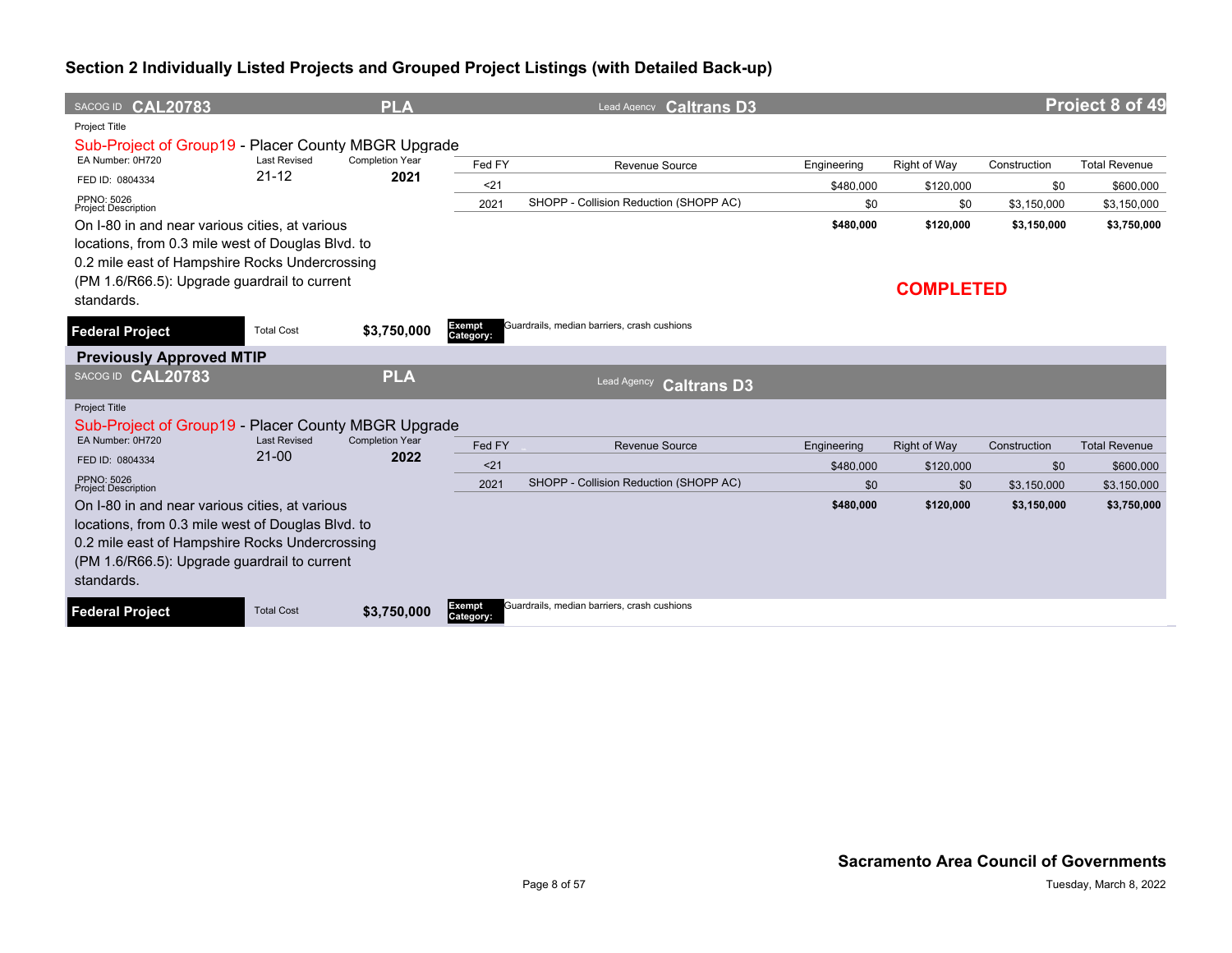| SACOG ID CAL20779                                                                              |                     | <b>YOL</b>             |                     | Lead Agency <b>Caltrans D3</b>              |             |                     |              | Project 9 of 49      |
|------------------------------------------------------------------------------------------------|---------------------|------------------------|---------------------|---------------------------------------------|-------------|---------------------|--------------|----------------------|
| <b>Project Title</b><br>Sub-Project of Group19 - Yolo US 50 and I-80 Guardrail Upgrade         |                     |                        |                     |                                             |             |                     |              |                      |
| EA Number: 1H870                                                                               | <b>Last Revised</b> | <b>Completion Year</b> | Fed FY              | <b>Revenue Source</b>                       | Engineering | Right of Way        | Construction | <b>Total Revenue</b> |
| FED ID: P113038                                                                                | $21 - 12$           | 2021                   | $21$                |                                             | \$732,000   | \$129,000           | \$0          | \$861,000            |
| PPNO: 3318<br><b>Project Description</b>                                                       |                     |                        | 2021                | SHOPP - Collision Reduction (SHOPP AC)      | \$0         | \$21,000            | \$2,647,000  | \$2,668,000          |
| On US 50 in West Sacramento, from 0.4 mile west                                                |                     |                        |                     |                                             | \$732,000   | \$150,000           | \$2,647,000  | \$3,529,000          |
| of Route 50/80 Separation to 0.2 mile west of                                                  |                     |                        |                     |                                             |             |                     |              |                      |
| Sacramento County line (PM 0.0/3.0); also on                                                   |                     |                        |                     |                                             |             |                     |              |                      |
| Route 80 from 0.2 mile west of Enterprise                                                      |                     |                        |                     |                                             |             | <b>COMPLETED</b>    |              |                      |
| Boulevard to 0.1 mile east of Lake Washington<br>Overhead (PM 9.0/R10.7): Upgrade guardrail to |                     |                        |                     |                                             |             |                     |              |                      |
| make standard.                                                                                 |                     |                        |                     |                                             |             |                     |              |                      |
|                                                                                                |                     |                        |                     |                                             |             |                     |              |                      |
| <b>Federal Project</b>                                                                         | <b>Total Cost</b>   | \$3,529,000            | Exempt<br>Category: | Guardrails, median barriers, crash cushions |             |                     |              |                      |
| <b>Previously Approved MTIP</b>                                                                |                     |                        |                     |                                             |             |                     |              |                      |
| SACOG ID CAL20779                                                                              |                     | <b>YOL</b>             |                     | <b>Lead Agency</b><br><b>Caltrans D3</b>    |             |                     |              |                      |
| Project Title                                                                                  |                     |                        |                     |                                             |             |                     |              |                      |
| Sub-Project of Group19 - Yolo US 50 and I-80 Guardrail Upgrade                                 | <b>Last Revised</b> | <b>Completion Year</b> |                     |                                             |             |                     |              |                      |
| EA Number: 1H870<br>FED ID: P113038                                                            | $21 - 00$           | 2021                   | Fed FY              | <b>Revenue Source</b>                       | Engineering | <b>Right of Way</b> | Construction | <b>Total Revenue</b> |
| <b>PPNO: 3318</b>                                                                              |                     |                        | < 21                |                                             | \$732,000   | \$129,000           | \$0          | \$861.000            |
| <b>Project Description</b>                                                                     |                     |                        | 2021                | SHOPP - Collision Reduction (SHOPP AC)      | \$0         | \$21,000            | \$2,647,000  | \$2,668,000          |
| On US 50 in West Sacramento, from 0.4 mile west                                                |                     |                        |                     |                                             | \$732,000   | \$150,000           | \$2,647,000  | \$3,529,000          |
| of Route 50/80 Separation to 0.2 mile west of                                                  |                     |                        |                     |                                             |             |                     |              |                      |
| Sacramento County line (PM 0.0/3.0); also on<br>Route 80 from 0.2 mile west of Enterprise      |                     |                        |                     |                                             |             |                     |              |                      |
| Boulevard to 0.1 mile east of Lake Washington                                                  |                     |                        |                     |                                             |             |                     |              |                      |
| Overhead (PM 9.0/R10.7): Upgrade guardrail to                                                  |                     |                        |                     |                                             |             |                     |              |                      |
| make standard.                                                                                 |                     |                        |                     |                                             |             |                     |              |                      |
| <b>Federal Project</b>                                                                         | <b>Total Cost</b>   | \$3,529,000            | Exempt<br>Category: | Guardrails, median barriers, crash cushions |             |                     |              |                      |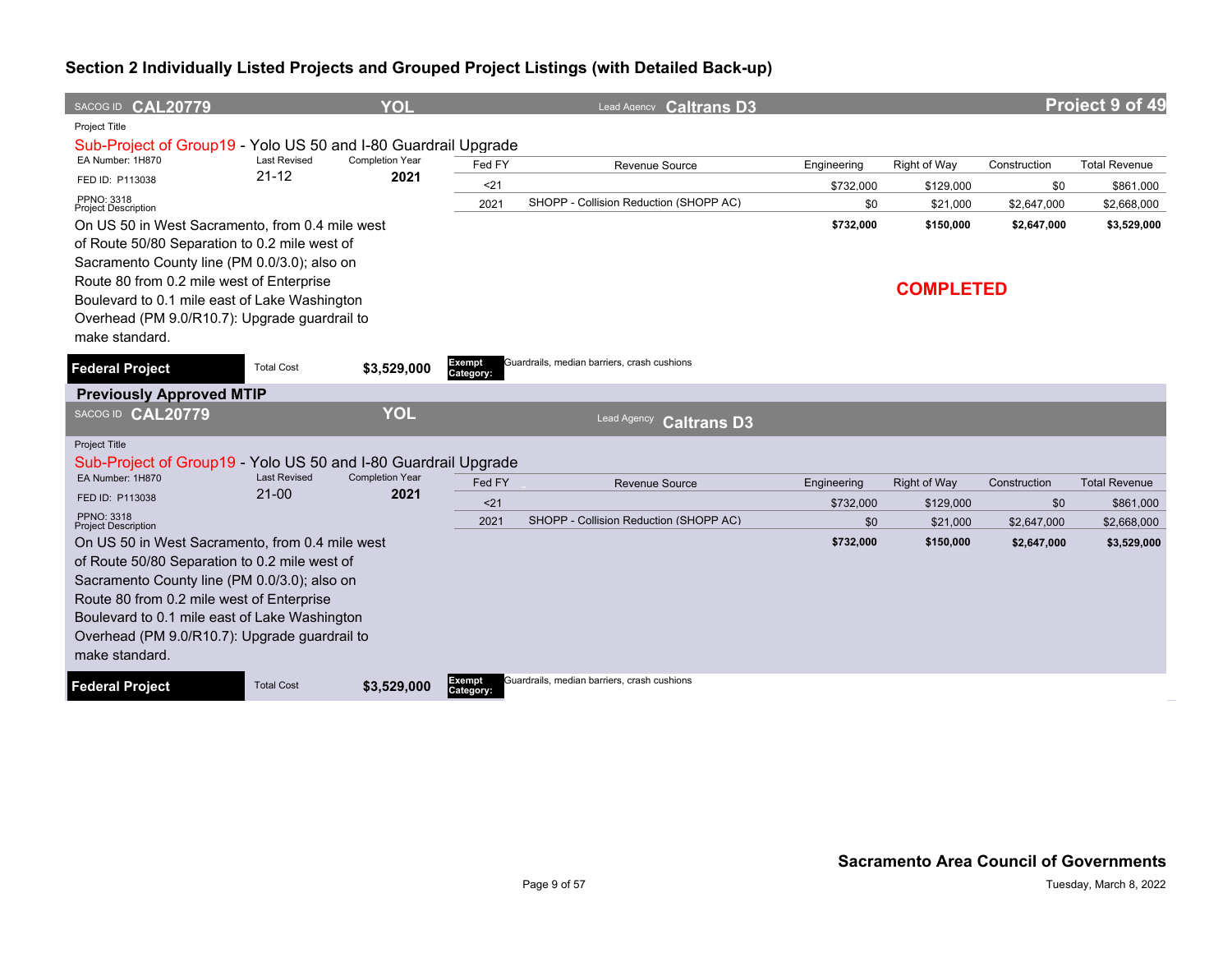| SACOG ID Group06                                                  |                            |                        |           | <b>Lead Agency</b>                                                            | Project 10 of 49     |
|-------------------------------------------------------------------|----------------------------|------------------------|-----------|-------------------------------------------------------------------------------|----------------------|
| <b>Project Title</b>                                              |                            |                        |           |                                                                               |                      |
| Grouped Projects for Safety Improvements - SHOPP Mobility Program |                            |                        |           |                                                                               |                      |
| EA Number:                                                        | <b>Last Revised</b><br>n/a | <b>Completion Year</b> | Fed FY    | <b>Revenue Source</b>                                                         | <b>Total Revenue</b> |
|                                                                   |                            | n/a                    | $21$      |                                                                               | \$73,534,000         |
| <b>Project Description</b>                                        |                            |                        | 2021      | SHOPP - Mobility (SHOPP AC)                                                   | \$63,849,000         |
| Scope: Projects are consistent with 40 CFR Part                   |                            |                        | 2022      | SHOPP - Mobility (SHOPP AC)                                                   | \$22,682,000         |
| 93.126 Exempt Tables 2 and Table 3 categories -                   |                            |                        | 2023      | SHOPP - Mobility (SHOPP AC)                                                   | \$20,420,000         |
| Railroad/highway crossing, Safer non-Federal-aid                  |                            |                        |           |                                                                               | \$180,485,000        |
| system roads, Shoulder improvements, traffic                      |                            |                        |           |                                                                               |                      |
| control devices and operating assistance other                    |                            |                        |           |                                                                               |                      |
| than signalization projects, Intersection                         |                            |                        |           |                                                                               |                      |
| signalization projects at individual intersections,               |                            |                        |           |                                                                               |                      |
| Pavement marking demonstration, Truck climbing                    |                            |                        |           |                                                                               |                      |
| lanes outside the urbanized area, Lighting                        |                            |                        |           |                                                                               |                      |
| improvements, Emergency truck pullovers                           |                            |                        |           |                                                                               |                      |
| <b>Includes 14 Projects</b>                                       | <b>Total Cost</b>          | \$180,485,000          | Exempt    | Projects that correct, improve, or eliminate a hazardous location or feature. |                      |
|                                                                   |                            |                        | Category: |                                                                               |                      |
| <b>Previously Approved MTIP</b>                                   |                            |                        |           |                                                                               |                      |
| SACOG ID Group06                                                  |                            |                        |           | <b>Lead Agency</b>                                                            |                      |
| Project Title                                                     |                            |                        |           |                                                                               |                      |
| Grouped Projects for Safety Improvements - SHOPP Mobility Program |                            |                        |           |                                                                               |                      |
| EA Number:                                                        | <b>Last Revised</b>        | <b>Completion Year</b> | Fed FY    | <b>Revenue Source</b>                                                         | <b>Total Revenue</b> |
|                                                                   | n/a                        | n/a                    | $21$      |                                                                               | \$73,534,000         |
| <b>Project Description</b>                                        |                            |                        | 2021      | SHOPP - Mobility (SHOPP AC)                                                   | \$63,849,000         |
| Scope: Projects are consistent with 40 CFR Part                   |                            |                        | 2022      | SHOPP - Mobility (SHOPP AC)                                                   | \$12,200,000         |
| 93.126 Exempt Tables 2 and Table 3 categories -                   |                            |                        | 2023      | SHOPP - Mobility (SHOPP AC)                                                   | \$20,420,000         |
| Railroad/highway crossing, Safer non-Federal-aid                  |                            |                        |           |                                                                               | \$170,003,000        |
| system roads, Shoulder improvements, traffic                      |                            |                        |           |                                                                               |                      |
| control devices and operating assistance other                    |                            |                        |           |                                                                               |                      |
| than signalization projects, Intersection                         |                            |                        |           |                                                                               |                      |
| signalization projects at individual intersections,               |                            |                        |           |                                                                               |                      |
| Pavement marking demonstration, Truck climbing                    |                            |                        |           |                                                                               |                      |
| lanes outside the urbanized area, Lighting                        |                            |                        |           |                                                                               |                      |
| improvements, Emergency truck pullovers                           |                            |                        |           |                                                                               |                      |
|                                                                   |                            |                        | Exempt    | Projects that correct, improve, or eliminate a hazardous location or feature. |                      |
| <b>Includes 14 Projects</b>                                       | <b>Total Cost</b>          | \$170,003,000          | Category: |                                                                               |                      |
|                                                                   |                            |                        |           |                                                                               |                      |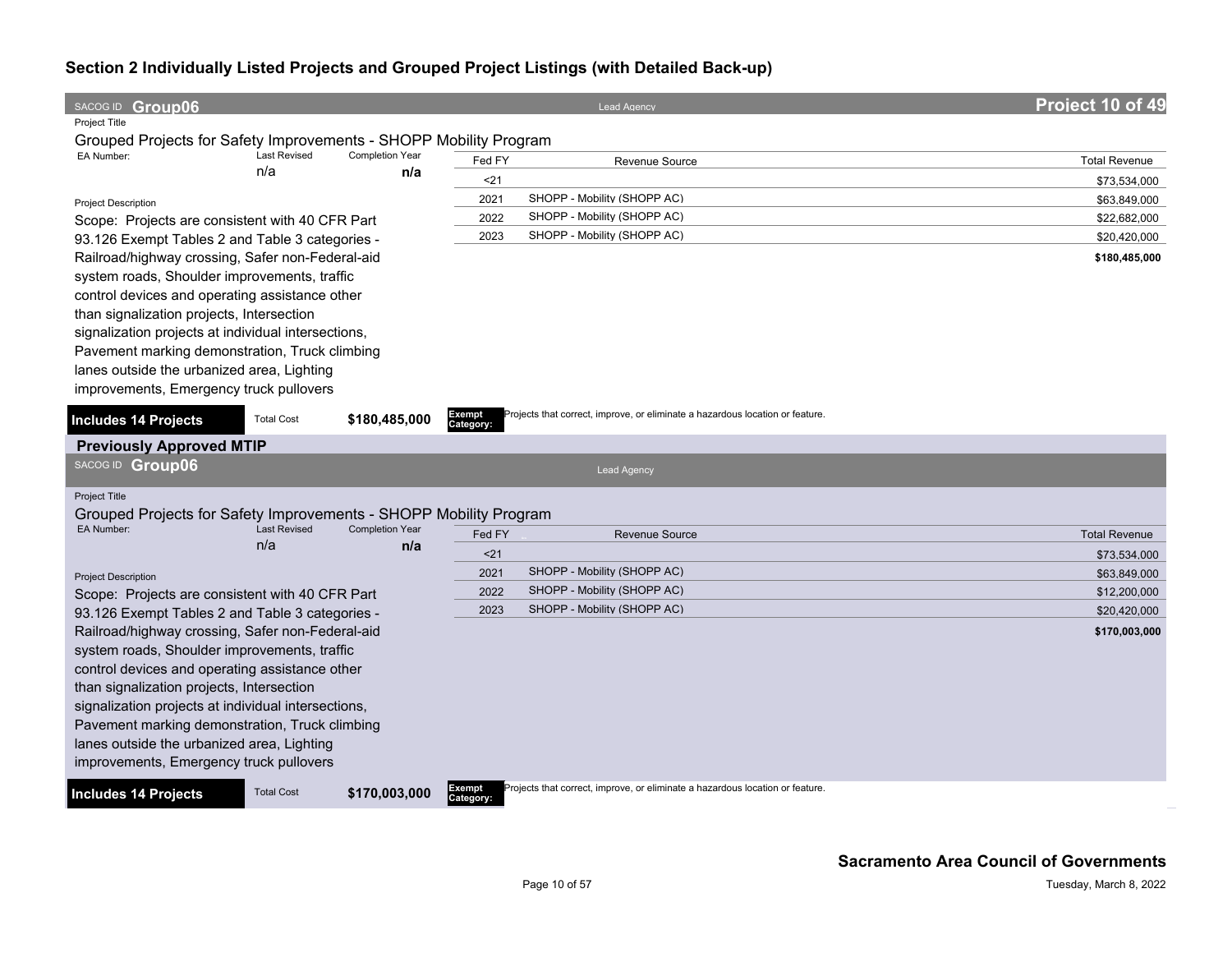| SACOG ID CAL20762                                   |                                  | <b>SAC</b>                     |                            | Lead Agency <b>Caltrans D3</b>                                          |             |              |              | Project 11 of 49     |
|-----------------------------------------------------|----------------------------------|--------------------------------|----------------------------|-------------------------------------------------------------------------|-------------|--------------|--------------|----------------------|
| <b>Project Title</b>                                |                                  |                                |                            |                                                                         |             |              |              |                      |
| Sub-Project of Group06 - SR 99 & SR 51 Fiber Optics |                                  |                                |                            |                                                                         |             |              |              |                      |
| EA Number: 0H670                                    | <b>Last Revised</b><br>$21 - 12$ | <b>Completion Year</b><br>2022 | Fed FY                     | Revenue Source                                                          | Engineering | Right of Way | Construction | <b>Total Revenue</b> |
| PPNO: 6925                                          |                                  |                                | $21$                       |                                                                         | \$700,000   | \$0          | \$0          | \$700,000            |
| <b>Project Description</b>                          |                                  |                                | 2021                       | SHOPP - Mobility (SHOPP AC)                                             | \$1,000,000 | \$50,000     | \$0          | \$1,050,000          |
| On SR 99 in and near the cities of Elk Grove and    |                                  |                                | 2022                       | SHOPP - Mobility (SHOPP AC)                                             | \$0         | \$100,000    | \$20,782,000 | \$20,882,000         |
| Sacramento, from Grant Line Road to US 50 (PM       |                                  |                                |                            |                                                                         | \$1,700,000 | \$150,000    | \$20,782,000 | \$22,632,000         |
| 10.0/R24.3); also on SR 51 from US 50 to 0.1 mile   |                                  |                                |                            |                                                                         |             |              |              |                      |
| south of the Fort Sutter Viaduct (PM 0.0/0.1):      |                                  |                                |                            |                                                                         |             |              |              |                      |
| Install fiber optic cable.                          |                                  |                                |                            |                                                                         |             |              |              |                      |
| <b>Federal Project</b>                              | <b>Total Cost</b>                | \$22,632,000                   | <b>Exempt</b><br>Category: | Construction or renovation of power, signal, and communications systems |             |              |              |                      |
| <b>Previously Approved MTIP</b>                     |                                  |                                |                            |                                                                         |             |              |              |                      |
| SACOG ID CAL20762                                   |                                  | <b>SAC</b>                     |                            | Lead Agency<br><b>Caltrans D3</b>                                       |             |              |              |                      |
| Project Title                                       |                                  |                                |                            |                                                                         |             |              |              |                      |
| Sub-Project of Group06 - SR 99 & SR 51 Fiber Optics |                                  |                                |                            |                                                                         |             |              |              |                      |
| EA Number: 0H670                                    | <b>Last Revised</b><br>$21 - 00$ | <b>Completion Year</b><br>2022 | Fed FY                     | <b>Revenue Source</b>                                                   | Engineering | Right of Way | Construction | <b>Total Revenue</b> |
| <b>PPNO: 6925</b>                                   |                                  |                                | $21$                       |                                                                         | \$700,000   | \$0          | \$0          | \$700,000            |
| <b>Project Description</b>                          |                                  |                                | 2021                       | SHOPP - Mobility (SHOPP AC)                                             | \$1,000,000 | \$50,000     | \$0          | \$1,050,000          |
| On SR 99 in and near the cities of Elk Grove and    |                                  |                                | 2022                       | SHOPP - Mobility (SHOPP AC)                                             | \$0         | \$100,000    | \$10,300,000 | \$10,400,000         |
| Sacramento, from Grant Line Road to US 50 (PM       |                                  |                                |                            |                                                                         | \$1,700,000 | \$150,000    | \$10,300,000 | \$12,150,000         |
| 10.0/R24.3); also on SR 51 from US 50 to 0.1 mile   |                                  |                                |                            |                                                                         |             |              |              |                      |
| south of the Fort Sutter Viaduct (PM 0.0/0.1):      |                                  |                                |                            |                                                                         |             |              |              |                      |
| Install fiber optic cable.                          |                                  |                                |                            |                                                                         |             |              |              |                      |
| <b>Federal Project</b>                              | <b>Total Cost</b>                | \$12,150,000                   | Exempt<br>Category:        | Construction or renovation of power, signal, and communications systems |             |              |              |                      |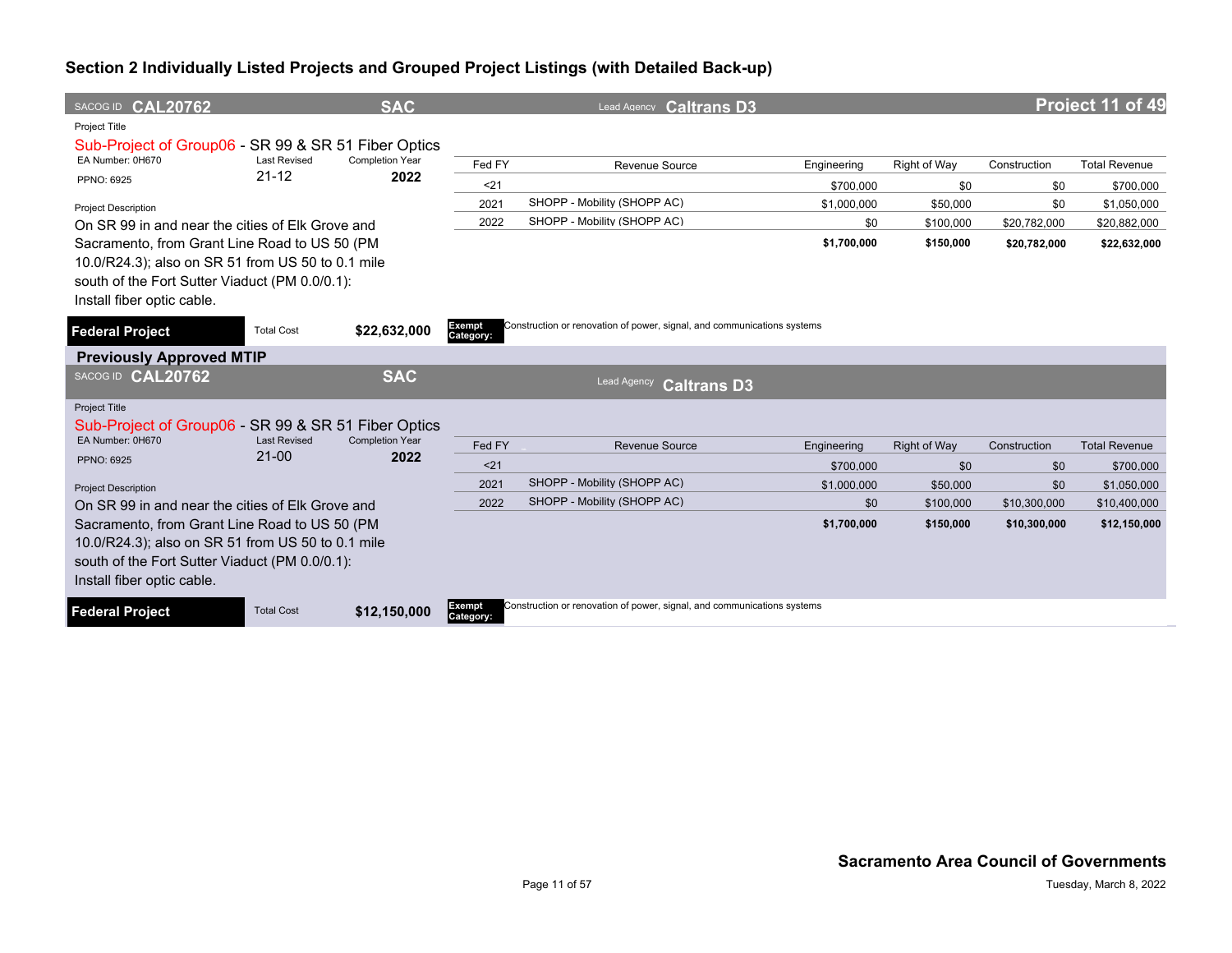|                                                                    | Project 12 of 49                                                      |
|--------------------------------------------------------------------|-----------------------------------------------------------------------|
|                                                                    |                                                                       |
| Right of Way                                                       | <b>Total Revenue</b><br>Construction                                  |
| \$37,000                                                           | \$1,287,000<br>\$1,629,000                                            |
| \$37,000<br><b>Listed for Information Only</b><br><b>COMPLETED</b> | \$1,287,000<br>\$1,629,000                                            |
|                                                                    |                                                                       |
|                                                                    |                                                                       |
|                                                                    |                                                                       |
|                                                                    | <b>Total Revenue</b><br>Construction                                  |
|                                                                    | \$1,629,000<br>\$1,287,000                                            |
| \$37,000                                                           | \$1,629,000<br>\$1,287,000                                            |
|                                                                    |                                                                       |
|                                                                    | <b>Right of Way</b><br>\$37,000<br><b>Listed for Information Only</b> |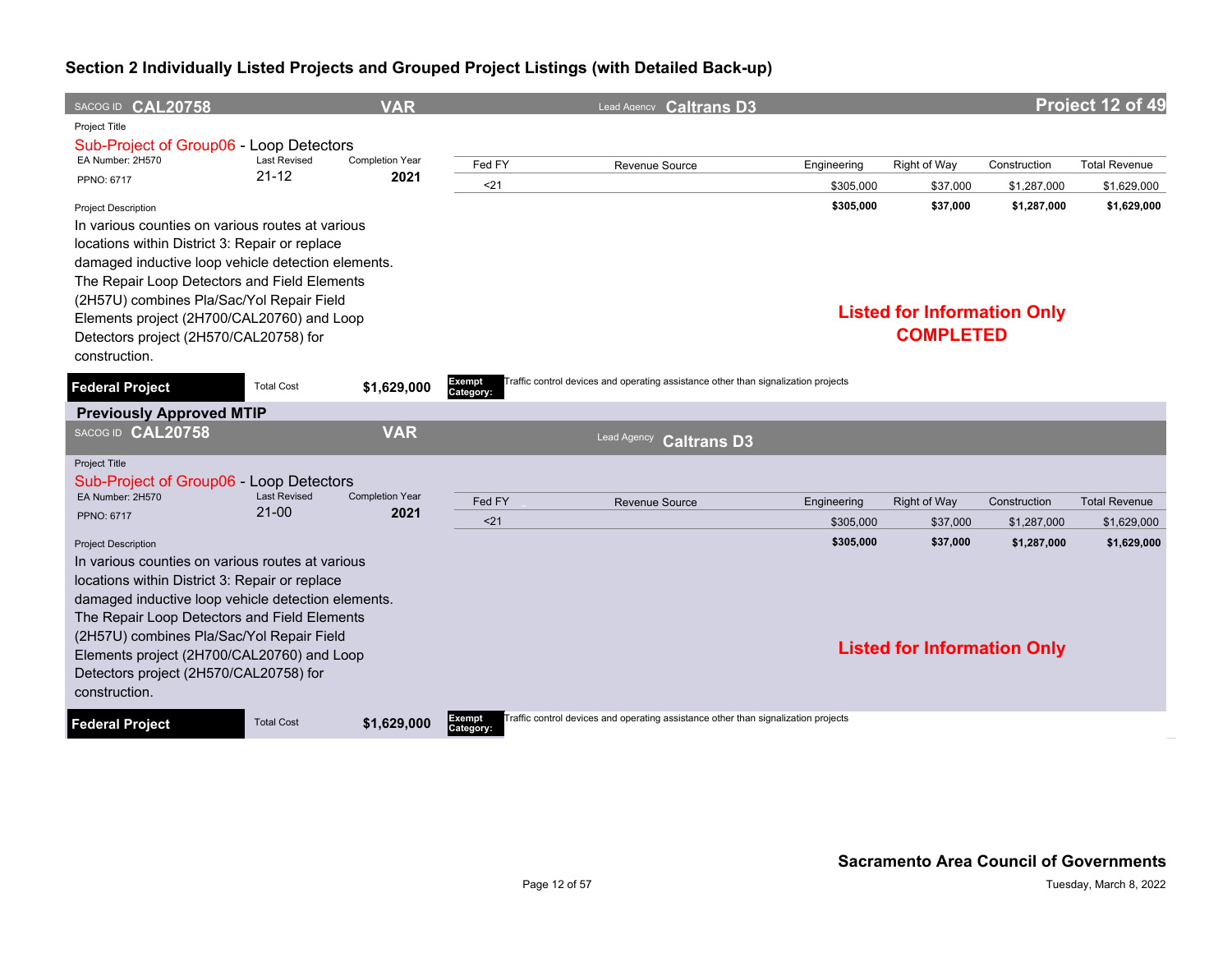| SACOG ID CAL20760                                                                                                                                                                                                                                                                                                                                                                                           |                                  | <b>VAR</b>                                                  |                     | Lead Agency Caltrans D3                                                            |                        |                                                |                            | Project 13 of 49           |
|-------------------------------------------------------------------------------------------------------------------------------------------------------------------------------------------------------------------------------------------------------------------------------------------------------------------------------------------------------------------------------------------------------------|----------------------------------|-------------------------------------------------------------|---------------------|------------------------------------------------------------------------------------|------------------------|------------------------------------------------|----------------------------|----------------------------|
| Project Title<br>Sub-Project of Group06 - Pla/Sac/Yol Repair Field Elements                                                                                                                                                                                                                                                                                                                                 |                                  |                                                             |                     |                                                                                    |                        |                                                |                            |                            |
| EA Number: 2H700                                                                                                                                                                                                                                                                                                                                                                                            | <b>Last Revised</b><br>$21 - 12$ | <b>Completion Year</b>                                      | Fed FY              | <b>Revenue Source</b>                                                              | Engineering            | Right of Way                                   | Construction               | <b>Total Revenue</b>       |
| PPNO: 8920                                                                                                                                                                                                                                                                                                                                                                                                  |                                  | 2021                                                        | $21$                |                                                                                    | \$397,000              | \$37,000                                       | \$1,910,000                | \$2,344,000                |
| <b>Project Description</b><br>In Placer, Sacramento and Yolo Counties on I-5,<br>I-80, SR 99 and SR 113 at various locations:<br>Replace obsolete Microwave Vehicle Detection<br>System (MVDS) elements. The Repair Loop<br>Detectors and Field Elements (2H57U) combines<br>Pla/Sac/Yol Repair Field Elements project                                                                                      |                                  |                                                             |                     |                                                                                    | \$397,000              | \$37.000<br><b>Listed for Information Only</b> | \$1,910,000                | \$2,344,000                |
| (2H700/CAL20760) and Loop Detectors project<br>(2H570/CAL20758) for construction.                                                                                                                                                                                                                                                                                                                           |                                  |                                                             |                     |                                                                                    |                        | <b>COMPLETED</b>                               |                            |                            |
| <b>Federal Project</b>                                                                                                                                                                                                                                                                                                                                                                                      | <b>Total Cost</b>                | \$2,344,000                                                 | Exempt<br>Category: | Traffic control devices and operating assistance other than signalization projects |                        |                                                |                            |                            |
| <b>Previously Approved MTIP</b>                                                                                                                                                                                                                                                                                                                                                                             |                                  |                                                             |                     |                                                                                    |                        |                                                |                            |                            |
| SACOG ID CAL20760                                                                                                                                                                                                                                                                                                                                                                                           |                                  | <b>VAR</b>                                                  |                     | Lead Agency<br><b>Caltrans D3</b>                                                  |                        |                                                |                            |                            |
| Project Title                                                                                                                                                                                                                                                                                                                                                                                               |                                  |                                                             |                     |                                                                                    |                        |                                                |                            |                            |
| Sub-Project of Group06 -<br>EA Number: 2H700                                                                                                                                                                                                                                                                                                                                                                | <b>Last Revised</b>              | Pla/Sac/Yol Repair Field Elements<br><b>Completion Year</b> |                     |                                                                                    |                        |                                                |                            |                            |
| <b>PPNO: 8920</b>                                                                                                                                                                                                                                                                                                                                                                                           | $21-00$                          | 2021                                                        | Fed FY              | <b>Revenue Source</b>                                                              | Engineering            | <b>Right of Way</b>                            | Construction               | <b>Total Revenue</b>       |
|                                                                                                                                                                                                                                                                                                                                                                                                             |                                  |                                                             | 21                  |                                                                                    | \$397.000<br>\$397,000 | \$37,000<br>\$37,000                           | \$1.910.000<br>\$1,910,000 | \$2,344,000<br>\$2,344,000 |
| <b>Project Description</b><br>In Placer, Sacramento and Yolo Counties on I-5,<br>I-80, SR 99 and SR 113 at various locations:<br>Replace obsolete Microwave Vehicle Detection<br>System (MVDS) elements. The Repair Loop<br>Detectors and Field Elements (2H57U) combines<br>Pla/Sac/Yol Repair Field Elements project<br>(2H700/CAL20760) and Loop Detectors project<br>(2H570/CAL20758) for construction. |                                  |                                                             |                     |                                                                                    |                        | <b>Listed for Information Only</b>             |                            |                            |
| <b>Federal Project</b>                                                                                                                                                                                                                                                                                                                                                                                      | <b>Total Cost</b>                | \$2,344,000                                                 | Exempt<br>Category: | Traffic control devices and operating assistance other than signalization projects |                        |                                                |                            |                            |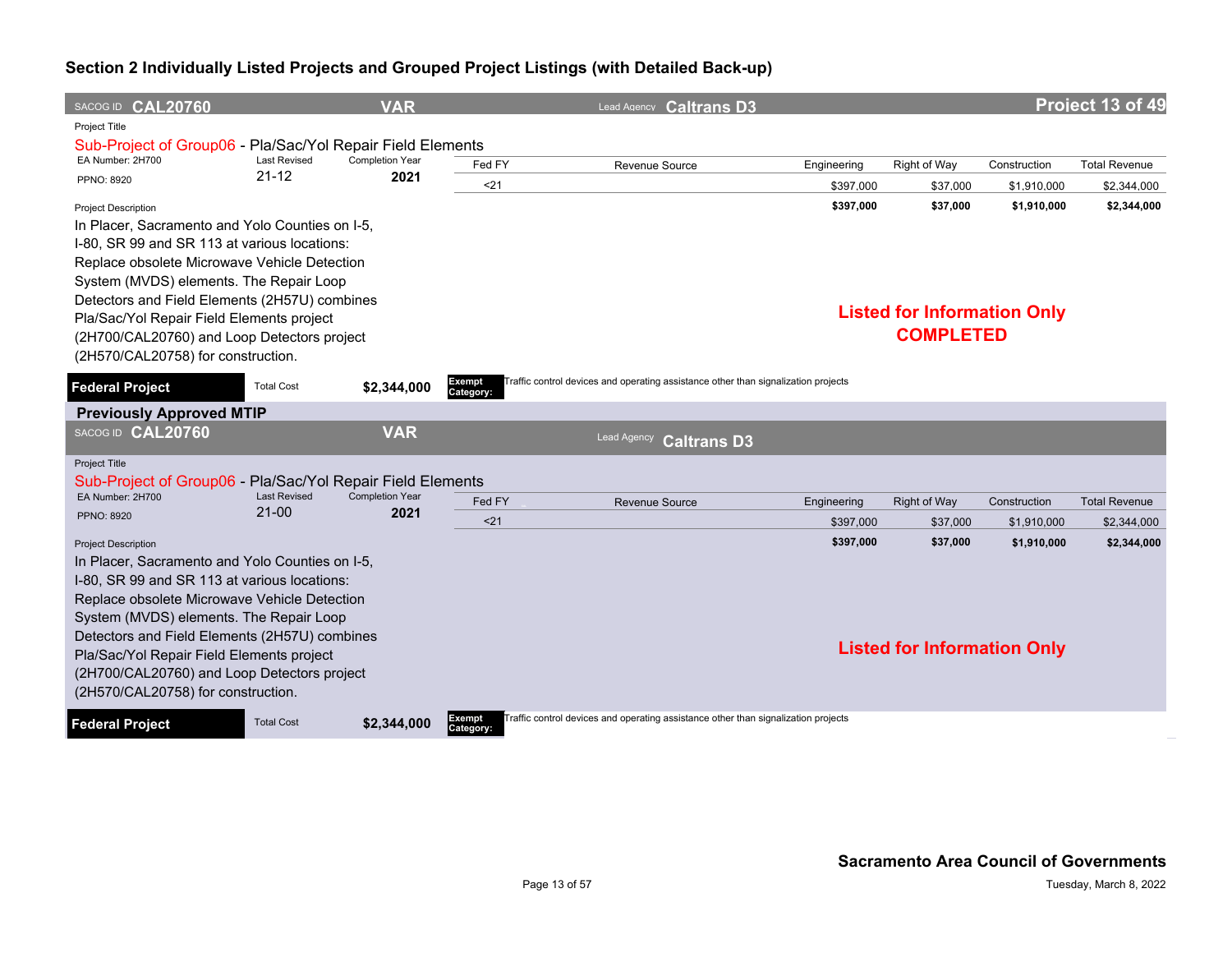| SACOG ID Group23                                                            |        | <b>Lead Agency</b>                  | Project 14 of 49     |
|-----------------------------------------------------------------------------|--------|-------------------------------------|----------------------|
| Project Title                                                               |        |                                     |                      |
| Grouped Projects for Bridge Rehabilitation and Reconstruction - HBP Program |        |                                     |                      |
| EA Number:<br><b>Last Revised</b><br><b>Completion Year</b>                 | Fed FY | Revenue Source                      | <b>Total Revenue</b> |
| n/a<br>n/a                                                                  | $21$   |                                     | \$115,902,082        |
| <b>Project Description</b>                                                  | 2021   | Highway Bridge Program              | \$21,771,536         |
| Scope: Projects are consistent with 40 CFR Part                             | 2021   | Loc Funds - Local Agency Funds (AC) | \$65,889,713         |
| 93.126 Exempt Tables 2 categories - Widening                                | 2021   | Local Agency Funds                  | \$240,905            |
| narrow pavements or reconstructing bridges (no                              | 2022   | Highway Bridge Program              | \$35,665,054         |
| additional travel lanes).                                                   | 2022   | Loc Funds - Local Agency Funds (AC) | \$-20,322,500        |
|                                                                             | 2022   | Local Agency Funds                  | \$668,858            |
|                                                                             | 2023   | Highway Bridge Program              | \$51,379,932         |
|                                                                             | 2023   | Loc Funds - Local Agency Funds (AC) | \$-33,097,838        |
|                                                                             | 2023   | Local Agency Funds                  | \$1,090,681          |
|                                                                             | 2024   | Highway Bridge Program              | \$30,191,014         |
|                                                                             | 2024   | Loc Funds - Local Agency Funds (AC) | \$-19,879,818        |
|                                                                             | 2024   | <b>Local Agency Funds</b>           | \$186,855            |
|                                                                             | >24    |                                     | \$204,642,270        |
|                                                                             |        |                                     | \$454,328,744        |

**Includes 67 Projects** Total Cost \$454,328,744

**Category:**

Widening narrow pavements or reconstructing bridges (no additional travel lanes)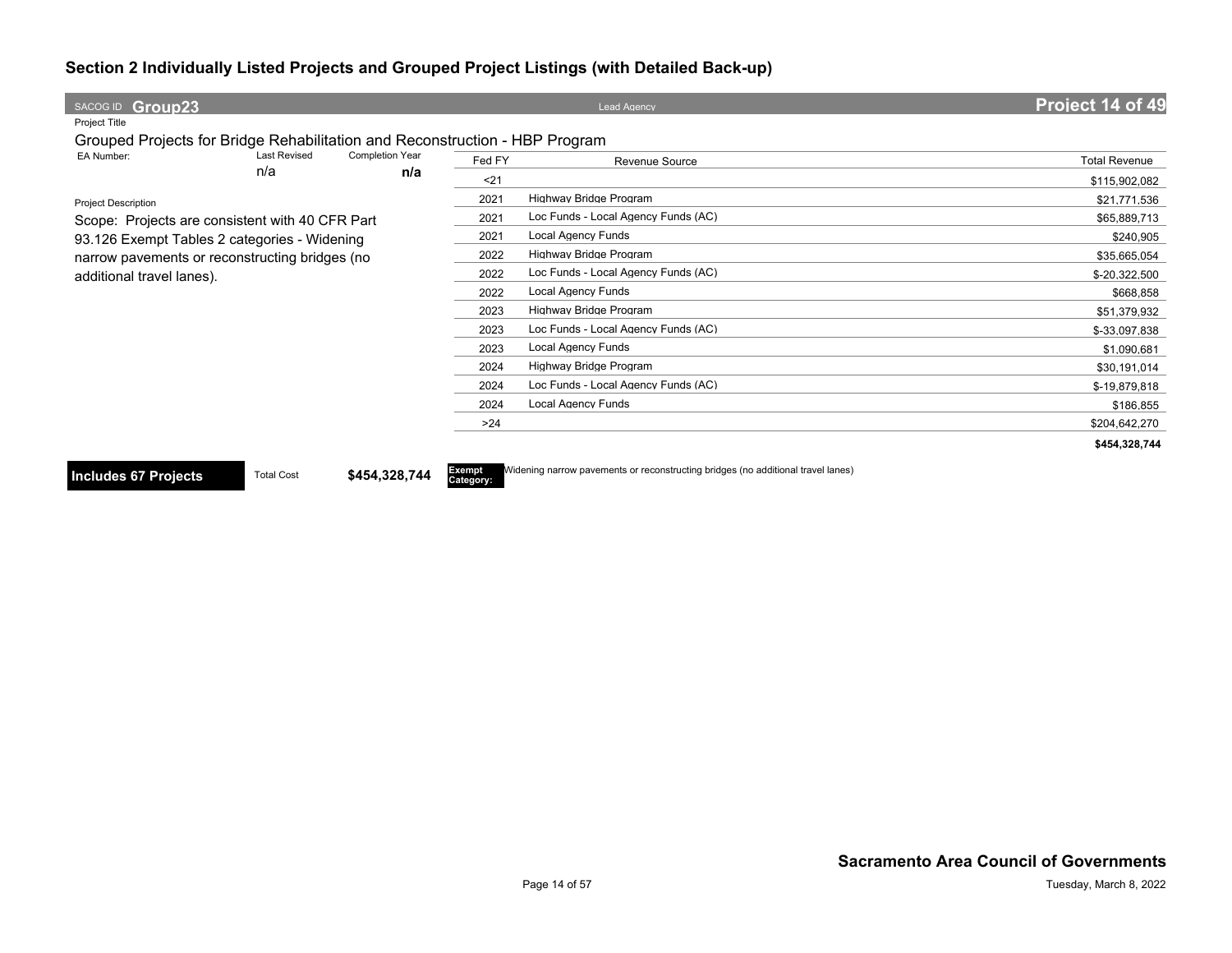| <b>Previously Approved MTIP</b>                                             |                                                 |                                |                     |                                                                                  |             |              |              |                      |
|-----------------------------------------------------------------------------|-------------------------------------------------|--------------------------------|---------------------|----------------------------------------------------------------------------------|-------------|--------------|--------------|----------------------|
| SACOG ID Group23                                                            |                                                 |                                |                     | <b>Lead Agency</b>                                                               |             |              |              |                      |
| Project Title                                                               |                                                 |                                |                     |                                                                                  |             |              |              |                      |
| Grouped Projects for Bridge Rehabilitation and Reconstruction - HBP Program |                                                 |                                |                     |                                                                                  |             |              |              |                      |
| EA Number:                                                                  | <b>Last Revised</b>                             | <b>Completion Year</b>         | Fed FY              | <b>Revenue Source</b>                                                            |             |              |              | <b>Total Revenue</b> |
|                                                                             | n/a                                             | n/a                            | < 21                |                                                                                  |             |              |              | \$115,902,082        |
| <b>Project Description</b>                                                  |                                                 |                                | 2021                | Highway Bridge Program                                                           |             |              |              | \$21.889.536         |
|                                                                             | Scope: Projects are consistent with 40 CFR Part |                                | 2021                | Loc Funds - Local Agency Funds (AC)                                              |             |              |              | \$65,889,713         |
|                                                                             | 93.126 Exempt Tables 2 categories - Widening    |                                |                     | <b>Local Agency Funds</b>                                                        |             |              |              | \$240,905            |
| narrow pavements or reconstructing bridges (no                              |                                                 |                                | 2022                | Highway Bridge Program                                                           |             |              |              | \$35,615,054         |
| additional travel lanes).                                                   |                                                 |                                | 2022                | Loc Funds - Local Agency Funds (AC)                                              |             |              |              | \$-20,322,500        |
|                                                                             |                                                 |                                | 2022                | <b>Local Agency Funds</b>                                                        |             |              |              | \$668,858            |
|                                                                             |                                                 |                                | 2023                | Highway Bridge Program                                                           |             |              |              | \$51,379,932         |
|                                                                             |                                                 |                                | 2023                | Loc Funds - Local Agency Funds (AC)                                              |             |              |              | \$-33,097,838        |
|                                                                             |                                                 |                                | 2023                | <b>Local Agency Funds</b>                                                        |             |              |              | \$1,090,681          |
|                                                                             |                                                 |                                | 2024                | Highway Bridge Program                                                           |             |              |              | \$30.191.014         |
|                                                                             |                                                 |                                | 2024                | Loc Funds - Local Agency Funds (AC)                                              |             |              |              | \$-19,879,818        |
|                                                                             |                                                 |                                | 2024                | <b>Local Agency Funds</b>                                                        |             |              |              | \$186,855            |
|                                                                             |                                                 |                                | $>24$               |                                                                                  |             |              |              | \$204,642,270        |
|                                                                             |                                                 |                                |                     |                                                                                  |             |              |              | \$454,396,744        |
| <b>Includes 67 Projects</b>                                                 | <b>Total Cost</b>                               | \$454,396,744                  | Exempt<br>Category: | Widening narrow pavements or reconstructing bridges (no additional travel lanes) |             |              |              |                      |
| SACOG ID ELD19322                                                           |                                                 | <b>ELD</b>                     |                     | Lead Agency El Dorado County                                                     |             |              |              | Project 15 of 49     |
| Project Title                                                               |                                                 |                                |                     |                                                                                  |             |              |              |                      |
| Sub-Project of Group23 - Newtown Rd/South Fork Weber Creek - Bridge Rehab   |                                                 |                                |                     |                                                                                  |             |              |              |                      |
| EA Number: n/a                                                              | <b>Last Revised</b><br>$21 - 12$                | <b>Completion Year</b><br>2022 | Fed FY              | <b>Revenue Source</b>                                                            | Engineering | Right of Way | Construction | <b>Total Revenue</b> |
| FED ID: 5925-086                                                            |                                                 |                                | $21$                |                                                                                  | \$1,312,000 | \$274,000    | \$0          | \$1,586,000          |
| <b>Project Description</b>                                                  |                                                 |                                | 2022                | Highway Bridge Program                                                           | \$88,530    | \$0          | \$0          | \$88,530             |
| Newtown Rd., Over S Fork Weber Cr., 0.7Mi W Of                              |                                                 |                                | 2022                | Local Agency Funds                                                               | \$11,470    | \$0          | \$0          | \$11,470             |
| Snows Rd. Replace existing 2 lane bridge.                                   |                                                 |                                | >24                 |                                                                                  | \$0         | \$0          | \$4,183,000  | \$4,183,000          |
| CIP77122                                                                    |                                                 |                                |                     |                                                                                  | \$1,412,000 | \$274,000    | \$4,183,000  | \$5,869,000          |
| Bridge Number: 25C0033                                                      |                                                 |                                |                     |                                                                                  |             |              |              |                      |
| <b>Federal Project</b>                                                      | <b>Total Cost</b>                               | \$5,869,000                    | Exempt<br>Category: | Widening narrow pavements or reconstructing bridges (no additional travel lanes) |             |              |              |                      |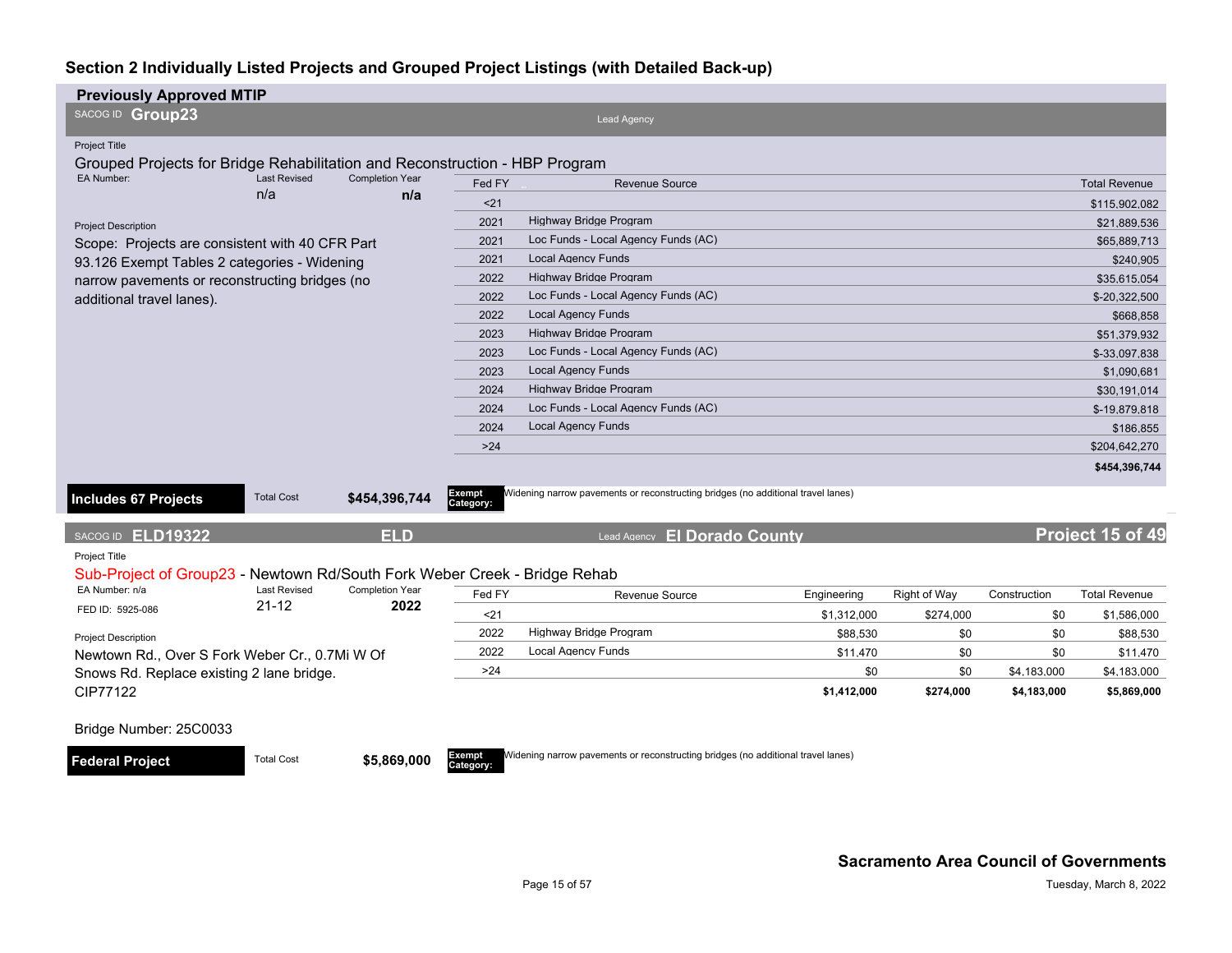| <b>Previously Approved MTIP</b>                                                                                     |                                                                                             |                        |                     |                                                                                  |                    |                  |                            |                            |
|---------------------------------------------------------------------------------------------------------------------|---------------------------------------------------------------------------------------------|------------------------|---------------------|----------------------------------------------------------------------------------|--------------------|------------------|----------------------------|----------------------------|
| SACOG ID ELD19322                                                                                                   |                                                                                             | <b>ELD</b>             |                     | Lead Agency<br><b>El Dorado County</b>                                           |                    |                  |                            |                            |
| <b>Project Title</b><br>Sub-Project of Group23 - Newtown Rd/South Fork Weber Creek - Bridge Rehab<br>EA Number: n/a | <b>Last Revised</b>                                                                         | <b>Completion Year</b> |                     |                                                                                  |                    |                  |                            |                            |
| FED ID: 5925-086                                                                                                    | $21 - 11$                                                                                   | 2022                   | Fed FY              | <b>Revenue Source</b>                                                            | Engineering        | Right of Way     | Construction               | <b>Total Revenue</b>       |
|                                                                                                                     |                                                                                             |                        | < 21                |                                                                                  | \$1,312,000        | \$274.000        | \$0                        | \$1,586,000                |
| <b>Project Description</b>                                                                                          |                                                                                             |                        | 2022<br>2022        | Highway Bridge Program<br><b>Local Agency Funds</b>                              | \$0                | \$88,530         | \$0                        | \$88,530                   |
|                                                                                                                     | Newtown Rd., Over S Fork Weber Cr., 0.7Mi W Of<br>Snows Rd. Replace existing 2 lane bridge. |                        |                     |                                                                                  | \$0                | \$11,470         | \$0                        | \$11,470                   |
| <b>CIP77122</b>                                                                                                     |                                                                                             |                        |                     |                                                                                  | \$0<br>\$1,312,000 | \$0<br>\$374,000 | \$4,183,000<br>\$4,183,000 | \$4,183,000<br>\$5,869,000 |
| Bridge Number: 25C0033<br><b>Federal Project</b>                                                                    | <b>Total Cost</b>                                                                           | \$5,869,000            | Exempt<br>Category: | Widening narrow pavements or reconstructing bridges (no additional travel lanes) |                    |                  |                            |                            |
|                                                                                                                     |                                                                                             |                        |                     |                                                                                  |                    |                  |                            |                            |
| SACOG ID <b>ELD19355</b>                                                                                            |                                                                                             | <b>ELD</b>             |                     | <b>El Dorado County</b><br><b>Lead Agency</b>                                    |                    |                  |                            | Project 16 of 49           |
| Project Title<br>Sub-Project of Group23 - Oak Hill Rd/Squaw Hollow Creek Bridge Replacement                         |                                                                                             |                        |                     |                                                                                  |                    |                  |                            |                            |
| EA Number: n/a                                                                                                      | <b>Last Revised</b>                                                                         | <b>Completion Year</b> | Fed FY              | Revenue Source                                                                   | Engineering        | Right of Way     | Construction               | <b>Total Revenue</b>       |
| FED ID: 5925-109                                                                                                    | $21 - 12$                                                                                   | 2022                   | $21$                |                                                                                  | \$796.250          | \$282.000        | \$0                        | \$1,078,250                |
| <b>Project Description</b>                                                                                          |                                                                                             |                        | 2021                | Highway Bridge Program                                                           | \$0                | \$152,000        | \$0                        | \$152,000                  |
| Oak Hill Rd over Squaw Hollow Creek, 0.6 miles                                                                      |                                                                                             |                        | 2022                | Highway Bridge Program                                                           | \$0                | \$50,000         | \$0                        | \$50,000                   |
| south of Pleasant Valley Rd: Replace existing 2                                                                     |                                                                                             |                        | >24                 |                                                                                  | \$0                | \$0              | \$5,639,400                | \$5,639,400                |
| lane bridge with new 2 lane bridge. (CIP77134).                                                                     |                                                                                             |                        |                     |                                                                                  | \$796,250          | \$484,000        | \$5,639,400                | \$6,919,650                |
| Toll Credits for ENG, ROW, CON                                                                                      |                                                                                             |                        |                     |                                                                                  |                    |                  |                            |                            |
| Bridge Number: 25C0096                                                                                              |                                                                                             |                        |                     |                                                                                  |                    |                  |                            |                            |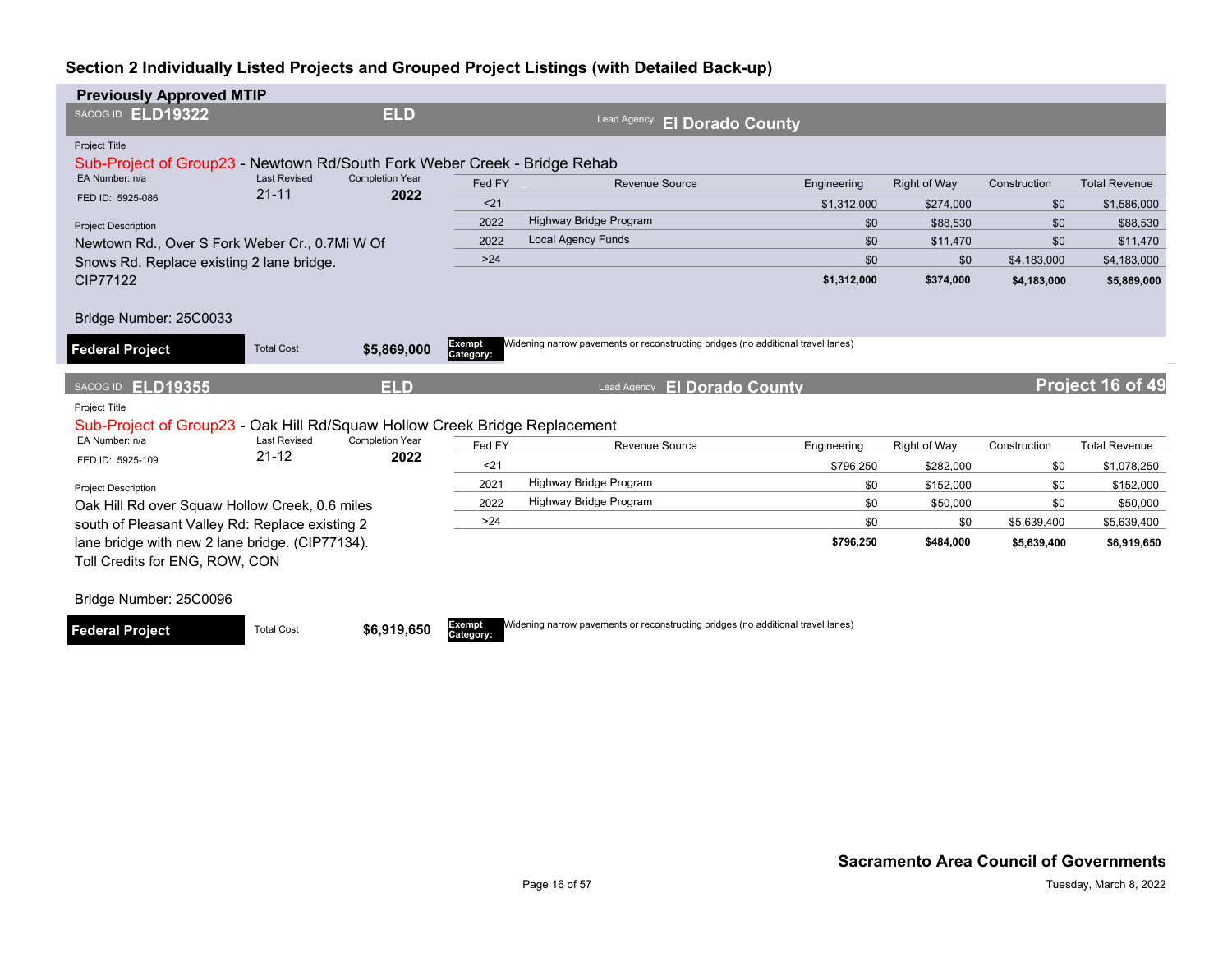| <b>Previously Approved MTIP</b>                 |                                                                            |                        |                            |                                                                                  |             |              |              |                      |  |  |  |  |
|-------------------------------------------------|----------------------------------------------------------------------------|------------------------|----------------------------|----------------------------------------------------------------------------------|-------------|--------------|--------------|----------------------|--|--|--|--|
| <b>ELD19355</b><br>SACOG ID                     |                                                                            | <b>ELD</b>             |                            | Lead Agency<br><b>El Dorado County</b>                                           |             |              |              |                      |  |  |  |  |
| Project Title                                   |                                                                            |                        |                            |                                                                                  |             |              |              |                      |  |  |  |  |
|                                                 | Sub-Project of Group23 - Oak Hill Rd/Squaw Hollow Creek Bridge Replacement |                        |                            |                                                                                  |             |              |              |                      |  |  |  |  |
| EA Number: n/a                                  | <b>Last Revised</b>                                                        | <b>Completion Year</b> | Fed FY                     | <b>Revenue Source</b>                                                            | Engineering | Right of Way | Construction | <b>Total Revenue</b> |  |  |  |  |
| FED ID: 5925-109                                | $21 - 00$                                                                  | 2022                   | $21$                       |                                                                                  | \$796.250   | \$282,000    | \$0          | \$1,078,250          |  |  |  |  |
| <b>Project Description</b>                      |                                                                            |                        | 2021                       | Highway Bridge Program                                                           | \$0         | \$270,000    | \$0          | \$270,000            |  |  |  |  |
| Oak Hill Rd over Squaw Hollow Creek, 0.6 miles  |                                                                            |                        | $>24$                      |                                                                                  | \$0         | \$0          | \$5,639,400  | \$5,639,400          |  |  |  |  |
| south of Pleasant Valley Rd: Replace existing 2 |                                                                            |                        |                            |                                                                                  | \$796,250   | \$552,000    | \$5,639,400  | \$6,987,650          |  |  |  |  |
| lane bridge with new 2 lane bridge. (CIP77134). |                                                                            |                        |                            |                                                                                  |             |              |              |                      |  |  |  |  |
| Toll Credits for ENG, ROW, CON                  |                                                                            |                        |                            |                                                                                  |             |              |              |                      |  |  |  |  |
| Bridge Number: 25C0096                          |                                                                            |                        |                            |                                                                                  |             |              |              |                      |  |  |  |  |
| <b>Federal Project</b>                          | <b>Total Cost</b>                                                          | \$6,987,650            | <b>Exempt</b><br>Category: | Widening narrow pavements or reconstructing bridges (no additional travel lanes) |             |              |              |                      |  |  |  |  |
|                                                 |                                                                            |                        |                            |                                                                                  |             |              |              |                      |  |  |  |  |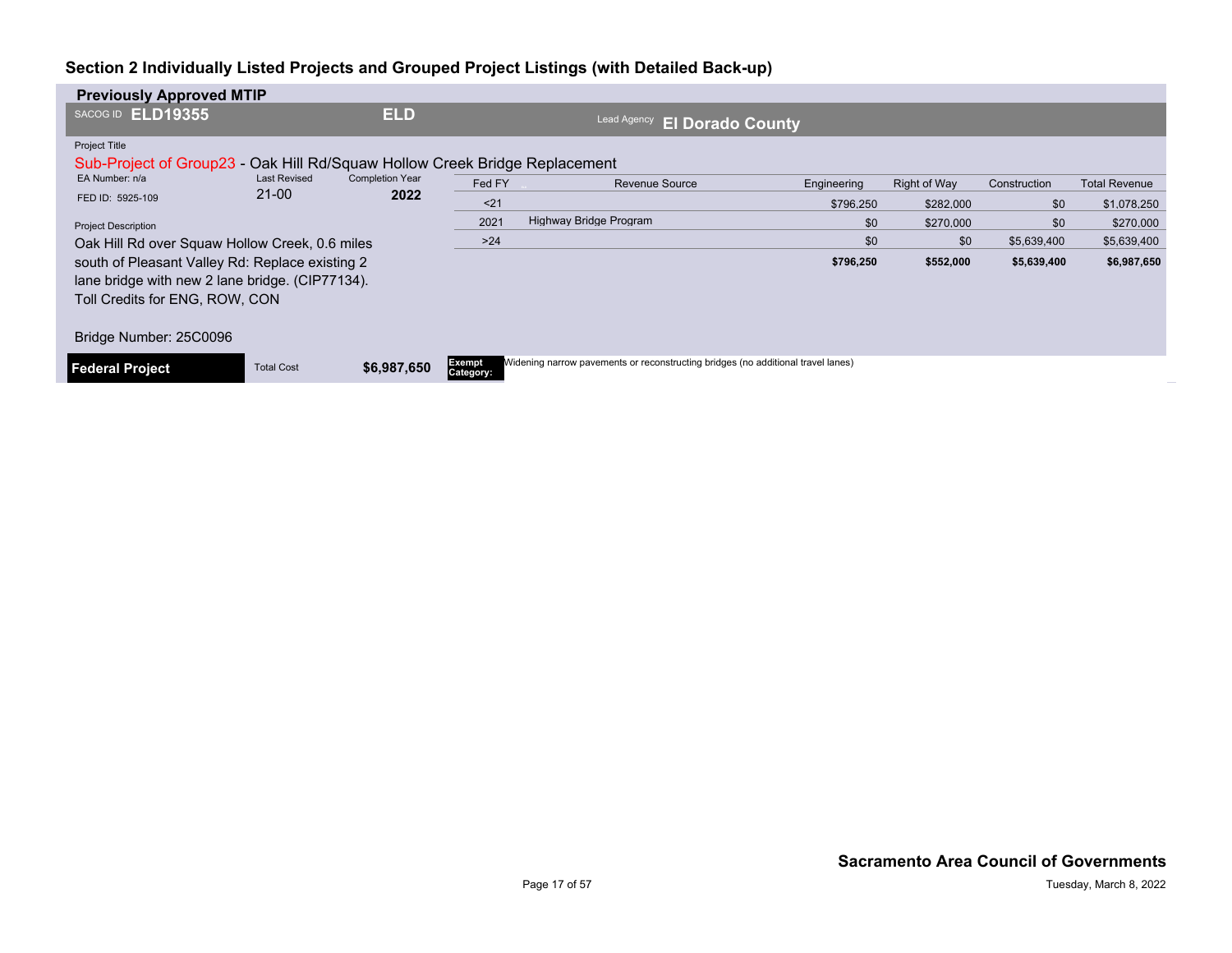#### **SACOG ID Croup09 Project 17 of 49**

Project Title

| Grouped Projects for Safety Improvements |                     |                        |
|------------------------------------------|---------------------|------------------------|
| EA Number:                               | <b>Last Revised</b> | <b>Completion Year</b> |
|                                          | n/a                 | n/a                    |

#### Project Description

Scope: Projects are consistent with 40 CFR Part 93.126 Exempt Tables 2 and Table 3 categories - Railroad/highway crossing, Safer non-Federal-aid system roads, Shoulder improvements, traffic control devices and operating assistance other than signalization projects, Intersection signalization projects at individual intersections, Pavement marking demonstration, Truck climbing lanes outside the urbanized area, Lighting improvements, Emergency truck pullovers

| Fed FY | <b>Revenue Source</b>                              | <b>Total Revenue</b> |
|--------|----------------------------------------------------|----------------------|
| $21$   |                                                    | \$14,678,428         |
| 2021   | Congestion Mitigation and Air Quality              | \$1,495,291          |
| 2021   | Federal Lands Highway Program                      | \$400,000            |
| 2021   | <b>Local Agency Funds</b>                          | \$1,486,000          |
| 2021   | Local Transportation Fund                          | \$500,000            |
| 2021   | Other Fed - Highway Safety Improvement Program     | \$216,000            |
| 2021   | Othr. State - State Cash                           | \$394,800            |
| 2021   | Regional Surface Transportation Program            | \$2,561,293          |
| 2022   | Congestion Mitigation and Air Quality              | \$124,058            |
| 2022   | Federal Lands Highway Program                      | \$506,371            |
| 2022   | Loc Funds-SACOG Managed Funds                      | \$100,000            |
| 2022   | <b>Local Agency Funds</b>                          | \$12,964,780         |
| 2022   | <b>Local Transportation Fund</b>                   | \$2,050,000          |
| 2022   | Othr. State - State Cash                           | \$394,800            |
| 2022   | Regional Surface Transportation Program            | \$1,213,000          |
| 2022   | Sacramento County Measure A Sales Tax              | \$237,000            |
| 2023   | Congestion Mitigation and Air Quality              | \$1,059,058          |
| 2023   | Fed Other - Active Transportation Program (ATP)    | \$12,434,000         |
| 2023   | Loc Funds - Local Agency Funds (AC)                | \$9,984,000          |
| 2023   | <b>Local Agency Funds</b>                          | \$25,521,238         |
| 2023   | Local Transportation Fund                          | \$2,200,000          |
| 2023   | Othr. State - State Cash                           | \$394,800            |
| 2023   | RIP - STIP AC                                      | \$3,090,000          |
| 2023   | Regional Surface Transportation Program            | \$3,311,226          |
| 2023   | Sacramento County Measure A Sales Tax              | \$750,000            |
| 2023   | State Bond - State and Local Partnership Program   | \$2,248,000          |
| 2024   | Congestion Mitigation and Air Quality              | \$12,666,200         |
| 2024   | Loc Funds - Local Agency Funds (AC)                | \$-5,382,000         |
| 2024   | Local - Developer - Transportation Improvement Fee | \$189,700            |
| 2024   | Local Agency Funds                                 | \$536,600            |
| 2024   | Othr. State - State Cash                           | \$394,800            |
| 2024   | RIP - STIP AC                                      | \$500,000            |
| 2024   | Sacramento County Measure A Sales Tax              | \$900,000            |
| >24    |                                                    | \$87,632,094         |
|        |                                                    | \$197,751,537        |

**Sacramento Area Council of Governments**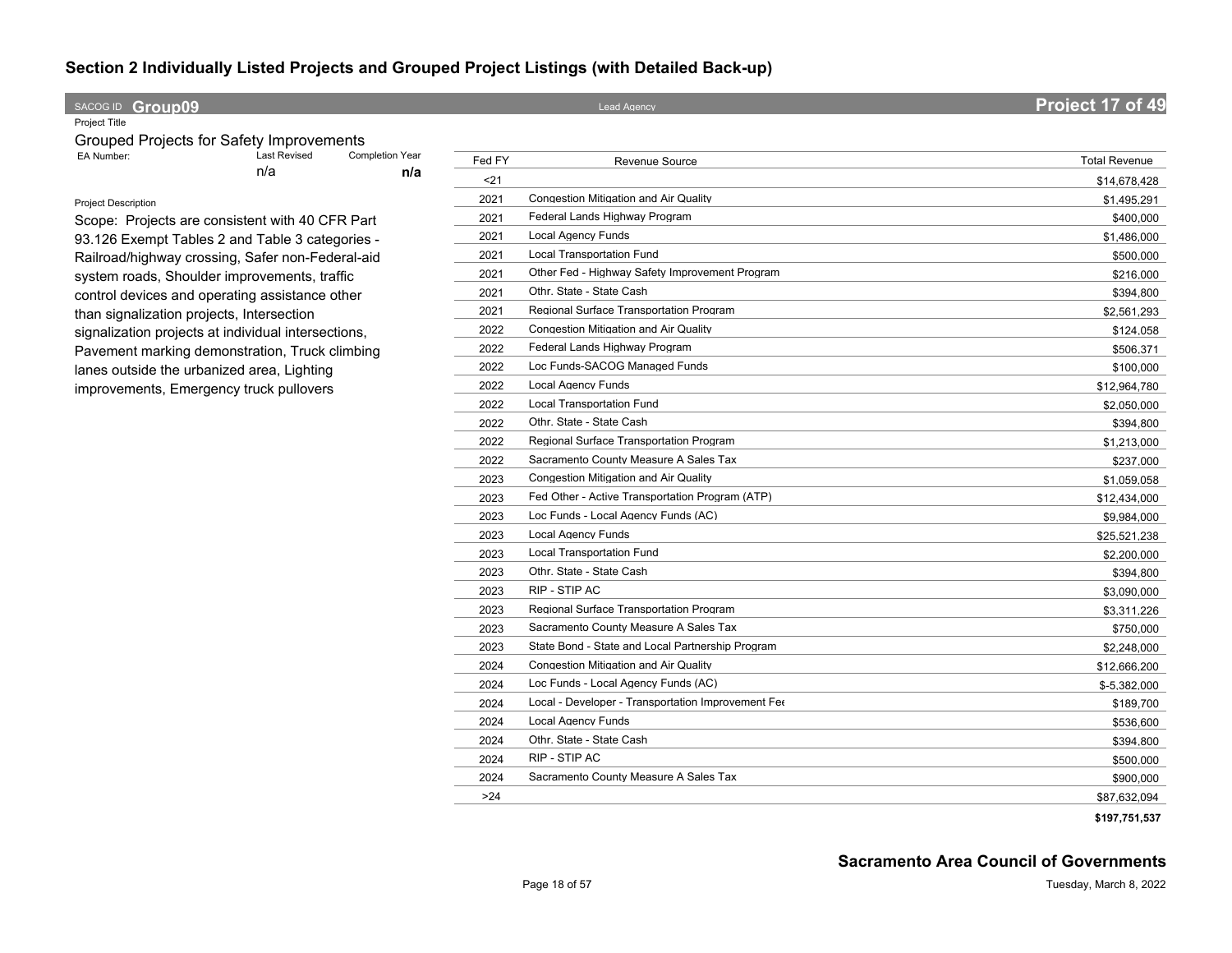**Includes 21 Projects** Total Cost \$197,751,537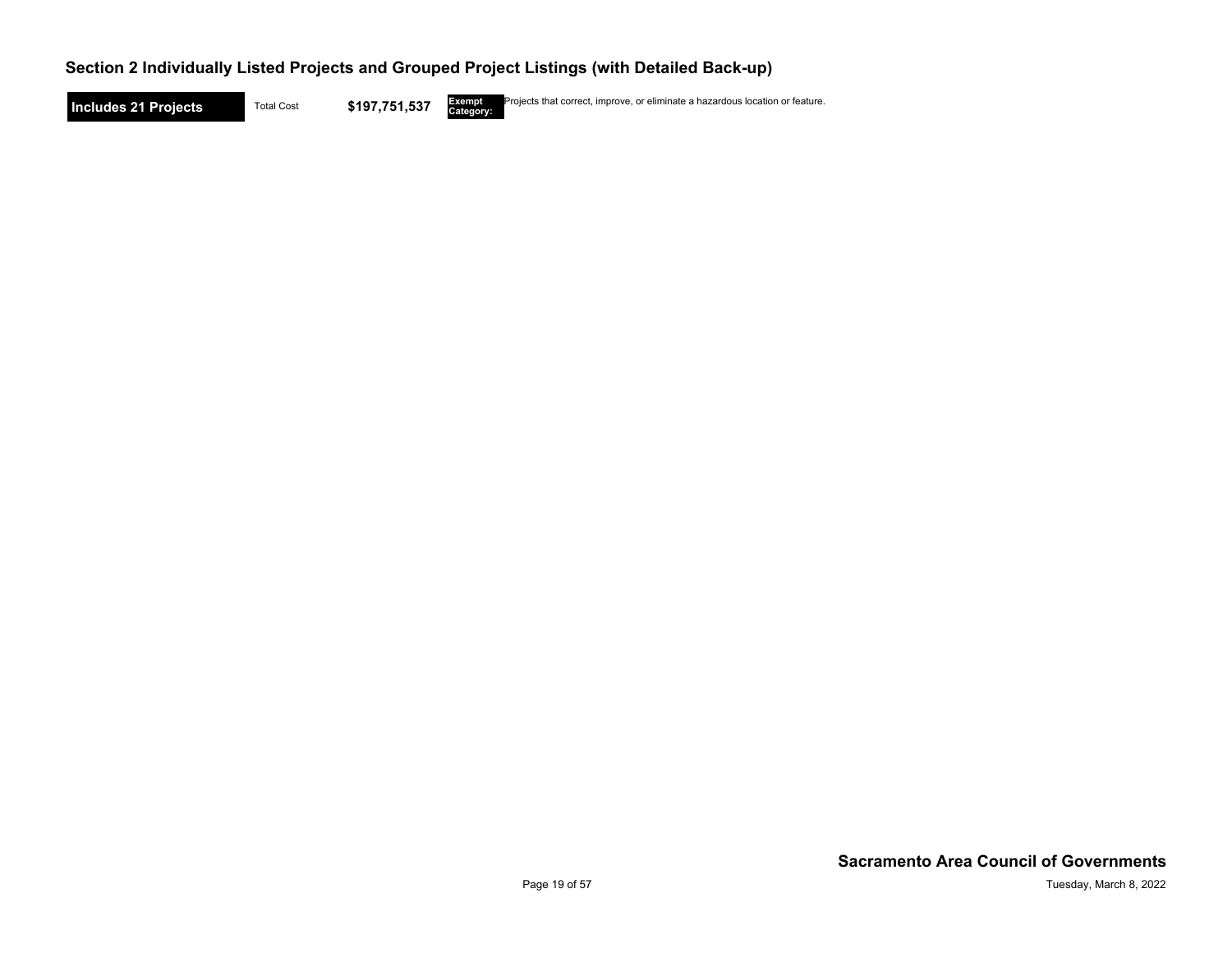#### **Previously Approved MTIP**

SACOG ID **Group09**

#### Project Title

Grouped Projects for Safety Improvements<br>EA Number: Last Revised Com n/a **n/a** Completion Year

#### Project Description

Scope: Projects are consistent with 40 CFR Part 93.126 Exempt Tables 2 and Table 3 categories - Railroad/highway crossing, Safer non-Federal-aid system roads, Shoulder improvements, traffic control devices and operating assistance other than signalization projects, Intersection signalization projects at individual intersections, Pavement marking demonstration, Truck climbing lanes outside the urbanized area, Lighting improvements, Emergency truck pullovers

**Includes 20 Projects** Total Cost \$185,633,519

| 21<br>\$14,678,428<br><b>Congestion Mitigation and Air Quality</b><br>2021<br>\$1.495.291<br>Federal Lands Highway Program<br>2021<br>\$400,000<br><b>Local Agency Funds</b><br>2021<br>\$1,486,000<br>Other Fed - Highway Safety Improvement Program<br>2021<br>\$216,000<br>Othr. State - State Cash<br>2021<br>\$394,800<br><b>Regional Surface Transportation Program</b><br>2021<br>\$2,561,293<br><b>Congestion Mitigation and Air Quality</b><br>2022<br>\$124.058<br>Federal Lands Highway Program<br>2022<br>\$506,371<br>Loc Funds-SACOG Managed Funds<br>2022<br>\$100,000<br>Local Agency Funds<br>2022<br>\$12,900,000<br><b>Local Transportation Fund</b><br>2022<br>\$200,000<br>Othr. State - State Cash<br>2022<br>\$394,800<br>Regional Surface Transportation Program<br>2022<br>\$713,000<br>Sacramento County Measure A Sales Tax<br>2022<br>\$237,000<br><b>Congestion Mitigation and Air Quality</b><br>2023<br>\$1,059,058<br>Fed Other - Active Transportation Program (ATP)<br>2023<br>\$12.434.000<br>Loc Funds - Local Agency Funds (AC)<br>2023<br>\$5.825,000<br><b>Local Agency Funds</b><br>2023<br>\$24,925,000<br>Othr. State - State Cash<br>2023<br>\$394.800<br><b>RIP - STIP AC</b><br>2023<br>\$3,090,000<br>Regional Surface Transportation Program<br>2023<br>\$3.311.226<br>Sacramento County Measure A Sales Tax<br>2023<br>\$750,000<br><b>Congestion Mitigation and Air Quality</b><br>2024<br>\$13,109,200<br>Loc Funds - Local Agency Funds (AC)<br>2024<br>$$-5.825.000$<br>Local - Developer - Transportation Improvement Fee<br>2024<br>\$189,700<br><b>Local Agency Funds</b><br>2024<br>\$536.600<br>Othr. State - State Cash<br>2024<br>\$394,800<br>RIP - STIP AC<br>2024<br>\$500,000<br>Sacramento County Measure A Sales Tax<br>2024<br>\$900,000<br>>24<br>\$87,632,094 | Fed FY | <b>Revenue Source</b> | <b>Total Revenue</b> |
|-----------------------------------------------------------------------------------------------------------------------------------------------------------------------------------------------------------------------------------------------------------------------------------------------------------------------------------------------------------------------------------------------------------------------------------------------------------------------------------------------------------------------------------------------------------------------------------------------------------------------------------------------------------------------------------------------------------------------------------------------------------------------------------------------------------------------------------------------------------------------------------------------------------------------------------------------------------------------------------------------------------------------------------------------------------------------------------------------------------------------------------------------------------------------------------------------------------------------------------------------------------------------------------------------------------------------------------------------------------------------------------------------------------------------------------------------------------------------------------------------------------------------------------------------------------------------------------------------------------------------------------------------------------------------------------------------------------------------------------------------------------------------------------------------------------------------------------|--------|-----------------------|----------------------|
|                                                                                                                                                                                                                                                                                                                                                                                                                                                                                                                                                                                                                                                                                                                                                                                                                                                                                                                                                                                                                                                                                                                                                                                                                                                                                                                                                                                                                                                                                                                                                                                                                                                                                                                                                                                                                                   |        |                       |                      |
|                                                                                                                                                                                                                                                                                                                                                                                                                                                                                                                                                                                                                                                                                                                                                                                                                                                                                                                                                                                                                                                                                                                                                                                                                                                                                                                                                                                                                                                                                                                                                                                                                                                                                                                                                                                                                                   |        |                       |                      |
|                                                                                                                                                                                                                                                                                                                                                                                                                                                                                                                                                                                                                                                                                                                                                                                                                                                                                                                                                                                                                                                                                                                                                                                                                                                                                                                                                                                                                                                                                                                                                                                                                                                                                                                                                                                                                                   |        |                       |                      |
|                                                                                                                                                                                                                                                                                                                                                                                                                                                                                                                                                                                                                                                                                                                                                                                                                                                                                                                                                                                                                                                                                                                                                                                                                                                                                                                                                                                                                                                                                                                                                                                                                                                                                                                                                                                                                                   |        |                       |                      |
|                                                                                                                                                                                                                                                                                                                                                                                                                                                                                                                                                                                                                                                                                                                                                                                                                                                                                                                                                                                                                                                                                                                                                                                                                                                                                                                                                                                                                                                                                                                                                                                                                                                                                                                                                                                                                                   |        |                       |                      |
|                                                                                                                                                                                                                                                                                                                                                                                                                                                                                                                                                                                                                                                                                                                                                                                                                                                                                                                                                                                                                                                                                                                                                                                                                                                                                                                                                                                                                                                                                                                                                                                                                                                                                                                                                                                                                                   |        |                       |                      |
|                                                                                                                                                                                                                                                                                                                                                                                                                                                                                                                                                                                                                                                                                                                                                                                                                                                                                                                                                                                                                                                                                                                                                                                                                                                                                                                                                                                                                                                                                                                                                                                                                                                                                                                                                                                                                                   |        |                       |                      |
|                                                                                                                                                                                                                                                                                                                                                                                                                                                                                                                                                                                                                                                                                                                                                                                                                                                                                                                                                                                                                                                                                                                                                                                                                                                                                                                                                                                                                                                                                                                                                                                                                                                                                                                                                                                                                                   |        |                       |                      |
|                                                                                                                                                                                                                                                                                                                                                                                                                                                                                                                                                                                                                                                                                                                                                                                                                                                                                                                                                                                                                                                                                                                                                                                                                                                                                                                                                                                                                                                                                                                                                                                                                                                                                                                                                                                                                                   |        |                       |                      |
|                                                                                                                                                                                                                                                                                                                                                                                                                                                                                                                                                                                                                                                                                                                                                                                                                                                                                                                                                                                                                                                                                                                                                                                                                                                                                                                                                                                                                                                                                                                                                                                                                                                                                                                                                                                                                                   |        |                       |                      |
|                                                                                                                                                                                                                                                                                                                                                                                                                                                                                                                                                                                                                                                                                                                                                                                                                                                                                                                                                                                                                                                                                                                                                                                                                                                                                                                                                                                                                                                                                                                                                                                                                                                                                                                                                                                                                                   |        |                       |                      |
|                                                                                                                                                                                                                                                                                                                                                                                                                                                                                                                                                                                                                                                                                                                                                                                                                                                                                                                                                                                                                                                                                                                                                                                                                                                                                                                                                                                                                                                                                                                                                                                                                                                                                                                                                                                                                                   |        |                       |                      |
|                                                                                                                                                                                                                                                                                                                                                                                                                                                                                                                                                                                                                                                                                                                                                                                                                                                                                                                                                                                                                                                                                                                                                                                                                                                                                                                                                                                                                                                                                                                                                                                                                                                                                                                                                                                                                                   |        |                       |                      |
|                                                                                                                                                                                                                                                                                                                                                                                                                                                                                                                                                                                                                                                                                                                                                                                                                                                                                                                                                                                                                                                                                                                                                                                                                                                                                                                                                                                                                                                                                                                                                                                                                                                                                                                                                                                                                                   |        |                       |                      |
|                                                                                                                                                                                                                                                                                                                                                                                                                                                                                                                                                                                                                                                                                                                                                                                                                                                                                                                                                                                                                                                                                                                                                                                                                                                                                                                                                                                                                                                                                                                                                                                                                                                                                                                                                                                                                                   |        |                       |                      |
|                                                                                                                                                                                                                                                                                                                                                                                                                                                                                                                                                                                                                                                                                                                                                                                                                                                                                                                                                                                                                                                                                                                                                                                                                                                                                                                                                                                                                                                                                                                                                                                                                                                                                                                                                                                                                                   |        |                       |                      |
|                                                                                                                                                                                                                                                                                                                                                                                                                                                                                                                                                                                                                                                                                                                                                                                                                                                                                                                                                                                                                                                                                                                                                                                                                                                                                                                                                                                                                                                                                                                                                                                                                                                                                                                                                                                                                                   |        |                       |                      |
|                                                                                                                                                                                                                                                                                                                                                                                                                                                                                                                                                                                                                                                                                                                                                                                                                                                                                                                                                                                                                                                                                                                                                                                                                                                                                                                                                                                                                                                                                                                                                                                                                                                                                                                                                                                                                                   |        |                       |                      |
|                                                                                                                                                                                                                                                                                                                                                                                                                                                                                                                                                                                                                                                                                                                                                                                                                                                                                                                                                                                                                                                                                                                                                                                                                                                                                                                                                                                                                                                                                                                                                                                                                                                                                                                                                                                                                                   |        |                       |                      |
|                                                                                                                                                                                                                                                                                                                                                                                                                                                                                                                                                                                                                                                                                                                                                                                                                                                                                                                                                                                                                                                                                                                                                                                                                                                                                                                                                                                                                                                                                                                                                                                                                                                                                                                                                                                                                                   |        |                       |                      |
|                                                                                                                                                                                                                                                                                                                                                                                                                                                                                                                                                                                                                                                                                                                                                                                                                                                                                                                                                                                                                                                                                                                                                                                                                                                                                                                                                                                                                                                                                                                                                                                                                                                                                                                                                                                                                                   |        |                       |                      |
|                                                                                                                                                                                                                                                                                                                                                                                                                                                                                                                                                                                                                                                                                                                                                                                                                                                                                                                                                                                                                                                                                                                                                                                                                                                                                                                                                                                                                                                                                                                                                                                                                                                                                                                                                                                                                                   |        |                       |                      |
|                                                                                                                                                                                                                                                                                                                                                                                                                                                                                                                                                                                                                                                                                                                                                                                                                                                                                                                                                                                                                                                                                                                                                                                                                                                                                                                                                                                                                                                                                                                                                                                                                                                                                                                                                                                                                                   |        |                       |                      |
|                                                                                                                                                                                                                                                                                                                                                                                                                                                                                                                                                                                                                                                                                                                                                                                                                                                                                                                                                                                                                                                                                                                                                                                                                                                                                                                                                                                                                                                                                                                                                                                                                                                                                                                                                                                                                                   |        |                       |                      |
|                                                                                                                                                                                                                                                                                                                                                                                                                                                                                                                                                                                                                                                                                                                                                                                                                                                                                                                                                                                                                                                                                                                                                                                                                                                                                                                                                                                                                                                                                                                                                                                                                                                                                                                                                                                                                                   |        |                       |                      |
|                                                                                                                                                                                                                                                                                                                                                                                                                                                                                                                                                                                                                                                                                                                                                                                                                                                                                                                                                                                                                                                                                                                                                                                                                                                                                                                                                                                                                                                                                                                                                                                                                                                                                                                                                                                                                                   |        |                       |                      |
|                                                                                                                                                                                                                                                                                                                                                                                                                                                                                                                                                                                                                                                                                                                                                                                                                                                                                                                                                                                                                                                                                                                                                                                                                                                                                                                                                                                                                                                                                                                                                                                                                                                                                                                                                                                                                                   |        |                       |                      |
|                                                                                                                                                                                                                                                                                                                                                                                                                                                                                                                                                                                                                                                                                                                                                                                                                                                                                                                                                                                                                                                                                                                                                                                                                                                                                                                                                                                                                                                                                                                                                                                                                                                                                                                                                                                                                                   |        |                       |                      |
|                                                                                                                                                                                                                                                                                                                                                                                                                                                                                                                                                                                                                                                                                                                                                                                                                                                                                                                                                                                                                                                                                                                                                                                                                                                                                                                                                                                                                                                                                                                                                                                                                                                                                                                                                                                                                                   |        |                       |                      |
|                                                                                                                                                                                                                                                                                                                                                                                                                                                                                                                                                                                                                                                                                                                                                                                                                                                                                                                                                                                                                                                                                                                                                                                                                                                                                                                                                                                                                                                                                                                                                                                                                                                                                                                                                                                                                                   |        |                       |                      |
|                                                                                                                                                                                                                                                                                                                                                                                                                                                                                                                                                                                                                                                                                                                                                                                                                                                                                                                                                                                                                                                                                                                                                                                                                                                                                                                                                                                                                                                                                                                                                                                                                                                                                                                                                                                                                                   |        |                       |                      |
|                                                                                                                                                                                                                                                                                                                                                                                                                                                                                                                                                                                                                                                                                                                                                                                                                                                                                                                                                                                                                                                                                                                                                                                                                                                                                                                                                                                                                                                                                                                                                                                                                                                                                                                                                                                                                                   |        |                       |                      |

**Category:** Projects that correct, improve, or eliminate a hazardous location or feature.

Lead Agency

#### **Sacramento Area Council of Governments**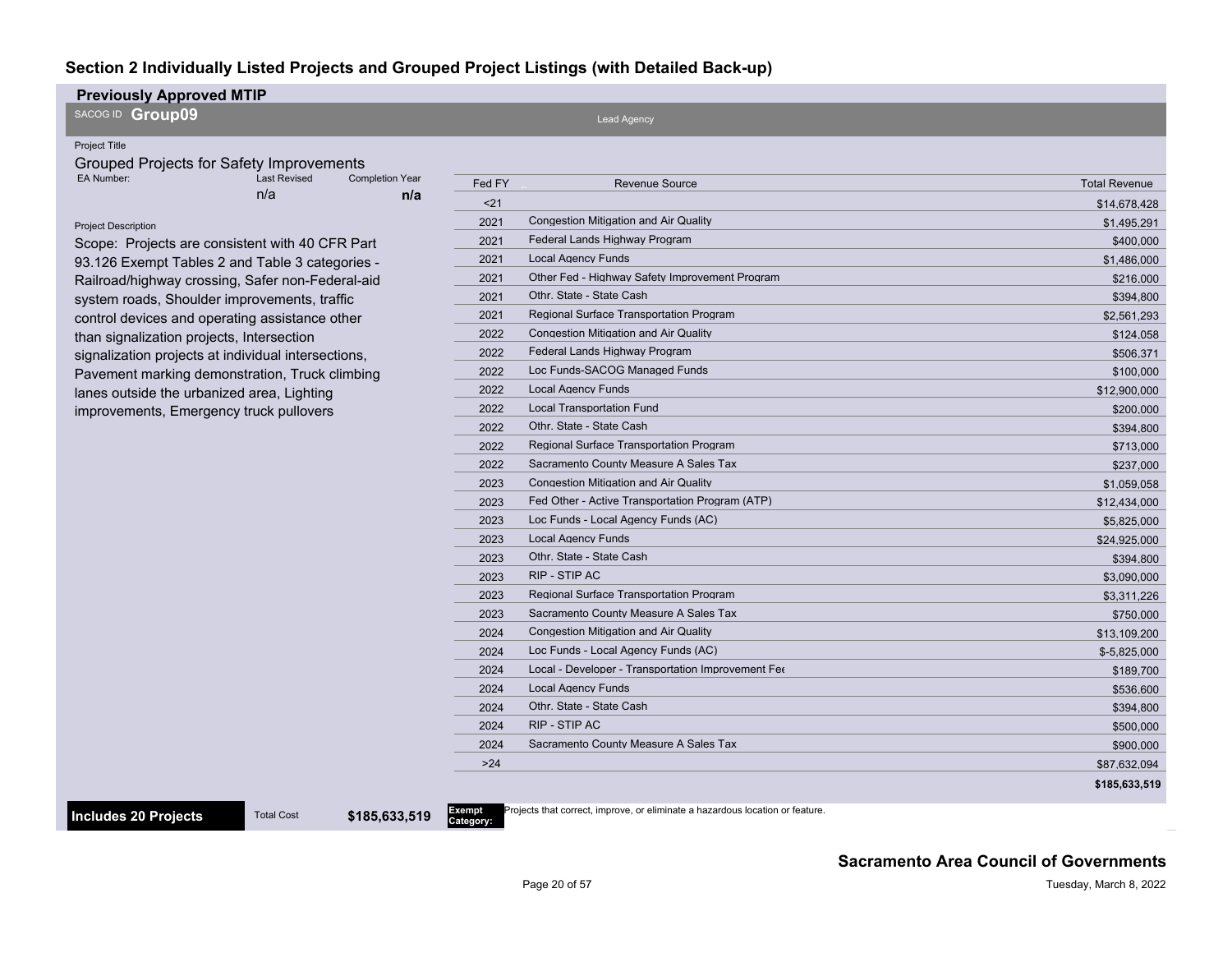| SACOG ID SAC25256                                                           |                                  | <b>SAC</b>             |            | Lead Agency City of Sacramento                                                |             |                     |               | Project 18 of 49     |
|-----------------------------------------------------------------------------|----------------------------------|------------------------|------------|-------------------------------------------------------------------------------|-------------|---------------------|---------------|----------------------|
| Project Title                                                               |                                  |                        |            |                                                                               |             |                     |               |                      |
| Sub-Project of Group09 - Broadway Complete Street Phase 2                   |                                  | <b>Completion Year</b> |            |                                                                               |             |                     |               |                      |
| EA Number: n/a                                                              | <b>Last Revised</b><br>$21 - 12$ | 2024                   | Fed FY     | <b>Revenue Source</b>                                                         | Engineering | Right of Way        | Construction  | <b>Total Revenue</b> |
|                                                                             |                                  |                        | 21<br>2023 |                                                                               | \$600,000   | \$0                 | \$0           | \$600,000            |
| <b>Project Description</b>                                                  |                                  |                        |            | Fed Other - Active Transportation Program (ATP)                               | \$0         | \$0                 | \$3,111,000   | \$3,111,000          |
| In Sacramento, on Broadway between 16th                                     |                                  |                        | 2023       | Loc Funds - Local Agency Funds (AC)                                           | \$0         | \$0                 | \$5,382,000   | \$5,382,000          |
| Street/Land Park Drive and 24th Street: Reduce                              |                                  |                        | 2023       | Local Agency Funds                                                            | \$0         | \$0                 | \$925,000     | \$925,000            |
| from four to two lanes with two-way left turn lane,                         |                                  |                        | 2023       | Sacramento County Measure A Sales Tax                                         | \$0         | \$0                 | \$750,000     | \$750,000            |
| install bicycle facilities, pedestrian improvements,                        |                                  |                        | 2024       | Congestion Mitigation and Air Quality                                         | \$0         | \$0                 | \$5,382,000   | \$5,382,000          |
| signal modifications and streetscape                                        |                                  |                        | 2024       | Loc Funds - Local Agency Funds (AC)                                           | \$0         | \$0                 | \$-5,382,000  | \$-5,382,000         |
| enhancements. This project will extend the                                  |                                  |                        |            |                                                                               | \$600,000   | \$0                 | \$10,168,000  | \$10,768,000         |
| improvements included in the Broadway Complete                              |                                  |                        |            |                                                                               |             |                     |               |                      |
| Street Project - Phase I (SAC25051), which will                             |                                  |                        |            |                                                                               |             |                     |               |                      |
| implement a lane reduction with bike lane                                   |                                  |                        |            |                                                                               |             |                     |               |                      |
| improvements between 3rd Street and 16th Street.                            |                                  |                        |            |                                                                               |             |                     |               |                      |
|                                                                             |                                  |                        | Exempt     | Projects that correct, improve, or eliminate a hazardous location or feature. |             |                     |               |                      |
| <b>Federal Project</b>                                                      | <b>Total Cost</b>                | \$10,768,000           | Category:  |                                                                               |             |                     |               |                      |
| <b>Previously Approved MTIP</b>                                             |                                  |                        |            |                                                                               |             |                     |               |                      |
| SACOG ID SAC25256                                                           |                                  | <b>SAC</b>             |            | Lead Agency<br><b>City of Sacramento</b>                                      |             |                     |               |                      |
|                                                                             |                                  |                        |            |                                                                               |             |                     |               |                      |
| Project Title                                                               |                                  |                        |            |                                                                               |             |                     |               |                      |
| Sub-Project of Group09 - Broadway Complete Street Phase 2<br>EA Number: n/a | <b>Last Revised</b>              | <b>Completion Year</b> |            |                                                                               |             |                     |               |                      |
|                                                                             | $21 - 11$                        | 2024                   | Fed FY     | <b>Revenue Source</b>                                                         | Engineering | <b>Right of Way</b> | Construction  | <b>Total Revenue</b> |
|                                                                             |                                  |                        | < 21       |                                                                               | \$600,000   | \$0                 | \$0           | \$600,000            |
| <b>Project Description</b>                                                  |                                  |                        | 2023       | Fed Other - Active Transportation Program (ATP)                               | \$0         | \$0                 | \$3.111.000   | \$3.111.000          |
| In Sacramento, on Broadway between 16th                                     |                                  |                        | 2023       | Loc Funds - Local Agency Funds (AC)                                           | \$0         | \$0                 | \$5,825,000   | \$5,825,000          |
| Street/Land Park Drive and 24th Street: Reduce                              |                                  |                        | 2023       | <b>Local Agency Funds</b>                                                     | \$0         | \$0                 | \$925,000     | \$925,000            |
| from four to two lanes with two-way left turn lane,                         |                                  |                        | 2023       | Sacramento County Measure A Sales Tax                                         | \$0         | \$0                 | \$750,000     | \$750,000            |
| install bicycle facilities, pedestrian improvements,                        |                                  |                        | 2024       | <b>Congestion Mitigation and Air Quality</b>                                  | \$0         | \$0                 | \$5,825,000   | \$5,825,000          |
| signal modifications and streetscape                                        |                                  |                        | 2024       | Loc Funds - Local Agency Funds (AC)                                           | \$0         | \$0                 | $$-5,825,000$ | $$-5,825,000$        |
| enhancements. This project will extend the                                  |                                  |                        |            |                                                                               | \$600,000   | \$0                 | \$10,611,000  | \$11,211,000         |
| improvements included in the Broadway Complete                              |                                  |                        |            |                                                                               |             |                     |               |                      |
| Street Project - Phase I (SAC25051), which will                             |                                  |                        |            |                                                                               |             |                     |               |                      |
| implement a lane reduction with bike lane                                   |                                  |                        |            |                                                                               |             |                     |               |                      |
| improvements between 3rd Street and 16th Street.                            |                                  |                        |            |                                                                               |             |                     |               |                      |
| <b>Federal Project</b>                                                      | <b>Total Cost</b>                | \$11,211,000           | Exempt     | Projects that correct, improve, or eliminate a hazardous location or feature. |             |                     |               |                      |
|                                                                             |                                  |                        | Category:  |                                                                               |             |                     |               |                      |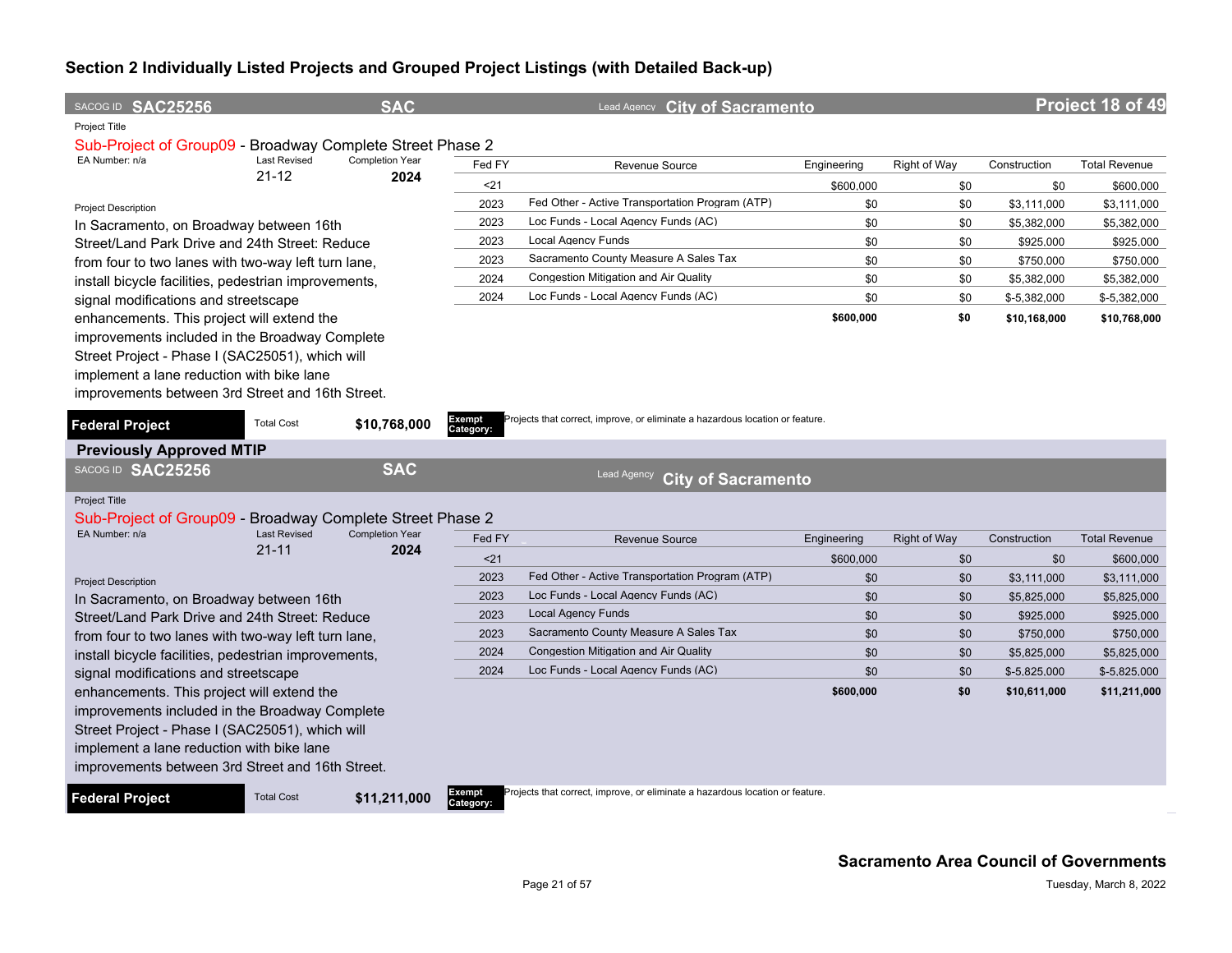| SACOG ID SAC25304                                    |                     | <b>SAC</b>             |        | Lead Agency City of Sacramento                   |             |              |              | Project 19 of 49     |
|------------------------------------------------------|---------------------|------------------------|--------|--------------------------------------------------|-------------|--------------|--------------|----------------------|
| Project Title                                        |                     |                        |        |                                                  |             |              |              |                      |
| Sub-Project of Group09 - Florin Road Vision Zero     |                     |                        |        |                                                  |             |              |              |                      |
| EA Number: n/a                                       | <b>Last Revised</b> | <b>Completion Year</b> | Fed FY | Revenue Source                                   | Engineering | Right of Way | Construction | <b>Total Revenue</b> |
|                                                      | $21 - 12$           | 2025                   | 2021   | Local Transportation Fund                        | \$500,000   | \$0          | \$0          | \$500,000            |
| <b>Project Description</b>                           |                     |                        | 2022   | <b>Local Agency Funds</b>                        | \$64.780    | \$0          | \$0          | \$64,780             |
| In Sacramento, on Florin Road, from 24th Street to   |                     |                        | 2022   | <b>Local Transportation Fund</b>                 | \$1,800,000 | \$50,000     | \$0          | \$1,850,000          |
| Munson Way: Streetscape and safety                   |                     |                        | 2022   | Regional Surface Transportation Program          | \$500.000   | \$0          | \$0          | \$500,000            |
| improvements including bicycle lane gap closures,    |                     |                        | 2023   | Loc Funds - Local Agency Funds (AC)              | \$0         | \$0          | \$4,602,000  | \$4,602,000          |
| upgrading existing bike lanes to protected bike      |                     |                        | 2023   | Local Agency Funds                               | \$0         | \$0          | \$596,238    | \$596,238            |
| lanes, sidewalk improvements, pavement repair,       |                     |                        | 2023   | <b>Local Transportation Fund</b>                 | \$0         | \$200,000    | \$2,000,000  | \$2,200,000          |
| new traffic signals, and additional controlled       |                     |                        | 2023   | State Bond - State and Local Partnership Program | \$0         | \$0          | \$2,248,000  | \$2,248,000          |
| crossings of Florin Road. The programmed LPP         |                     |                        |        |                                                  | \$2,864,780 | \$250,000    | \$9,446,238  | \$12,561,018         |
| and RMRA funds will be utilized for pavement         |                     |                        |        |                                                  |             |              |              |                      |
| rehabilitation. Federal funds will cover multi-modal |                     |                        |        |                                                  |             |              |              |                      |

and safety improvements along the segment.

**Federal Project** Total Cost **\$12,561,018** 

**Category:**

Projects that correct, improve, or eliminate a hazardous location or feature.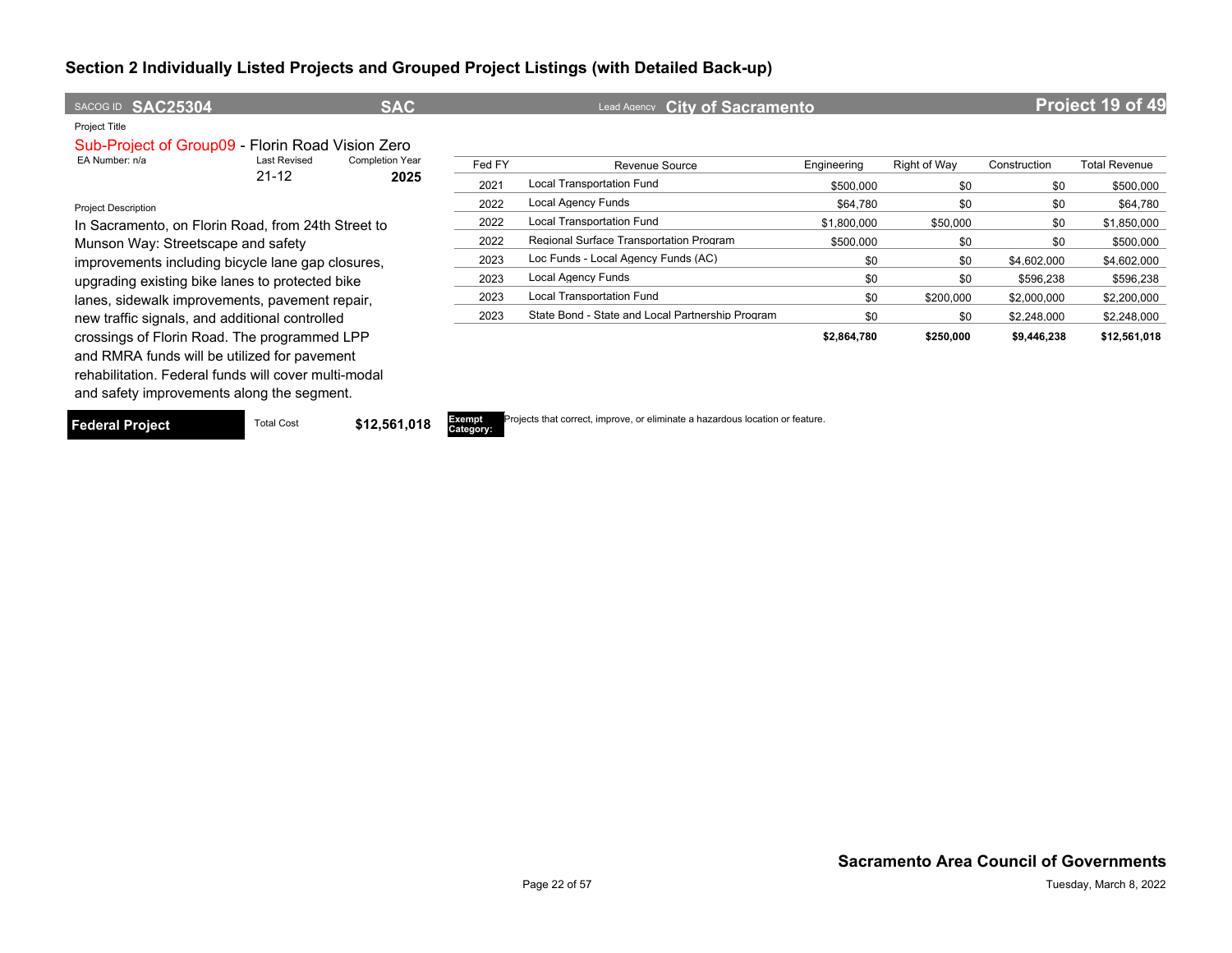| SACOG ID Group27                                            |        | <b>Lead Agency</b>                             | <b>Project 20 of 49</b> |
|-------------------------------------------------------------|--------|------------------------------------------------|-------------------------|
| Project Title                                               |        |                                                |                         |
| Grouped Projects for Safety Improvements - HSIP Program     |        |                                                |                         |
| EA Number:<br><b>Last Revised</b><br><b>Completion Year</b> | Fed FY | <b>Revenue Source</b>                          | <b>Total Revenue</b>    |
| n/a<br>n/a                                                  | $21$   |                                                | \$15,881,647            |
| <b>Project Description</b>                                  | 2021   | <b>Local Agency Funds</b>                      | \$98,730                |
| Scope: Projects are consistent with 40 CFR Part             | 2021   | Other Fed - Highway Safety Improvement Program | \$6.929.600             |
| 93.126 Exempt Tables 2 and Table 3 categories -             | 2021   | Regional Surface Transportation Program        | \$1,735,870             |
| Railroad/highway crossing, Safer non-Federal-aid            | 2021   | Sacramento County Measure A Sales Tax          | \$232,000               |
| system roads, Shoulder improvements, traffic                | 2022   | Loc Funds - Local Agency Funds (AC)            | \$2,990,000             |
| control devices and operating assistance other              | 2022   | <b>Local Agency Funds</b>                      | \$1,539,370             |
| than signalization projects, Intersection                   | 2022   | Other Fed - Highway Safety Improvement Program | \$10,255,790            |
| signalization projects at individual intersections,         | 2022   | Regional Surface Transportation Program        | \$310,240               |
| Pavement marking demonstration, Truck climbing              | 2023   | Loc Funds - Local Agency Funds (AC)            | \$500,000               |
| lanes outside the urbanized area, Lighting                  | 2023   | Other Fed - Highway Safety Improvement Program | \$7,864,670             |
| improvements, Emergency truck pullovers                     | 2023   | RIP - State Cash                               | \$108,000               |
|                                                             | 2023   | Regional Surface Transportation Program        | \$599,000               |
|                                                             | 2023   | Sacramento County Measure A Sales Tax          | \$14,000                |
|                                                             | 2024   | Loc Funds - Local Agency Funds (AC)            | $$-500,000$             |
|                                                             | 2024   | <b>Local Agency Funds</b>                      | \$143,000               |
|                                                             | 2024   | Other Fed - Highway Safety Improvement Program | \$8,289,000             |
|                                                             | 2024   | Othr. State - State Cash                       | \$8,830,200             |
|                                                             | 2024   | Regional Surface Transportation Program        | \$3,557,000             |
|                                                             | >24    |                                                | \$1,819,000             |
|                                                             |        |                                                | \$71,197,117            |

**Includes 35 Projects** Total Cost **\$71,197,117** 

**Category:**

Projects that correct, improve, or eliminate a hazardous location or feature.

**Sacramento Area Council of Governments**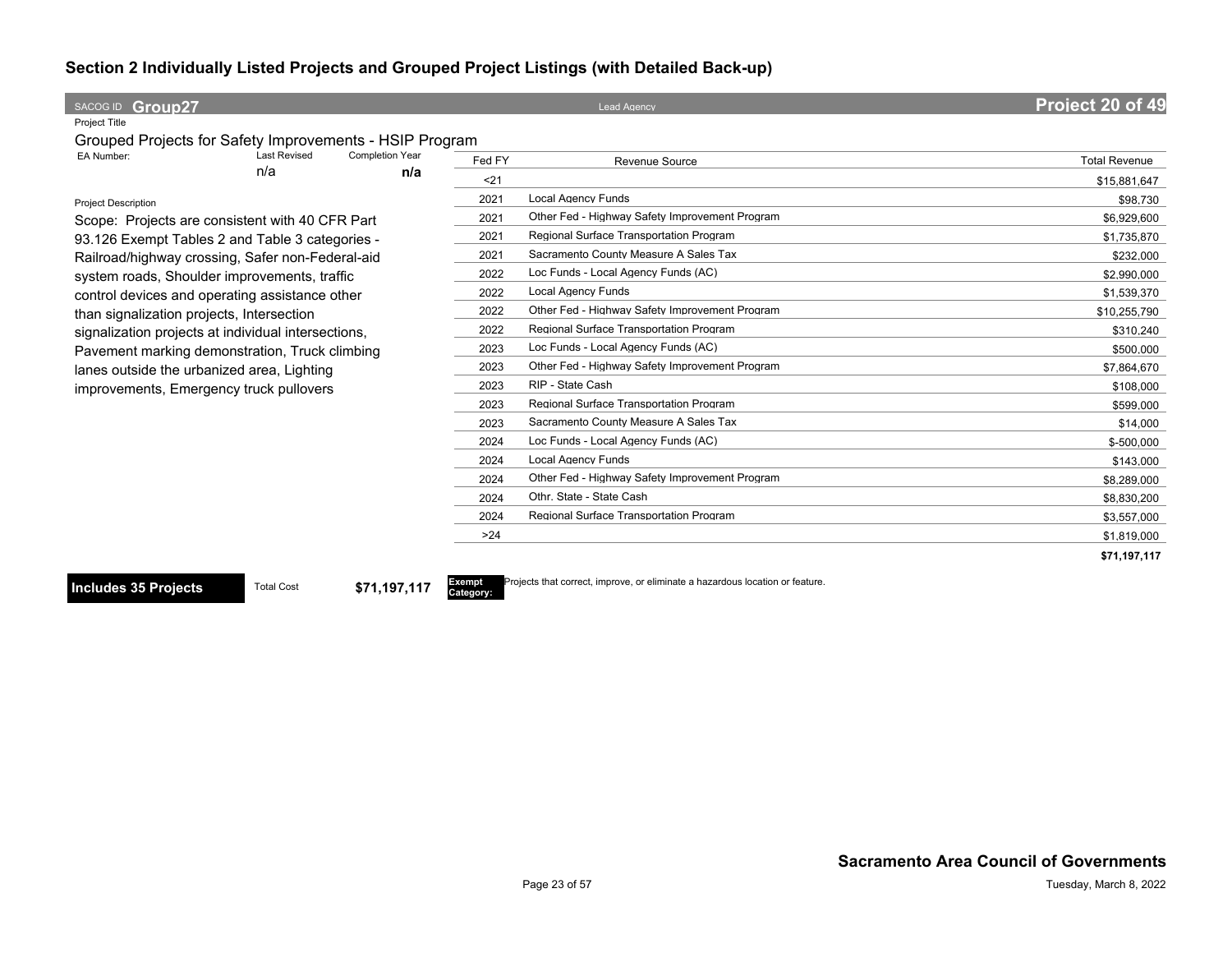| <b>Previously Approved MTIP</b>                                                                                                                                                                                                                                                                                                                                                                                                                                                                                                                                                                                                                                                                |                                                                                                                                                |                                                                                                                                                                                                                                                                                                                                                                                                                                                                                                                                                                                                                                                                                                |                                                                                                                                                                                                                                                                    |
|------------------------------------------------------------------------------------------------------------------------------------------------------------------------------------------------------------------------------------------------------------------------------------------------------------------------------------------------------------------------------------------------------------------------------------------------------------------------------------------------------------------------------------------------------------------------------------------------------------------------------------------------------------------------------------------------|------------------------------------------------------------------------------------------------------------------------------------------------|------------------------------------------------------------------------------------------------------------------------------------------------------------------------------------------------------------------------------------------------------------------------------------------------------------------------------------------------------------------------------------------------------------------------------------------------------------------------------------------------------------------------------------------------------------------------------------------------------------------------------------------------------------------------------------------------|--------------------------------------------------------------------------------------------------------------------------------------------------------------------------------------------------------------------------------------------------------------------|
| SACOG ID Group27                                                                                                                                                                                                                                                                                                                                                                                                                                                                                                                                                                                                                                                                               |                                                                                                                                                | <b>Lead Agency</b>                                                                                                                                                                                                                                                                                                                                                                                                                                                                                                                                                                                                                                                                             |                                                                                                                                                                                                                                                                    |
| Project Title<br>Grouped Projects for Safety Improvements - HSIP Program<br>EA Number:<br><b>Last Revised</b><br><b>Completion Year</b><br>n/a<br>n/a<br><b>Project Description</b><br>Scope: Projects are consistent with 40 CFR Part<br>93.126 Exempt Tables 2 and Table 3 categories -<br>Railroad/highway crossing, Safer non-Federal-aid<br>system roads, Shoulder improvements, traffic<br>control devices and operating assistance other<br>than signalization projects, Intersection<br>signalization projects at individual intersections,<br>Pavement marking demonstration, Truck climbing<br>lanes outside the urbanized area, Lighting<br>improvements, Emergency truck pullovers | Fed FY<br>$21$<br>2021<br>2021<br>2021<br>2021<br>2022<br>2022<br>2022<br>2022<br>2023<br>2023<br>2023<br>2023<br>2023<br>2024<br>2024<br>2024 | <b>Revenue Source</b><br><b>Local Agency Funds</b><br>Other Fed - Highway Safety Improvement Program<br><b>Regional Surface Transportation Program</b><br>Sacramento County Measure A Sales Tax<br>Loc Funds - Local Agency Funds (AC)<br><b>Local Agency Funds</b><br>Other Fed - Highway Safety Improvement Program<br>Regional Surface Transportation Program<br>Loc Funds - Local Agency Funds (AC)<br>Other Fed - Highway Safety Improvement Program<br>RIP - State Cash<br><b>Regional Surface Transportation Program</b><br>Sacramento County Measure A Sales Tax<br>Loc Funds - Local Agency Funds (AC)<br><b>Local Agency Funds</b><br>Other Fed - Highway Safety Improvement Program | <b>Total Revenue</b><br>\$15.881.647<br>\$98,730<br>\$6,929,600<br>\$1,735,870<br>\$232,000<br>\$2,990,000<br>\$1.539.370<br>\$10.255.790<br>\$300.240<br>\$500,000<br>\$7,864,670<br>\$108,000<br>\$609,000<br>\$14,000<br>\$-500.000<br>\$143.000<br>\$8,289,000 |
|                                                                                                                                                                                                                                                                                                                                                                                                                                                                                                                                                                                                                                                                                                | 2024                                                                                                                                           | Othr. State - State Cash                                                                                                                                                                                                                                                                                                                                                                                                                                                                                                                                                                                                                                                                       | \$8,830,200                                                                                                                                                                                                                                                        |
|                                                                                                                                                                                                                                                                                                                                                                                                                                                                                                                                                                                                                                                                                                | 2024                                                                                                                                           | <b>Regional Surface Transportation Program</b>                                                                                                                                                                                                                                                                                                                                                                                                                                                                                                                                                                                                                                                 | \$3,557,000                                                                                                                                                                                                                                                        |
|                                                                                                                                                                                                                                                                                                                                                                                                                                                                                                                                                                                                                                                                                                | $>24$                                                                                                                                          |                                                                                                                                                                                                                                                                                                                                                                                                                                                                                                                                                                                                                                                                                                | \$1,819,000                                                                                                                                                                                                                                                        |
|                                                                                                                                                                                                                                                                                                                                                                                                                                                                                                                                                                                                                                                                                                |                                                                                                                                                |                                                                                                                                                                                                                                                                                                                                                                                                                                                                                                                                                                                                                                                                                                | \$71,197,117                                                                                                                                                                                                                                                       |

**Includes 35 Projects** Total Cost **\$71,197,117** 

Exempt<br>Category:

Projects that correct, improve, or eliminate a hazardous location or feature.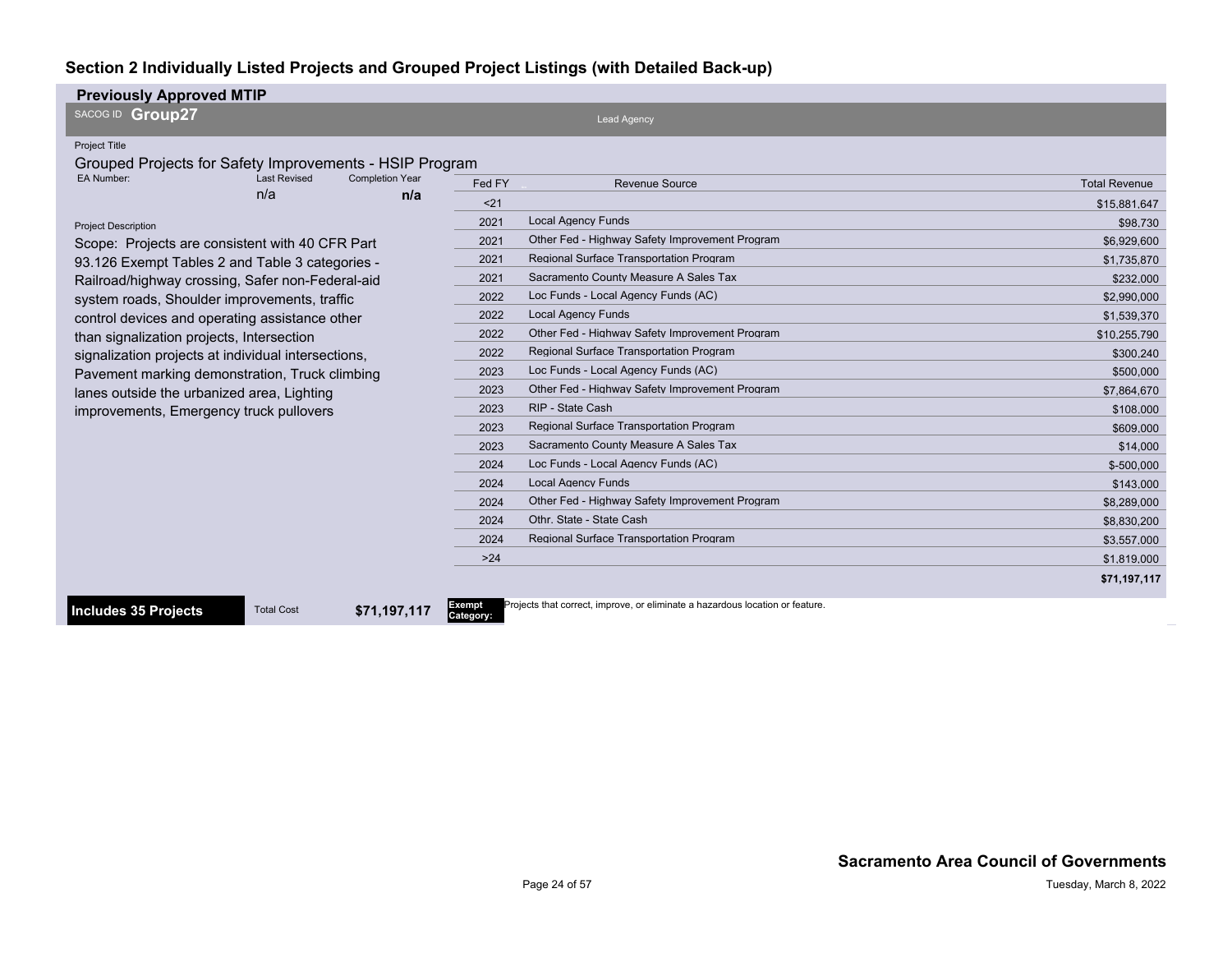| SACOG ID PLA25778                                                                                                                          |                     | <b>PLA</b>             |                     | <b>Placer County</b><br>Lead Agency                                           |             |              |              | Project 21 of 49     |
|--------------------------------------------------------------------------------------------------------------------------------------------|---------------------|------------------------|---------------------|-------------------------------------------------------------------------------|-------------|--------------|--------------|----------------------|
| <b>Project Title</b><br>Sub-Project of Group 27 - Foresthill Rd. Safety                                                                    |                     |                        |                     |                                                                               |             |              |              |                      |
| EA Number: n/a                                                                                                                             | <b>Last Revised</b> | <b>Completion Year</b> | Fed FY              | <b>Revenue Source</b>                                                         | Engineering | Right of Way | Construction | <b>Total Revenue</b> |
| FED ID: 5919-140                                                                                                                           | $21 - 12$           | 2024                   | < 21                |                                                                               | \$0         | \$0          | \$275,000    | \$275,000            |
| PPNO: n/a<br><b>Project Description</b>                                                                                                    |                     |                        | 2022                | Regional Surface Transportation Program                                       | \$0         | \$0          | \$10,000     | \$10,000             |
| Foresthill Road between Old Auburn-Foresthill                                                                                              |                     |                        | 2023                | Other Fed - Highway Safety Improvement Program                                | \$0         | \$0          | \$2,255,900  | \$2,255,900          |
| Road and Spring Garden Road: Install high friction<br>surface treatment, guardrail and warning signs.<br>(H9-03-013). Toll Credits for CON |                     |                        |                     |                                                                               | \$0         | \$0          | \$2,540,900  | \$2,540,900          |
| <b>Federal Project</b>                                                                                                                     | <b>Total Cost</b>   | \$2,540,900            | Exempt<br>Category: | Projects that correct, improve, or eliminate a hazardous location or feature. |             |              |              |                      |
| <b>Previously Approved MTIP</b>                                                                                                            |                     |                        |                     |                                                                               |             |              |              |                      |
| SACOG ID PLA25778                                                                                                                          |                     | <b>PLA</b>             |                     | <b>Lead Agency</b><br><b>Placer County</b>                                    |             |              |              |                      |
| <b>Project Title</b><br>Sub-Project of Group27 - Foresthill Rd. Safety<br>EA Number: n/a                                                   | <b>Last Revised</b> | <b>Completion Year</b> |                     |                                                                               |             |              |              |                      |
|                                                                                                                                            | $21 - 11$           | 2024                   | Fed FY              | <b>Revenue Source</b>                                                         | Engineering | Right of Way | Construction | <b>Total Revenue</b> |
| FED ID: 5919-140<br>PPNO: n/a                                                                                                              |                     |                        | < 21                |                                                                               | \$0         | \$0          | \$275,000    | \$275,000            |
| <b>Project Description</b>                                                                                                                 |                     |                        | 2023                | Other Fed - Highway Safety Improvement Program                                | \$0         | \$0          | \$2,255,900  | \$2.255.900          |
| Foresthill Road between Old Auburn-Foresthill                                                                                              |                     |                        | 2023                | Regional Surface Transportation Program                                       | \$0         | \$0          | \$10,000     | \$10,000             |
| Road and Spring Garden Road: Install high friction<br>surface treatment, guardrail and warning signs.<br>(H9-03-013). Toll Credits for CON |                     |                        |                     |                                                                               | \$0         | \$0          | \$2,540,900  | \$2,540,900          |
| <b>Federal Project</b>                                                                                                                     | <b>Total Cost</b>   | \$2,540,900            | Exempt<br>Category: | Projects that correct, improve, or eliminate a hazardous location or feature. |             |              |              |                      |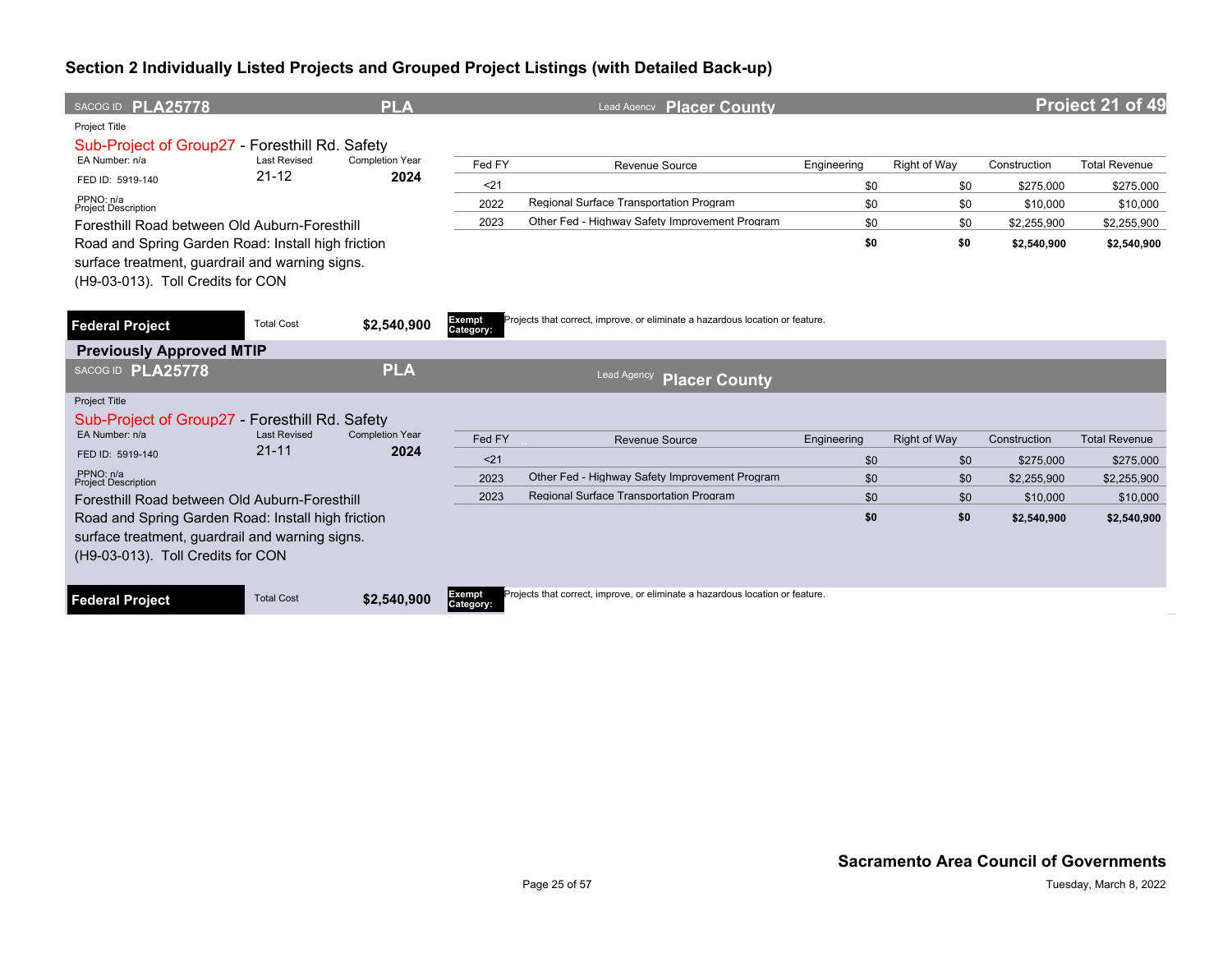| SACOG ID Group04                                                |                               |        | <b>Lead Agency</b>                                | Project 22 of 49     |
|-----------------------------------------------------------------|-------------------------------|--------|---------------------------------------------------|----------------------|
| Project Title                                                   |                               |        |                                                   |                      |
| Grouped Projects for Pavement resurfacing and/or rehabilitation |                               |        |                                                   |                      |
| <b>Last Revised</b><br>EA Number:<br>n/a                        | <b>Completion Year</b><br>n/a | Fed FY | Revenue Source                                    | <b>Total Revenue</b> |
|                                                                 |                               | $21$   |                                                   | \$44,648,357         |
| <b>Project Description</b>                                      |                               | 2021   | Federal Lands Highway Program                     | \$18,057,000         |
| Scope: Projects are consistent with 40 CFR Part                 |                               | 2021   | Loc Funds - Local Agency Funds (AC)               | \$48,000             |
| 93.126 Exempt Tables 2 and Table 3 categories -                 |                               | 2021   | <b>Local Agency Funds</b>                         | \$537,535            |
| Pavement resurfacing and/or rehabilitation                      |                               | 2021   | Regional Surface Transportation Program           | \$6,956,364          |
|                                                                 |                               | 2021   | Road Fund                                         | \$140,000            |
|                                                                 |                               | 2021   | SB 1 - Road Repair and Accountability Act of 2017 | \$366,000            |
|                                                                 |                               | 2021   | Sacramento County Measure A Sales Tax             | \$32,000             |
|                                                                 |                               | 2021   | <b>Transportation Development Act</b>             | \$226,065            |
|                                                                 |                               | 2022   | Congestion Mitigation and Air Quality             | \$1,747,700          |
|                                                                 |                               | 2022   | Federal Lands Highway Program                     | \$3,363,138          |
|                                                                 |                               | 2022   | Loc Funds - Local Agency Funds (AC)               | \$4,147,160          |
|                                                                 |                               | 2022   | <b>Local Agency Funds</b>                         | \$2,701,591          |
|                                                                 |                               | 2022   | Regional Surface Transportation Program           | \$11,531,781         |
|                                                                 |                               | 2022   | Road Fund                                         | \$930,000            |
|                                                                 |                               | 2022   | Sacramento County Measure A Sales Tax             | \$18,000             |
|                                                                 |                               | 2023   | Congestion Mitigation and Air Quality             | \$845,697            |
|                                                                 |                               | 2023   | Federal Lands Highway Program                     | \$19,400,000         |
|                                                                 |                               | 2023   | Loc Funds - Local Agency Funds (AC)               | \$-845,697           |
|                                                                 |                               | 2023   | <b>Local Agency Funds</b>                         | \$295,000            |
|                                                                 |                               | 2023   | Other Fed - Federal Lands Access Program (FLAP)   | \$5,000,000          |
|                                                                 |                               | 2023   | RIP - STIP AC                                     | \$5,294,000          |
|                                                                 |                               | 2023   | Regional Surface Transportation Program           | \$2,615,000          |
|                                                                 |                               | 2023   | SB 1 - Road Repair and Accountability Act of 2017 | \$411,000            |
|                                                                 |                               | 2023   | Sacramento County Measure A Sales Tax             | \$1,192,000          |
|                                                                 |                               | 2024   | Congestion Mitigation and Air Quality             | \$2,700,000          |
|                                                                 |                               | 2024   | Loc Funds - Local Agency Funds (AC)               | \$7,000,000          |
|                                                                 |                               | 2024   | <b>Local Agency Funds</b>                         | \$7,915,000          |
|                                                                 |                               | 2024   | Regional Surface Transportation Program           | \$9,359,000          |
|                                                                 |                               | 2024   | Road Fund                                         | \$5,483,000          |
|                                                                 |                               | 2024   | SB 1 - Road Repair and Accountability Act of 2017 | \$383,782            |
|                                                                 |                               | >24    |                                                   | \$5,529,854          |
|                                                                 |                               |        |                                                   | \$168,028,327        |

**Category:**

Pavement resurfacing and/or rehabilitation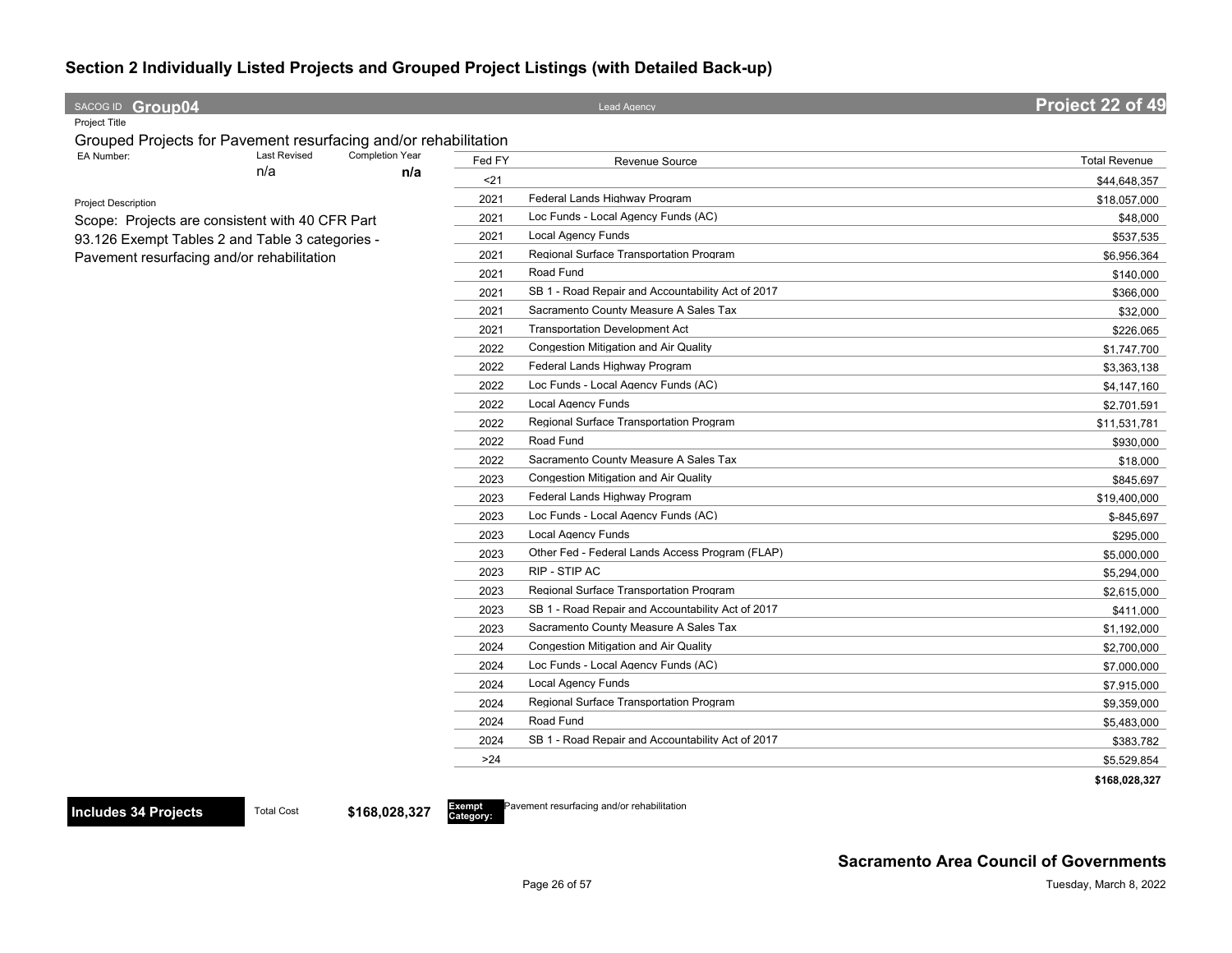| <b>Previously Approved MTIP</b>                                 |                     |                        |                           |                                                   |                      |
|-----------------------------------------------------------------|---------------------|------------------------|---------------------------|---------------------------------------------------|----------------------|
| SACOG ID Group04                                                |                     |                        |                           | <b>Lead Agency</b>                                |                      |
| <b>Project Title</b>                                            |                     |                        |                           |                                                   |                      |
| Grouped Projects for Pavement resurfacing and/or rehabilitation |                     |                        |                           |                                                   |                      |
| EA Number:                                                      | <b>Last Revised</b> | <b>Completion Year</b> | Fed FY                    | <b>Revenue Source</b>                             | <b>Total Revenue</b> |
|                                                                 | n/a                 | n/a                    | $21$                      |                                                   | \$44,648,357         |
| <b>Project Description</b>                                      |                     |                        | 2021                      | Federal Lands Highway Program                     | \$18,057,000         |
| Scope: Projects are consistent with 40 CFR Part                 |                     |                        | 2021                      | Loc Funds - Local Agency Funds (AC)               | \$48,000             |
| 93.126 Exempt Tables 2 and Table 3 categories -                 |                     | 2021                   | <b>Local Agency Funds</b> | \$537,535                                         |                      |
| Pavement resurfacing and/or rehabilitation                      |                     |                        | 2021                      | Regional Surface Transportation Program           | \$6,956,364          |
|                                                                 |                     |                        | 2021                      | Road Fund                                         | \$140,000            |
|                                                                 |                     |                        | 2021                      | SB 1 - Road Repair and Accountability Act of 2017 | \$366,000            |
|                                                                 |                     |                        | 2021                      | Sacramento County Measure A Sales Tax             | \$32,000             |
|                                                                 |                     |                        | 2021                      | <b>Transportation Development Act</b>             | \$226,065            |
|                                                                 |                     |                        | 2022                      | <b>Congestion Mitigation and Air Quality</b>      | \$1,747,700          |
|                                                                 |                     |                        | 2022                      | Federal Lands Highway Program                     | \$3,363,138          |
|                                                                 |                     |                        | 2022                      | Loc Funds - Local Agency Funds (AC)               | \$4,147,160          |
|                                                                 |                     |                        | 2022                      | <b>Local Agency Funds</b>                         | \$770,917            |
|                                                                 |                     |                        | 2022                      | Regional Surface Transportation Program           | \$10,872,971         |
|                                                                 |                     |                        | 2022                      | Road Fund                                         | \$1,130,000          |
|                                                                 |                     |                        | 2022                      | Sacramento County Measure A Sales Tax             | \$18,000             |
|                                                                 |                     |                        | 2023                      | <b>Congestion Mitigation and Air Quality</b>      | \$845,697            |
|                                                                 |                     |                        | 2023                      | Federal Lands Highway Program                     | \$19,400,000         |
|                                                                 |                     |                        | 2023                      | Loc Funds - Local Agency Funds (AC)               | \$-845,697           |
|                                                                 |                     |                        | 2023                      | <b>Local Agency Funds</b>                         | \$2,558,000          |
|                                                                 |                     |                        | 2023                      | Other Fed - Federal Lands Access Program (FLAP)   | \$5,000,000          |
|                                                                 |                     |                        | 2023                      | <b>RIP - STIP AC</b>                              | \$5,294,000          |
|                                                                 |                     |                        | 2023                      | RIP - State Cash                                  | \$5,000,000          |
|                                                                 |                     |                        | 2023                      | Regional Surface Transportation Program           | \$2,615,000          |
|                                                                 |                     |                        | 2023                      | SB 1 - Road Repair and Accountability Act of 2017 | \$411,000            |
|                                                                 |                     |                        | 2023                      | Sacramento County Measure A Sales Tax             | \$1,192,000          |
|                                                                 |                     |                        | 2024                      | <b>Congestion Mitigation and Air Quality</b>      | \$2,700,000          |
|                                                                 |                     |                        | 2024                      | Loc Funds - Local Agency Funds (AC)               | \$7,000,000          |
|                                                                 |                     |                        | 2024                      | <b>Local Agency Funds</b>                         | \$7,915,000          |
|                                                                 |                     |                        | 2024                      | Regional Surface Transportation Program           | \$9,459,000          |
|                                                                 |                     |                        | 2024                      | Road Fund                                         | \$5,483,000          |
|                                                                 |                     |                        | 2024                      | SB 1 - Road Repair and Accountability Act of 2017 | \$383,782            |
|                                                                 |                     |                        | $>24$                     |                                                   | \$5,529,854          |
|                                                                 |                     |                        |                           |                                                   | \$173,001,843        |

#### **Sacramento Area Council of Governments**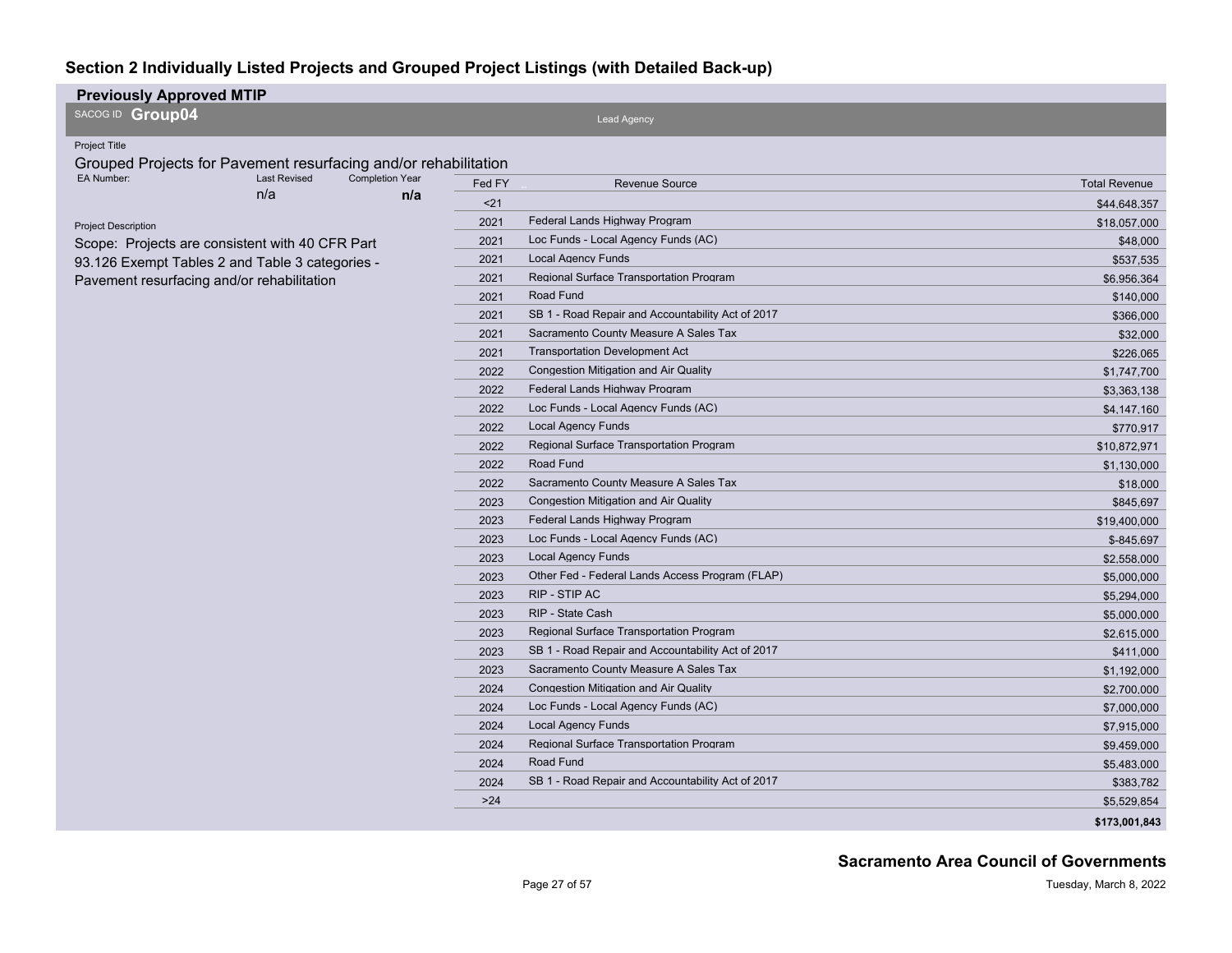| <b>Includes 35 Projects</b>                                                                                                                                            | <b>Total Cost</b>                | \$173,001,843                  | Exempt<br>Category: | Pavement resurfacing and/or rehabilitation |                          |                     |                     |                                   |
|------------------------------------------------------------------------------------------------------------------------------------------------------------------------|----------------------------------|--------------------------------|---------------------|--------------------------------------------|--------------------------|---------------------|---------------------|-----------------------------------|
| SACOG ID PLA25668<br>Project Title                                                                                                                                     |                                  | <b>PLA</b>                     |                     | <b>City of Lincoln</b><br>Lead Agency      |                          |                     |                     | Project 23 of 49                  |
| Sub-Project of Group04 - Joiner Parkway Repaving Project Phase 2<br>EA Number: n/a<br>FED ID: 5089-028                                                                 | <b>Last Revised</b><br>$21 - 12$ | <b>Completion Year</b><br>2022 | Fed FY<br>$21$      | Revenue Source                             | Engineering<br>\$300.000 | Right of Way<br>\$0 | Construction<br>\$0 | <b>Total Revenue</b><br>\$300,000 |
| PPNO: n/a<br><b>Project Description</b>                                                                                                                                |                                  |                                | 2022                | Regional Surface Transportation Program    | \$0                      | \$0                 | \$1,670,464         | \$1,670,464                       |
| In Lincoln; from Moore Road to a point between 1st                                                                                                                     |                                  |                                | 2022                | Road Fund                                  | \$0                      | \$0                 | \$250,000           | \$250,000                         |
| adn 3rd Street on Joiner Parkway. Project will<br>consist of AC overlay, slurry seal, base repairs,<br>ADA ramps and striping for both north and south<br>bound lanes. |                                  |                                |                     |                                            | \$300,000                | \$0                 | \$1,920,464         | \$2,220,464                       |
| <b>Federal Project</b>                                                                                                                                                 | <b>Total Cost</b>                | \$2,220,464                    | Exempt<br>Category: | Pavement resurfacing and/or rehabilitation |                          |                     |                     |                                   |
| <b>Previously Approved MTIP</b>                                                                                                                                        |                                  |                                |                     |                                            |                          |                     |                     |                                   |
| SACOG ID PLA25668                                                                                                                                                      |                                  | <b>PLA</b>                     |                     | Lead Agency<br><b>City of Lincoln</b>      |                          |                     |                     |                                   |
| <b>Project Title</b><br>Sub-Project of Group04 - Joiner Parkway Repaving Project Phase 2                                                                               |                                  |                                |                     |                                            |                          |                     |                     |                                   |
| EA Number: n/a                                                                                                                                                         | <b>Last Revised</b><br>$21 - 00$ | <b>Completion Year</b><br>2022 | Fed FY              | <b>Revenue Source</b>                      | Engineering              | <b>Right of Way</b> | Construction        | <b>Total Revenue</b>              |
| FED ID: 5089-028                                                                                                                                                       |                                  |                                | $21$                |                                            | \$300,000                | \$0                 | \$0                 | \$300,000                         |
| PPNO: n/a<br><b>Project Description</b>                                                                                                                                |                                  |                                | 2022                | Regional Surface Transportation Program    | \$0                      | \$0                 | \$1,111,654         | \$1,111,654                       |
| In Lincoln; from Moore Road to a point between 1st                                                                                                                     |                                  |                                | 2022                | Road Fund                                  | \$0                      | \$0                 | \$450,000           | \$450,000                         |
| adn 3rd Street on Joiner Parkway. Project will<br>consist of AC overlay, slurry seal, base repairs,<br>ADA ramps and striping for both north and south<br>bound lanes. |                                  |                                |                     |                                            | \$300,000                | \$0                 | \$1,561,654         | \$1,861,654                       |
| <b>Federal Project</b>                                                                                                                                                 | <b>Total Cost</b>                | \$1,861,654                    | Exempt<br>Category: | Pavement resurfacing and/or rehabilitation |                          |                     |                     |                                   |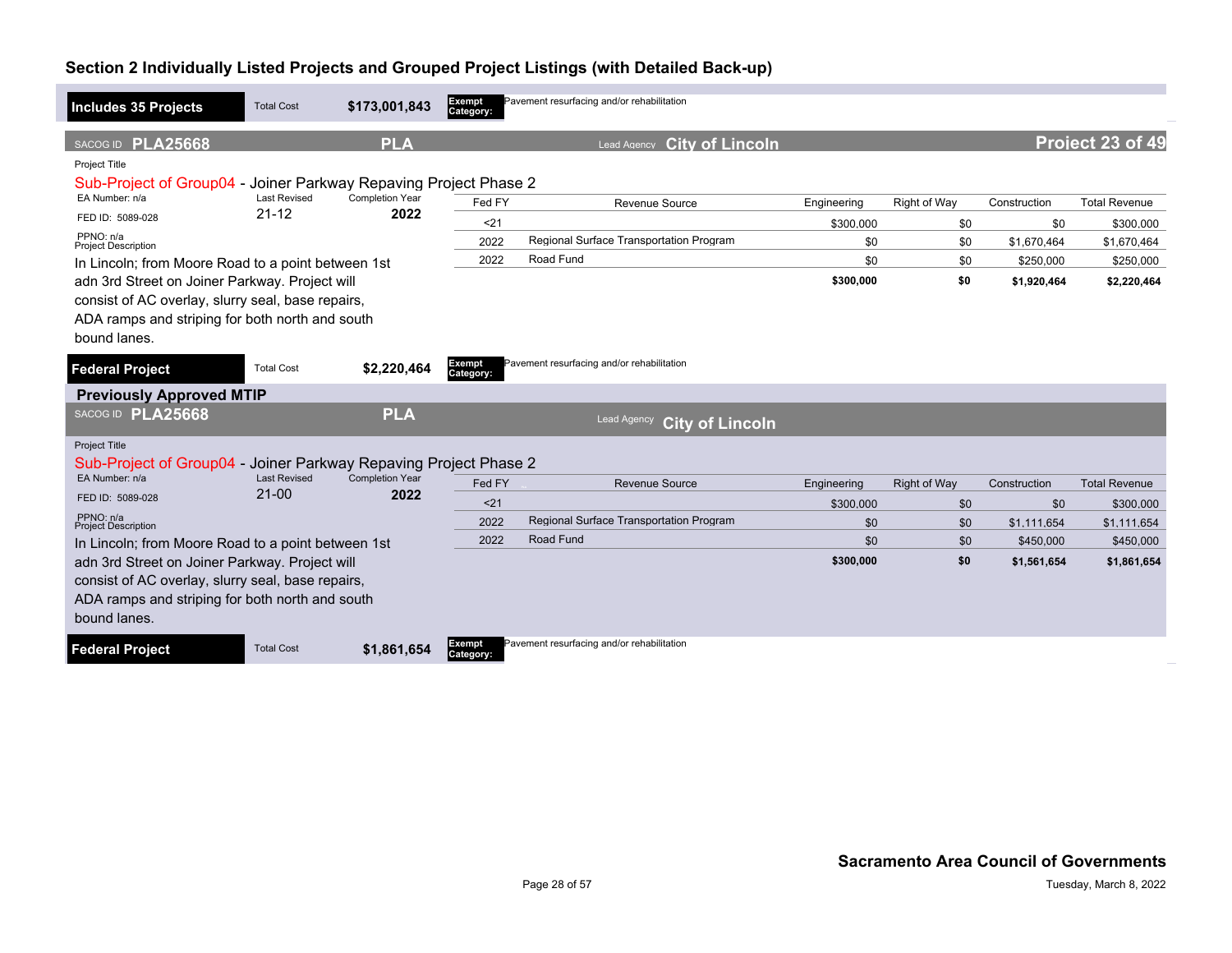| SACOG ID SAC25298                                                 |                                  | <b>SAC</b>             |                     | Lead Agency City of Rancho Cordova                  |             |                     |              | Project 24 of 49     |
|-------------------------------------------------------------------|----------------------------------|------------------------|---------------------|-----------------------------------------------------|-------------|---------------------|--------------|----------------------|
| Project Title                                                     |                                  |                        |                     |                                                     |             |                     |              |                      |
| Sub-Project of Group04 - Mather Field Road Rehabilitation Project |                                  |                        |                     |                                                     |             |                     |              |                      |
| EA Number: n/a                                                    | <b>Last Revised</b><br>$21 - 12$ | <b>Completion Year</b> | Fed FY              | Revenue Source                                      | Engineering | Right of Way        | Construction | <b>Total Revenue</b> |
| FED ID: 5482-047                                                  |                                  | 2023                   | 2021                | <b>Local Agency Funds</b>                           | \$469,000   | \$0                 | \$0          | \$469,000            |
| PPNO: n/a<br><b>Project Description</b>                           |                                  |                        | 2022                | Regional Surface Transportation Program             | \$100,000   | \$0                 | \$0          | \$100,000            |
| In the City of Rancho Cordova, on Mather Field                    |                                  |                        | 2023                | <b>Local Agency Funds</b>                           | \$0         | \$0                 | \$259,000    | \$259,000            |
| Road between Folsom Boulevard and International                   |                                  |                        | 2023                | RIP - STIP AC                                       | \$0         | \$0                 | \$3,650,000  | \$3,650,000          |
| Drive: rehabilitate the roadway, Class II bicycle                 |                                  |                        |                     |                                                     | \$569,000   | \$0                 | \$3,909,000  | \$4,478,000          |
| lanes, medians improvements, install & replace                    |                                  |                        |                     |                                                     |             |                     |              |                      |
| sidewalks, improve ADA access & ramps, striping                   |                                  |                        |                     |                                                     |             |                     |              |                      |
| and traffic signal upgrades.                                      |                                  |                        |                     |                                                     |             |                     |              |                      |
|                                                                   | <b>Total Cost</b>                |                        | Exempt              | Pavement resurfacing and/or rehabilitation          |             |                     |              |                      |
| <b>Federal Project</b>                                            |                                  | \$4,478,000            | Category:           |                                                     |             |                     |              |                      |
| <b>Previously Approved MTIP</b>                                   |                                  |                        |                     |                                                     |             |                     |              |                      |
| SACOG ID SAC25298                                                 |                                  | <b>SAC</b>             |                     | <b>Lead Agency</b><br><b>City of Rancho Cordova</b> |             |                     |              |                      |
| Project Title                                                     |                                  |                        |                     |                                                     |             |                     |              |                      |
| Sub-Project of Group04 - Mather Field Road Rehabilitation Project |                                  |                        |                     |                                                     |             |                     |              |                      |
| EA Number: n/a                                                    | <b>Last Revised</b>              | <b>Completion Year</b> | Fed FY              | Revenue Source                                      | Engineering | <b>Right of Way</b> | Construction | <b>Total Revenue</b> |
|                                                                   | $21 - 11$                        | 2023                   | 2021                | <b>Local Agency Funds</b>                           | \$469,000   | \$0                 | \$0          | \$469,000            |
| <b>Project Description</b>                                        |                                  |                        | 2023                | <b>Local Agency Funds</b>                           | \$0         | \$0                 | \$259,000    | \$259,000            |
| In the City of Rancho Cordova, on Mather Field                    |                                  |                        | 2023                | RIP - STIP AC                                       | \$0         | \$0                 | \$3,650,000  | \$3,650,000          |
| Road between Folsom Boulevard and International                   |                                  |                        | 2024                | Regional Surface Transportation Program             | \$100,000   | \$0                 | \$0          | \$100,000            |
| Drive: rehabilitate the roadway, Class II bicycle                 |                                  |                        |                     |                                                     | \$569,000   | \$0                 | \$3,909,000  | \$4,478,000          |
| lanes, medians improvements, install & replace                    |                                  |                        |                     |                                                     |             |                     |              |                      |
| sidewalks, improve ADA access & ramps, striping                   |                                  |                        |                     |                                                     |             |                     |              |                      |
| and traffic signal upgrades.                                      |                                  |                        |                     |                                                     |             |                     |              |                      |
| <b>Federal Project</b>                                            | <b>Total Cost</b>                | \$4,478,000            | Exempt<br>Category: | Pavement resurfacing and/or rehabilitation          |             |                     |              |                      |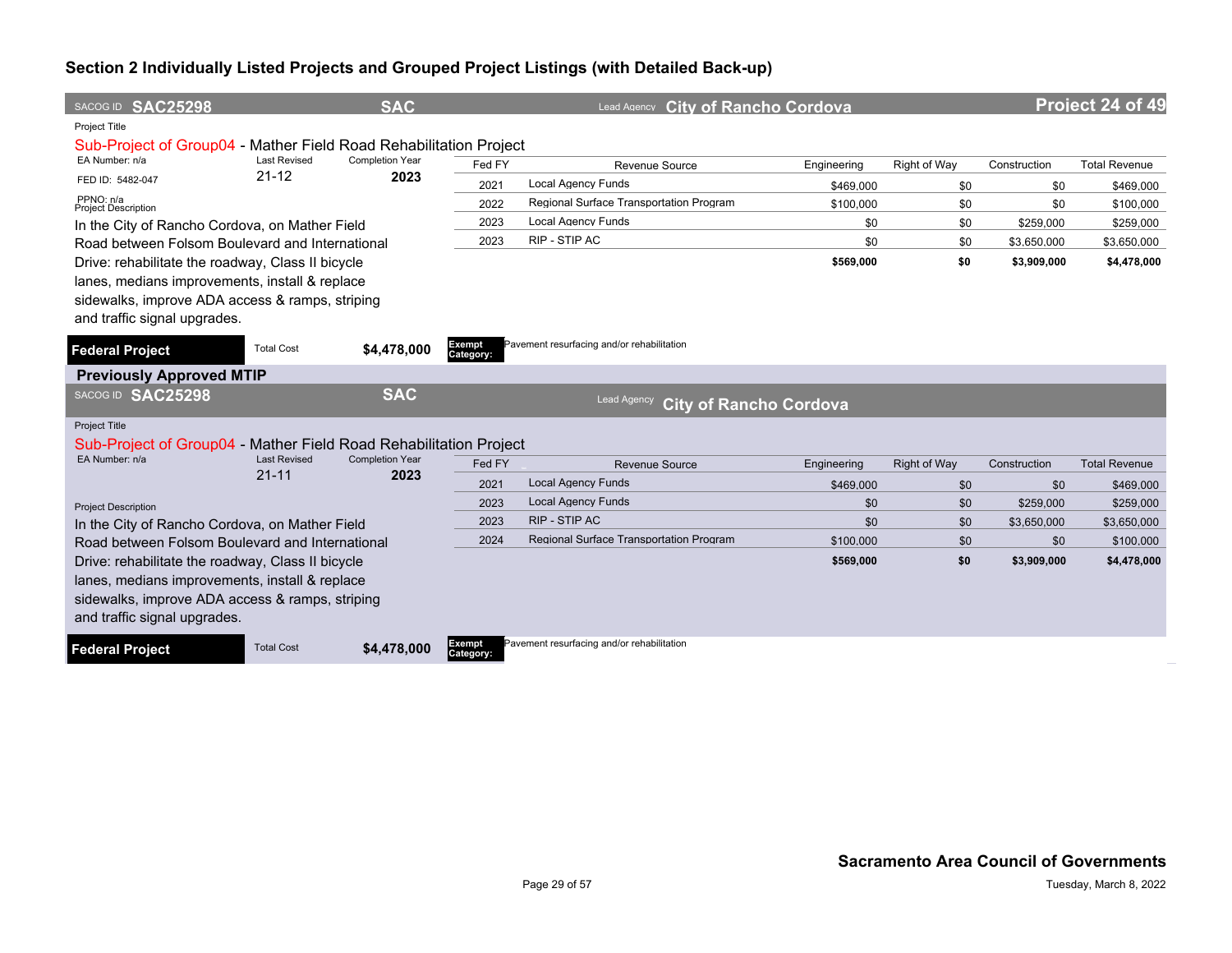| SACOG ID YOL19383                                                                                               |                     | <b>YOL</b>      |                     | Lead Agency City of West Sacramento                                                                                                        |                  |              |                             | Project 25 of 49            |
|-----------------------------------------------------------------------------------------------------------------|---------------------|-----------------|---------------------|--------------------------------------------------------------------------------------------------------------------------------------------|------------------|--------------|-----------------------------|-----------------------------|
| Project Title                                                                                                   |                     |                 |                     |                                                                                                                                            |                  |              |                             |                             |
| EA Number: n/a                                                                                                  | <b>Last Revised</b> | Completion Year |                     | Sub-Project of Group04 - West Capitol Ave & Jefferson Blvd Rehabilitation & Complete Streets & Safety                                      |                  |              |                             |                             |
| FED ID: 5447-042                                                                                                | $21 - 12$           | 2022            | Fed FY              | Revenue Source                                                                                                                             | Engineering      | Right of Way | Construction                | <b>Total Revenue</b>        |
| PPNO: n/a                                                                                                       |                     |                 | $21$<br>2022        | <b>Local Agency Funds</b>                                                                                                                  | \$828,156<br>\$0 | \$0<br>\$0   | \$11,449,578<br>\$2,630,674 | \$12,277,734<br>\$2,630,674 |
| Project Description<br>Segment A - HSIP, RSTP, Local Funds - This                                               |                     |                 |                     |                                                                                                                                            | \$828,156        | \$0          | \$14,080,252                | \$14,908,408                |
| portion of West Capitol Ave from Harbor Blvd to                                                                 |                     |                 |                     |                                                                                                                                            |                  |              |                             |                             |
| Jefferson Blvd and Jefferson Blvd from West Capitol                                                             |                     |                 |                     |                                                                                                                                            |                  |              |                             |                             |
| Ave to Park Blvd will rehabilitate existing pavement,                                                           |                     |                 |                     |                                                                                                                                            |                  |              |                             |                             |
| reduce travel lanes from 6 to 4 lanes, add                                                                      |                     |                 |                     |                                                                                                                                            |                  |              |                             |                             |
| separated/buffered bike lanes, add new Class II                                                                 |                     |                 |                     |                                                                                                                                            |                  |              |                             |                             |
| bike lanes, lighting and a new waterline.                                                                       |                     |                 |                     |                                                                                                                                            |                  |              |                             |                             |
| Segment B - HSIP, Local Funds - This portion of                                                                 |                     |                 |                     |                                                                                                                                            |                  |              |                             |                             |
| West Capitol Ave from Harbor Blvd to I-80                                                                       |                     |                 |                     |                                                                                                                                            |                  |              |                             |                             |
| underpass will install separated/buffered sidewalks,                                                            |                     |                 |                     |                                                                                                                                            |                  |              |                             |                             |
| enhanced crosswalks, mid-block crossings,                                                                       |                     |                 |                     |                                                                                                                                            |                  |              |                             |                             |
| lighting and repair deteriorating pavement.                                                                     |                     |                 |                     |                                                                                                                                            |                  |              |                             |                             |
| Segment C - SB1, Local Funds - West Capitol                                                                     |                     |                 |                     |                                                                                                                                            |                  |              |                             |                             |
| Avenue from Enterprise Ave to Houston Ave is to                                                                 |                     |                 |                     |                                                                                                                                            |                  |              |                             |                             |
| rehabilitate 5,300 linear feet of deteriorating                                                                 |                     |                 |                     |                                                                                                                                            |                  |              |                             |                             |
| pavement, maintain two (2) lanes lanes from Sutter                                                              |                     |                 |                     |                                                                                                                                            |                  |              |                             |                             |
| Ave to I-80 overpass (1,600 linear feet) and reduce                                                             |                     |                 |                     |                                                                                                                                            |                  |              |                             |                             |
| from 3 to 2 lanes from east of I-80 off ramp to west<br>of Northrop Drive (2,700 linear feet), install drainage |                     |                 |                     |                                                                                                                                            |                  |              |                             |                             |
| improvements, sidewalks, access ramps, bike                                                                     |                     |                 |                     |                                                                                                                                            |                  |              |                             |                             |
| lanes, street lighting and cross walks for safer                                                                |                     |                 |                     |                                                                                                                                            |                  |              |                             |                             |
| pedestrian crossings Toll Credits for CON                                                                       |                     |                 |                     |                                                                                                                                            |                  |              |                             |                             |
|                                                                                                                 |                     |                 |                     |                                                                                                                                            |                  |              |                             |                             |
| Emission Benefits in kg/day: [.02] ROG, [.01]<br>NOx, [.01] PM10, [.01] PM 2.5                                  |                     |                 |                     |                                                                                                                                            |                  |              |                             |                             |
|                                                                                                                 |                     |                 |                     |                                                                                                                                            |                  |              |                             |                             |
| <b>Federal Project</b>                                                                                          | <b>Total Cost</b>   | \$14,908,408    | Exempt<br>Category: | Transportation enhancement activities (except rehabilitation and operation of historic transportation buildings, structures or facilities) |                  |              |                             |                             |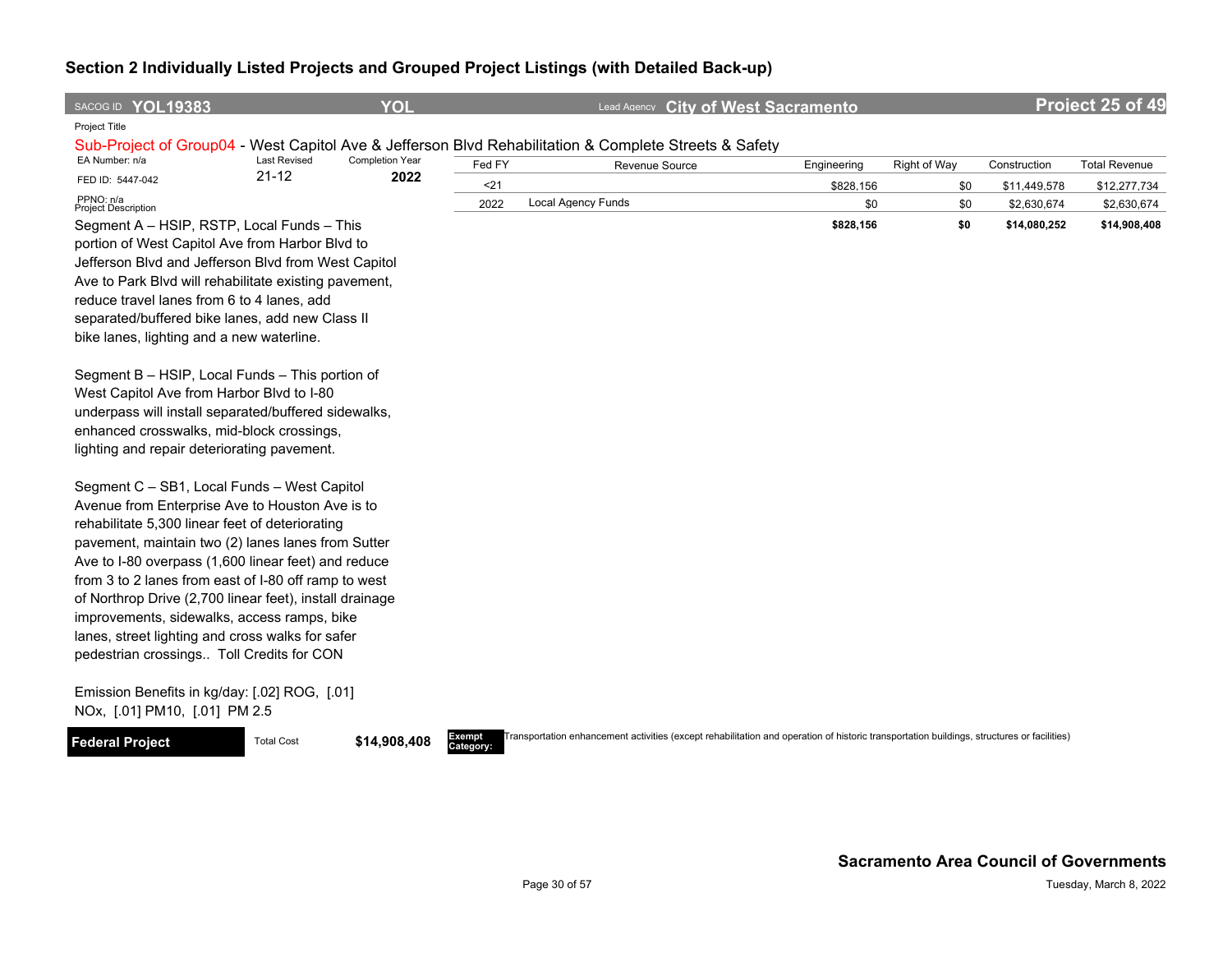| <b>Previously Approved MTIP</b>                                                                 |                     |                        |                     |                                                                                                                                            |                                |                                    |              |                      |
|-------------------------------------------------------------------------------------------------|---------------------|------------------------|---------------------|--------------------------------------------------------------------------------------------------------------------------------------------|--------------------------------|------------------------------------|--------------|----------------------|
| SACOG ID YOL19383                                                                               |                     | <b>YOL</b>             |                     | <b>Lead Agency</b>                                                                                                                         | <b>City of West Sacramento</b> |                                    |              |                      |
| <b>Project Title</b>                                                                            |                     |                        |                     |                                                                                                                                            |                                |                                    |              |                      |
|                                                                                                 |                     |                        |                     | Sub-Project of Group04 - West Capitol Ave & Jefferson Blvd Rehabilitation & Complete Streets & Safety                                      |                                |                                    |              |                      |
| EA Number: n/a                                                                                  | <b>Last Revised</b> | <b>Completion Year</b> | Fed FY              | <b>Revenue Source</b>                                                                                                                      | Engineering                    | Right of Way                       | Construction | <b>Total Revenue</b> |
| FED ID: 5447-042                                                                                | $21 - 00$           | 2021                   | < 21                |                                                                                                                                            | \$828,156                      | \$0                                | \$11,449,578 | \$12,277,734         |
| PPNO: n/a<br><b>Project Description</b>                                                         |                     |                        |                     |                                                                                                                                            | \$828,156                      | \$0                                | \$11,449,578 | \$12,277,734         |
| Segment A - HSIP, RSTP, Local Funds - This                                                      |                     |                        |                     |                                                                                                                                            |                                |                                    |              |                      |
| portion of West Capitol Ave from Harbor Blvd to                                                 |                     |                        |                     |                                                                                                                                            |                                |                                    |              |                      |
| Jefferson Blvd and Jefferson Blvd from West Capitol                                             |                     |                        |                     |                                                                                                                                            |                                |                                    |              |                      |
| Ave to Park Blvd will rehabilitate existing pavement,                                           |                     |                        |                     |                                                                                                                                            |                                |                                    |              |                      |
| reduce travel lanes from 6 to 4 lanes, add<br>separated/buffered bike lanes, add new Class II   |                     |                        |                     |                                                                                                                                            |                                | <b>Listed for Information Only</b> |              |                      |
| bike lanes, lighting and a new waterline.                                                       |                     |                        |                     |                                                                                                                                            |                                |                                    |              |                      |
|                                                                                                 |                     |                        |                     |                                                                                                                                            |                                |                                    |              |                      |
| Segment B - HSIP, Local Funds - This portion of                                                 |                     |                        |                     |                                                                                                                                            |                                |                                    |              |                      |
| West Capitol Ave from Harbor Blvd to I-80                                                       |                     |                        |                     |                                                                                                                                            |                                |                                    |              |                      |
| underpass will install separated/buffered sidewalks,                                            |                     |                        |                     |                                                                                                                                            |                                |                                    |              |                      |
| enhanced crosswalks, mid-block crossings,                                                       |                     |                        |                     |                                                                                                                                            |                                |                                    |              |                      |
| lighting and repair deteriorating pavement.                                                     |                     |                        |                     |                                                                                                                                            |                                |                                    |              |                      |
| Segment C - SB1, Local Funds - West Capitol                                                     |                     |                        |                     |                                                                                                                                            |                                |                                    |              |                      |
| Avenue from Enterprise Ave to Houston Ave is to                                                 |                     |                        |                     |                                                                                                                                            |                                |                                    |              |                      |
| rehabilitate 5,300 linear feet of deteriorating                                                 |                     |                        |                     |                                                                                                                                            |                                |                                    |              |                      |
| pavement, maintain two (2) lanes lanes from Sutter                                              |                     |                        |                     |                                                                                                                                            |                                |                                    |              |                      |
| Ave to I-80 overpass (1,600 linear feet) and reduce                                             |                     |                        |                     |                                                                                                                                            |                                |                                    |              |                      |
| from 3 to 2 lanes from east of I-80 off ramp to west                                            |                     |                        |                     |                                                                                                                                            |                                |                                    |              |                      |
| of Northrop Drive (2,700 linear feet), install drainage                                         |                     |                        |                     |                                                                                                                                            |                                |                                    |              |                      |
| improvements, sidewalks, access ramps, bike<br>lanes, street lighting and cross walks for safer |                     |                        |                     |                                                                                                                                            |                                |                                    |              |                      |
| pedestrian crossings Toll Credits for CON                                                       |                     |                        |                     |                                                                                                                                            |                                |                                    |              |                      |
|                                                                                                 |                     |                        |                     |                                                                                                                                            |                                |                                    |              |                      |
| Emission Benefits in kg/day: [.02] ROG, [.01]                                                   |                     |                        |                     |                                                                                                                                            |                                |                                    |              |                      |
| NOx, [.01] PM10, [.01] PM 2.5                                                                   |                     |                        |                     |                                                                                                                                            |                                |                                    |              |                      |
| <b>Federal Project</b>                                                                          | <b>Total Cost</b>   | \$12,277,734           | Exempt<br>Category: | Transportation enhancement activities (except rehabilitation and operation of historic transportation buildings, structures or facilities) |                                |                                    |              |                      |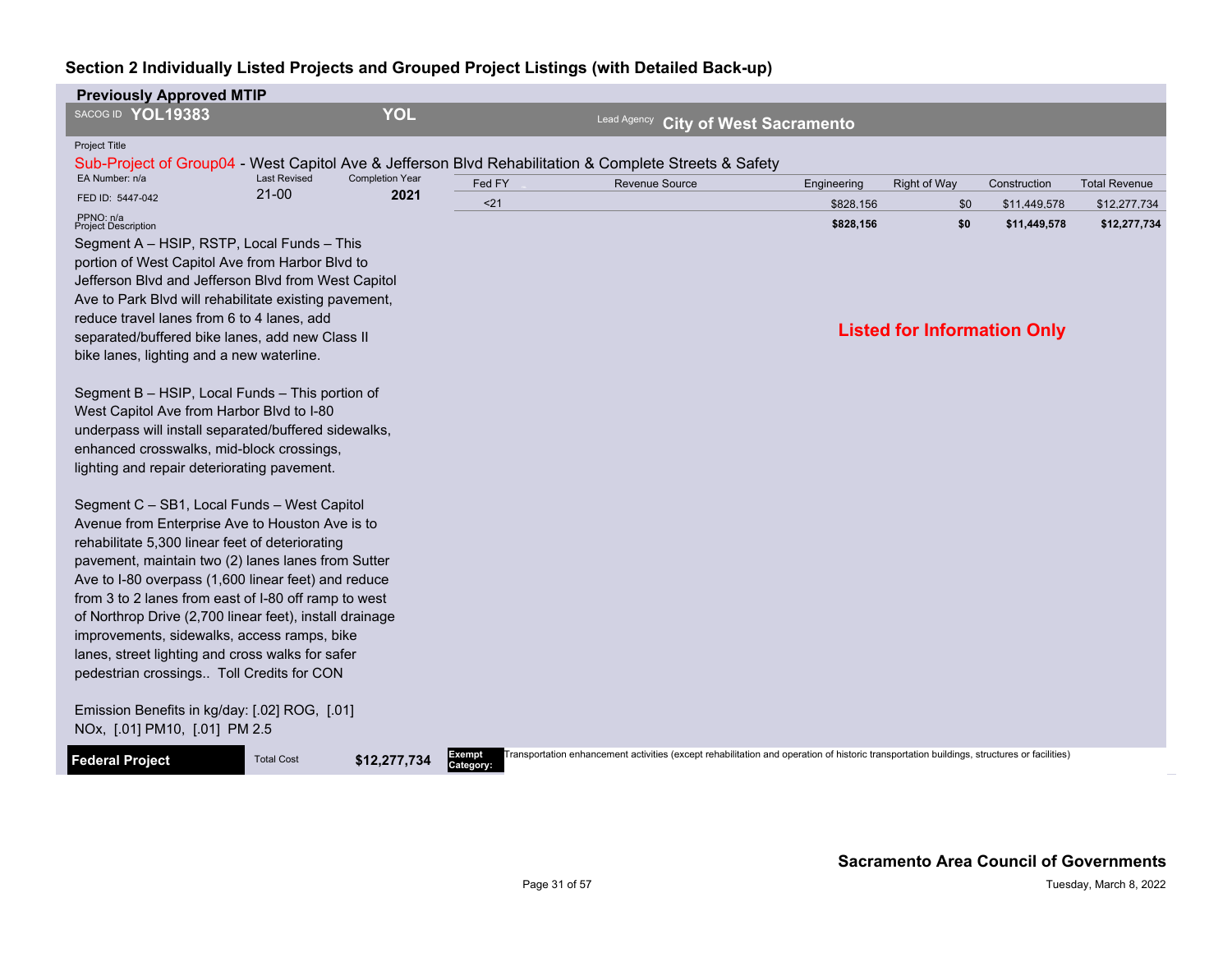| SACOG ID YOL19540                                                                                     |                                  | <b>YOL</b>                     |                     | Lead Agency City of Woodland               |             |                     |              | Project 26 of 49     |
|-------------------------------------------------------------------------------------------------------|----------------------------------|--------------------------------|---------------------|--------------------------------------------|-------------|---------------------|--------------|----------------------|
| Project Title                                                                                         |                                  |                                |                     |                                            |             |                     |              |                      |
| Sub-Project of Group04 - Matmor Rd. & E. Gum Ave. Complete Streets Rehabilitation                     |                                  |                                |                     |                                            |             |                     |              |                      |
| EA Number: n/a                                                                                        | <b>Last Revised</b><br>$21 - 12$ | <b>Completion Year</b>         | Fed FY              | Revenue Source                             | Engineering | Right of Way        | Construction | <b>Total Revenue</b> |
|                                                                                                       |                                  | 2025                           |                     |                                            |             |                     |              |                      |
| <b>Project Description</b>                                                                            |                                  |                                |                     |                                            |             |                     |              |                      |
| In the City of Woodland, on Matmor Road from                                                          |                                  |                                |                     |                                            |             |                     |              |                      |
| Main Street to Gibson Road and on E. Gum                                                              |                                  |                                |                     |                                            |             |                     |              |                      |
| Avenue from East Street to Matmor Road:                                                               |                                  |                                |                     |                                            |             |                     |              |                      |
| Rehabilitate pavement on both segments (1.5 miles                                                     |                                  |                                |                     |                                            |             | <b>DELETED</b>      |              |                      |
| in total), reduce vehicle travel lanes to                                                             |                                  |                                |                     |                                            |             |                     |              |                      |
| accommodate new buffered bike lanes, ADA ramp                                                         |                                  |                                |                     |                                            |             |                     |              |                      |
| construction for non-existing and non-compliant<br>curb ramps and sidewalk, curb and gutter repair as |                                  |                                |                     |                                            |             |                     |              |                      |
| needed.                                                                                               |                                  |                                |                     |                                            |             |                     |              |                      |
|                                                                                                       |                                  |                                |                     |                                            |             |                     |              |                      |
|                                                                                                       | <b>Total Cost</b>                | \$0                            | Exempt<br>Category: | Pavement resurfacing and/or rehabilitation |             |                     |              |                      |
| <b>Previously Approved MTIP</b>                                                                       |                                  |                                |                     |                                            |             |                     |              |                      |
| SACOG ID YOL19540                                                                                     |                                  | <b>YOL</b>                     |                     | Lead Agency<br><b>City of Woodland</b>     |             |                     |              |                      |
| <b>Project Title</b>                                                                                  |                                  |                                |                     |                                            |             |                     |              |                      |
| Sub-Project of Group04 - Matmor Rd. & E. Gum Ave. Complete Streets Rehabilitation                     |                                  |                                |                     |                                            |             |                     |              |                      |
| EA Number: n/a                                                                                        | <b>Last Revised</b><br>$21 - 11$ | <b>Completion Year</b><br>2025 | Fed FY              | <b>Revenue Source</b>                      | Engineering | <b>Right of Way</b> | Construction | <b>Total Revenue</b> |
|                                                                                                       |                                  |                                | 2022                | <b>Local Agency Funds</b>                  | \$700,000   | \$0                 | \$0          | \$700,000            |
| <b>Project Description</b>                                                                            |                                  |                                | 2023                | <b>Local Agency Funds</b>                  | \$0         | \$0                 | \$2,263,000  | \$2,263,000          |
| In the City of Woodland, on Matmor Road from                                                          |                                  |                                | 2023                | RIP - State Cash                           | \$0         | \$0                 | \$5,000,000  | \$5,000,000          |
| Main Street to Gibson Road and on E. Gum                                                              |                                  |                                |                     |                                            | \$700,000   | \$0                 | \$7,263,000  | \$7,963,000          |
| Avenue from East Street to Matmor Road:                                                               |                                  |                                |                     |                                            |             |                     |              |                      |
| Rehabilitate pavement on both segments (1.5 miles                                                     |                                  |                                |                     |                                            |             |                     |              |                      |
| in total), reduce vehicle travel lanes to                                                             |                                  |                                |                     |                                            |             |                     |              |                      |
| accommodate new buffered bike lanes, ADA ramp                                                         |                                  |                                |                     |                                            |             |                     |              |                      |
| construction for non-existing and non-compliant<br>curb ramps and sidewalk, curb and gutter repair as |                                  |                                |                     |                                            |             |                     |              |                      |
| needed.                                                                                               |                                  |                                |                     |                                            |             |                     |              |                      |
|                                                                                                       |                                  |                                |                     |                                            |             |                     |              |                      |
|                                                                                                       | <b>Total Cost</b>                | \$7,963,000                    | Exempt<br>Category: | Pavement resurfacing and/or rehabilitation |             |                     |              |                      |
|                                                                                                       |                                  |                                |                     |                                            |             |                     |              |                      |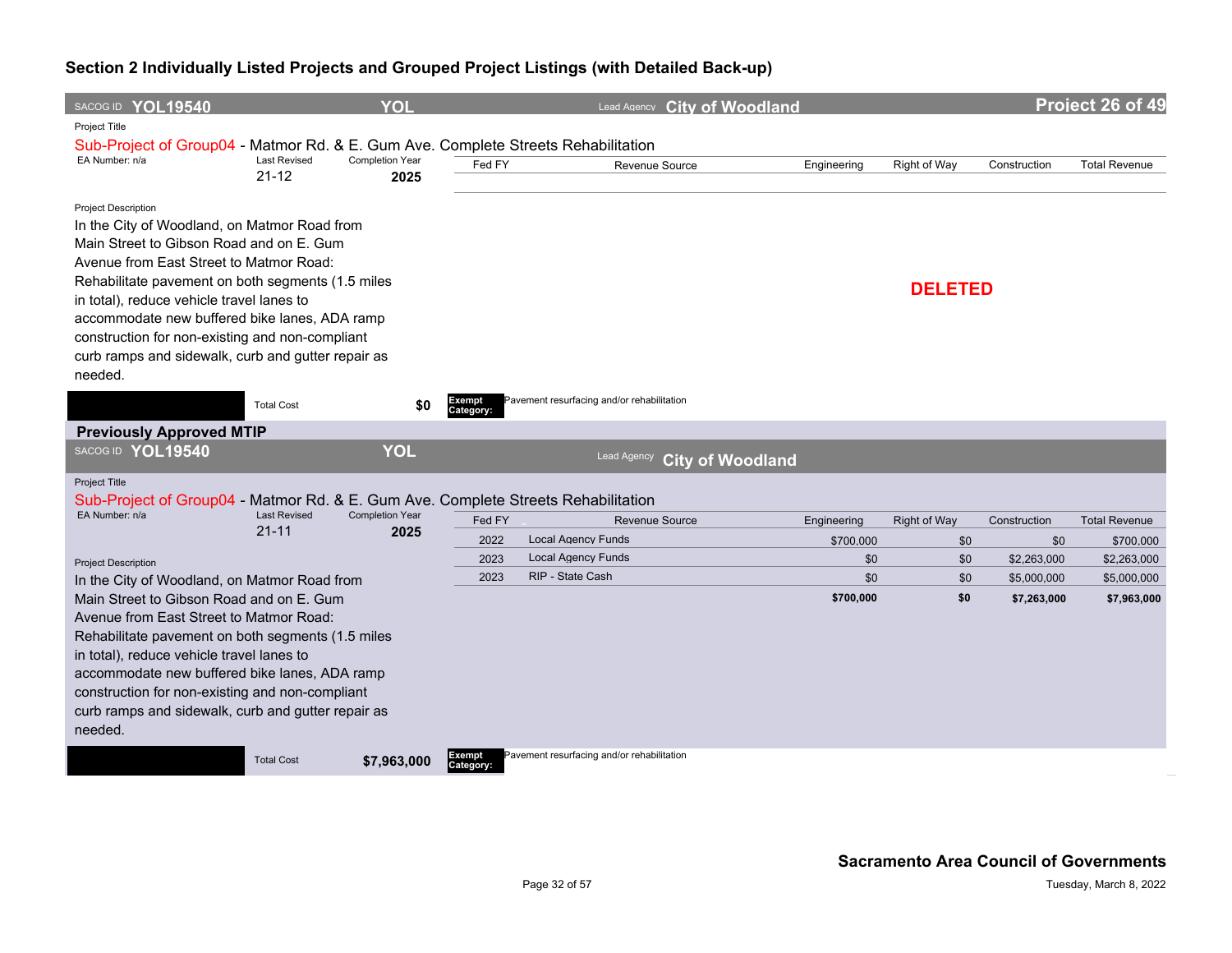#### **SACOG ID Group28 Project 27 of 49**

Project Title

Grouped Projects for Bicycle and pedestrian facilities<br>EA Number: Last Revised Completion Year n/a **n/a** Completion Year

Project Description

Scope: Projects are consistent with 40 CFR Part 93.126 Exempt Tables 2 and Table 3 categories - Bicycle and pedestrian facilities (both motorized and Non-motorized)

| Fed FY | Revenue Source                                     | <b>Total Revenue</b> |
|--------|----------------------------------------------------|----------------------|
| $21$   |                                                    | \$65,583,959         |
| 2021   | <b>Community Development Block Grant</b>           | \$400.000            |
| 2021   | <b>Congestion Mitigation and Air Quality</b>       | \$8,131,683          |
| 2021   | Fed Other - Active Transportation Program (ATP)    | \$12,082,000         |
| 2021   | Loc Funds - Local Agency Funds (AC)                | \$5,491,865          |
| 2021   | Local - Developer - Transportation Improvement Fee | \$670,000            |
| 2021   | <b>Local Agency Funds</b>                          | \$7,731,362          |
| 2021   | Local Transportation Fund                          | \$563,000            |
| 2021   | Other Fed - Federal Lands Access Program (FLAP)    | \$985,000            |
| 2021   | RIP - STIP AC                                      | \$8,462,000          |
| 2021   | Regional Surface Transportation Program            | \$3,434,514          |
| 2021   | Sacramento County Measure A Sales Tax              | \$698,000            |
| 2021   | State Other - Active Transportation Program (ATP)  | \$8,802,000          |
| 2021   | <b>Transportation Development Act</b>              | \$2,728,013          |
| 2022   | <b>Community Development Block Grant</b>           | \$500,000            |
| 2022   | Congestion Mitigation and Air Quality              | \$2,001,614          |
| 2022   | Fed Other - Active Transportation Program (ATP)    | \$7,888,000          |
| 2022   | Loc Funds - Local Agency Funds (AC)                | \$7,420,600          |
| 2022   | Local - Developer - Transportation Improvement Fee | \$80,000             |
| 2022   | <b>Local Agency Funds</b>                          | \$9,150,152          |
| 2022   | Regional Surface Transportation Program            | \$6,210,000          |
| 2022   | Sacramento County Measure A Sales Tax              | \$1,395,480          |
| 2022   | State Other - Active Transportation Program (ATP)  | \$19,977,000         |
| 2022   | <b>Transportation Development Act</b>              | \$117,000            |
| 2023   | <b>Community Development Block Grant</b>           | \$333,110            |
| 2023   | Congestion Mitigation and Air Quality              | \$7,033,763          |
| 2023   | Fed Other - Active Transportation Program (ATP)    | \$7,924,000          |
| 2023   | Loc Funds - Local Agency Funds (AC)                | \$3,146,000          |
| 2023   | Local Agency Funds                                 | \$10,435,237         |
| 2023   | Local Transportation Fund                          | \$1,772,000          |
| 2023   | Othr. State - State Cash                           | \$4,300,000          |
| 2023   | RIP - State Cash                                   | \$2,575,000          |
| 2023   | Regional Surface Transportation Program            | \$2,105,000          |
| 2023   | Road Fund                                          | \$63,000             |
| 2023   | SB 1 - Road Repair and Accountability Act of 2017  | \$14,339,000         |
| 2023   | Sacramento County Measure A Sales Tax              | \$2.653.632          |

**Sacramento Area Council of Governments**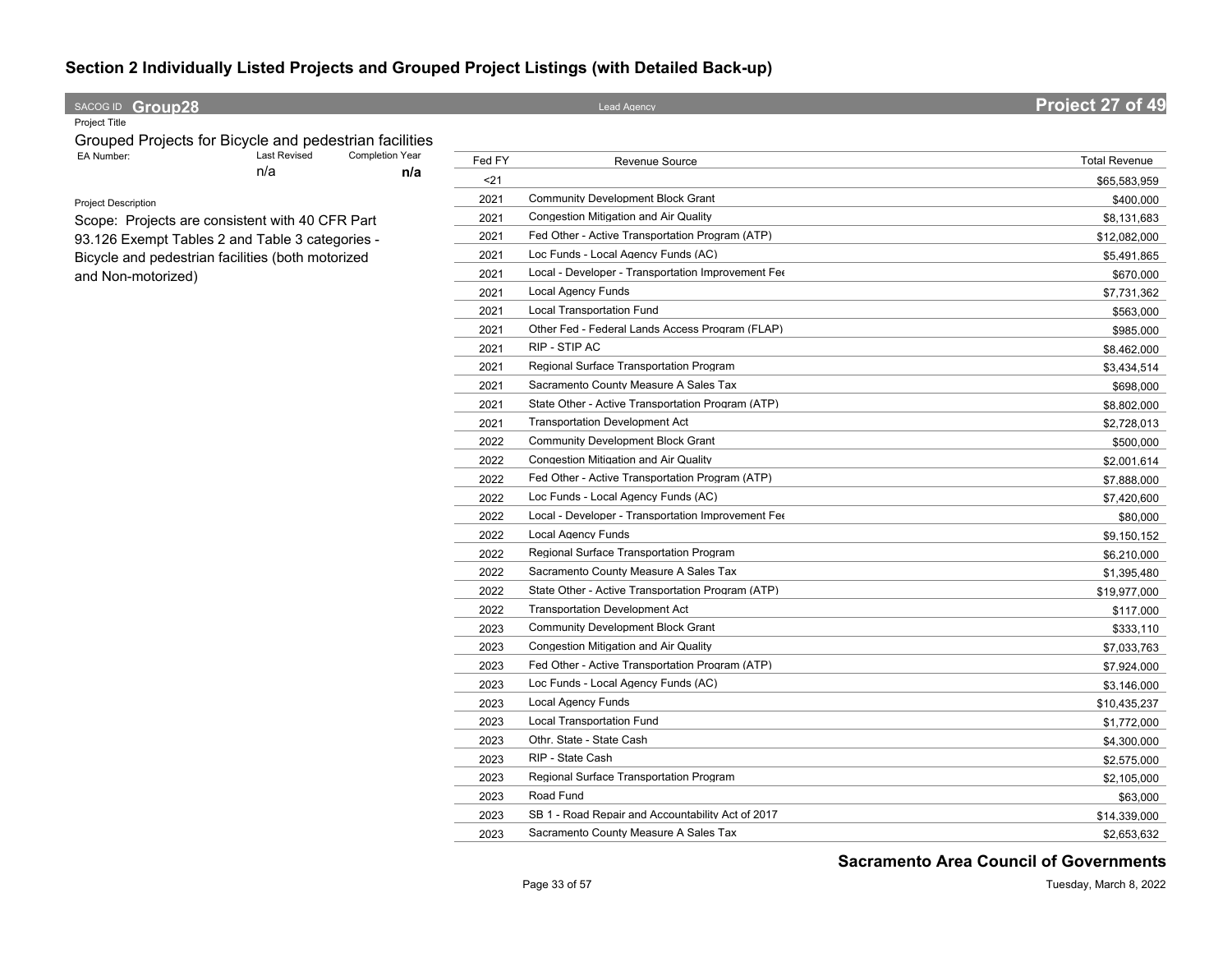| Fed FY | Revenue Source                                    | <b>Total Revenue</b> |
|--------|---------------------------------------------------|----------------------|
| 2023   | State Other - Active Transportation Program (ATP) | \$7,633,000          |
| 2024   | <b>Congestion Mitigation and Air Quality</b>      | \$12,935,497         |
| 2024   | Loc Funds - Local Agency Funds (AC)               | $$-1,576,313$        |
| 2024   | Local Agency Funds                                | \$530.051            |
| 2024   | Local Transportation Fund                         | \$4,100,000          |
| 2024   | RIP - State Cash                                  | \$2,362,000          |
| 2024   | Regional Surface Transportation Program           | \$5,375,250          |
| 2024   | State Other - Active Transportation Program (ATP) | \$3,731,000          |
| >24    |                                                   | \$116,587,141        |
|        |                                                   | \$388,860,610        |

**Includes 75 Projects** Total Cost \$388,860,610

**Category:** Bicycle and pedestrian facilities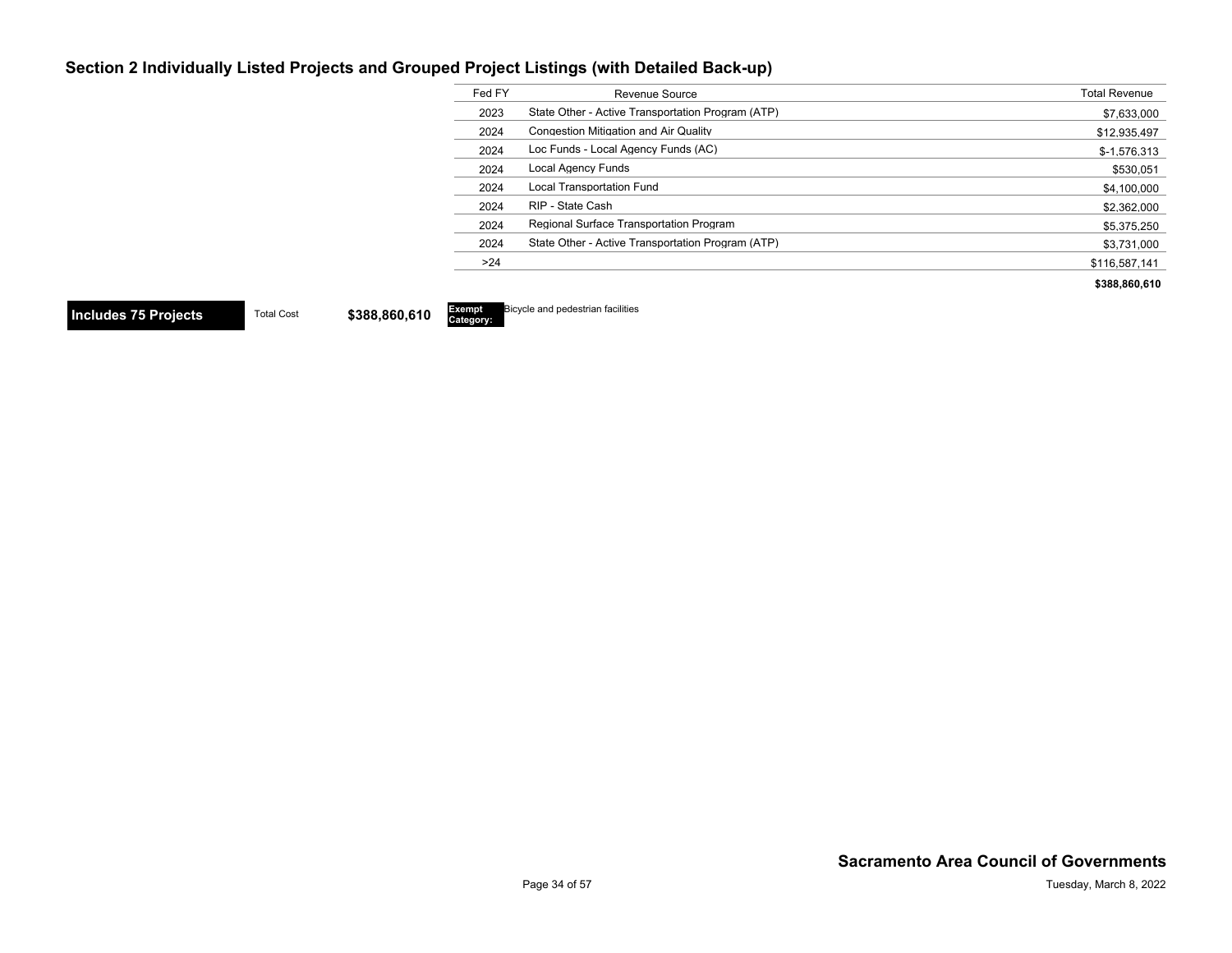| SACOG ID Group28<br>Lead Agency<br>Project Title<br>Grouped Projects for Bicycle and pedestrian facilities<br>EA Number:<br><b>Last Revised</b><br><b>Completion Year</b><br>Fed FY<br><b>Total Revenue</b><br><b>Revenue Source</b><br>n/a<br>n/a<br>$21$<br>\$65,583,929<br>Community Development Block Grant<br>2021<br>\$400,000<br><b>Project Description</b><br><b>Congestion Mitigation and Air Quality</b><br>2021<br>\$8,907,931<br>Scope: Projects are consistent with 40 CFR Part |
|----------------------------------------------------------------------------------------------------------------------------------------------------------------------------------------------------------------------------------------------------------------------------------------------------------------------------------------------------------------------------------------------------------------------------------------------------------------------------------------------|
|                                                                                                                                                                                                                                                                                                                                                                                                                                                                                              |
|                                                                                                                                                                                                                                                                                                                                                                                                                                                                                              |
|                                                                                                                                                                                                                                                                                                                                                                                                                                                                                              |
|                                                                                                                                                                                                                                                                                                                                                                                                                                                                                              |
|                                                                                                                                                                                                                                                                                                                                                                                                                                                                                              |
|                                                                                                                                                                                                                                                                                                                                                                                                                                                                                              |
|                                                                                                                                                                                                                                                                                                                                                                                                                                                                                              |
| Fed Other - Active Transportation Program (ATP)<br>2021<br>\$12,082,000<br>93.126 Exempt Tables 2 and Table 3 categories -                                                                                                                                                                                                                                                                                                                                                                   |
| Loc Funds - Local Agency Funds (AC)<br>2021<br>\$5,491,865<br>Bicycle and pedestrian facilities (both motorized                                                                                                                                                                                                                                                                                                                                                                              |
| Local - Developer - Transportation Improvement Fee<br>2021<br>\$670,000<br>and Non-motorized)                                                                                                                                                                                                                                                                                                                                                                                                |
| <b>Local Agency Funds</b><br>2021<br>\$7,731,362                                                                                                                                                                                                                                                                                                                                                                                                                                             |
| <b>Local Transportation Fund</b><br>2021<br>\$395,000                                                                                                                                                                                                                                                                                                                                                                                                                                        |
| Other Fed - Federal Lands Access Program (FLAP)<br>2021<br>\$985,000                                                                                                                                                                                                                                                                                                                                                                                                                         |
| RIP - STIP AC<br>2021<br>\$8,462,000                                                                                                                                                                                                                                                                                                                                                                                                                                                         |
| Regional Surface Transportation Program<br>2021<br>\$3,434,514                                                                                                                                                                                                                                                                                                                                                                                                                               |
| Sacramento County Measure A Sales Tax<br>2021<br>\$698,000                                                                                                                                                                                                                                                                                                                                                                                                                                   |
| State Other - Active Transportation Program (ATP)<br>2021<br>\$8,802,000                                                                                                                                                                                                                                                                                                                                                                                                                     |
| <b>Transportation Development Act</b><br>2021<br>\$2,728,013                                                                                                                                                                                                                                                                                                                                                                                                                                 |
| <b>Congestion Mitigation and Air Quality</b><br>2022<br>\$2,001,614                                                                                                                                                                                                                                                                                                                                                                                                                          |
| 2022<br>Fed Other - Active Transportation Program (ATP)<br>\$7,888,000                                                                                                                                                                                                                                                                                                                                                                                                                       |
| Loc Funds - Local Agency Funds (AC)<br>2022<br>\$1,115,600                                                                                                                                                                                                                                                                                                                                                                                                                                   |
| Local - Developer - Transportation Improvement Fee<br>2022<br>\$80,000                                                                                                                                                                                                                                                                                                                                                                                                                       |
| 2022<br><b>Local Agency Funds</b><br>\$5,332,374                                                                                                                                                                                                                                                                                                                                                                                                                                             |
| Regional Surface Transportation Program<br>2022<br>\$6,210,000                                                                                                                                                                                                                                                                                                                                                                                                                               |
| Sacramento County Measure A Sales Tax<br>2022<br>\$1,459,480                                                                                                                                                                                                                                                                                                                                                                                                                                 |
| 2022<br>State Other - Active Transportation Program (ATP)<br>\$23,310,000                                                                                                                                                                                                                                                                                                                                                                                                                    |
| <b>Transportation Development Act</b><br>2022<br>\$117,000                                                                                                                                                                                                                                                                                                                                                                                                                                   |
| <b>Community Development Block Grant</b><br>2023<br>\$333,110                                                                                                                                                                                                                                                                                                                                                                                                                                |
| 2023<br>Congestion Mitigation and Air Quality<br>\$5,210,763                                                                                                                                                                                                                                                                                                                                                                                                                                 |
| Fed Other - Active Transportation Program (ATP)<br>2023<br>\$7,924,000                                                                                                                                                                                                                                                                                                                                                                                                                       |
| Loc Funds - Local Agency Funds (AC)<br>2023<br>\$8,701,000                                                                                                                                                                                                                                                                                                                                                                                                                                   |
| <b>Local Agency Funds</b><br>2023<br>\$6,524,000                                                                                                                                                                                                                                                                                                                                                                                                                                             |
| <b>Local Transportation Fund</b><br>2023<br>\$1,538,000                                                                                                                                                                                                                                                                                                                                                                                                                                      |
| Othr. State - State Cash<br>2023<br>\$4,300,000                                                                                                                                                                                                                                                                                                                                                                                                                                              |
| RIP - State Cash<br>2023<br>\$2,575,000                                                                                                                                                                                                                                                                                                                                                                                                                                                      |
| Regional Surface Transportation Program<br>2023<br>\$2,105,000                                                                                                                                                                                                                                                                                                                                                                                                                               |
| Road Fund<br>2023<br>\$63,000                                                                                                                                                                                                                                                                                                                                                                                                                                                                |
| SB 1 - Road Repair and Accountability Act of 2017<br>2023<br>\$14,339,000                                                                                                                                                                                                                                                                                                                                                                                                                    |
| 2023<br>Sacramento County Measure A Sales Tax<br>\$2,653,632                                                                                                                                                                                                                                                                                                                                                                                                                                 |

**Sacramento Area Council of Governments**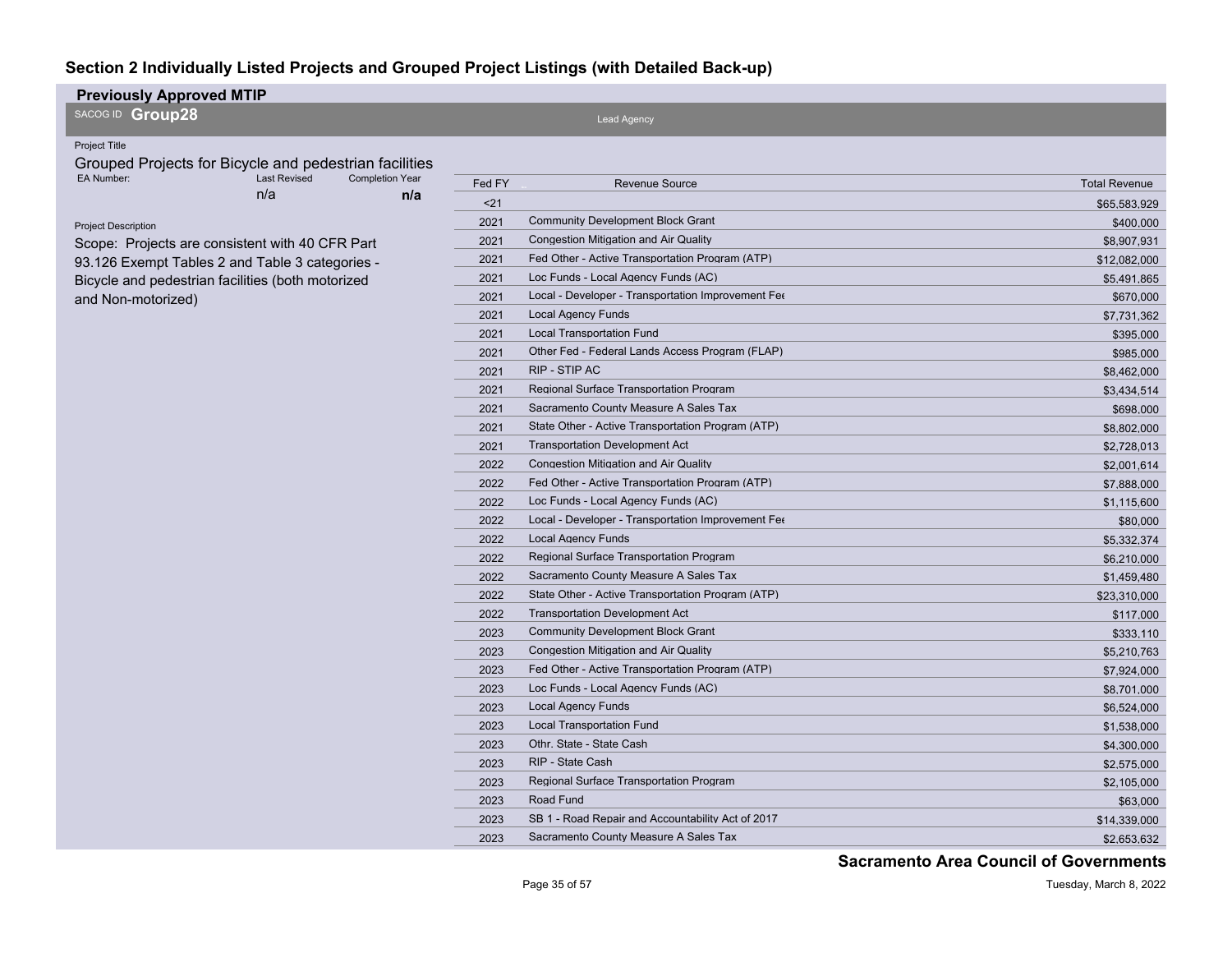|                                                                                                       |                     |                        | Fed FY    | <b>Revenue Source</b>                             |             |              |              | <b>Total Revenue</b> |
|-------------------------------------------------------------------------------------------------------|---------------------|------------------------|-----------|---------------------------------------------------|-------------|--------------|--------------|----------------------|
|                                                                                                       |                     |                        | 2023      | State Other - Active Transportation Program (ATP) |             |              |              | \$4,300,000          |
|                                                                                                       |                     |                        | 2024      | <b>Congestion Mitigation and Air Quality</b>      |             |              |              | \$12,935,497         |
|                                                                                                       |                     |                        | 2024      | Loc Funds - Local Agency Funds (AC)               |             |              |              | $$-1,576,313$        |
|                                                                                                       |                     |                        | 2024      | <b>Local Agency Funds</b>                         |             |              |              | \$530,051            |
|                                                                                                       |                     |                        | 2024      | <b>Local Transportation Fund</b>                  |             |              |              | \$4,100,000          |
|                                                                                                       |                     |                        | 2024      | RIP - State Cash                                  |             |              |              | \$2,362,000          |
|                                                                                                       |                     |                        | 2024      | Regional Surface Transportation Program           |             |              |              | \$3,305,250          |
|                                                                                                       |                     |                        | 2024      | State Other - Active Transportation Program (ATP) |             |              |              | \$3,731,000          |
|                                                                                                       |                     |                        | $>24$     |                                                   |             |              |              | \$116,587,141        |
|                                                                                                       |                     |                        |           |                                                   |             |              |              | \$376,426,813        |
|                                                                                                       |                     |                        | Exempt    | Bicycle and pedestrian facilities                 |             |              |              |                      |
| Includes 74 Projects                                                                                  | <b>Total Cost</b>   | \$376,426,813          | Category: |                                                   |             |              |              |                      |
|                                                                                                       |                     |                        |           |                                                   |             |              |              | Project 28 of 49     |
| SACOG ID PLA25645                                                                                     |                     | <b>PLA</b>             |           | <b>City of Lincoln</b><br>Lead Agency             |             |              |              |                      |
| Project Title                                                                                         |                     |                        |           |                                                   |             |              |              |                      |
| Sub-Project of Group28 - Lincoln Boulevard Streetscape Improvements Project Phase 3<br>EA Number: n/a | <b>Last Revised</b> | <b>Completion Year</b> |           |                                                   |             |              |              |                      |
| FED ID: 5089-025                                                                                      | $21 - 12$           | 2024                   | Fed FY    | Revenue Source                                    | Engineering | Right of Way | Construction | <b>Total Revenue</b> |
| PPNO: n/a                                                                                             |                     |                        | $21$      |                                                   | \$245,000   | \$0          | \$0          | \$245,000            |
| <b>Project Description</b>                                                                            |                     |                        | 2021      | Congestion Mitigation and Air Quality             | \$0         | \$0          | \$2,834,980  | \$2,834,980          |
| Lincoln Boulevard for a half mile and sections of                                                     |                     |                        |           |                                                   | \$245,000   | \$0          | \$2,834,980  | \$3,079,980          |
| First Street, Third Street, Fifth Street, Sixth Street                                                |                     |                        |           |                                                   |             |              |              |                      |
| and Seventh Street: construct streetscape                                                             |                     |                        |           |                                                   |             |              |              |                      |
| improvements, including improved sidewalks and                                                        |                     |                        |           |                                                   |             |              |              |                      |
| 0.3 miles of NEV/Bike Lanes Toll Credits for                                                          |                     |                        |           |                                                   |             |              |              |                      |
| ENG, CON                                                                                              |                     |                        |           |                                                   |             |              |              |                      |
|                                                                                                       |                     |                        |           |                                                   |             |              |              |                      |
| Emission Benefits in kg/day: [0.06] ROG, [0.03]                                                       |                     |                        |           |                                                   |             |              |              |                      |
| NOx, [.02] PM10, [0.01] PM 2.5                                                                        |                     |                        |           |                                                   |             |              |              |                      |
|                                                                                                       |                     |                        | Exempt    | Bicycle and pedestrian facilities                 |             |              |              |                      |
| <b>Federal Project</b>                                                                                | <b>Total Cost</b>   | \$3,079,980            | Category: |                                                   |             |              |              |                      |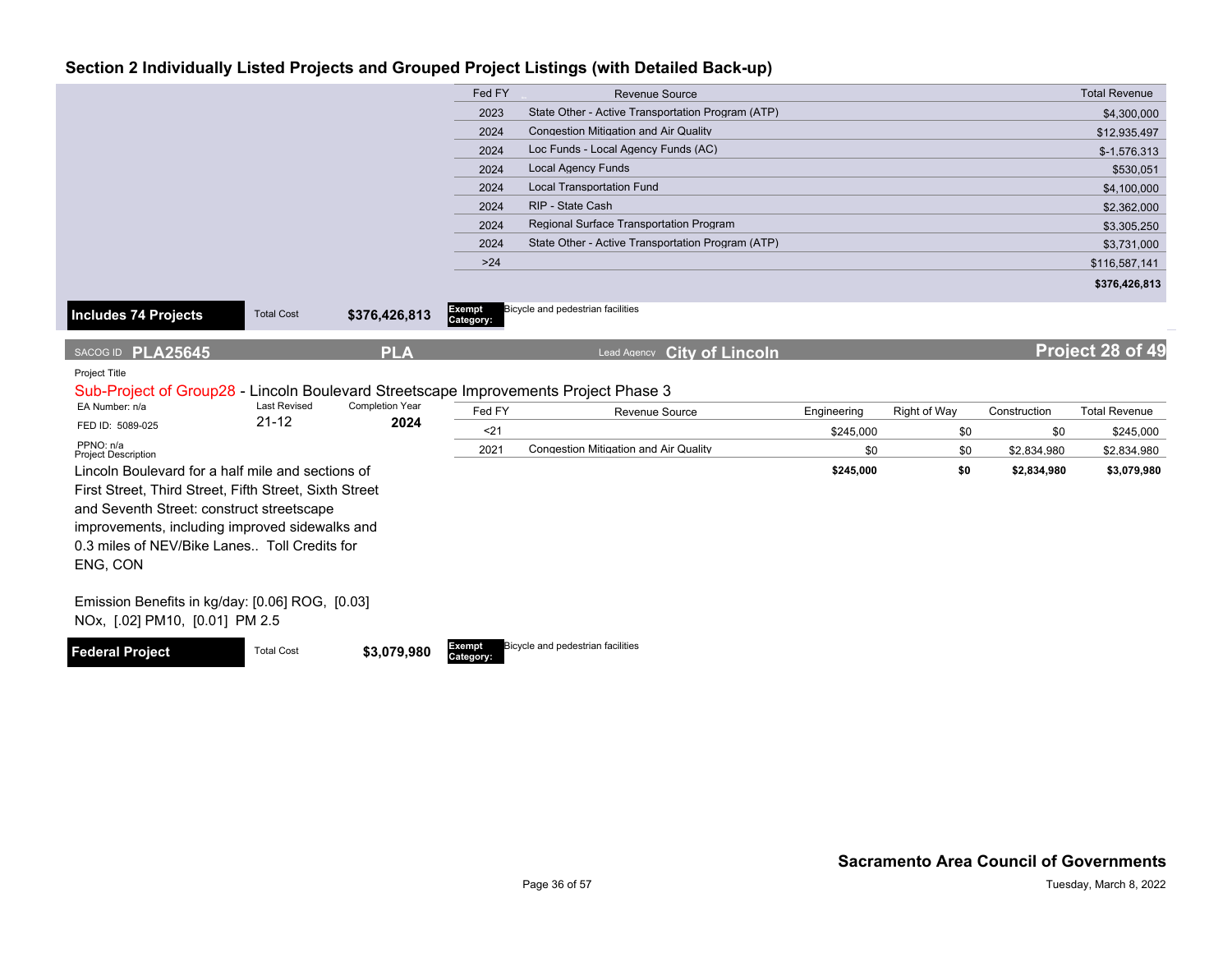| <b>Previously Approved MTIP</b>                                                                                                                                                                                                                                                                                                                             |                     |                        |                            |                                                   |                          |                     |              |                          |
|-------------------------------------------------------------------------------------------------------------------------------------------------------------------------------------------------------------------------------------------------------------------------------------------------------------------------------------------------------------|---------------------|------------------------|----------------------------|---------------------------------------------------|--------------------------|---------------------|--------------|--------------------------|
| SACOG ID PLA25645                                                                                                                                                                                                                                                                                                                                           |                     | <b>PLA</b>             |                            | Lead Agency<br><b>City of Lincoln</b>             |                          |                     |              |                          |
| <b>Project Title</b>                                                                                                                                                                                                                                                                                                                                        |                     |                        |                            |                                                   |                          |                     |              |                          |
| Sub-Project of Group28 - Lincoln Boulevard Streetscape Improvements Project Phase 3<br>EA Number: n/a                                                                                                                                                                                                                                                       | <b>Last Revised</b> | <b>Completion Year</b> |                            |                                                   |                          |                     |              |                          |
|                                                                                                                                                                                                                                                                                                                                                             | $21 - 06$           | 2024                   | Fed FY                     | <b>Revenue Source</b>                             | Engineering              | <b>Right of Way</b> | Construction | <b>Total Revenue</b>     |
| FED ID: 5089-025<br>PPNO: n/a                                                                                                                                                                                                                                                                                                                               |                     |                        | < 21                       |                                                   | \$245,000                | \$0                 | \$0          | \$245,000                |
| <b>Project Description</b>                                                                                                                                                                                                                                                                                                                                  |                     |                        | 2021                       | <b>Congestion Mitigation and Air Quality</b>      | \$0                      | \$0                 | \$3,611,228  | \$3,611,228              |
| Lincoln Boulevard for a half mile and sections of<br>First Street, Third Street, Fifth Street, Sixth Street<br>and Seventh Street: construct streetscape<br>improvements, including improved sidewalks and<br>0.3 miles of NEV/Bike Lanes Toll Credits for<br>ENG, CON<br>Emission Benefits in kg/day: [0.06] ROG, [0.03]<br>NOx, [.02] PM10, [0.01] PM 2.5 |                     |                        |                            |                                                   | \$245,000                | \$0                 | \$3,611,228  | \$3,856,228              |
| <b>Federal Project</b>                                                                                                                                                                                                                                                                                                                                      | <b>Total Cost</b>   | \$3,856,228            | <b>Exempt</b><br>Category: | Bicycle and pedestrian facilities                 |                          |                     |              |                          |
| SACOG ID PLA19910                                                                                                                                                                                                                                                                                                                                           |                     | <b>PLA</b>             |                            | <b>City of Roseville</b><br>Lead Agency           |                          |                     |              | Project 29 of 49         |
| Project Title                                                                                                                                                                                                                                                                                                                                               |                     |                        |                            |                                                   |                          |                     |              |                          |
| Sub-Project of Group28 - Dry Creek Greenway Trail, Phase 1<br>EA Number: n/a                                                                                                                                                                                                                                                                                | <b>Last Revised</b> | <b>Completion Year</b> | Fed FY                     | Revenue Source                                    |                          | Right of Way        | Construction | <b>Total Revenue</b>     |
| FED ID: 5182-058                                                                                                                                                                                                                                                                                                                                            | $21 - 12$           | 2023                   |                            |                                                   | Engineering              |                     |              |                          |
| PPNO: 1526                                                                                                                                                                                                                                                                                                                                                  |                     |                        | $21$<br>2021               | <b>Local Agency Funds</b>                         | \$1.568.629              | \$910,000           | \$0          | \$2,478,629              |
| <b>Project Description</b>                                                                                                                                                                                                                                                                                                                                  |                     |                        | 2022                       | <b>Local Agency Funds</b>                         | \$2,321,738<br>\$206,741 | \$0<br>\$0          | \$0<br>\$0   | \$2,321,738<br>\$206,741 |
| In Roseville, along Dry Creek, Cirby Creek and                                                                                                                                                                                                                                                                                                              |                     |                        | 2023                       | <b>Congestion Mitigation and Air Quality</b>      | \$0                      | \$0                 | \$209,763    | \$209,763                |
| Linda Creek, construct class 1 bike trail from<br>Riverside Avenue/Darling Way to Rocky Ridge                                                                                                                                                                                                                                                               |                     |                        | 2023                       | Fed Other - Active Transportation Program (ATP)   | \$0                      | \$0                 | \$4,500,000  | \$4,500,000              |
| Drive.                                                                                                                                                                                                                                                                                                                                                      |                     |                        | 2023                       | <b>Local Agency Funds</b>                         | \$0                      | \$0                 | \$3,911,237  | \$3,911,237              |
|                                                                                                                                                                                                                                                                                                                                                             |                     |                        | 2023                       | SB 1 - Road Repair and Accountability Act of 2017 | \$0                      | \$0                 | \$6,239,000  | \$6,239,000              |
| Emission Benefits in kg/day: [0.09] ROG, [0.07]<br>NOx, [0.03] PM 2.5                                                                                                                                                                                                                                                                                       |                     |                        |                            |                                                   | \$4,097,108              | \$910,000           | \$14,860,000 | \$19,867,108             |
| <b>Federal Project</b>                                                                                                                                                                                                                                                                                                                                      | <b>Total Cost</b>   | \$19,867,108           | Exempt<br>Category:        | Bicycle and pedestrian facilities                 |                          |                     |              |                          |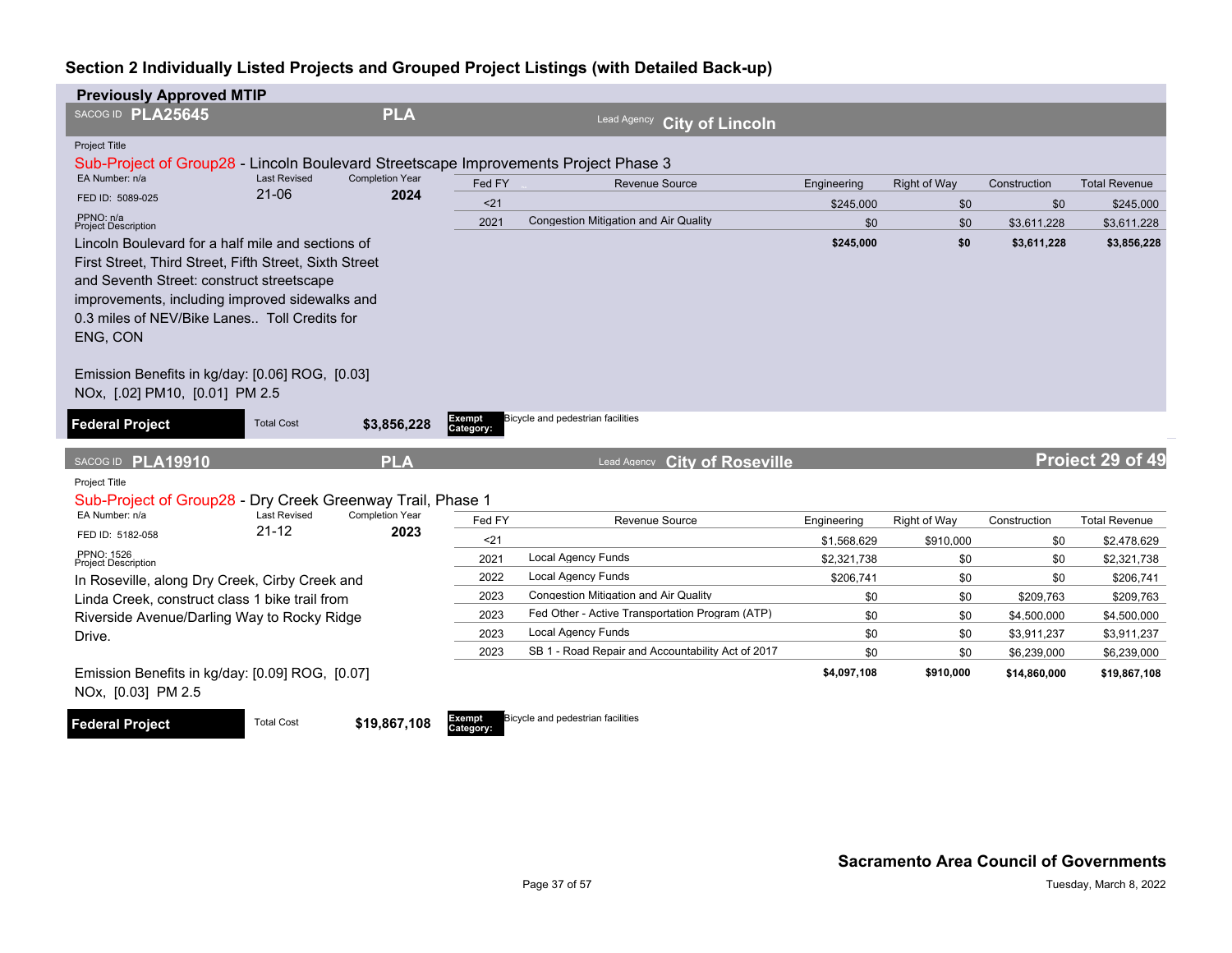| <b>Previously Approved MTIP</b>                                                       |                     |                                   |                     |                                                   |             |                     |               |                      |
|---------------------------------------------------------------------------------------|---------------------|-----------------------------------|---------------------|---------------------------------------------------|-------------|---------------------|---------------|----------------------|
| SACOG ID PLA19910                                                                     |                     | <b>PLA</b>                        |                     | Lead Agency<br><b>City of Roseville</b>           |             |                     |               |                      |
| Project Title                                                                         |                     |                                   |                     |                                                   |             |                     |               |                      |
| Sub-Project of Group28                                                                |                     | Dry Creek Greenway Trail, Phase 1 |                     |                                                   |             |                     |               |                      |
| EA Number: n/a                                                                        | <b>Last Revised</b> | <b>Completion Year</b>            | Fed FY              | Revenue Source                                    | Engineering | <b>Right of Way</b> | Construction  | <b>Total Revenue</b> |
| FED ID: 5182-058                                                                      | $21-02$             | 2023                              | < 21                |                                                   | \$1.568.629 | \$910,000           | \$0           | \$2,478,629          |
| PPNO: 1526<br><b>Project Description</b>                                              |                     |                                   | 2021                | <b>Local Agency Funds</b>                         | \$2,321,738 | \$0                 | \$0           | \$2,321,738          |
| In Roseville, along Dry Creek, Cirby Creek and                                        |                     |                                   | 2023                | Congestion Mitigation and Air Quality             | \$0         | \$0                 | \$209.763     | \$209.763            |
| Linda Creek, construct class 1 bike trail from                                        |                     |                                   | 2023                | Fed Other - Active Transportation Program (ATP)   | \$0         | \$0                 | \$4,500,000   | \$4,500,000          |
| Riverside Avenue/Darling Way to Rocky Ridge                                           |                     |                                   | 2023                | SB 1 - Road Repair and Accountability Act of 2017 | \$0         | \$0                 | \$6,239,000   | \$6,239,000          |
| Drive.                                                                                |                     |                                   |                     |                                                   | \$3,890,367 | \$910,000           | \$10,948,763  | \$15,749,130         |
|                                                                                       |                     |                                   |                     |                                                   |             |                     |               |                      |
| <b>Federal Project</b>                                                                | <b>Total Cost</b>   | \$15,749,130                      | Exempt<br>Category: | Bicycle and pedestrian facilities                 |             |                     |               |                      |
| SACOG ID SAC25064                                                                     |                     | <b>SAC</b>                        |                     | <b>City of Citrus Heights</b><br>Lead Agency      |             |                     |               | Project 30 of 49     |
| Project Title<br>Sub-Project of Group28 - Electric Greenway (Class I Multi-Use Trail) |                     |                                   |                     |                                                   |             |                     |               |                      |
| EA Number: n/a                                                                        | <b>Last Revised</b> | <b>Completion Year</b>            | Fed FY              | Revenue Source                                    | Engineering | Right of Way        | Construction  | <b>Total Revenue</b> |
| FED ID: 5475-042                                                                      | $21 - 12$           | 2023                              | $21$                |                                                   | \$1,066,000 | \$105,000           | \$0           | \$1,171,000          |
| PPNO: 1693A<br><b>Project Description</b>                                             |                     |                                   | 2022                | Fed Other - Active Transportation Program (ATP)   | \$0         | \$0                 | \$5,555,000   | \$5,555,000          |
| In Citrus Heights: Between Arcade Creek Park                                          |                     |                                   | 2022                | Loc Funds - Local Agency Funds (AC)               | \$0         | \$0                 | \$6,305,000   | \$6,305,000          |
| Preserve and Wachtel Way; Construct a 2.9 mile                                        |                     |                                   | 2022                | <b>Local Agency Funds</b>                         | \$0         | \$0                 | \$1,850,000   | \$1,850,000          |
| long Class I Multi-Use Trail. (Also titled                                            |                     |                                   | 2023                | Loc Funds - Local Agency Funds (AC)               | \$0         | \$0                 | $$-5,555,000$ | $$-5,555,000$        |
| Arcade-Cripple Creek Trail).                                                          |                     |                                   |                     |                                                   | \$1,066,000 | \$105,000           | \$8,155,000   | \$9,326,000          |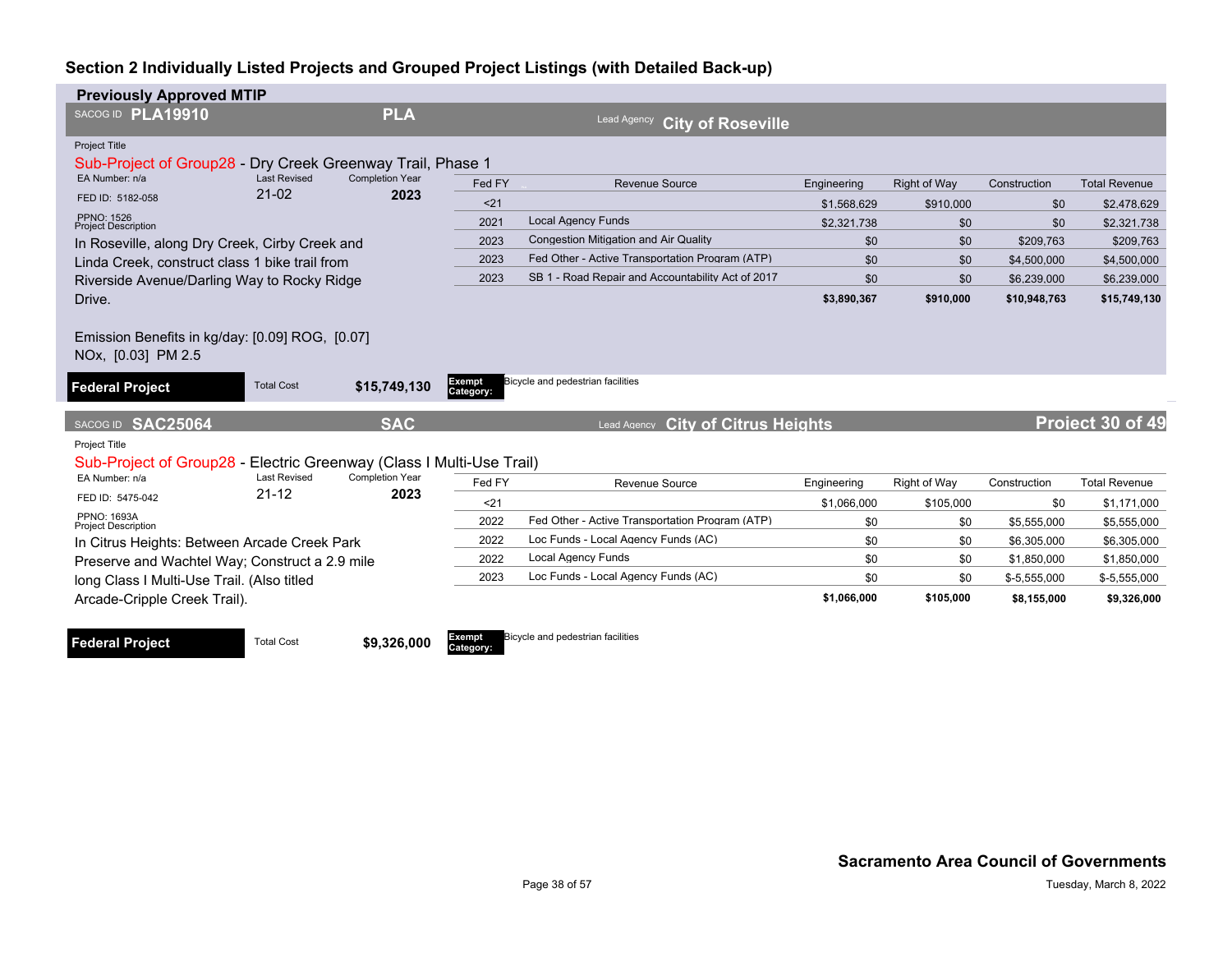| <b>Previously Approved MTIP</b>                                                       |                                  |                                |                     |                                                     |             |              |              |                      |
|---------------------------------------------------------------------------------------|----------------------------------|--------------------------------|---------------------|-----------------------------------------------------|-------------|--------------|--------------|----------------------|
| SACOG ID SAC25064                                                                     |                                  | <b>SAC</b>                     |                     | <b>Lead Agency</b><br><b>City of Citrus Heights</b> |             |              |              |                      |
| Project Title<br>Sub-Project of Group28 - Electric Greenway (Class I Multi-Use Trail) |                                  |                                |                     |                                                     |             |              |              |                      |
| EA Number: n/a                                                                        | <b>Last Revised</b><br>$21 - 11$ | <b>Completion Year</b><br>2023 | Fed FY              | <b>Revenue Source</b>                               | Engineering | Right of Way | Construction | <b>Total Revenue</b> |
| FED ID: 5475-042                                                                      |                                  |                                | < 21                |                                                     | \$1.066.000 | \$105.000    | \$0          | \$1.171.000          |
| PPNO: 1693A<br><b>Project Description</b>                                             |                                  |                                | 2022                | Fed Other - Active Transportation Program (ATP)     | \$0         | \$0          | \$5,555,000  | \$5,555,000          |
| In Citrus Heights: Between Arcade Creek Park                                          |                                  |                                | 2022                | <b>Local Agency Funds</b>                           | \$0         | \$0          | \$225,000    | \$225,000            |
| Preserve and Wachtel Way; Construct a 2.9 mile                                        |                                  |                                | 2022                | Sacramento County Measure A Sales Tax               | \$0         | \$0          | \$64,000     | \$64,000             |
| long Class I Multi-Use Trail. (Also titled                                            |                                  |                                |                     |                                                     | \$1,066,000 | \$105,000    | \$5,844,000  | \$7,015,000          |
| Arcade-Cripple Creek Trail).                                                          |                                  |                                |                     |                                                     |             |              |              |                      |
|                                                                                       |                                  |                                |                     |                                                     |             |              |              |                      |
| <b>Federal Project</b>                                                                | <b>Total Cost</b>                | \$7,015,000                    | Exempt              | Bicycle and pedestrian facilities                   |             |              |              |                      |
|                                                                                       |                                  |                                | Category:           |                                                     |             |              |              |                      |
| SACOG ID SAC25295                                                                     |                                  | <b>SAC</b>                     |                     | Lead Agency City of Elk Grove                       |             |              |              | Project 31 of 49     |
| Project Title                                                                         |                                  |                                |                     |                                                     |             |              |              |                      |
| Sub-Project of Group28 - Laguna Creek Inter-Regional Trail Crossing at State Route 99 |                                  |                                |                     |                                                     |             |              |              |                      |
|                                                                                       |                                  |                                |                     |                                                     |             |              |              |                      |
| EA Number: n/a                                                                        | <b>Last Revised</b>              | <b>Completion Year</b>         | Fed FY              | Revenue Source                                      | Engineering | Right of Way | Construction | <b>Total Revenue</b> |
|                                                                                       | $21 - 12$                        | 2026                           | 2022                | Congestion Mitigation and Air Quality               | \$38,000    | \$0          | \$0          | \$38,000             |
|                                                                                       |                                  |                                | 2022                | Fed Other - Active Transportation Program (ATP)     | \$504,000   | \$0          | \$0          | \$504,000            |
| <b>Project Description</b>                                                            |                                  |                                | 2024                | Congestion Mitigation and Air Quality               | \$598,000   | \$635,000    | \$0          | \$1,233,000          |
| In Elk Grove at Laguna Creek and State Route 99,                                      |                                  |                                | >24                 |                                                     | \$0         | \$0          | \$6,585,000  | \$6,585,000          |
| between Sheldon Road and Bond Rd./Laguna                                              |                                  |                                |                     |                                                     | \$1,140,000 | \$635,000    | \$6,585,000  | \$8,360,000          |
| Blvd.: Construct a Class I bicycle and pedestrian                                     |                                  |                                |                     |                                                     |             |              |              |                      |
| crossing over State Route 99 Toll Credits for                                         |                                  |                                |                     |                                                     |             |              |              |                      |
| ENG, ROW                                                                              |                                  |                                |                     |                                                     |             |              |              |                      |
| Emission Benefits in kg/day: [0.04] ROG, [0.02]                                       |                                  |                                |                     |                                                     |             |              |              |                      |
| NOx, [0.01] PM 2.5                                                                    |                                  |                                |                     |                                                     |             |              |              |                      |
|                                                                                       |                                  |                                |                     |                                                     |             |              |              |                      |
| <b>Federal Project</b>                                                                | <b>Total Cost</b>                | \$8,360,000                    | Exempt<br>Category: | Bicycle and pedestrian facilities                   |             |              |              |                      |
|                                                                                       |                                  |                                |                     |                                                     |             |              |              |                      |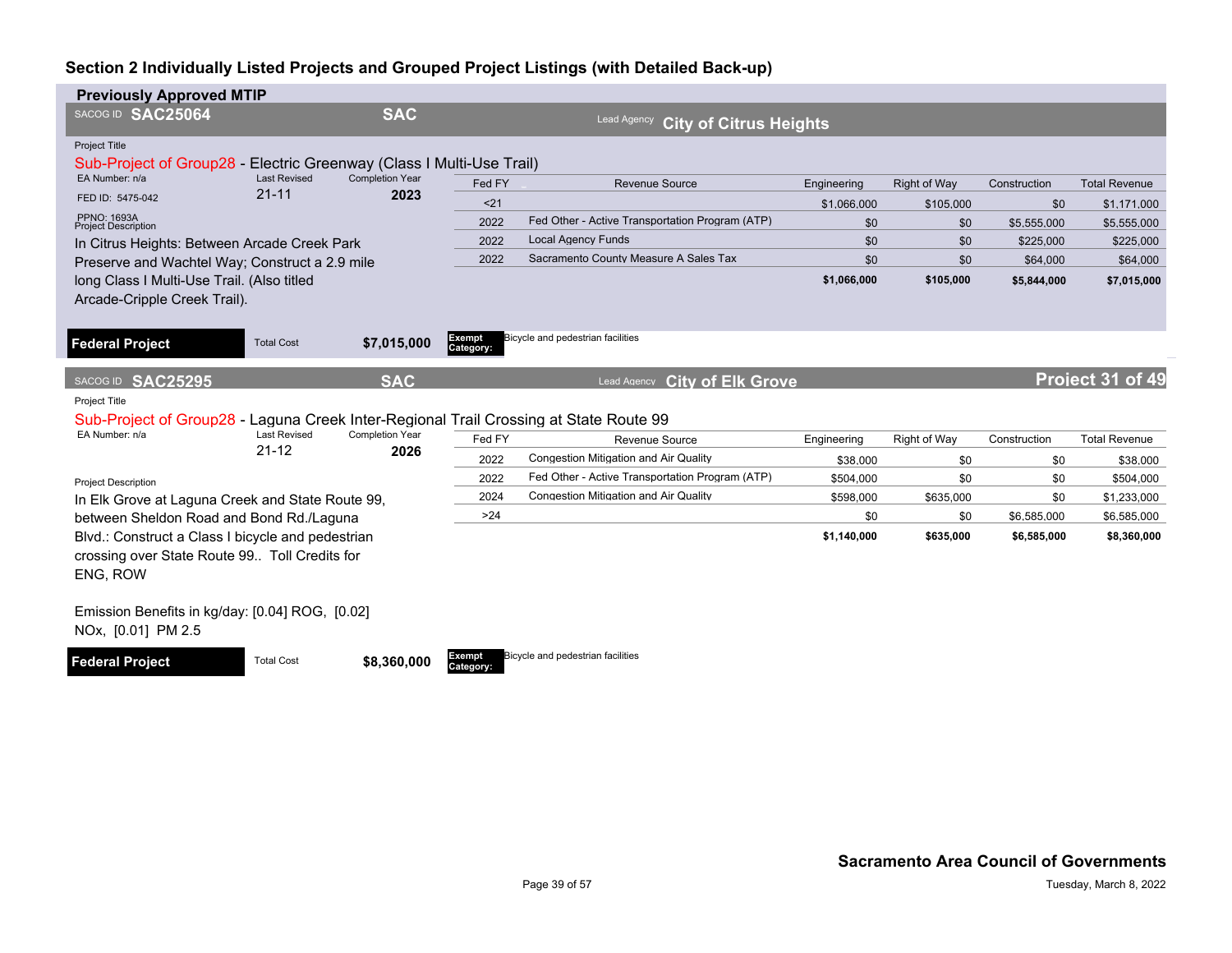| <b>Previously Approved MTIP</b>                                                       |                     |                        |           |                                                 |             |              |              |                      |
|---------------------------------------------------------------------------------------|---------------------|------------------------|-----------|-------------------------------------------------|-------------|--------------|--------------|----------------------|
| SACOGID SAC25295                                                                      |                     | <b>SAC</b>             |           | Lead Agency<br><b>City of Elk Grove</b>         |             |              |              |                      |
| Project Title                                                                         |                     |                        |           |                                                 |             |              |              |                      |
| Sub-Project of Group28 - Laguna Creek Inter-Regional Trail Crossing at State Route 99 |                     |                        |           |                                                 |             |              |              |                      |
| EA Number: n/a                                                                        | <b>Last Revised</b> | <b>Completion Year</b> | Fed FY    | <b>Revenue Source</b>                           | Engineering | Right of Way | Construction | <b>Total Revenue</b> |
|                                                                                       | $21 - 11$           | 2026                   | 2022      | <b>Congestion Mitigation and Air Quality</b>    | \$38,000    | \$0          | \$0          | \$38,000             |
| <b>Project Description</b>                                                            |                     |                        | 2022      | Fed Other - Active Transportation Program (ATP) | \$504,000   | \$0          | \$0          | \$504,000            |
| In Elk Grove at Laguna Creek and State Route 99,                                      |                     |                        | 2024      | <b>Congestion Mitigation and Air Quality</b>    | \$598,000   | \$635,000    | \$0          | \$1,233,000          |
| between Sheldon Road and Bond Rd./Laguna                                              |                     |                        | $>24$     |                                                 | \$0         | \$0          | \$6,585,000  | \$6,585,000          |
| Blvd.: Construct a Class I bicycle and pedestrian                                     |                     |                        |           |                                                 | \$1,140,000 | \$635,000    | \$6,585,000  | \$8,360,000          |
| crossing over State Route 99.                                                         |                     |                        |           |                                                 |             |              |              |                      |
|                                                                                       |                     |                        |           |                                                 |             |              |              |                      |
| Emission Benefits in kg/day: [0.04] ROG, [0.02]                                       |                     |                        |           |                                                 |             |              |              |                      |
| NOx, [0.01] PM 2.5                                                                    |                     |                        |           |                                                 |             |              |              |                      |
| <b>Federal Project</b>                                                                | <b>Total Cost</b>   | \$8,360,000            | Exempt    | Bicycle and pedestrian facilities               |             |              |              |                      |
|                                                                                       |                     |                        | Category: |                                                 |             |              |              |                      |
| SACOG ID SAC25063                                                                     |                     | <b>SAC</b>             |           | <b>City of Sacramento</b><br>Lead Agency        |             |              |              | Project 32 of 49     |
| Project Title                                                                         |                     |                        |           |                                                 |             |              |              |                      |
| Sub-Project of Group28 - Northwood School and Transit Access Improvements             |                     |                        |           |                                                 |             |              |              |                      |
| EA Number: n/a                                                                        | <b>Last Revised</b> | <b>Completion Year</b> | Fed FY    | Revenue Source                                  | Engineering | Right of Way | Construction | <b>Total Revenue</b> |
| FED ID: 5002-204                                                                      | $21 - 12$           | 2024                   | $21$      |                                                 | \$435,000   | \$0          | \$0          | \$435,000            |
| PPNO: n/a<br><b>Project Description</b>                                               |                     |                        | 2023      | Fed Other - Active Transportation Program (ATP) | \$0         | \$0          | \$1,468,000  | \$1,468,000          |
| Northern Sacramento City near the Northwood                                           |                     |                        | 2023      | <b>Local Transportation Fund</b>                | \$0         | \$0          | \$638,000    | \$638,000            |
| Elementary School and Swanston Light Rail                                             |                     |                        | 2024      | Regional Surface Transportation Program         | \$0         | \$0          | \$2,070,000  | \$2,070,000          |
| Station: Construct curbs, gutters, sidewalks,                                         |                     |                        |           |                                                 | \$435,000   | \$0          | \$4,176,000  | \$4,611,000          |
|                                                                                       |                     |                        |           |                                                 |             |              |              |                      |
| crosswalks, and curb ramps on Frienza Ave, Clay                                       |                     |                        |           |                                                 |             |              |              |                      |
| St., Lexington St., and El Camino Ave Toll                                            |                     |                        |           |                                                 |             |              |              |                      |
| Credits for ENG                                                                       |                     |                        |           |                                                 |             |              |              |                      |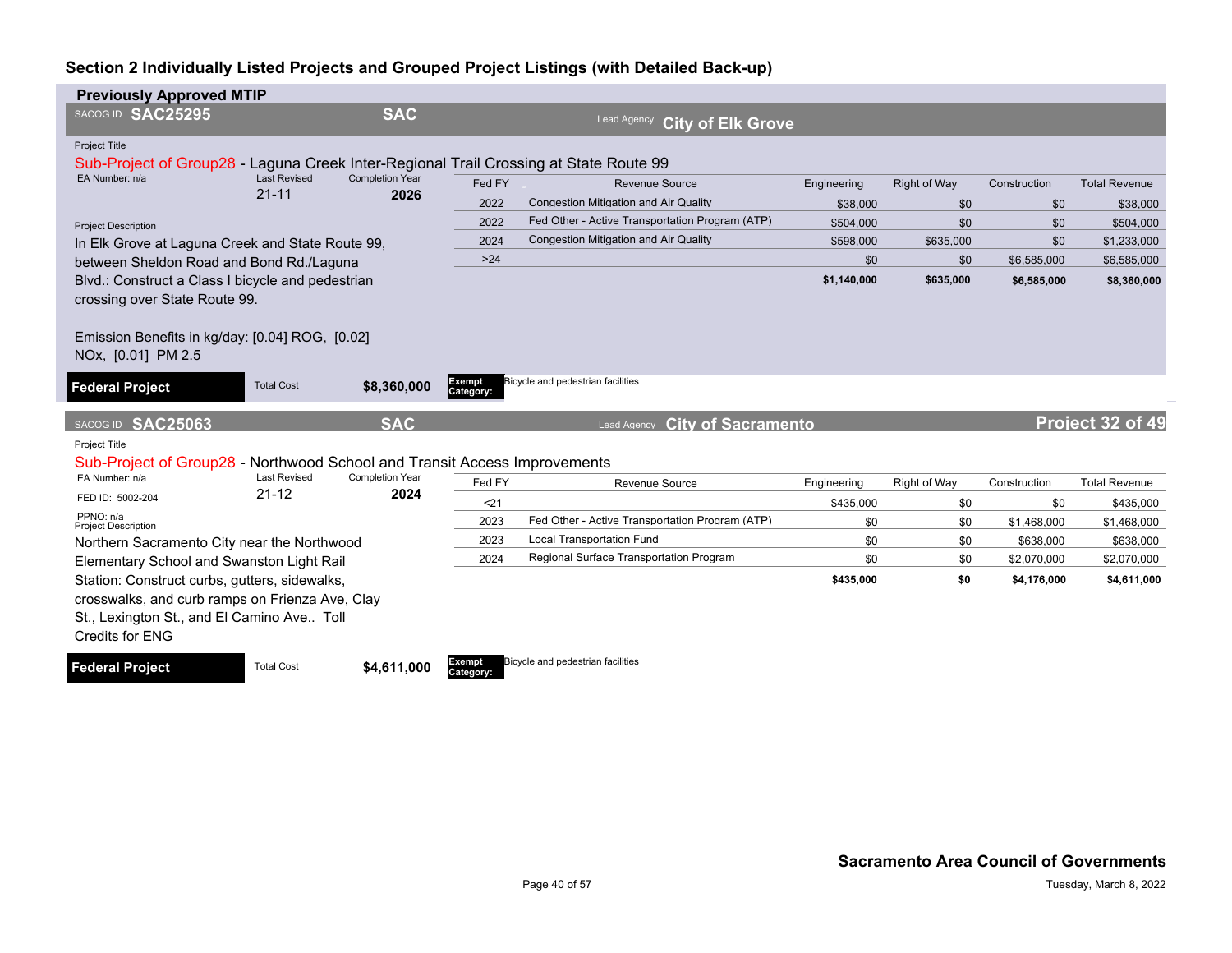| <b>Previously Approved MTIP</b>                                           |                     |                        |                     |                                                 |             |                     |              |                      |  |  |  |
|---------------------------------------------------------------------------|---------------------|------------------------|---------------------|-------------------------------------------------|-------------|---------------------|--------------|----------------------|--|--|--|
| SACOG ID SAC25063                                                         |                     | <b>SAC</b>             |                     | Lead Agency<br><b>City of Sacramento</b>        |             |                     |              |                      |  |  |  |
| Project Title                                                             |                     |                        |                     |                                                 |             |                     |              |                      |  |  |  |
| Sub-Project of Group28 - Northwood School and Transit Access Improvements |                     |                        |                     |                                                 |             |                     |              |                      |  |  |  |
| EA Number: n/a                                                            | <b>Last Revised</b> | <b>Completion Year</b> | Fed FY              | <b>Revenue Source</b>                           | Engineering | <b>Right of Way</b> | Construction | <b>Total Revenue</b> |  |  |  |
| FED ID: 5002-204                                                          | $21 - 01$           | 2024                   | < 21                |                                                 | \$435,000   | \$0                 | \$0          | \$435,000            |  |  |  |
| PPNO: n/a<br><b>Project Description</b>                                   |                     |                        | 2023                | Fed Other - Active Transportation Program (ATP) | \$0         | \$0                 | \$1,468,000  | \$1,468,000          |  |  |  |
| Northern Sacramento City near the Northwood                               |                     |                        | 2023                | <b>Local Transportation Fund</b>                | \$0         | \$0                 | \$638,000    | \$638,000            |  |  |  |
| Elementary School and Swanston Light Rail                                 |                     |                        |                     |                                                 | \$435,000   | \$0                 | \$2,106,000  | \$2,541,000          |  |  |  |
| Station: Construct curbs, gutters, sidewalks,                             |                     |                        |                     |                                                 |             |                     |              |                      |  |  |  |
| crosswalks, and curb ramps on Frienza Ave, Clay                           |                     |                        |                     |                                                 |             |                     |              |                      |  |  |  |
| St., Lexington St., and El Camino Ave Toll                                |                     |                        |                     |                                                 |             |                     |              |                      |  |  |  |
| Credits for ENG                                                           |                     |                        |                     |                                                 |             |                     |              |                      |  |  |  |
| <b>Federal Project</b>                                                    | <b>Total Cost</b>   | \$2,541,000            | Exempt<br>Category: | Bicycle and pedestrian facilities               |             |                     |              |                      |  |  |  |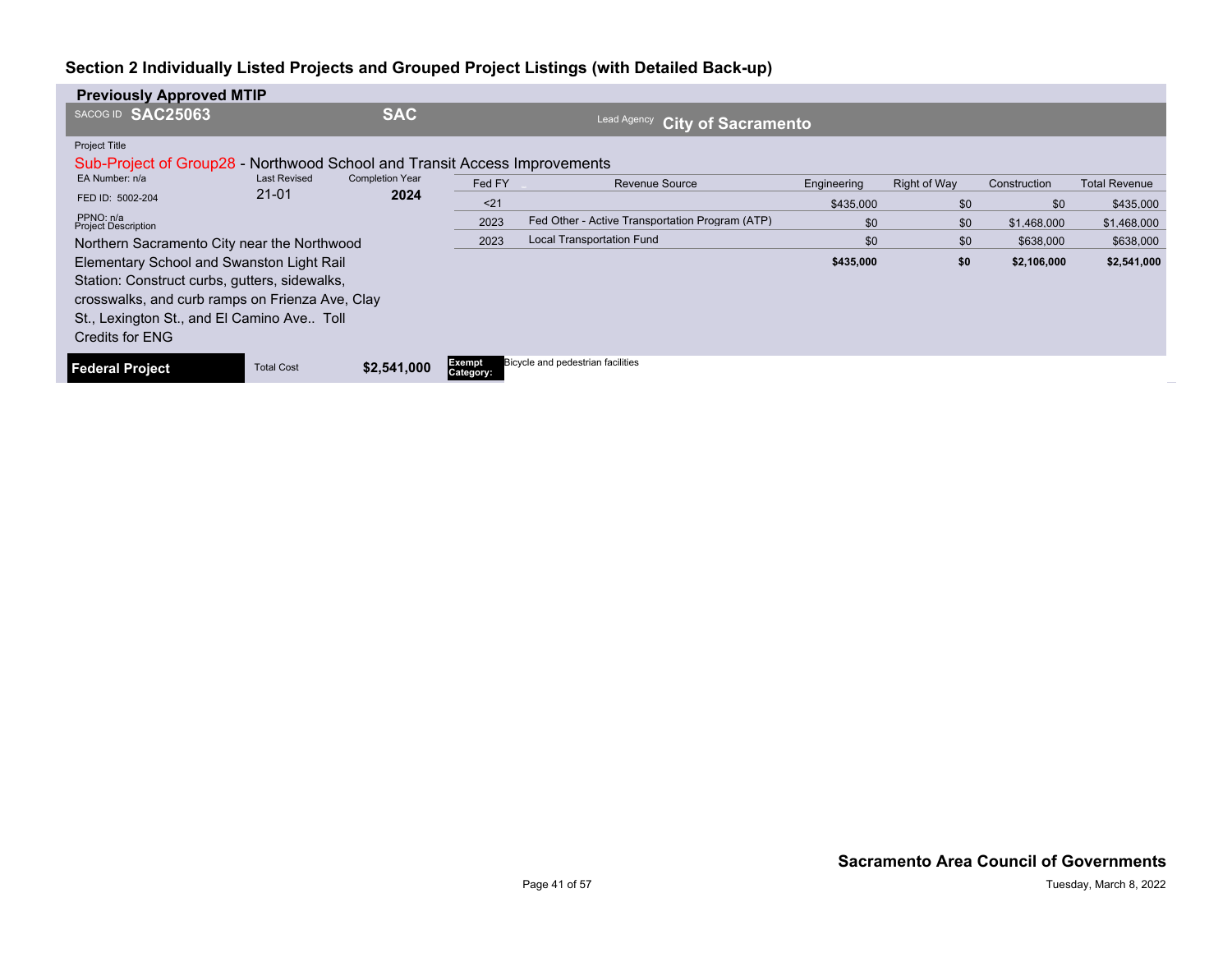| SACOG ID SAC24486                                                   |                     | <b>SAC</b>             |        | <b>City of Sacramento</b><br>Lead Agency          |             |              |              | Project 33 of 49     |
|---------------------------------------------------------------------|---------------------|------------------------|--------|---------------------------------------------------|-------------|--------------|--------------|----------------------|
| Project Title<br>Sub-Project of Group28 - Two Rivers Trail Phase II |                     |                        |        |                                                   |             |              |              |                      |
| EA Number: n/a                                                      | <b>Last Revised</b> | <b>Completion Year</b> | Fed FY | <b>Revenue Source</b>                             | Engineering | Right of Way | Construction | <b>Total Revenue</b> |
| FED ID: 5002-155                                                    | $21 - 12$           | 2023                   | $21$   |                                                   | \$2,985,422 | \$80,000     | \$0          | \$3,065,422          |
| PPNO: n/a<br><b>Project Description</b>                             |                     |                        | 2023   | State Other - Active Transportation Program (ATP) | \$0         | \$0          | \$3,333,000  | \$3,333,000          |
| Study and design bike/ped connections between                       |                     |                        |        |                                                   | \$2,985,422 | \$80,000     | \$3,333,000  | \$6,398,422          |
| the Northern Bicycle Trail and western side of                      |                     |                        |        |                                                   |             |              |              |                      |
| Sutter's Landing Park (Phase 3) and between the                     |                     |                        |        |                                                   |             |              |              |                      |
| eastern side of Sutter's Landing Park and H St                      |                     |                        |        |                                                   |             |              |              |                      |
| (Phase 2). Build Phase 2: construct the eastern                     |                     |                        |        |                                                   |             |              |              |                      |
| segment of the multi-use path, connecting the                       |                     |                        |        |                                                   |             |              |              |                      |
| American River Parkway at H St. in East                             |                     |                        |        |                                                   |             |              |              |                      |
| Sacramento to the trail at Sutter's Landing Park in                 |                     |                        |        |                                                   |             |              |              |                      |
| Midtown. Additional study of future bicycle trail                   |                     |                        |        |                                                   |             |              |              |                      |
| connections across the American River, crossing                     |                     |                        |        |                                                   |             |              |              |                      |
| the Capitol City Freeway, and extending east along                  |                     |                        |        |                                                   |             |              |              |                      |
| the American River towards California State                         |                     |                        |        |                                                   |             |              |              |                      |
| University at Sacramento. Construction of Phase 3                   |                     |                        |        |                                                   |             |              |              |                      |
| project will be programmed in SAC24755.                             |                     |                        |        |                                                   |             |              |              |                      |
| (Emission Benefits in kg/day: 0.02 ROG, 0.02                        |                     |                        |        |                                                   |             |              |              |                      |
| NOx, 0.02 PM10) K15125000. Toll Credits for                         |                     |                        |        |                                                   |             |              |              |                      |
| <b>ENG</b>                                                          |                     |                        |        |                                                   |             |              |              |                      |

Emission Benefits in kg/day: [0.02] ROG, [0.02] NOx, [0.02] PM10



**Category:** Bicycle and pedestrian facilities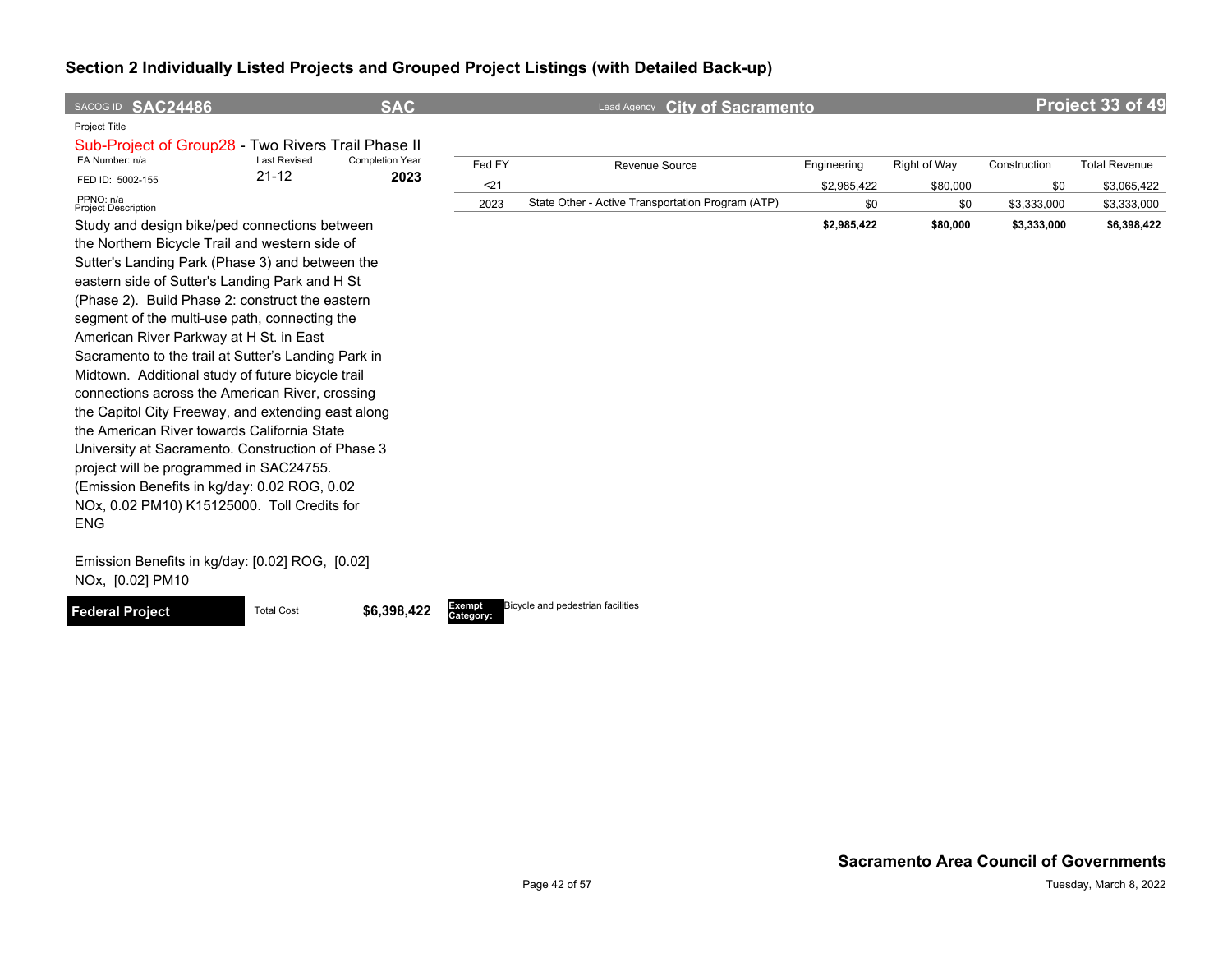| <b>Previously Approved MTIP</b>                                     |                     |                                |                     |                                                   |             |                     |              |                      |
|---------------------------------------------------------------------|---------------------|--------------------------------|---------------------|---------------------------------------------------|-------------|---------------------|--------------|----------------------|
| SACOG ID SAC24486                                                   |                     | <b>SAC</b>                     |                     | Lead Agency<br><b>City of Sacramento</b>          |             |                     |              |                      |
| Project Title<br>Sub-Project of Group28 - Two Rivers Trail Phase II |                     |                                |                     |                                                   |             |                     |              |                      |
| EA Number: n/a                                                      | <b>Last Revised</b> |                                | Fed FY              | Revenue Source                                    | Engineering | <b>Right of Way</b> | Construction | <b>Total Revenue</b> |
| FED ID: 5002-155                                                    | $21 - 01$           | <b>Completion Year</b><br>2023 | < 21                |                                                   | \$2,985,422 | \$80,000            | \$0          | \$3,065,422          |
| PPNO: n/a<br><b>Project Description</b>                             |                     |                                | 2022                | State Other - Active Transportation Program (ATP) | \$0         | \$0                 | \$3,333,000  | \$3,333,000          |
| Study and design bike/ped connections between                       |                     |                                |                     |                                                   | \$2,985,422 | \$80,000            | \$3,333,000  | \$6,398,422          |
| the Northern Bicycle Trail and Sutter's Landing                     |                     |                                |                     |                                                   |             |                     |              |                      |
| Park (Phase 2 and 3). Build Phase 2, construct                      |                     |                                |                     |                                                   |             |                     |              |                      |
| the eastern segment of the multi-use path,                          |                     |                                |                     |                                                   |             |                     |              |                      |
| connecting the American River Parkway at H St. in                   |                     |                                |                     |                                                   |             |                     |              |                      |
| East Sacramento to the trail at Sutter's Landing                    |                     |                                |                     |                                                   |             |                     |              |                      |
| Park in Midtown. Additional study future bicycle                    |                     |                                |                     |                                                   |             |                     |              |                      |
| trial connections across the American River,                        |                     |                                |                     |                                                   |             |                     |              |                      |
| Crossing the Capitol City Freeway, and extending                    |                     |                                |                     |                                                   |             |                     |              |                      |
| east along the American River towards California                    |                     |                                |                     |                                                   |             |                     |              |                      |
| State University at Sacramento. Phase 3                             |                     |                                |                     |                                                   |             |                     |              |                      |
| construction scope shown in SAC24755.                               |                     |                                |                     |                                                   |             |                     |              |                      |
| (Emission Benefits in kg/day: 0.02 ROG, 0.02                        |                     |                                |                     |                                                   |             |                     |              |                      |
| NOx, 0.02 PM10) K15125000. Toll Credits for<br><b>ENG</b>           |                     |                                |                     |                                                   |             |                     |              |                      |
|                                                                     |                     |                                |                     |                                                   |             |                     |              |                      |
| Emission Benefits in kg/day: [0.02] ROG, [0.02]<br>NOx, [0.02] PM10 |                     |                                |                     |                                                   |             |                     |              |                      |
| <b>Federal Project</b>                                              | <b>Total Cost</b>   | \$6,398,422                    | Exempt<br>Category: | Bicycle and pedestrian facilities                 |             |                     |              |                      |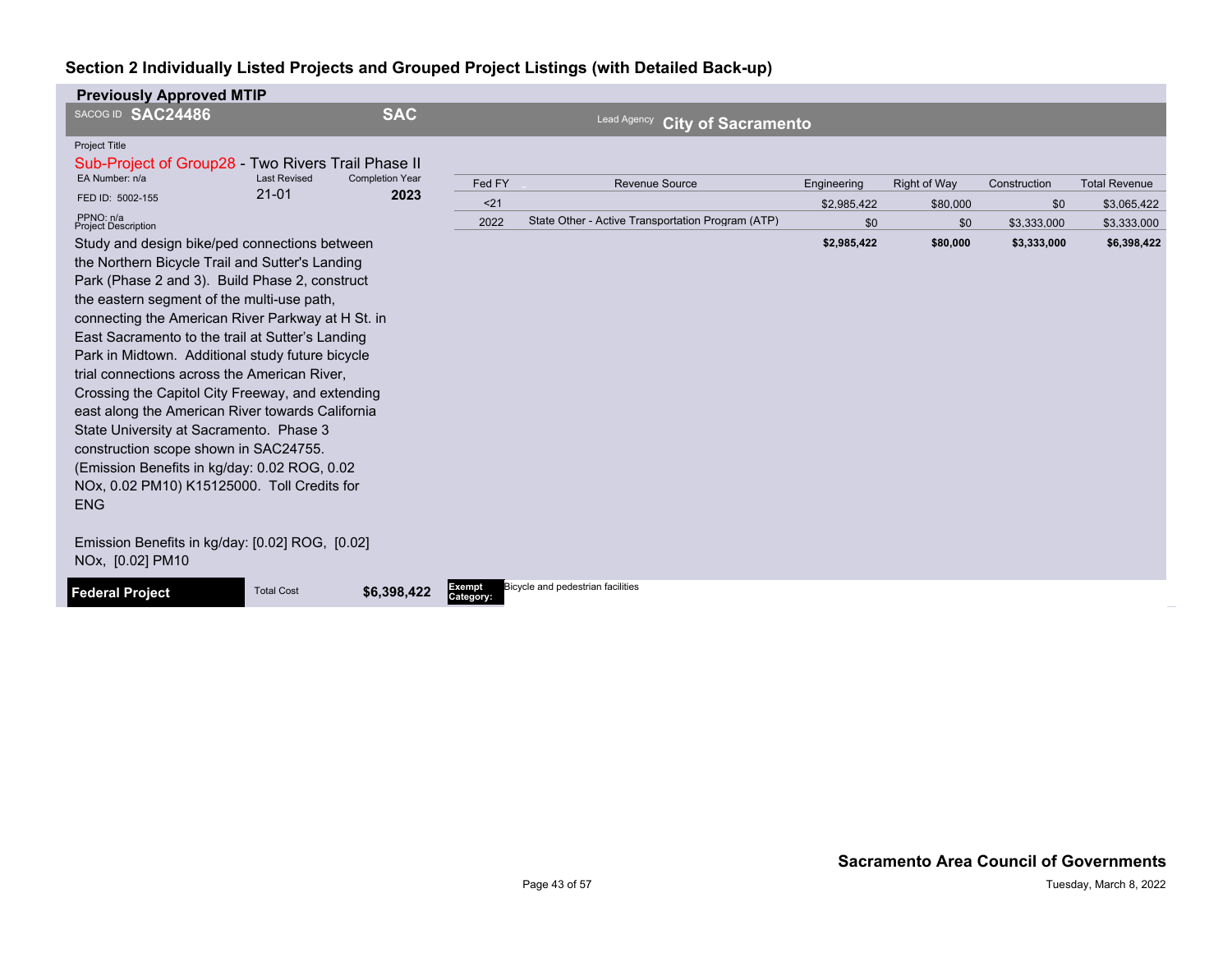| SACOG ID YOL19536                                                                           |                     | <b>YOL</b>             |                     | <b>City of Davis</b><br>Lead Agency   |             |              |              | Project 34 of 49     |
|---------------------------------------------------------------------------------------------|---------------------|------------------------|---------------------|---------------------------------------|-------------|--------------|--------------|----------------------|
| Project Title<br>Sub-Project of Group28 - H Street Pathway & Parking Improvements- Phase II |                     |                        |                     |                                       |             |              |              |                      |
| EA Number: n/a                                                                              | <b>Last Revised</b> | <b>Completion Year</b> | Fed FY              | Revenue Source                        | Engineering | Right of Way | Construction | <b>Total Revenue</b> |
|                                                                                             | $21 - 12$           | 2023                   | 2021                | <b>Local Transportation Fund</b>      | \$168,000   | \$0          | \$0          | \$168,000            |
| <b>Project Description</b>                                                                  |                     |                        | 2023                | Congestion Mitigation and Air Quality | \$0         | \$0          | \$1,823,000  | \$1,823,000          |
| Davis, on H Street, from the H Street                                                       |                     |                        | 2023                | <b>Local Transportation Fund</b>      | \$0         | \$0          | \$234,000    | \$234,000            |
| bike/pedestrian tunnel entrance to just south of the                                        |                     |                        |                     |                                       | \$168,000   | \$0          | \$2,057,000  | \$2,225,000          |
| Davis Little League fields: Construct parking,                                              |                     |                        |                     |                                       |             |              |              |                      |
| roadway improvements, and traffic calming                                                   |                     |                        |                     |                                       |             |              |              |                      |
| improvements. On H Street, between J Street and                                             |                     |                        |                     |                                       |             |              |              |                      |
| H Street: Construct pathway improvements at                                                 |                     |                        |                     |                                       |             |              |              |                      |
| existing H Street tunnel, retaining wall                                                    |                     |                        |                     |                                       |             |              |              |                      |
| improvements, new sidewalk, installation of                                                 |                     |                        |                     |                                       |             |              |              |                      |
| fencing, utility adjustments, and new pathway<br>along H Street.                            |                     |                        |                     |                                       |             |              |              |                      |
|                                                                                             |                     |                        |                     |                                       |             |              |              |                      |
| Emission Benefits in kg/day: [.04] ROG, [.02]<br>NOx, [.01] PM 2.5                          |                     |                        |                     |                                       |             |              |              |                      |
| <b>Federal Project</b>                                                                      | <b>Total Cost</b>   | \$2,225,000            | Exempt<br>Category: | Bicycle and pedestrian facilities     |             |              |              |                      |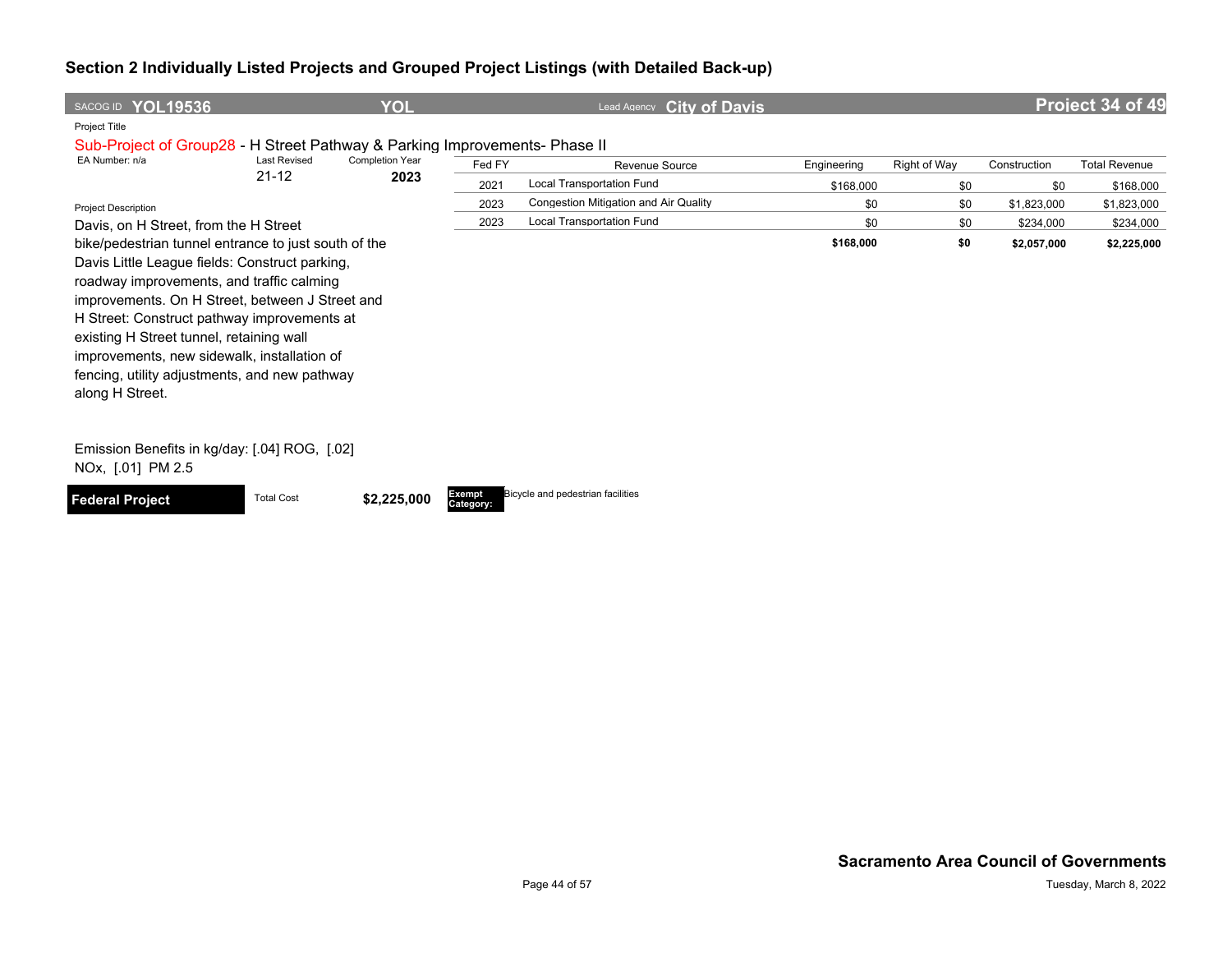| SACOG ID YOL19456                                                                                                                                                                                                                                                                                                                                                                                                        |                     | YOL                    |                     | <b>City of West Sacramento</b><br><b>Lead Agency</b> |             |              |              | Project 35 of 49     |
|--------------------------------------------------------------------------------------------------------------------------------------------------------------------------------------------------------------------------------------------------------------------------------------------------------------------------------------------------------------------------------------------------------------------------|---------------------|------------------------|---------------------|------------------------------------------------------|-------------|--------------|--------------|----------------------|
| <b>Project Title</b><br>Sub-Project of Group28 - Washington District Gateway (River Walk North) - Phase 1                                                                                                                                                                                                                                                                                                                |                     |                        |                     |                                                      |             |              |              |                      |
| EA Number: n/a                                                                                                                                                                                                                                                                                                                                                                                                           | <b>Last Revised</b> | <b>Completion Year</b> | Fed FY              | Revenue Source                                       | Engineering | Right of Way | Construction | <b>Total Revenue</b> |
| FED ID: 5447-051                                                                                                                                                                                                                                                                                                                                                                                                         | $21 - 12$           | 2022                   | $21$                |                                                      | \$764,536   | \$1,020,000  | \$0          | \$1,784,536          |
| PPNO: n/a<br><b>Project Description</b>                                                                                                                                                                                                                                                                                                                                                                                  |                     |                        | 2022                | <b>Community Development Block Grant</b>             | \$0         | \$0          | \$500,000    | \$500,000            |
| In the City of West Sacramento, Washington                                                                                                                                                                                                                                                                                                                                                                               |                     |                        | 2022                | Congestion Mitigation and Air Quality                | \$0         | \$0          | \$1,400,000  | \$1,400,000          |
| District, along the levee, from I Street Bridge to                                                                                                                                                                                                                                                                                                                                                                       |                     |                        | 2022                | <b>Local Agency Funds</b>                            | \$0         | \$0          | \$1,986,037  | \$1,986,037          |
| Broderick Boat Ramp, along D Street and 2nd<br>Street into heart of Washington District at 3rd<br>Street: Construct Class I trail extension. On 3rd<br>Street between D Street and E Street: Construct<br>mid-block crossing. On West side of 3rd Street<br>between C and D Streets, and on south side of C<br>Street between 3rd and 4th Streets: Construct<br>streetscape improvements.<br>. Toll Credits for ENG, CON |                     |                        |                     |                                                      | \$764,536   | \$1,020,000  | \$3,886,037  | \$5,670,573          |
| Emission Benefits in kg/day: [0.02] ROG, [0.022]<br>CO, [.01] NOx, [.01] PM10                                                                                                                                                                                                                                                                                                                                            |                     |                        |                     |                                                      |             |              |              |                      |
| <b>Federal Project</b>                                                                                                                                                                                                                                                                                                                                                                                                   | <b>Total Cost</b>   | \$5,670,573            | Exempt<br>Category: | Bicycle and pedestrian facilities                    |             |              |              |                      |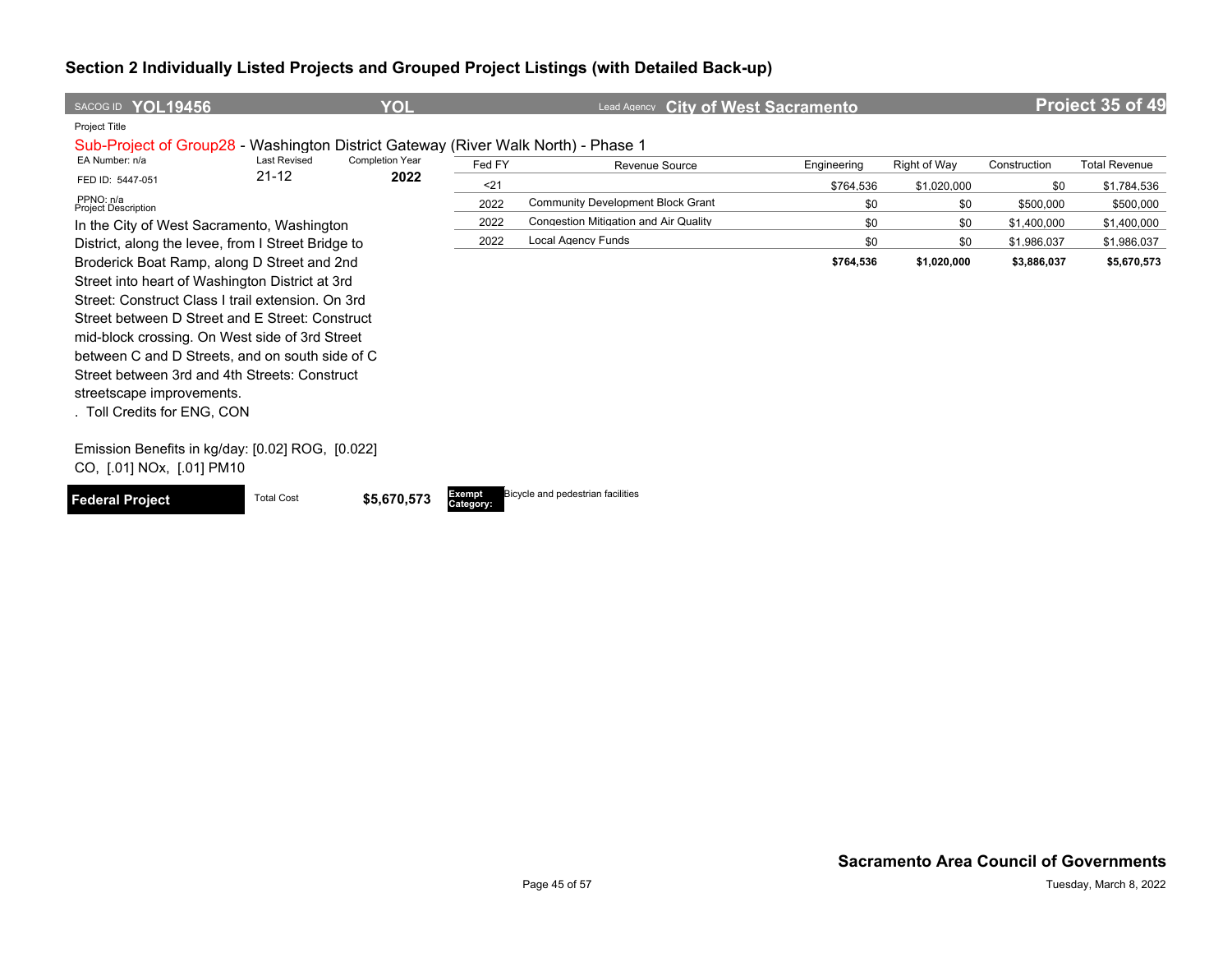| <b>Previously Approved MTIP</b>                                                   |                     |                                |                     |                                               |             |                     |              |                      |
|-----------------------------------------------------------------------------------|---------------------|--------------------------------|---------------------|-----------------------------------------------|-------------|---------------------|--------------|----------------------|
| SACOG ID YOL19456                                                                 |                     | <b>YOL</b>                     |                     | Lead Agency<br><b>City of West Sacramento</b> |             |                     |              |                      |
| Project Title                                                                     |                     |                                |                     |                                               |             |                     |              |                      |
| Sub-Project of Group28 - Washington District Gateway (River Walk North) - Phase 1 |                     |                                |                     |                                               |             |                     |              |                      |
| EA Number: n/a                                                                    | <b>Last Revised</b> |                                | Fed FY              | Revenue Source                                | Engineering | <b>Right of Way</b> | Construction | <b>Total Revenue</b> |
| FED ID: 5447-051                                                                  | $21 - 11$           |                                | $21$                |                                               | \$764,506   | \$1,020,000         | \$0          | \$1,784,506          |
| PPNO: n/a<br><b>Project Description</b>                                           |                     | <b>Completion Year</b><br>2022 | 2022                | <b>Congestion Mitigation and Air Quality</b>  | \$0         | \$0                 | \$1,400,000  | \$1,400,000          |
| In the City of West Sacramento, Washington                                        |                     |                                |                     |                                               | \$764,506   | \$1,020,000         | \$1,400,000  | \$3,184,506          |
| District, along the levee, from I Street Bridge to                                |                     |                                |                     |                                               |             |                     |              |                      |
| Broderick Boat Ramp, along D Street and 2nd                                       |                     |                                |                     |                                               |             |                     |              |                      |
| Street into heart of Washington District at 3rd                                   |                     |                                |                     |                                               |             |                     |              |                      |
| Street: Construct Class I trail extension. On 3rd                                 |                     |                                |                     |                                               |             |                     |              |                      |
| Street between D Street and E Street: Construct                                   |                     |                                |                     |                                               |             |                     |              |                      |
| mid-block crossing. On West side of 3rd Street                                    |                     |                                |                     |                                               |             |                     |              |                      |
| between C and D Streets, and on south side of C                                   |                     |                                |                     |                                               |             |                     |              |                      |
| Street between 3rd and 4th Streets: Construct                                     |                     |                                |                     |                                               |             |                     |              |                      |
| streetscape improvements.                                                         |                     |                                |                     |                                               |             |                     |              |                      |
| . Toll Credits for ENG, CON                                                       |                     |                                |                     |                                               |             |                     |              |                      |
| Emission Benefits in kg/day: [0.02] ROG, [0.022]                                  |                     |                                |                     |                                               |             |                     |              |                      |
| CO, [.01] NOx, [.01] PM10                                                         |                     |                                |                     |                                               |             |                     |              |                      |
| <b>Federal Project</b>                                                            | <b>Total Cost</b>   | \$3,184,506                    | Exempt<br>Category: | Bicycle and pedestrian facilities             |             |                     |              |                      |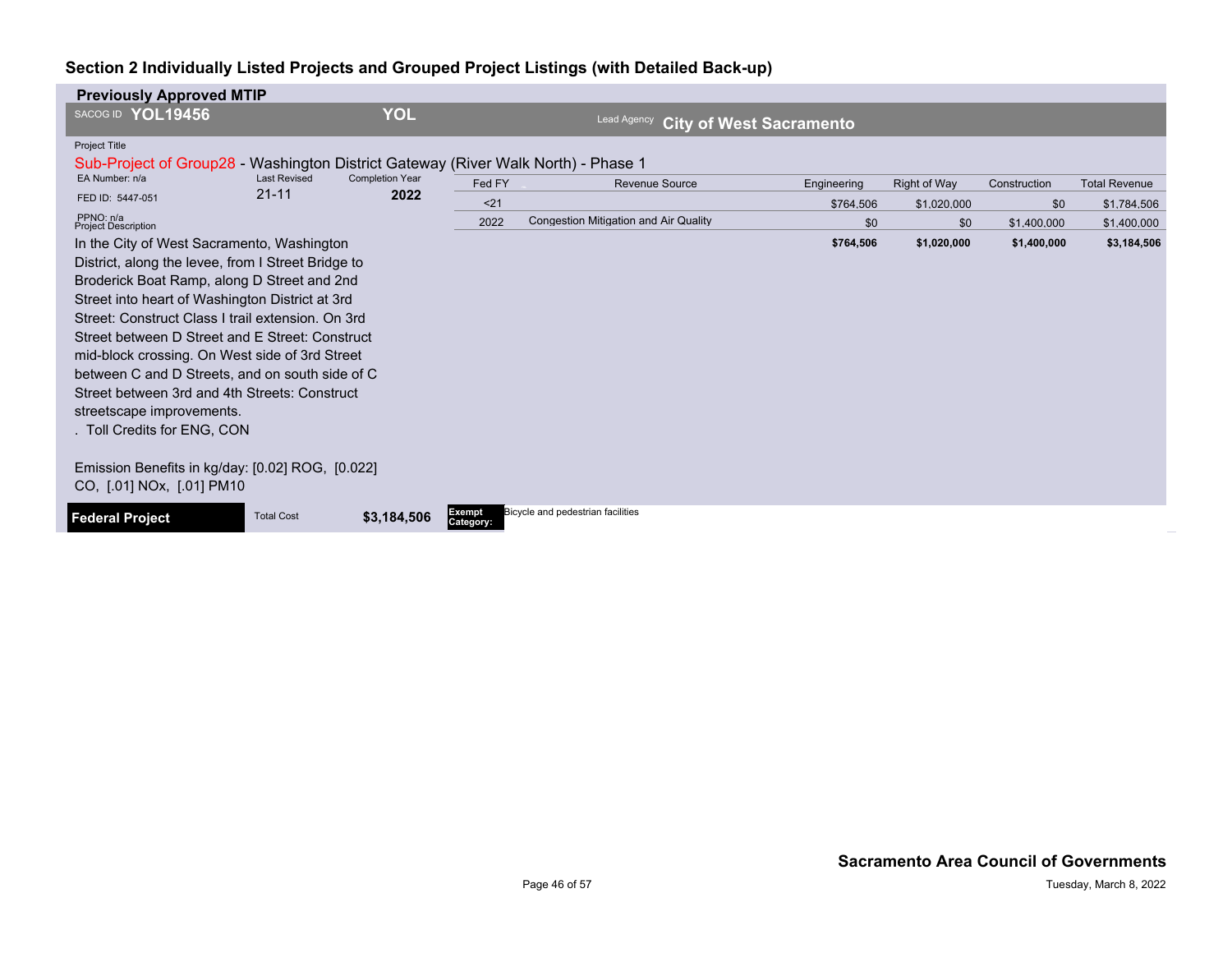| SACOG ID Group16                                    |                     |                 |        | <b>Lead Agency</b>                      | Project 36 of 49     |
|-----------------------------------------------------|---------------------|-----------------|--------|-----------------------------------------|----------------------|
| Project Title                                       |                     |                 |        |                                         |                      |
| Grouped Projects for Planning activities            |                     |                 |        |                                         |                      |
| EA Number:                                          | <b>Last Revised</b> | Completion Year | Fed FY | Revenue Source                          | <b>Total Revenue</b> |
|                                                     | n/a                 | n/a             | $21$   |                                         | \$5,403,643          |
| <b>Project Description</b>                          |                     |                 | 2021   | Loc Funds-SACOG Managed Funds           | \$350,000            |
| Scope: Projects are consistent with 40 CFR Part     |                     |                 | 2021   | <b>Local Agency Funds</b>               | \$110,000            |
| 93.126 Exempt Tables 2 and Table 3 categories -     |                     |                 | 2021   | RIP - State Cash                        | \$726,000            |
| Planning activities conducted pursuant to titles 23 |                     |                 | 2021   | Regional Surface Transportation Program | \$242,643            |
| and 49 U.S.C.                                       |                     |                 | 2022   | COVID21                                 | \$405,000            |
|                                                     |                     |                 | 2022   | FTA 5307 - Discr.                       | \$1,000,000          |
|                                                     |                     |                 | 2022   | <b>Local Agency Funds</b>               | \$35,370             |
|                                                     |                     |                 | 2022   | RIP - State Cash                        | \$725,000            |
|                                                     |                     |                 | 2022   | Regional Surface Transportation Program | \$515,643            |
|                                                     |                     |                 | 2023   | RIP - State Cash                        | \$724,000            |
|                                                     |                     |                 | 2024   | RIP - State Cash                        | \$715,000            |
|                                                     |                     |                 | $>24$  |                                         | \$1,430,000          |
|                                                     |                     |                 |        |                                         | \$12,382,299         |

**Includes 14 Projects** Total Cost **\$12,382,299** 

Exempt<br>Category: Specific activities which do not involve or lead directly to construction, such as: planning and technical studies, grants for training<br>and research programs, planning activities conducted pursuant to titles 23 and 49 U.S.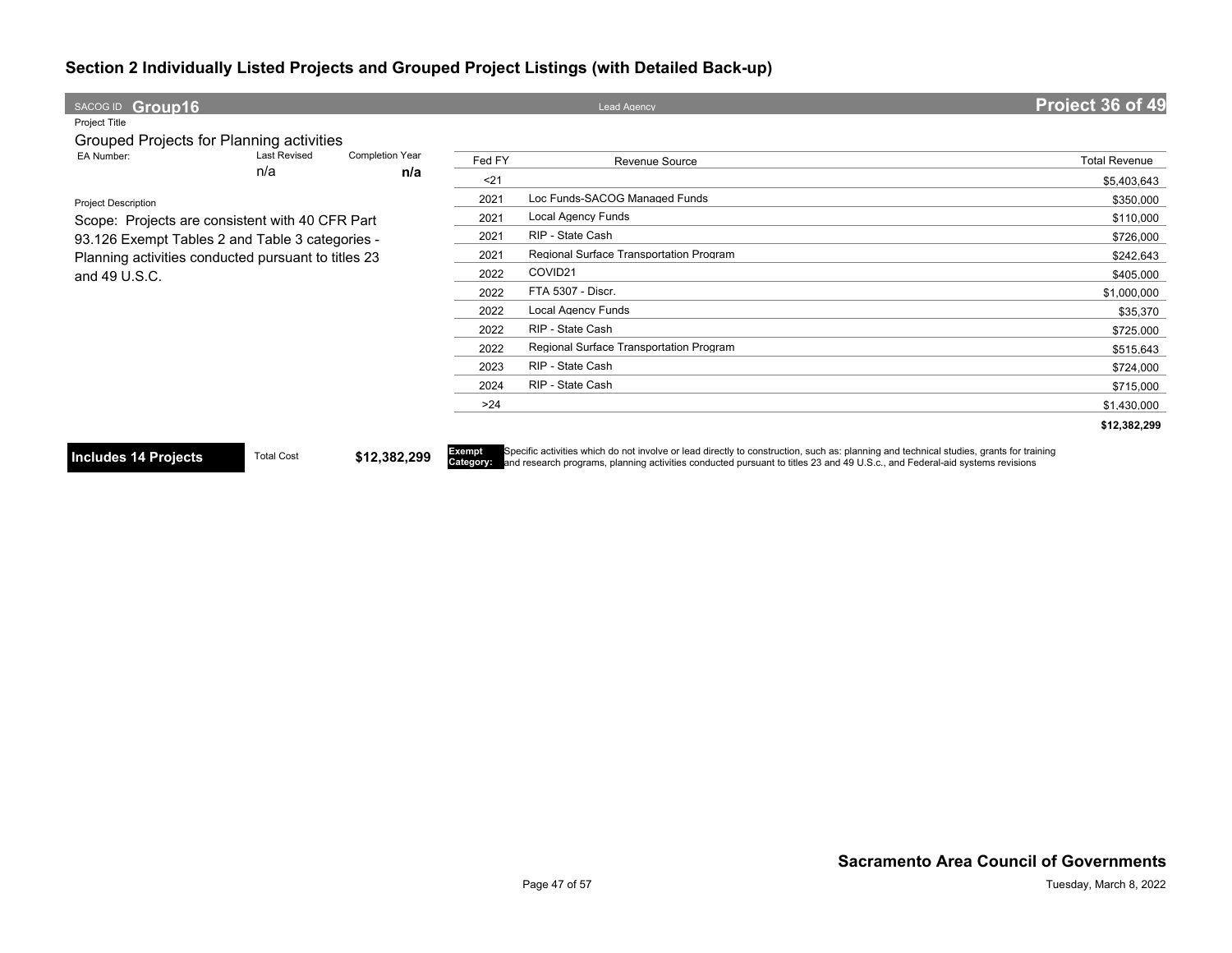| <b>Previously Approved MTIP</b>                                                              |                                  |                                |                     |                                                                                                                                                                                                                                                                        |             |     |              |              |                      |
|----------------------------------------------------------------------------------------------|----------------------------------|--------------------------------|---------------------|------------------------------------------------------------------------------------------------------------------------------------------------------------------------------------------------------------------------------------------------------------------------|-------------|-----|--------------|--------------|----------------------|
| SACOG ID Group16                                                                             |                                  |                                |                     | Lead Agency                                                                                                                                                                                                                                                            |             |     |              |              |                      |
| Project Title<br>Grouped Projects for Planning activities                                    |                                  |                                |                     |                                                                                                                                                                                                                                                                        |             |     |              |              |                      |
| EA Number:                                                                                   | <b>Last Revised</b>              | <b>Completion Year</b>         | Fed FY              | <b>Revenue Source</b>                                                                                                                                                                                                                                                  |             |     |              |              | <b>Total Revenue</b> |
|                                                                                              | n/a                              | n/a                            | $21$                |                                                                                                                                                                                                                                                                        |             |     |              |              | \$5.403.643          |
| <b>Project Description</b>                                                                   |                                  |                                | 2021                | Loc Funds-SACOG Managed Funds                                                                                                                                                                                                                                          |             |     |              |              | \$350,000            |
| Scope: Projects are consistent with 40 CFR Part                                              |                                  |                                | 2021                | <b>Local Agency Funds</b>                                                                                                                                                                                                                                              |             |     |              |              | \$110,000            |
| 93.126 Exempt Tables 2 and Table 3 categories -                                              |                                  |                                | 2021                | RIP - State Cash                                                                                                                                                                                                                                                       |             |     |              |              | \$726,000            |
| Planning activities conducted pursuant to titles 23                                          |                                  |                                | 2021                | <b>Regional Surface Transportation Program</b>                                                                                                                                                                                                                         |             |     |              |              | \$242.643            |
| and 49 U.S.C.                                                                                |                                  |                                | 2022                | COVID21                                                                                                                                                                                                                                                                |             |     |              |              | \$405.000            |
|                                                                                              |                                  |                                | 2022                | FTA 5307 - Discr.                                                                                                                                                                                                                                                      |             |     |              |              | \$1,000,000          |
|                                                                                              |                                  |                                | 2022                | <b>Local Agency Funds</b>                                                                                                                                                                                                                                              |             |     |              |              | \$35,370             |
|                                                                                              |                                  |                                | 2022                | RIP - State Cash                                                                                                                                                                                                                                                       |             |     |              |              | \$725,000            |
|                                                                                              |                                  |                                | 2022                | <b>Regional Surface Transportation Program</b>                                                                                                                                                                                                                         |             |     |              |              | \$515,643            |
|                                                                                              |                                  |                                | 2023                | RIP - State Cash                                                                                                                                                                                                                                                       |             |     |              |              | \$724,000            |
|                                                                                              |                                  |                                | 2024                | RIP - State Cash                                                                                                                                                                                                                                                       |             |     |              |              | \$715,000            |
|                                                                                              |                                  |                                | $>24$               |                                                                                                                                                                                                                                                                        |             |     |              |              | \$1,430,000          |
|                                                                                              |                                  |                                |                     |                                                                                                                                                                                                                                                                        |             |     |              |              | \$12,382,299         |
| <b>Includes 14 Projects</b>                                                                  | <b>Total Cost</b>                | \$12,382,299                   | Exempt<br>Category: | Specific activities which do not involve or lead directly to construction, such as: planning and technical studies, grants for training<br>and research programs, planning activities conducted pursuant to titles 23 and 49 U.S.c., and Federal-aid systems revisions |             |     |              |              |                      |
| SACOG ID VAR56196                                                                            |                                  | <b>VAR</b>                     |                     | Lead Agency SACOG                                                                                                                                                                                                                                                      |             |     |              |              | Project 37 of 49     |
| <b>Project Title</b><br>Sub-Project of Group16 - PPM Sacramento, Sutter, Yolo, Yuba Counties |                                  |                                |                     |                                                                                                                                                                                                                                                                        |             |     |              |              |                      |
| EA Number: n/a                                                                               | <b>Last Revised</b><br>$21 - 12$ | <b>Completion Year</b><br>2022 | Fed FY              | <b>Revenue Source</b>                                                                                                                                                                                                                                                  | Engineering |     | Right of Way | Construction | <b>Total Revenue</b> |
| <b>PPNO: 0L30</b>                                                                            |                                  |                                | $21$                |                                                                                                                                                                                                                                                                        |             | \$0 | \$0          | \$4,071,000  | \$4,071,000          |
| <b>Project Description</b>                                                                   |                                  |                                | 2021                | RIP - State Cash                                                                                                                                                                                                                                                       |             | \$0 | \$0          | \$726,000    | \$726,000            |
| For SACOG staff to plan, program and monitor                                                 |                                  |                                | 2022                | COVID21                                                                                                                                                                                                                                                                |             | \$0 | \$0          | \$405,000    | \$405,000            |
| (non-construction) for the counties of Sacramento,                                           |                                  |                                | 2022                | RIP - State Cash                                                                                                                                                                                                                                                       |             | \$0 | \$0          | \$725,000    | \$725,000            |
| Sutter, Yolo, and Yuba. (Previous phases:                                                    |                                  |                                | 2023                | RIP - State Cash                                                                                                                                                                                                                                                       |             | \$0 | \$0          | \$724,000    | \$724,000            |
| SAC21710, SUT10450, YOL17010, YUB15630)                                                      |                                  |                                | 2024                | RIP - State Cash                                                                                                                                                                                                                                                       |             | \$0 | \$0          | \$715,000    | \$715,000            |
| [COVID-Relief Funds- STIP are state-only funds.]                                             |                                  |                                | >24                 |                                                                                                                                                                                                                                                                        |             | \$0 | \$0          | \$1,430,000  | \$1,430,000          |
|                                                                                              |                                  |                                |                     |                                                                                                                                                                                                                                                                        |             | \$0 | \$0          | \$8,796,000  | \$8,796,000          |

**Federal Project** Total Cost \$8,796,000

Exempt<br>Category:

Specific activities which do not involve or lead directly to construction, such as: planning and technical studies, grants for training<br>and research programs, planning activities conducted pursuant to titles 23 and 49 U.S.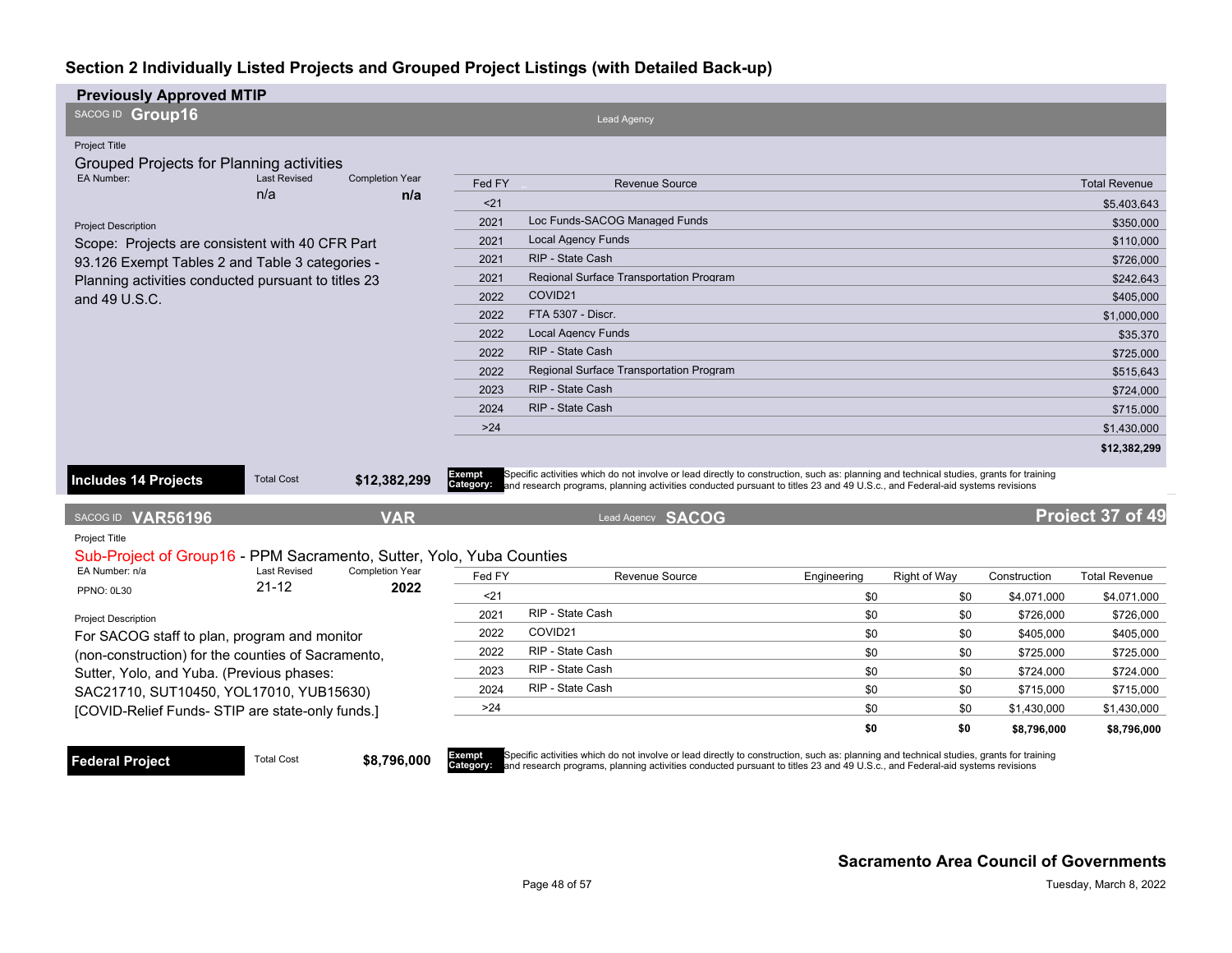| <b>Previously Approved MTIP</b>                                                                                |                     |                        |                     |                                                                                                                                                                                                                                                                        |             |                     |              |                      |
|----------------------------------------------------------------------------------------------------------------|---------------------|------------------------|---------------------|------------------------------------------------------------------------------------------------------------------------------------------------------------------------------------------------------------------------------------------------------------------------|-------------|---------------------|--------------|----------------------|
| SACOG ID VAR56196                                                                                              |                     | <b>VAR</b>             |                     | Lead Agency SACOG                                                                                                                                                                                                                                                      |             |                     |              |                      |
| <b>Project Title</b><br>Sub-Project of Group16 - PPM Sacramento, Sutter, Yolo, Yuba Counties<br>EA Number: n/a | <b>Last Revised</b> | <b>Completion Year</b> |                     |                                                                                                                                                                                                                                                                        |             |                     |              |                      |
| <b>PPNO: 0L30</b>                                                                                              | $21 - 11$           | 2022                   | Fed FY              | <b>Revenue Source</b>                                                                                                                                                                                                                                                  | Engineering | <b>Right of Way</b> | Construction | <b>Total Revenue</b> |
|                                                                                                                |                     |                        | $21$                |                                                                                                                                                                                                                                                                        | \$0         | \$0                 | \$4,071,000  | \$4,071,000          |
| <b>Project Description</b>                                                                                     |                     |                        | 2021                | RIP - State Cash                                                                                                                                                                                                                                                       | \$0         | \$0                 | \$726,000    | \$726,000            |
| For SACOG staff to plan, program and monitor                                                                   |                     |                        | 2022                | COVID21                                                                                                                                                                                                                                                                | \$0         | \$0                 | \$405,000    | \$405,000            |
| (non-construction) for the counties of Sacramento,                                                             |                     |                        | 2022                | RIP - State Cash                                                                                                                                                                                                                                                       | \$0         | \$0                 | \$725,000    | \$725,000            |
| Sutter, Yolo, and Yuba. (Previous phases:                                                                      |                     |                        | 2023                | RIP - State Cash                                                                                                                                                                                                                                                       | \$0         | \$0                 | \$724,000    | \$724,000            |
| SAC21710, SUT10450, YOL17010, YUB15630).                                                                       |                     |                        | 2024                | RIP - State Cash                                                                                                                                                                                                                                                       | \$0         | \$0                 | \$715,000    | \$715,000            |
| <b>Toll Credits for CON</b>                                                                                    |                     |                        | $>24$               |                                                                                                                                                                                                                                                                        | \$0         | \$0                 | \$1,430,000  | \$1,430,000          |
|                                                                                                                |                     |                        |                     |                                                                                                                                                                                                                                                                        | \$0         | \$0                 | \$8,796,000  | \$8,796,000          |
| <b>Federal Project</b>                                                                                         | <b>Total Cost</b>   | \$8,796,000            | Exempt<br>Category: | Specific activities which do not involve or lead directly to construction, such as: planning and technical studies, grants for training<br>and research programs, planning activities conducted pursuant to titles 23 and 49 U.S.c., and Federal-aid systems revisions |             |                     |              |                      |
| SACOG ID Group38                                                                                               |                     |                        |                     | <b>Lead Agency</b>                                                                                                                                                                                                                                                     |             |                     |              | Project 38 of 49     |
| Project Title                                                                                                  |                     |                        |                     |                                                                                                                                                                                                                                                                        |             |                     |              |                      |
| EA Number:                                                                                                     | <b>Last Revised</b> | <b>Completion Year</b> |                     | Grouped Projects for CT Minor Program: Safety & Shoulder Improvements, Pavement rehabilitation                                                                                                                                                                         |             |                     |              |                      |
|                                                                                                                | n/a                 | n/a                    | Fed FY              | Revenue Source                                                                                                                                                                                                                                                         |             |                     |              | <b>Total Revenue</b> |
|                                                                                                                |                     |                        | 2021                | CT Minor Pqm. - SHOPP AC                                                                                                                                                                                                                                               |             |                     |              | \$2,409,000          |
| <b>Project Description</b>                                                                                     |                     |                        | 2022                | CT Minor Pqm. - SHOPP AC                                                                                                                                                                                                                                               |             |                     |              | \$9,705,000          |
| Scope: Projects are consistent with 40 CFR Part                                                                |                     |                        |                     |                                                                                                                                                                                                                                                                        |             |                     |              | \$12,114,000         |
| 93.126 Exempt Tables 2 and Table 3 categories -                                                                |                     |                        |                     |                                                                                                                                                                                                                                                                        |             |                     |              |                      |
| Railroad/highway crossing, Safer non-Federal-aid                                                               |                     |                        |                     |                                                                                                                                                                                                                                                                        |             |                     |              |                      |
| system roads, Shoulder improvements, traffic                                                                   |                     |                        |                     |                                                                                                                                                                                                                                                                        |             |                     |              |                      |
| control devices and operating assistance other                                                                 |                     |                        |                     |                                                                                                                                                                                                                                                                        |             |                     |              |                      |
| than signalization projects, Intersection                                                                      |                     |                        |                     |                                                                                                                                                                                                                                                                        |             |                     |              |                      |
| signalization projects at individual intersections,                                                            |                     |                        |                     |                                                                                                                                                                                                                                                                        |             |                     |              |                      |
| Pavement marking demonstration, Truck climbing                                                                 |                     |                        |                     |                                                                                                                                                                                                                                                                        |             |                     |              |                      |
| lanes outside the urbanized area, Lighting                                                                     |                     |                        |                     |                                                                                                                                                                                                                                                                        |             |                     |              |                      |
| improvements, Emergency truck pullovers,                                                                       |                     |                        |                     |                                                                                                                                                                                                                                                                        |             |                     |              |                      |
| Pavement resurfacing and/or rehabilitation,                                                                    |                     |                        |                     |                                                                                                                                                                                                                                                                        |             |                     |              |                      |
| Emergency relief (23 U.S.C. 125), Widening narrow                                                              |                     |                        |                     |                                                                                                                                                                                                                                                                        |             |                     |              |                      |
| pavements or reconstructing bridges (no additional                                                             |                     |                        |                     |                                                                                                                                                                                                                                                                        |             |                     |              |                      |
| travel lanes)                                                                                                  |                     |                        |                     |                                                                                                                                                                                                                                                                        |             |                     |              |                      |
| <b>Includes 11 Projects</b>                                                                                    | <b>Total Cost</b>   | \$12,114,000           | Exempt<br>Category: | Projects that correct, improve, or eliminate a hazardous location or feature.                                                                                                                                                                                          |             |                     |              |                      |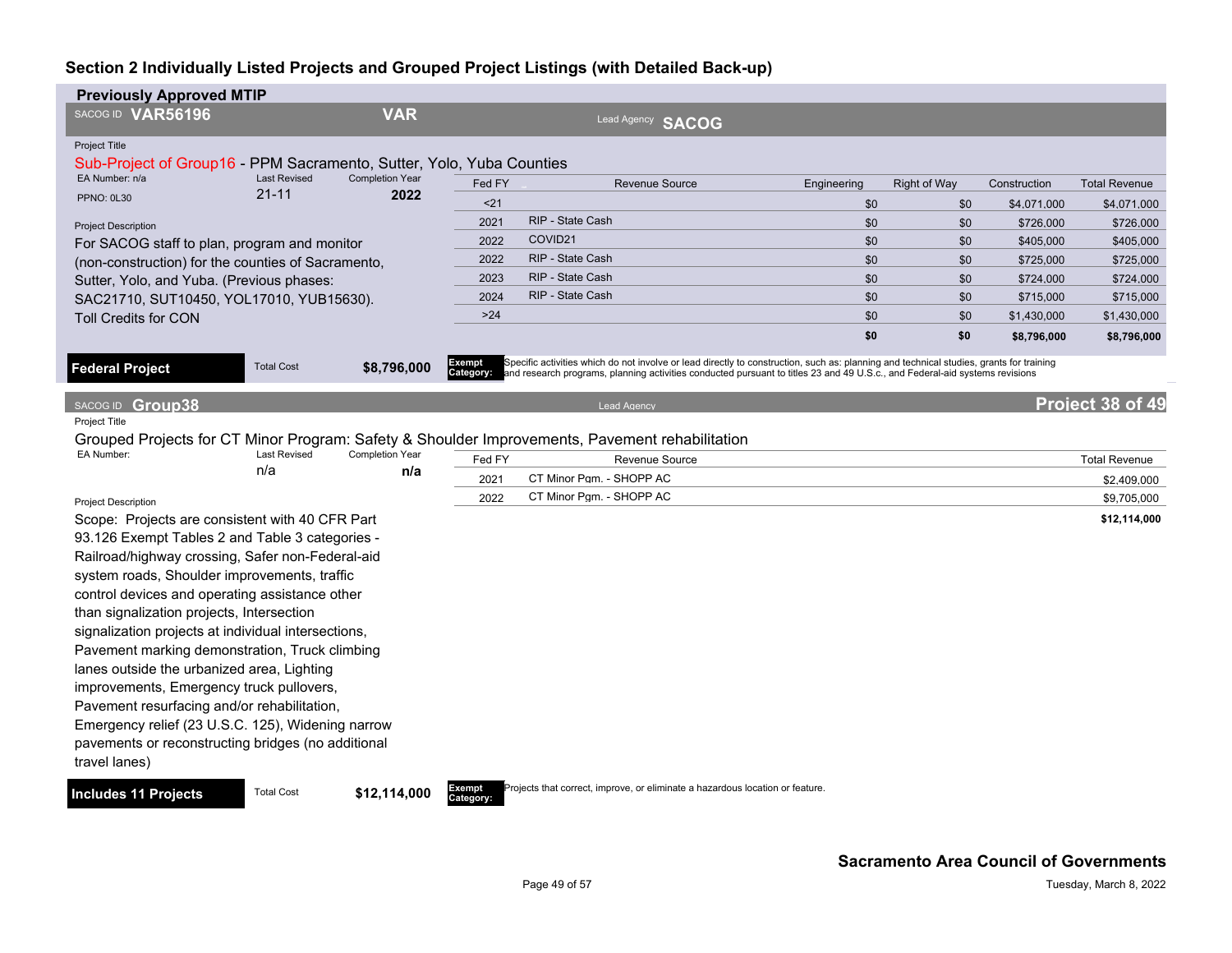| <b>Previously Approved MTIP</b>                                                                                                                                                                                                                                                                                                                                                                                                                                                                                                                                                                                                                                                                                   |                                  |                                |                            |                                                                                                |                    |                          |                             |                                     |
|-------------------------------------------------------------------------------------------------------------------------------------------------------------------------------------------------------------------------------------------------------------------------------------------------------------------------------------------------------------------------------------------------------------------------------------------------------------------------------------------------------------------------------------------------------------------------------------------------------------------------------------------------------------------------------------------------------------------|----------------------------------|--------------------------------|----------------------------|------------------------------------------------------------------------------------------------|--------------------|--------------------------|-----------------------------|-------------------------------------|
| SACOG ID Group38                                                                                                                                                                                                                                                                                                                                                                                                                                                                                                                                                                                                                                                                                                  |                                  |                                |                            | <b>Lead Agency</b>                                                                             |                    |                          |                             |                                     |
| <b>Project Title</b>                                                                                                                                                                                                                                                                                                                                                                                                                                                                                                                                                                                                                                                                                              |                                  |                                |                            |                                                                                                |                    |                          |                             |                                     |
|                                                                                                                                                                                                                                                                                                                                                                                                                                                                                                                                                                                                                                                                                                                   |                                  |                                |                            | Grouped Projects for CT Minor Program: Safety & Shoulder Improvements, Pavement rehabilitation |                    |                          |                             |                                     |
| EA Number:                                                                                                                                                                                                                                                                                                                                                                                                                                                                                                                                                                                                                                                                                                        | <b>Last Revised</b><br>n/a       | <b>Completion Year</b><br>n/a  | Fed FY                     | Revenue Source                                                                                 |                    |                          |                             | <b>Total Revenue</b>                |
|                                                                                                                                                                                                                                                                                                                                                                                                                                                                                                                                                                                                                                                                                                                   |                                  |                                | 2021                       | CT Minor Pam. - SHOPP AC                                                                       |                    |                          |                             | \$2,409,000                         |
| <b>Project Description</b><br>Scope: Projects are consistent with 40 CFR Part<br>93.126 Exempt Tables 2 and Table 3 categories -<br>Railroad/highway crossing, Safer non-Federal-aid<br>system roads, Shoulder improvements, traffic<br>control devices and operating assistance other<br>than signalization projects, Intersection<br>signalization projects at individual intersections,<br>Pavement marking demonstration, Truck climbing<br>lanes outside the urbanized area, Lighting<br>improvements, Emergency truck pullovers,<br>Pavement resurfacing and/or rehabilitation,<br>Emergency relief (23 U.S.C. 125), Widening narrow<br>pavements or reconstructing bridges (no additional<br>travel lanes) |                                  |                                |                            |                                                                                                |                    |                          |                             | \$2,409,000                         |
| <b>Includes 4 Projects</b>                                                                                                                                                                                                                                                                                                                                                                                                                                                                                                                                                                                                                                                                                        | <b>Total Cost</b>                | \$2,409,000                    | <b>Exempt</b><br>Category: | Projects that correct, improve, or eliminate a hazardous location or feature.                  |                    |                          |                             |                                     |
| SACOG ID CAL21382                                                                                                                                                                                                                                                                                                                                                                                                                                                                                                                                                                                                                                                                                                 |                                  | <b>ELD</b>                     |                            | Lead Agency Caltrans D3                                                                        |                    |                          |                             | Project 39 of 49                    |
| Project Title<br>Sub-Project of Group38 - El Dorado 49 Ped/Bike Access<br>EA Number: 0H830                                                                                                                                                                                                                                                                                                                                                                                                                                                                                                                                                                                                                        | <b>Last Revised</b><br>$21 - 12$ | <b>Completion Year</b><br>2022 | Fed FY<br>2022             | Revenue Source<br>CT Minor Pqm. - SHOPP AC                                                     | Engineering<br>\$0 | Right of Way<br>\$45,000 | Construction<br>\$1,470,000 | <b>Total Revenue</b><br>\$1,515,000 |
| <b>Project Description</b>                                                                                                                                                                                                                                                                                                                                                                                                                                                                                                                                                                                                                                                                                        |                                  |                                |                            |                                                                                                | \$0                | \$45,000                 | \$1,470,000                 | \$1,515,000                         |
| In El Dorado County, on Route 49 from Patterson<br>Drive to Commerce Way (PM 10.70/11.07): Widen<br>shoulder on west side to 4 feet to provide<br>pedestrian/bicycle access along highway.                                                                                                                                                                                                                                                                                                                                                                                                                                                                                                                        |                                  |                                |                            |                                                                                                |                    |                          |                             |                                     |
|                                                                                                                                                                                                                                                                                                                                                                                                                                                                                                                                                                                                                                                                                                                   | <b>Total Cost</b>                | \$1,515,000                    | Exempt<br>Category:        | Projects that correct, improve, or eliminate a hazardous location or feature.                  |                    |                          |                             |                                     |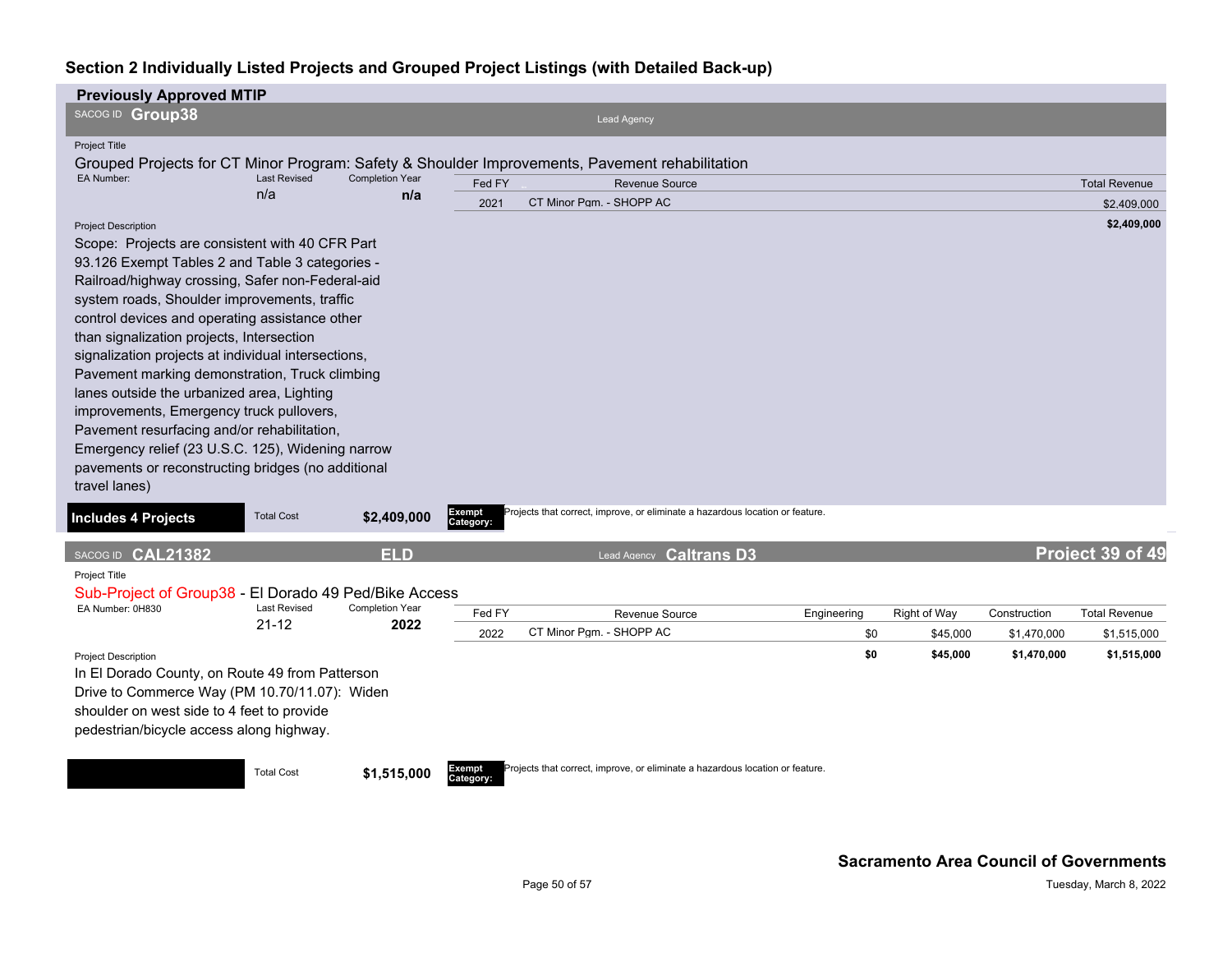| SACOG ID CAL21385                                               |                                  | <b>PLA</b>                     |                     | Lead Agency Caltrans D3                    |             |              |              | Project 40 of 49     |
|-----------------------------------------------------------------|----------------------------------|--------------------------------|---------------------|--------------------------------------------|-------------|--------------|--------------|----------------------|
| Project Title<br>Sub-Project of Group38 - Placer 267 Drainage   |                                  |                                |                     |                                            |             |              |              |                      |
| EA Number: 1J510                                                | <b>Last Revised</b>              | <b>Completion Year</b>         | Fed FY              | Revenue Source                             | Engineering | Right of Way | Construction | <b>Total Revenue</b> |
|                                                                 | $21 - 12$                        | 2022                           | 2022                | CT Minor Pam. - SHOPP AC                   | \$0         | \$5,000      | \$1,905,000  | \$1,910,000          |
| <b>Project Description</b>                                      |                                  |                                |                     |                                            | \$0         | \$5,000      | \$1,905,000  | \$1,910,000          |
| Near Truckee, from 2.0 miles south of Martis Dam                |                                  |                                |                     |                                            |             |              |              |                      |
| Road to Martis Peak Road (PM 3.0/6.0): Install<br>underdrains.  |                                  |                                |                     |                                            |             |              |              |                      |
|                                                                 |                                  |                                |                     |                                            |             |              |              |                      |
|                                                                 | <b>Total Cost</b>                | \$1,910,000                    | Exempt<br>Category: | Pavement resurfacing and/or rehabilitation |             |              |              |                      |
| SACOG ID CAL21386                                               |                                  | <b>PLA</b>                     |                     | <b>Caltrans D3</b><br>Lead Agency          |             |              |              | Project 41 of 49     |
| Project Title                                                   |                                  |                                |                     |                                            |             |              |              |                      |
| Sub-Project of Group38 - Placer 80 Whitmore Maintenance Station |                                  |                                |                     |                                            |             |              |              |                      |
| EA Number: 1J850                                                | <b>Last Revised</b><br>$21 - 12$ | <b>Completion Year</b><br>2022 | Fed FY              | Revenue Source                             | Engineering | Right of Way | Construction | <b>Total Revenue</b> |
|                                                                 |                                  |                                | 2022                | CT Minor Pam. - SHOPP AC                   | \$0         | \$0          | \$950,000    | \$950,000            |
| <b>Project Description</b>                                      |                                  |                                |                     |                                            | \$0         | \$0          | \$950,000    | \$950,000            |
| In Placer County, on Route 80 at the Whitmore                   |                                  |                                |                     |                                            |             |              |              |                      |
| Maintenance Station (PM 50.7R): Replace                         |                                  |                                |                     |                                            |             |              |              |                      |
| damaged carport.                                                |                                  |                                |                     |                                            |             |              |              |                      |
|                                                                 |                                  |                                |                     |                                            |             |              |              |                      |
|                                                                 |                                  |                                |                     |                                            |             |              |              |                      |

**Total Cost \$950,000** 

**Category:** Reconstruction or renovation of transit buildings and structures (e.g., rail or bus buildings, storage and maintenance facilities, stations, terminals, and ancillary structures)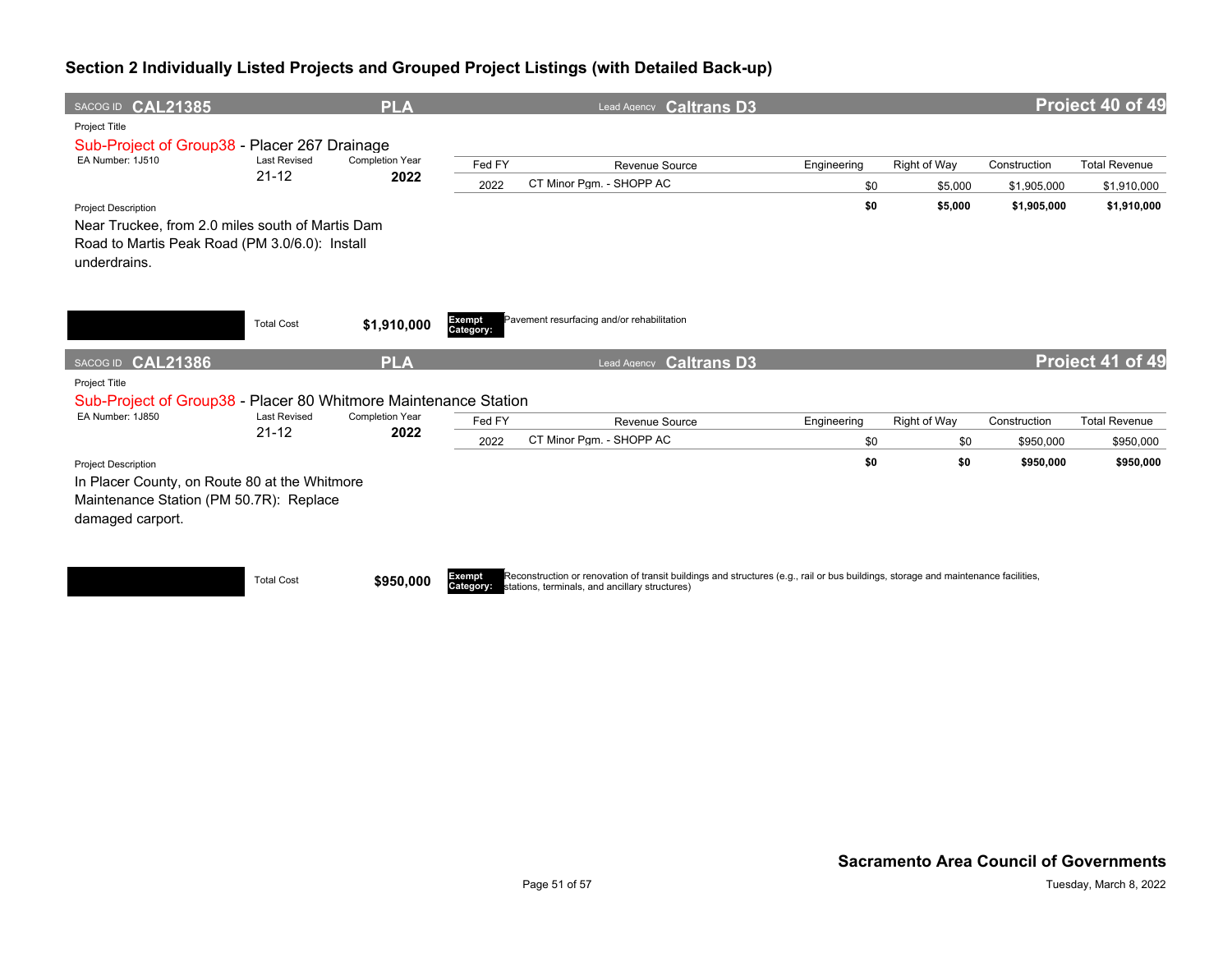| SACOG ID CAL21380                                                                                                                                                                                                                                                                                          |                     | <b>SAC</b>             |                     | Lead Agency Caltrans D3                                                            |             |              |              | Project 42 of 49     |
|------------------------------------------------------------------------------------------------------------------------------------------------------------------------------------------------------------------------------------------------------------------------------------------------------------|---------------------|------------------------|---------------------|------------------------------------------------------------------------------------|-------------|--------------|--------------|----------------------|
| Project Title<br>Sub-Project of Group38 - Sac 50 Exit Ramps                                                                                                                                                                                                                                                |                     |                        |                     |                                                                                    |             |              |              |                      |
| EA Number: 2J090                                                                                                                                                                                                                                                                                           | <b>Last Revised</b> | <b>Completion Year</b> | Fed FY              | Revenue Source                                                                     | Engineering | Right of Way | Construction | <b>Total Revenue</b> |
|                                                                                                                                                                                                                                                                                                            | $21 - 12$           | 2022                   | 2022                | CT Minor Pqm. - SHOPP AC                                                           | \$0         | \$10,000     | \$1,510,000  | \$1,520,000          |
| <b>Project Description</b><br>On Route 50 in Sacramento County from Bradshaw<br>Road to E. Bidwell Street (PM R7.51/21.72) and in<br>El Dorado County from Latrobe Road to Cambridge<br>Road (PM 0.60/5.15) on westbound and eastbound<br>exit ramps: Preventive countermeasures for<br>wrong-way drivers. |                     |                        |                     |                                                                                    | \$0         | \$10,000     | \$1,510,000  | \$1,520,000          |
|                                                                                                                                                                                                                                                                                                            | <b>Total Cost</b>   | \$1,520,000            | Exempt<br>Category: | Projects that correct, improve, or eliminate a hazardous location or feature.      |             |              |              |                      |
| SACOG ID CAL21383                                                                                                                                                                                                                                                                                          |                     | <b>SAC</b>             |                     | <b>Caltrans D3</b><br>Lead Agency                                                  |             |              |              | Project 43 of 49     |
| Project Title<br>Sub-Project of Group38 - Sacramento 80 Madison Ave and Elkhorn Blvd Ramp Meters                                                                                                                                                                                                           |                     |                        |                     |                                                                                    |             |              |              |                      |
| EA Number: 1J450                                                                                                                                                                                                                                                                                           | <b>Last Revised</b> | <b>Completion Year</b> | Fed FY              | Revenue Source                                                                     | Engineering | Right of Way | Construction | <b>Total Revenue</b> |
|                                                                                                                                                                                                                                                                                                            | $21 - 12$           | 2022                   | 2022                | CT Minor Pam. - SHOPP AC                                                           | \$0         | \$5,000      | \$1,120,000  | \$1,125,000          |
| <b>Project Description</b><br>In Sacramento County, on Route 80 at the<br>Madison Ave and Elkhorn Boulevard onramps to<br>Route 80 (12.37/14.33): Install ramp meters.                                                                                                                                     |                     |                        |                     |                                                                                    | \$0         | \$5,000      | \$1,120,000  | \$1,125,000          |
|                                                                                                                                                                                                                                                                                                            | <b>Total Cost</b>   | \$1,125,000            | Exempt<br>Category: | Traffic control devices and operating assistance other than signalization projects |             |              |              |                      |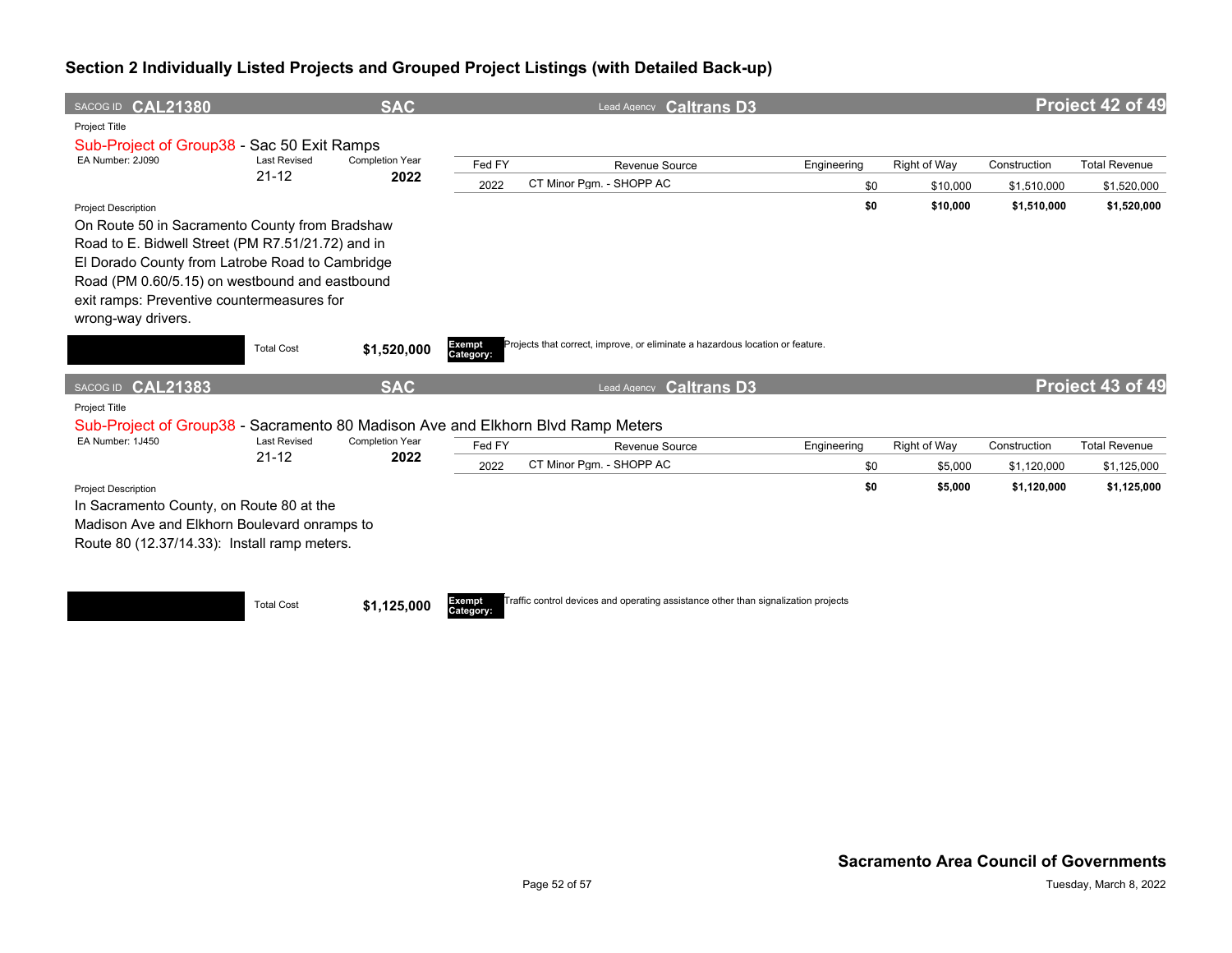| SACOG ID CAL21384                                                                                                                                                                                                                                                |                                  | <b>SAC</b>                     |                     | Lead Agency Caltrans D3                                                                                 |             |              |              | Project 44 of 49     |
|------------------------------------------------------------------------------------------------------------------------------------------------------------------------------------------------------------------------------------------------------------------|----------------------------------|--------------------------------|---------------------|---------------------------------------------------------------------------------------------------------|-------------|--------------|--------------|----------------------|
| Project Title                                                                                                                                                                                                                                                    |                                  |                                |                     |                                                                                                         |             |              |              |                      |
|                                                                                                                                                                                                                                                                  |                                  |                                |                     | Sub-Project of Group38 - Sacramento 99 Florin Road Overcrossing to 47th Avenue Overcrossing ramp meters |             |              |              |                      |
| EA Number: 1J460                                                                                                                                                                                                                                                 | <b>Last Revised</b><br>$21 - 12$ | <b>Completion Year</b><br>2022 | Fed FY              | <b>Revenue Source</b>                                                                                   | Engineering | Right of Way | Construction | <b>Total Revenue</b> |
|                                                                                                                                                                                                                                                                  |                                  |                                | 2022                | CT Minor Pam. - SHOPP AC                                                                                | \$0         | \$5,000      | \$1,680,000  | \$1,685,000          |
| <b>Project Description</b><br>In Sacramento County, at various locations from<br>Florin Road Overcrossing to 47th Avenue<br>Overcrossing (PM 19.75/20.8): Install ramp<br>metering.                                                                              |                                  |                                |                     |                                                                                                         | \$0         | \$5,000      | \$1,680,000  | \$1,685,000          |
|                                                                                                                                                                                                                                                                  | <b>Total Cost</b>                | \$1,685,000                    | Exempt<br>Category: | Traffic control devices and operating assistance other than signalization projects                      |             |              |              |                      |
|                                                                                                                                                                                                                                                                  |                                  |                                |                     |                                                                                                         |             |              |              |                      |
| SACOG ID CAL21387                                                                                                                                                                                                                                                |                                  | <b>SUT</b>                     |                     | <b>Caltrans D3</b><br>Lead Agency                                                                       |             |              |              | Project 45 of 49     |
| <b>Project Title</b>                                                                                                                                                                                                                                             |                                  |                                |                     |                                                                                                         |             |              |              |                      |
| Sub-Project of Group38 - SAC and SUT Bridge Rehab                                                                                                                                                                                                                |                                  |                                |                     |                                                                                                         |             |              |              |                      |
| EA Number: 2J080                                                                                                                                                                                                                                                 | <b>Last Revised</b>              | <b>Completion Year</b>         | Fed FY              | Revenue Source                                                                                          | Engineering | Right of Way | Construction | <b>Total Revenue</b> |
|                                                                                                                                                                                                                                                                  | $21 - 12$                        | 2022                           | 2022                | CT Minor Pqm. - SHOPP AC                                                                                | \$0         | \$0          | \$1,000,000  | \$1,000,000          |
| <b>Project Description</b><br>In Sacramento and Sutter Counties, at the Route<br>99/5 Connector Overcrossing No. 24-0241F (PM<br>R32.13), at the Garden Highway Undercrossing No.<br>18-0025R and at Arcade Creek Bridge No.<br>24-0126: Replace approach slabs. |                                  |                                | Exempt              | Pavement resurfacing and/or rehabilitation                                                              | \$0         | \$0          | \$1,000,000  | \$1,000,000          |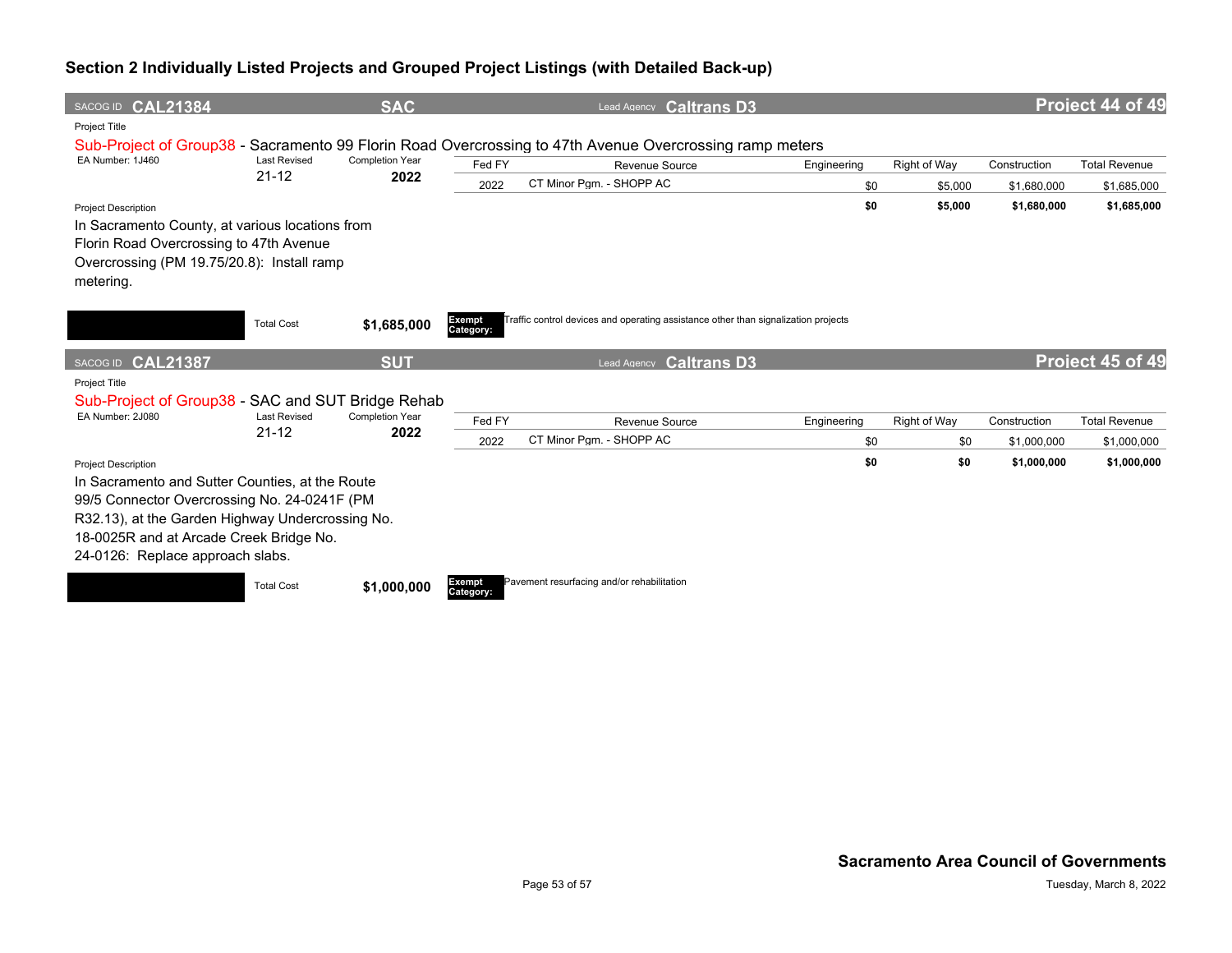| SACOG ID Group22                                                                         |                     |                               |                            | <b>Lead Agency</b>                             | Project 46 of 49     |
|------------------------------------------------------------------------------------------|---------------------|-------------------------------|----------------------------|------------------------------------------------|----------------------|
| <b>Project Title</b>                                                                     |                     |                               |                            |                                                |                      |
| Grouped Projects for Intersection Channelization                                         |                     |                               |                            |                                                |                      |
| EA Number:                                                                               | <b>Last Revised</b> | <b>Completion Year</b><br>n/a | Fed FY                     | <b>Revenue Source</b>                          | <b>Total Revenue</b> |
|                                                                                          | n/a                 |                               | $21$                       |                                                | \$5,724,501          |
| <b>Project Description</b>                                                               |                     |                               | 2021                       | Congestion Mitigation and Air Quality          | \$5,734,203          |
| Scope: Projects are consistent with 40 CFR Part                                          |                     |                               | 2021                       | Loc Funds - Local Agency Funds (AC)            | \$289,138            |
| 93.126 Exempt Tables 2 and Table 3 categories -<br>Intersection Channelization Projects. |                     |                               | 2021                       | <b>Local Agency Funds</b>                      | \$513,944            |
|                                                                                          |                     |                               | 2021                       | Regional Surface Transportation Program        | \$1,230,072          |
|                                                                                          |                     |                               | 2022                       | <b>Congestion Mitigation and Air Quality</b>   | \$2,716,206          |
|                                                                                          |                     |                               | 2022                       | Loc Funds - Local Agency Funds (AC)            | \$2,610,862          |
|                                                                                          |                     |                               | 2022                       | <b>Local Agency Funds</b>                      | \$630,850            |
|                                                                                          |                     |                               | 2022                       | Road Fund                                      | \$325,000            |
|                                                                                          |                     |                               | 2023                       | Road Fund                                      | \$1,723,000          |
|                                                                                          |                     |                               | 2024                       | <b>Congestion Mitigation and Air Quality</b>   | \$2,900,000          |
|                                                                                          |                     |                               | 2024                       | Loc Funds - Local Agency Funds (AC)            | \$-2,900,000         |
|                                                                                          |                     |                               | 2024                       | Regional Surface Transportation Program        | \$4,180,000          |
|                                                                                          |                     |                               | >24                        |                                                | \$33,846,234         |
|                                                                                          |                     |                               |                            |                                                | \$59,524,010         |
| <b>Includes 7 Projects</b>                                                               | <b>Total Cost</b>   | \$59,524,010                  | <b>Exempt</b><br>Category: | Intersection channelization projects (Table 3) |                      |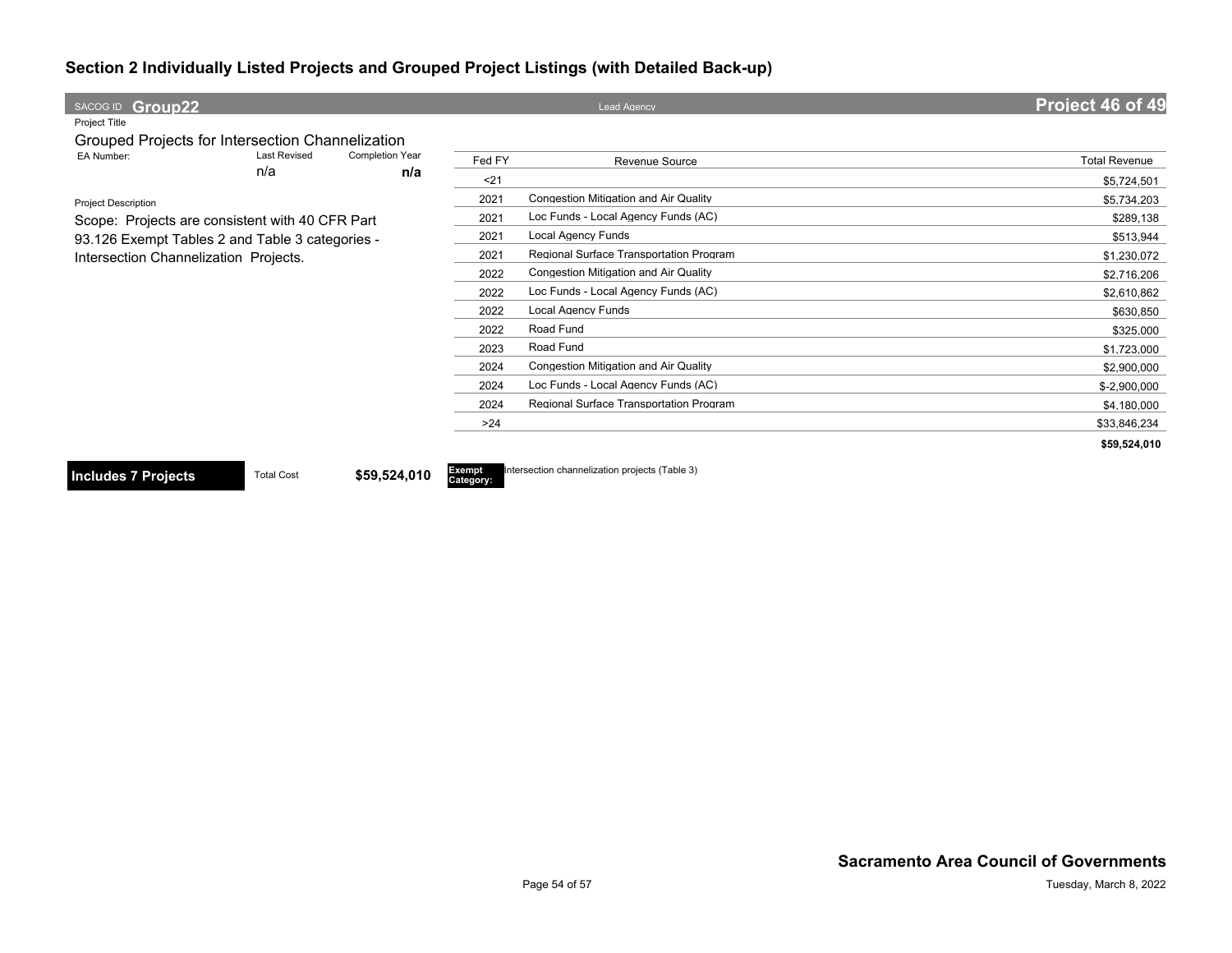| <b>Previously Approved MTIP</b>                                                               |                     |                               |                     |                                                |             |              |              |                      |
|-----------------------------------------------------------------------------------------------|---------------------|-------------------------------|---------------------|------------------------------------------------|-------------|--------------|--------------|----------------------|
| SACOG ID Group22                                                                              |                     |                               |                     | <b>Lead Agency</b>                             |             |              |              |                      |
| <b>Project Title</b>                                                                          |                     |                               |                     |                                                |             |              |              |                      |
| Grouped Projects for Intersection Channelization                                              |                     |                               |                     |                                                |             |              |              |                      |
| EA Number:<br>n/a                                                                             | <b>Last Revised</b> | <b>Completion Year</b><br>n/a | Fed FY              | <b>Revenue Source</b>                          |             |              |              | <b>Total Revenue</b> |
|                                                                                               |                     |                               | $21$                |                                                |             |              |              | \$5,724,501          |
| <b>Project Description</b>                                                                    |                     |                               | 2021                | <b>Congestion Mitigation and Air Quality</b>   |             |              |              | \$5.734.203          |
| Scope: Projects are consistent with 40 CFR Part                                               |                     |                               | 2021                | Loc Funds - Local Agency Funds (AC)            |             |              |              | \$289,138            |
| 93.126 Exempt Tables 2 and Table 3 categories -                                               |                     |                               | 2021                | <b>Local Agency Funds</b>                      |             |              |              | \$513,944            |
| Intersection Channelization Projects.                                                         |                     |                               | 2021                | Regional Surface Transportation Program        |             |              |              | \$1,230,072          |
|                                                                                               |                     |                               | 2022                | <b>Congestion Mitigation and Air Quality</b>   |             |              |              | \$2,716,206          |
|                                                                                               |                     |                               | 2022                | Loc Funds - Local Agency Funds (AC)            |             |              |              | \$2,610,862          |
|                                                                                               |                     |                               | 2022                | <b>Local Agency Funds</b>                      |             |              |              | \$630,850            |
|                                                                                               |                     |                               | 2022                | Road Fund                                      |             |              |              | \$325,000            |
|                                                                                               |                     |                               | 2023                | Road Fund                                      |             |              |              | \$1,723,000          |
|                                                                                               |                     |                               | 2024                | <b>Regional Surface Transportation Program</b> |             |              |              | \$4,180,000          |
|                                                                                               |                     |                               | $>24$               |                                                |             |              |              | \$33,846,234         |
|                                                                                               |                     |                               |                     |                                                |             |              |              | \$59,524,010         |
| <b>Includes 7 Projects</b>                                                                    | <b>Total Cost</b>   | \$59,524,010                  | Exempt<br>Category: | Intersection channelization projects (Table 3) |             |              |              |                      |
| SACOG ID PLA25673                                                                             |                     | <b>PLA</b>                    |                     | <b>City of Roseville</b><br>Lead Agency        |             |              |              | Project 47 of 49     |
| Project Title                                                                                 |                     |                               |                     |                                                |             |              |              |                      |
| Sub-Project of Group22 - Washington BI/All America City BI Roundabout                         |                     |                               |                     |                                                |             |              |              |                      |
| EA Number: n/a                                                                                | <b>Last Revised</b> | <b>Completion Year</b>        | Fed FY              | Revenue Source                                 | Engineering | Right of Way | Construction | <b>Total Revenue</b> |
| FED ID: 5182-079                                                                              | $21 - 12$           | 2021                          | $21$                |                                                | \$438,000   | \$0          | \$0          | \$438,000            |
| PPNO: n/a<br><b>Project Description</b>                                                       |                     |                               | 2022                | <b>Congestion Mitigation and Air Quality</b>   | \$0         | \$0          | \$2,000,000  | \$2,000,000          |
| In Roseville, at the intersection of Washington                                               |                     |                               | 2022                | Loc Funds - Local Agency Funds (AC)            | \$0         | \$0          | \$2,900,000  | \$2,900,000          |
| Blvd/All America City Blvd., design and construct a<br>2-lane roundabout Toll Credits for CON |                     |                               | 2022                | <b>Local Agency Funds</b>                      | \$0         | \$0          | \$630,850    | \$630,850            |
|                                                                                               |                     |                               | 2024                | <b>Congestion Mitigation and Air Quality</b>   | \$0         | \$0          | \$2,900,000  | \$2,900,000          |
|                                                                                               |                     |                               | 2024                | Loc Funds - Local Agency Funds (AC)            | \$0         | \$0          | \$-2,900,000 | $$-2,900,000$        |
| Emission Benefits in kg/day: [0.06] ROG, [0.16]<br>NOx, [0] PM 2.5                            |                     |                               |                     |                                                | \$438,000   | \$0          | \$5,530,850  | \$5,968,850          |
| <b>Federal Project</b>                                                                        | <b>Total Cost</b>   | \$5,968,850                   | Exempt<br>Category: | Intersection channelization projects (Table 3) |             |              |              |                      |

**Sacramento Area Council of Governments**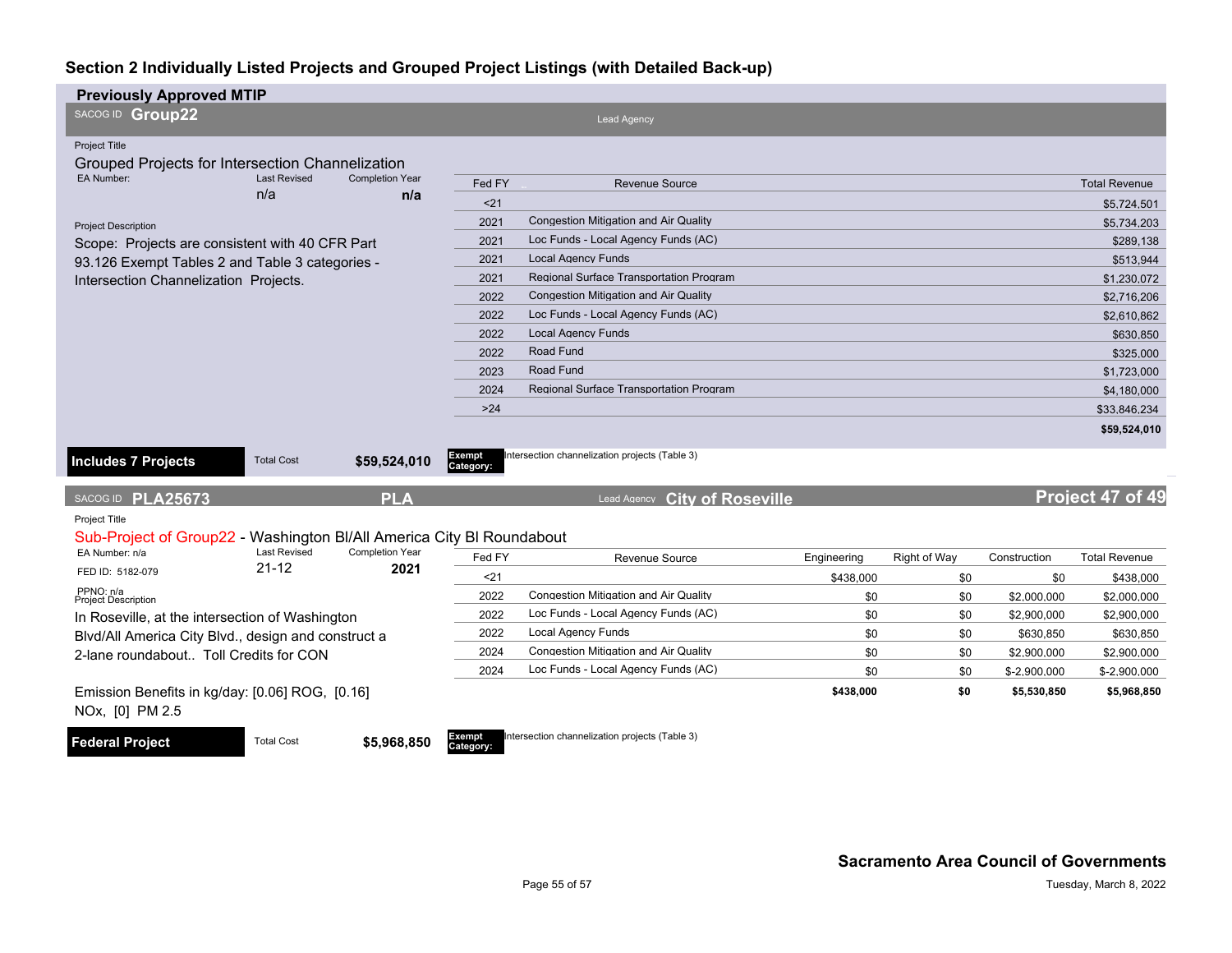| <b>Previously Approved MTIP</b>                                       |                                                  |                                |           |                                               |             |                     |              |                      |
|-----------------------------------------------------------------------|--------------------------------------------------|--------------------------------|-----------|-----------------------------------------------|-------------|---------------------|--------------|----------------------|
| SACOG ID PLA25673                                                     |                                                  | <b>PLA</b>                     |           | Lead Agency<br><b>City of Roseville</b>       |             |                     |              |                      |
| Project Title                                                         |                                                  |                                |           |                                               |             |                     |              |                      |
| Sub-Project of Group22 - Washington BI/All America City BI Roundabout |                                                  |                                |           |                                               |             |                     |              |                      |
| EA Number: n/a                                                        | <b>Last Revised</b><br>$21 - 06$                 | <b>Completion Year</b><br>2021 | Fed FY    | Revenue Source                                | Engineering | <b>Right of Way</b> | Construction | <b>Total Revenue</b> |
|                                                                       |                                                  |                                | < 21      |                                               | \$438,000   | \$0                 | \$0          | \$438,000            |
| <b>Project Description</b>                                            |                                                  |                                | 2022      | <b>Congestion Mitigation and Air Quality</b>  | \$0         | \$0                 | \$2,000,000  | \$2,000,000          |
| In Roseville, at the intersection of Washington                       |                                                  |                                | 2022      | Loc Funds - Local Agency Funds (AC)           | \$0         | \$0                 | \$2,900,000  | \$2,900,000          |
| Blvd/All America City Blvd., design and construct a                   |                                                  |                                | 2022      | <b>Local Agency Funds</b>                     | \$0         | \$0                 | \$630,850    | \$630.850            |
| 2-lane roundabout Toll Credits for CON                                |                                                  |                                |           |                                               | \$438,000   | \$0                 | \$5,530,850  | \$5,968,850          |
|                                                                       |                                                  |                                |           |                                               |             |                     |              |                      |
| Emission Benefits in kg/day: [0.06] ROG, [0.16]                       |                                                  |                                |           |                                               |             |                     |              |                      |
| NOx, [0] PM 2.5                                                       |                                                  |                                |           |                                               |             |                     |              |                      |
| <b>Federal Project</b>                                                | <b>Total Cost</b>                                | \$5,968,850                    | Exempt    | ntersection channelization projects (Table 3) |             |                     |              |                      |
|                                                                       |                                                  |                                | Category: |                                               |             |                     |              |                      |
| Group05<br>SACOG ID                                                   |                                                  |                                |           | <b>Lead Agency</b>                            |             |                     |              | Project 48 of 49     |
| Project Title                                                         |                                                  |                                |           |                                               |             |                     |              |                      |
| Grouped Projects for Engineering                                      |                                                  |                                |           |                                               |             |                     |              |                      |
| EA Number:                                                            | <b>Last Revised</b>                              | <b>Completion Year</b>         | Fed FY    | <b>Revenue Source</b>                         |             |                     |              | <b>Total Revenue</b> |
|                                                                       | n/a                                              | n/a                            | $21$      |                                               |             |                     |              | \$6.259.121          |
| <b>Project Description</b>                                            |                                                  |                                | 2021      | SHOPP - Collision Reduction (SHOPP AC)        |             |                     |              | \$1,160,000          |
| Engineering to assess social, economic, and                           |                                                  |                                | 2022      | Regional Surface Transportation Program       |             |                     |              | \$250,000            |
| environmental effects of the proposed action or                       |                                                  |                                | 2023      | SHOPP - Collision Reduction (SHOPP AC)        |             |                     |              | \$1,380,000          |
| alternatives to that action. (Funding in the                          |                                                  |                                |           |                                               |             |                     |              | \$9,049,121          |
| construction phase is not for the construction of                     |                                                  |                                |           |                                               |             |                     |              |                      |
| projects, but rather for the development of plans.                    |                                                  |                                |           |                                               |             |                     |              |                      |
|                                                                       | Caltrans and Federal DOT require such work to be |                                |           |                                               |             |                     |              |                      |
| programmed in the construction phase.)                                |                                                  |                                |           |                                               |             |                     |              |                      |
|                                                                       |                                                  |                                |           |                                               |             |                     |              |                      |

**Includes 5 Projects** Total Cost **\$9,049,121** 

**Category:**

ngineering to assess social, economic, and environmental effects of the proposed action or alternatives to that action.